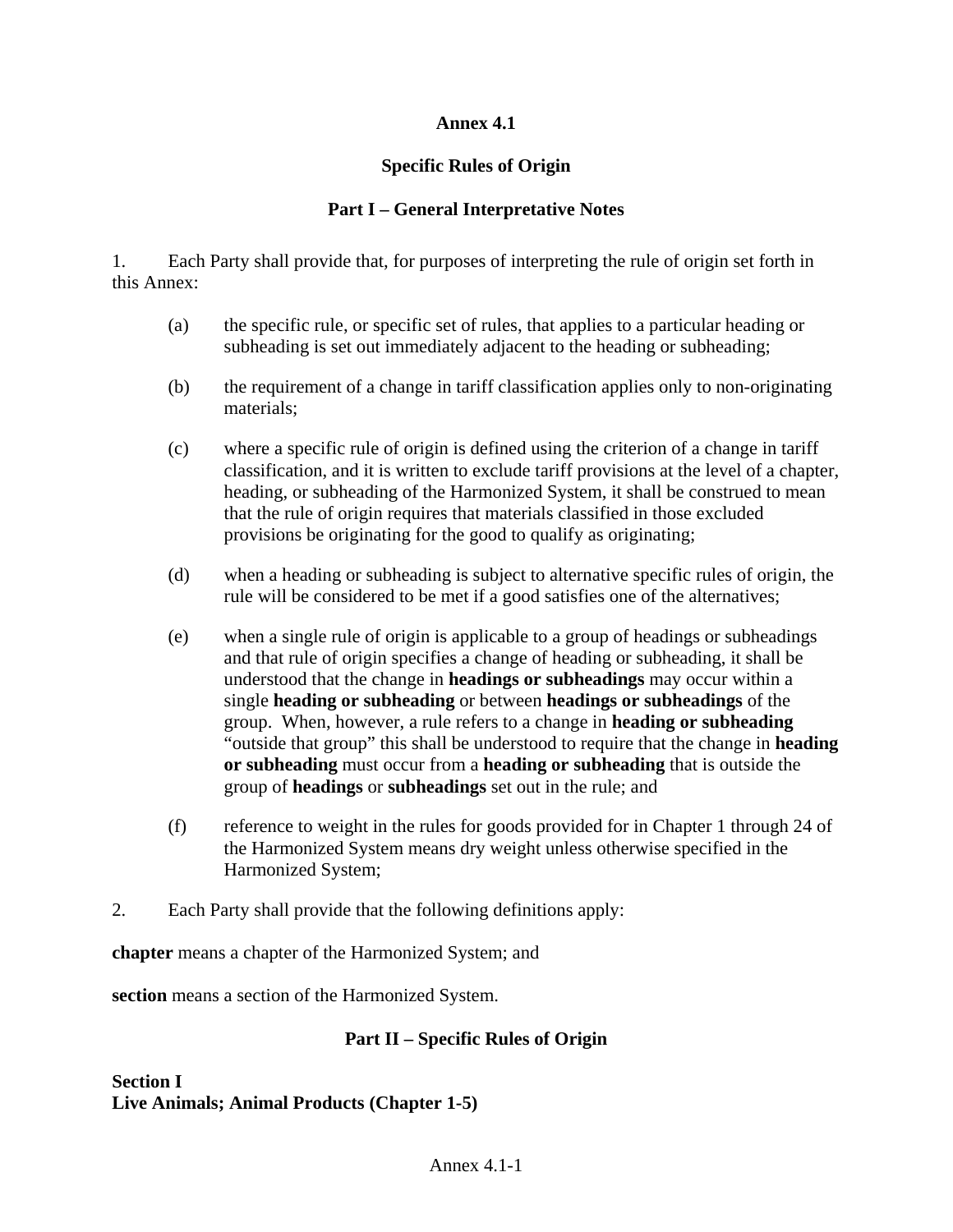# **Chapter 1 Live Animals**

01.01-01.06 A change to heading 01.01 through 01.06 from any other chapter.

# **Chapter 2 Meat and Edible Meat Offal**

 $02.01 - 02.10$ A change to heading 02.01 through 02.10 from any other chapter.

## **Chapter 3 Fish and Crustaceans, Molluscs and Other Aquatic Invertebrates**

## **Note to Chapter 3**:

Fish, crustaceans, molluscs and other aquatic invertebrates shall be deemed originating even if they were cultivated from non originating  $\text{fry}^1$  $\text{fry}^1$  or larvae.

 $03.01 - 03.07$ A change to heading 03.01 through 03.07 from any other chapter.

## **Chapter 4**

# **Dairy Produce; Birds Eggs; Natural Honey; Edible Products of Animal Origin, Not Elsewhere Specified or Included**

 $04.01 - 04.04$ A change to heading 04.01 through 04.04 from any other chapter, except from subheading 1901.90.

04.05

A change to heading 04.05 from any other chapter, except from subheading 1901.90 or 2106.90.

04.06

A change to heading 04.06 from any other chapter, except from subheading 1901.90.

 $04.07 - 04.10$ A change to heading 04.07 through 04.10 from any other chapter.

# **Chapter 5**

 $\overline{a}$ 

# **Products of Animal Origin, Not Elsewhere Specified or Included**

 $05.01 - 05.11$ A change to heading 05.01 through 05.11 from any other chapter.

<span id="page-1-0"></span> $<sup>1</sup>$  "Fry" means immature fish at a post-larval stage and includes fingerlings, parr, smolts, and elvers.</sup>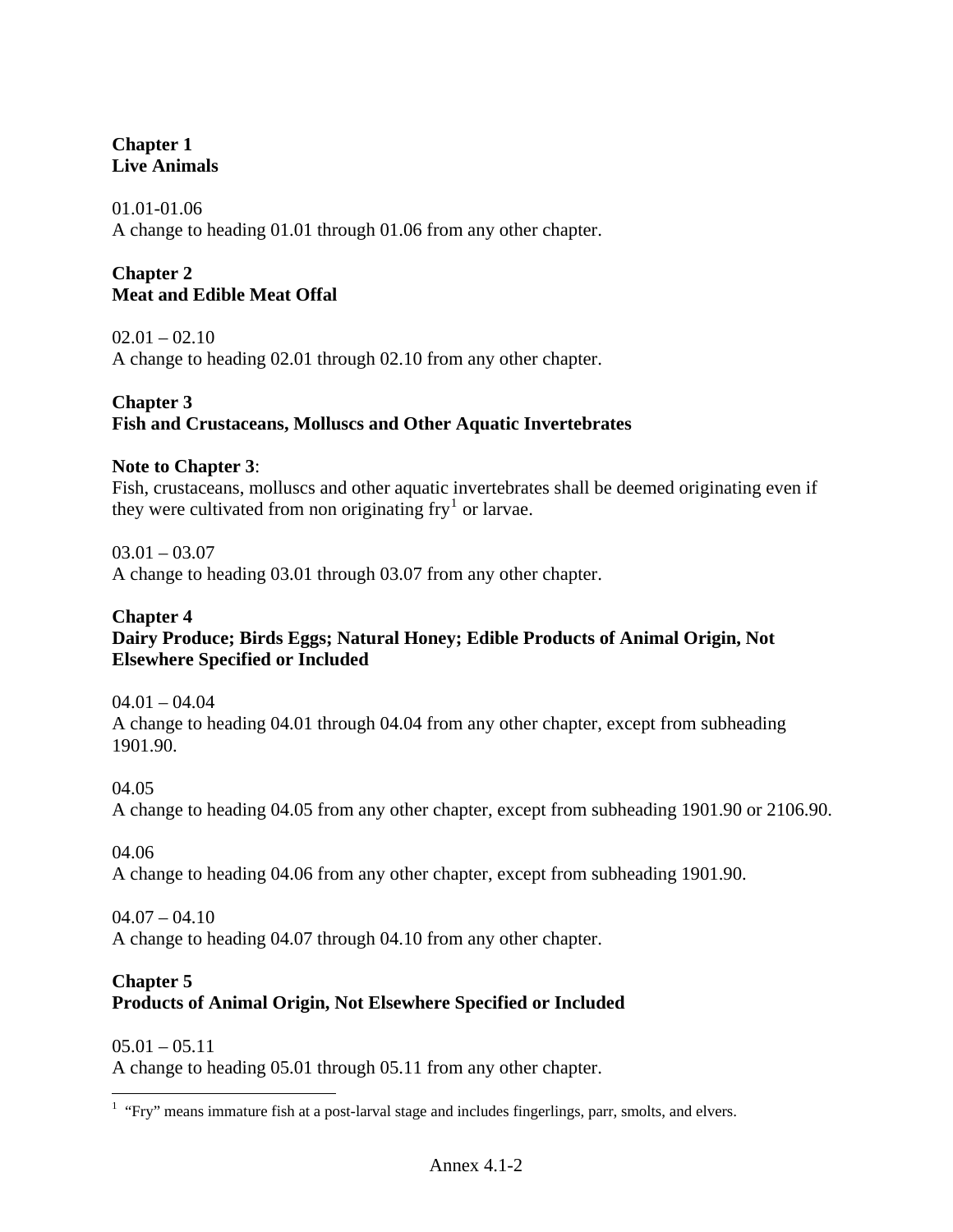## **Section II Vegetable Products (Chapter 6-14)**

### **Note to Section II:**

Agricultural and horticultural goods grown in the territory of a Party shall be treated as originating in the territory of that Party even if grown from seeds, bulbs, rootstock, cuttings, grafts, shoots, buds or other live parts of plants imported from a non-Party.

#### **Chapter 6**

**Live Trees and Other Plants; Bulbs, Roots and the Like; Cut Flowers and Ornamental Foliage**

 $06.01 - 06.04$ A change to heading 06.01 through 06.04 from any other chapter.

# **Chapter 7**

## **Edible Vegetables and Certain Roots and Tubers**

 $07.01 - 07.14$ 

A change to heading 07.01 through 07.14 from any other chapter.

## **Chapter 8**

## **Edible Fruit and Nuts; Peel of Citrus Fruit or Melons**

 $08.01 - 08.14$ A change to heading 08.01 through 08.14 from any other chapter.

### **Chapter 9 Coffee, Tea, Maté and Spices**

09.01 A change to heading 09.01 from any other chapter.

 $0902.10 - 0902.40$ A change to subheading 0902.10 through 0902.40 from any other subheading.

09.03 A change to heading 09.03 from any other chapter.

0904.11 – 0910.99

A change to crushed, ground or powdered spices put up for retail sale of subheading 0904.11 through 0910.99 from spices that are not crushed, ground or powdered of subheading 0904.11 through 0910.99, or from any other subheading; or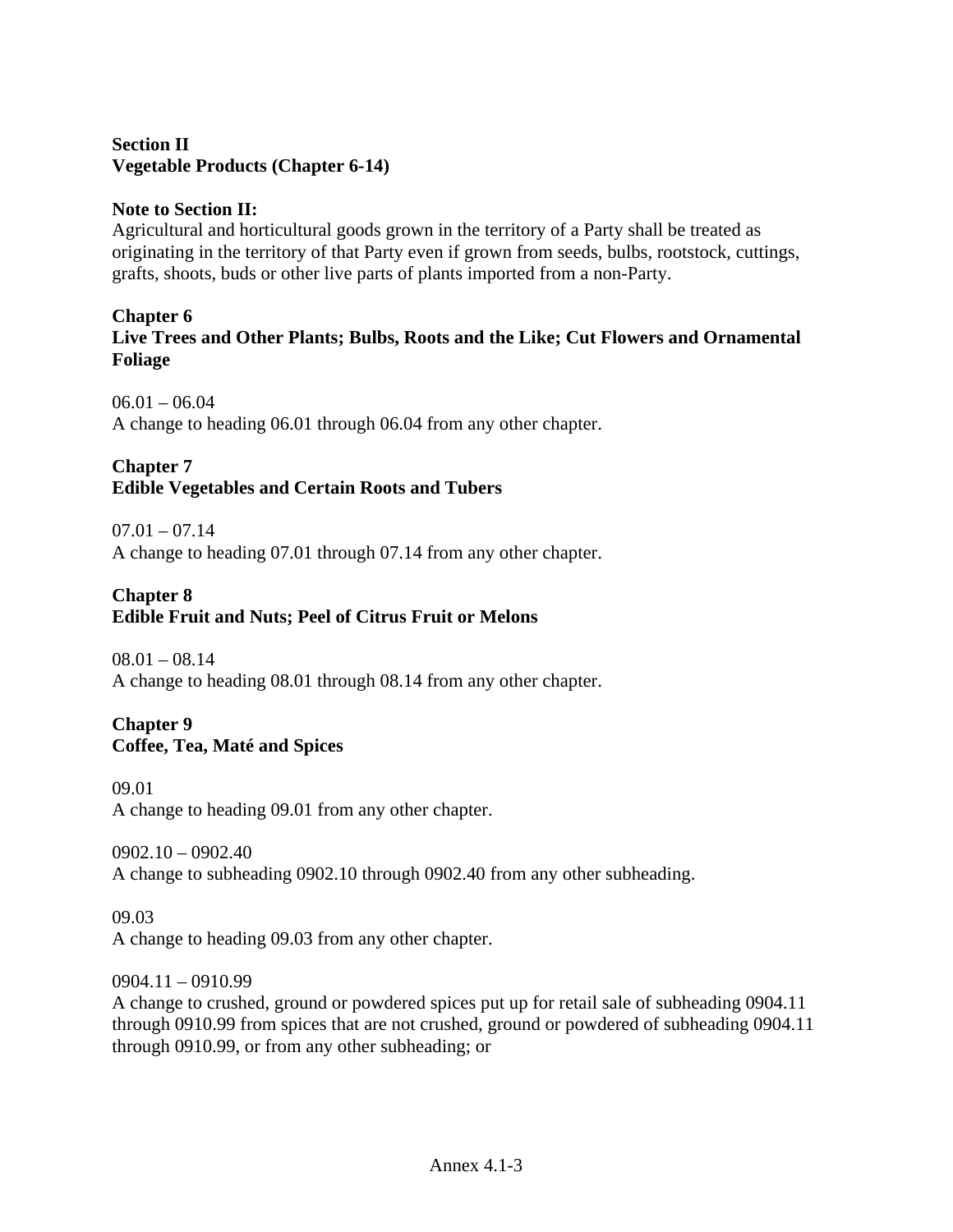A change to mixtures of spices or any good of subheading 0904.11 through 0910.99 other than crushed, ground or powdered spices put up for retail sale from any other subheading.

#### **Chapter 10 Cereals**

10.01 – 10.08 A change to heading 10.01 through 10.08 from any other chapter.

## **Chapter 11 Products of the Milling Industry; Malt; Starches; Inulin; Wheat Gluten**

 $11.01 - 11.03$ A change to heading 11.01 through 11.03 from any other chapter.

1104.12

A change to subheading 1104.12 from any other subheading.

1104.19 – 1104.30 A change to subheading 1104.19 through 1104.30 from any other chapter, except from heading 10.05.

11.05

A change to heading 11.05 from any other chapter, except from heading 07.01.

 $11.06 - 11.09$ A change to heading 11.06 through 11.09 from any other chapter.

#### **Chapter 12 Oil Seeds and Oleaginous Fruits; Miscellaneous Grains, Seeds and Fruit; Industrial or Medicinal Plants; Straw and Fodder**

 $12.01 - 12.14$ A change to heading 12.01 through 12.14 from any other chapter.

#### **Chapter 13 Lac; Gums, Resins and Other Vegetable Saps and Extracts**

13.01 – 13.02 A change to heading 13.01 through 13.02 from any other chapter.

# **Chapter 14**

**Vegetable Plaiting Materials; Vegetable Products Not Elsewhere Specified or Included**

14.01 – 14.04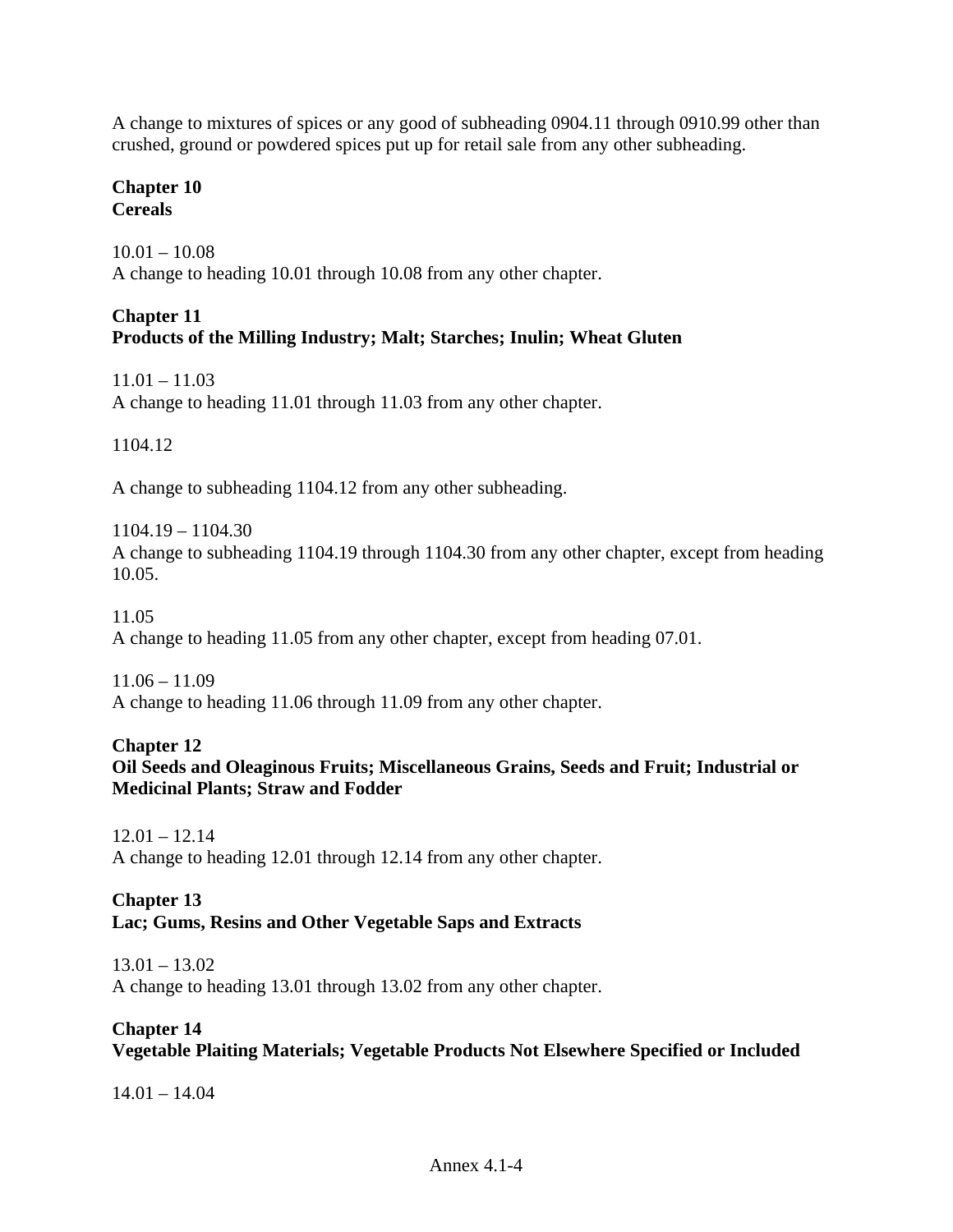A change to heading 14.01 through 14.04 from any other chapter.

**Section III Animal or Vegetable Fats and Oils and Their Cleavage Products; Prepared Edible Fats; Animal or Vegetable Waxes (Chapter 15)**

**Chapter 15 Animal or Vegetable Fats and Oils and Their Cleavage Products; Prepared Edible Fats; Animal or Vegetable Waxes**

 $15.01 - 15.10$ A change to heading 15.01 through 15.10 from any other chapter.

15.11 A change to heading 15.11 from any other chapter, except from subheading 1207.10.

 $15.12 - 15.18$ A change to heading 15.12 through 15.18 from any other chapter.

15.20 A change to heading 15.20 from any other heading.

15.21 – 15.22 A change to heading 15.21 through 15.22 from any other chapter.

**Section IV Prepared Foodstuffs; Beverages, Spirits and Vinegar; Tobacco and Manufactured Tobacco Substitutes (Chapter 16-24)**

**Chapter 16 Preparations of Meat, of Fish or of Crustaceans, Molluscs or Other Aquatic Invertebrates**

 $16.01 - 16.05$ A change to heading 16.01 through 16.05 from any other chapter.

**Chapter 17 Sugars and Sugar Confectionery**

 $17.01 - 17.03$ A change to heading 17.01 through 17.03 from any other chapter.

17.04 A change to heading 17.04 from any other heading**.**

**Chapter 18**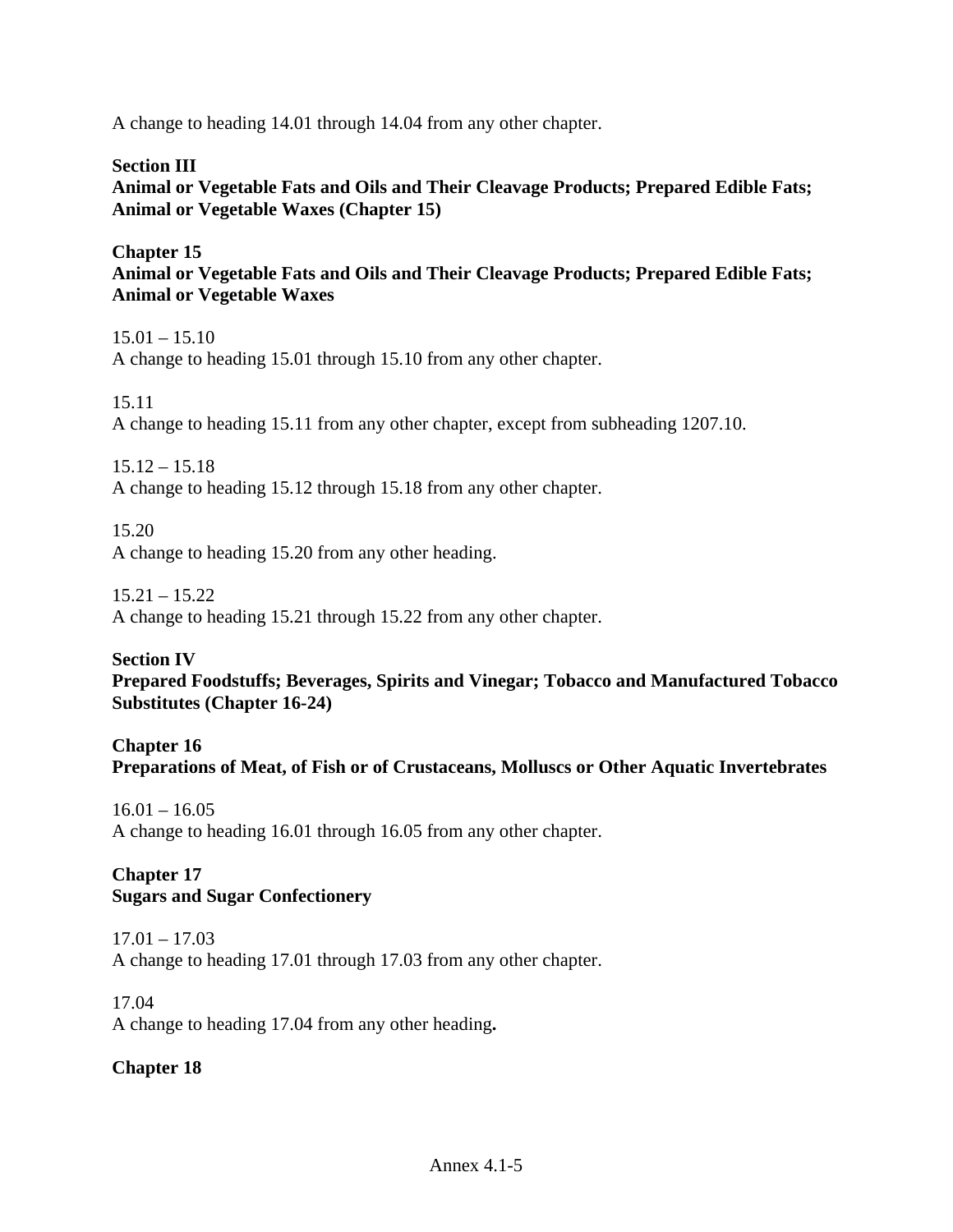## **Cocoa and Cocoa Preparations**

18.01 – 18.02 A change to heading 18.01 through 18.02 from any other chapter.

18.03 – 18.05 A change to heading 18.03 through 18.05 from any other heading.

### 1806.10

A change to subheading 1806.10 from any other heading, provided that goods of subheading 1806.10 containing 90% or more by dry weight of sugar do not contain non-originating sugar of Chapter 17 and that goods of subheading 1806.10 containing less than 90% by dry weight of sugar do not contain more than 35% by weight of non-originating sugar of chapter 17.

1806.20 A change to subheading 1806.20 from any other heading.

1806.31 – 1806.90 A change to subheading 1806.31 through 1806.90 from any other subheading.

## **Chapter 19 Preparations of Cereals, Flour, Starch or Milk; Pastrycooks' Products**

## 1901.10

A change to subheading 1901.10 from any other chapter provided that goods of subheading 1901.10 containing over 10 percent by weight of milk solids do not contain non-originating dairy goods of Chapter 4.

#### 1901.20

A change to subheading 1901.20 from any other chapter provided that goods of subheading 1901.20 containing over 25 percent by weight of butterfat, not put up for retail sale, do not contain non-originating dairy goods of Chapter 4.

#### 1901.90

A change to subheading 1901.90 from any other chapter provided that goods of subheading 1901.90 containing over 10 percent by weight of milk solids do not contain non-originating dairy goods of Chapter 4.

19.02 – 19.03 A change to heading 19.02 through 19.03 from any other chapter.

### 1904.10 – 1904.30

A change to subheading 1904.10 through 1904.30 from any other chapter.

#### 1904.90

A change to subheading 1904.90 from any other subheading, except from heading 10.06.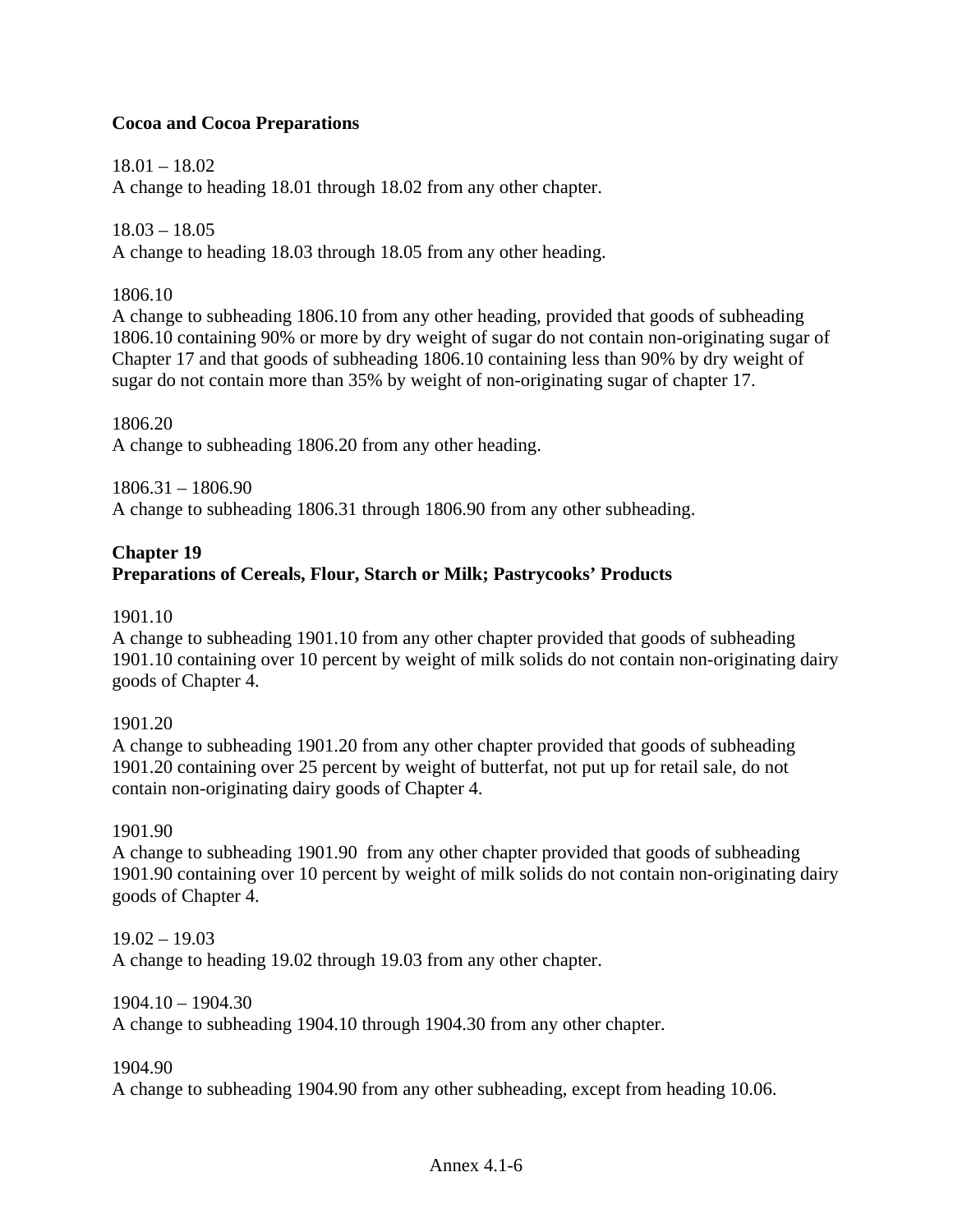19.05 A change to heading 19.05 from any other chapter.

# **Chapter 20**

# **Preparations of Vegetables, Fruit, Nuts or Other Parts of Plants**

## **Note to Chapter 20:**

Fruit, nut and vegetable preparations of heading 20.02 through 20.05 or 20.08 that have been prepared or preserved by freezing, by packing (including canning) in water, brine or natural juices, or by roasting, either dry or in oil (including processing incidental to freezing, packing, or roasting) shall be treated as originating only if the fresh good was wholly obtained or produced entirely in the territory of one or both of the Parties.

20.01

A change to heading 20.01 from any other chapter, except from subheading 0703.10**.**

 $20.02 - 20.05$ A change to heading 20.02 through 20.05 from any other chapter, except as provided for in the Note to Chapter 20 and except from heading 07.01.

20.06

A change to heading 20.06 from any other chapter, except from heading 12.02 or subheading 0804.30.

20.07

A change to heading 20.07 from any other chapter, except from heading 08.03 or subheading 0804.50.

2008.11 A change to subheading 2008.11 from any other chapter, except from heading 12.02.

2008.19 – 2008.99

A change to subheading 2008.19 through 2008.99 from any other chapter, except as provided for in the Note to Chapter 20.

 $2009.11 - 2009.39$ A change to subheading 2009.11 through 2009.39 from any other chapter, except from heading 08.05.

2009.41 – 2009.50 A change to subheading 2009.41 through 2009.50 from any other chapter.

2009.61 – 2009.80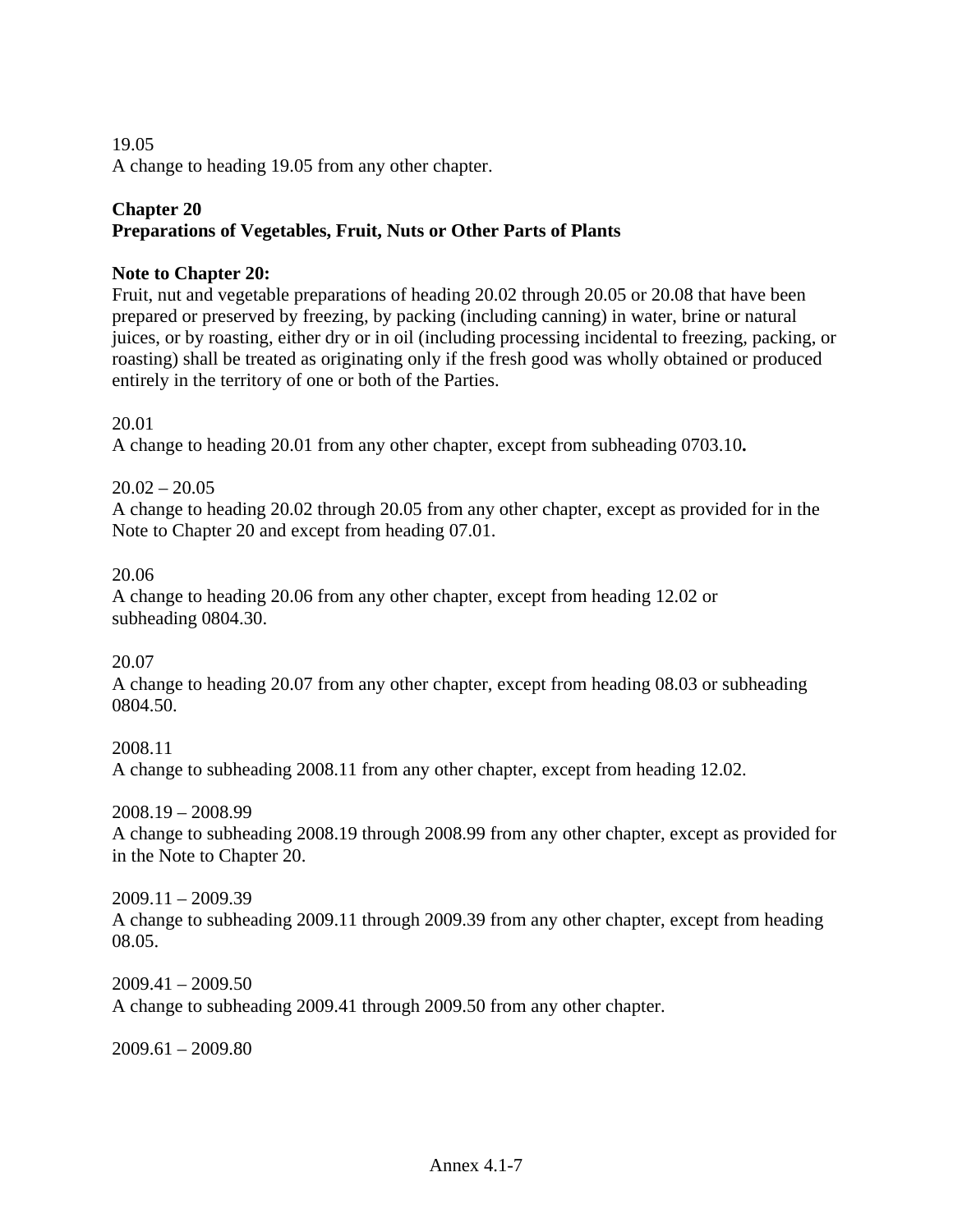A change to guava, apple, pear, peach, mango, grape, or soursop juice of subheading 2009.61 through 2009.80 from guava, apple, pear, peach, mango, grape, or soursop juice concentrate of subheading 2009.61 through 2009.80 or from any other chapter; or

A change to any other good under subheading 2009.61 through 2009.80 from any other chapter.

2009.90

A change to subheading 2009.90 from any other chapter; or

A change to subheading 2009.90 from any other subheading within Chapter 20, whether or not there is also a change from any other chapter, provided that the juice of a single fruit or vegetable, or juice ingredients from a single non-Party, constitute in single strength form no more than 60 percent by volume of the good.

### **Chapter 21 Miscellaneous Edible Preparations**

2101.11 – 2101.12 A change to subheading 2101.11 through 2101.12 from any other chapter, except from heading 09.01.

2101.20 – 2101.30 A change to subheading 2101.20 through 2101.30 from any other chapter.

21.02

A change to heading 21.02 from any other chapter.

2103.10

A change to subheading 2103.10 from any other chapter.

2103.20

A change to subheading 2103.20 from any other chapter, provided that tomato ketchup of subheading 2103.20 does not contain non-originating goods from subheading 2002.90.

2103.30

A change to prepared mustard of subheading 2103.30 from mustard flour or meal of subheading 2103.30 or any other subheading; or

A change to any other good of subheading 2103.30 from any other chapter.

2103.90

A change to subheading 2103.90 from any other heading.

21.04

A change to heading 21.04 from any other heading.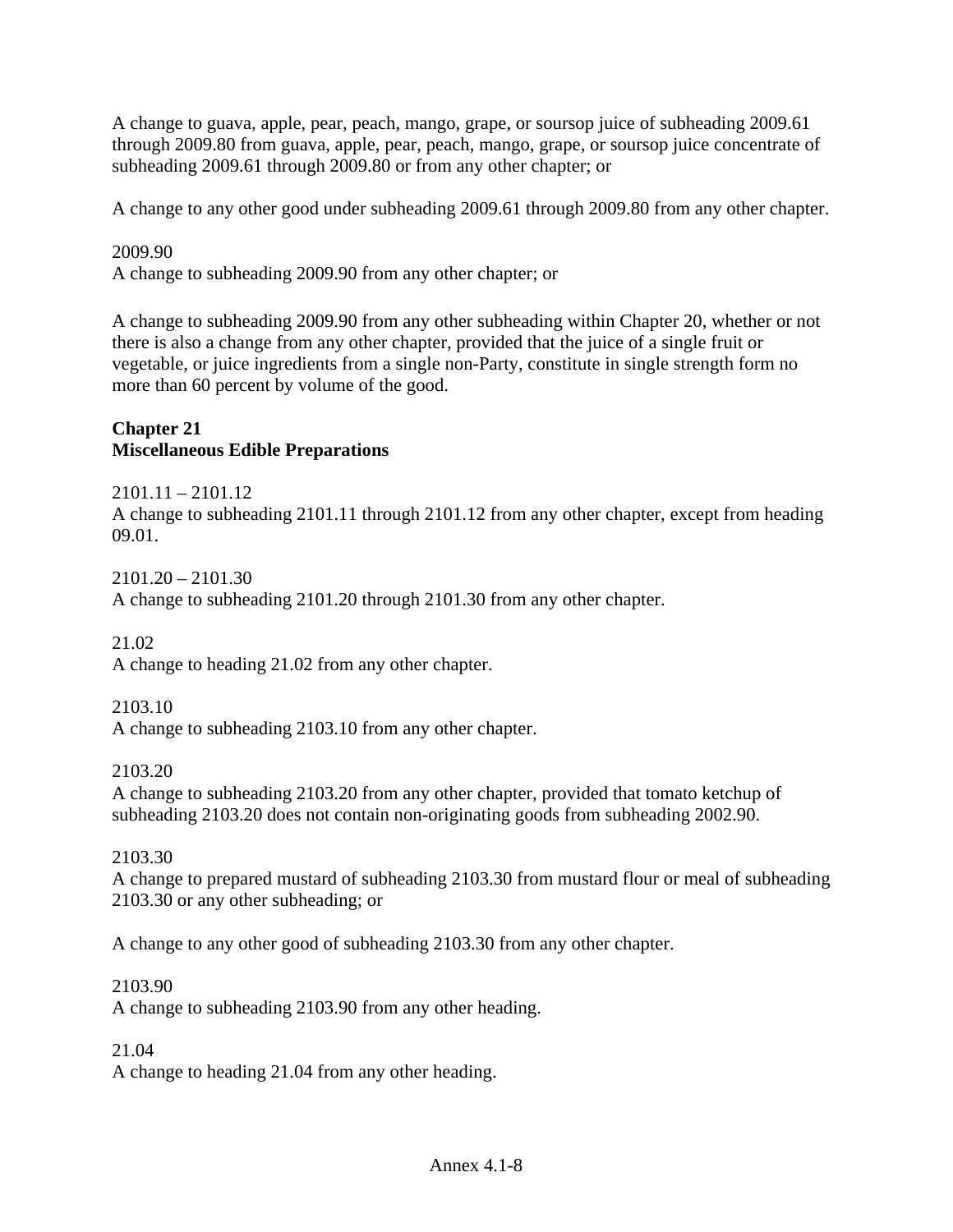## 21.05

A change to heading 21.05 from any other heading, except from Chapter 4, or from dairy preparations containing over 10% by weight of milk solids of subheading 1901.90.

#### 21.06

A change to concentrated juice of any single fruit or vegetable fortified with vitamins or minerals of subheading 2106.90 from any other chapter except from heading 08.05 or 20.09 or subheading 2202.90;

A change to mixtures of juices fortified with vitamins or minerals of subheading 2106.90:

- (a) from any other chapter, except from heading 08.05 or 20.09 or mixtures of juices of subheading 2202.90; or
- (b) from any other subheading within Chapter 21, heading 20.09, or mixtures of juices of subheading 2202.90, whether or not there is also a change from any other chapter, provided that the juice of a single fruit or vegetable, or juice ingredients from a single non-Party, constitute in single strength form no more than 60 percent by volume of the good;

A change to compound alcoholic preparations of subheading 2106.90 from any other subheading except from heading 22.03 through 22.09;

A change to sugar syrups of subheading 2106.90 from any other chapter, except from Chapter 17;

A change to goods containing over 10 percent by weight of milk solids of subheading 2106.90 from any other chapter, except from Chapter 4, or from dairy preparations containing over 10 percent by weight of milk solids of subheading 1901.90; or

A change to other goods of heading 21.06 from any other chapter.

#### **Chapter 22 Beverages, Spirits and Vinegar**

22.01 A change to heading 22.01 from any other chapter.

#### 2202.10

A change to subheading 2202.10 from any other chapter.

#### 2202.90

A change to guava, apple, pear, peach, mango, grape, or soursop juice fortified with vitamins or minerals of subheading 2202.90 from guava, apple, pear, peach, mango, grape, or soursop juice concentrate of heading 20.09 or from any other heading;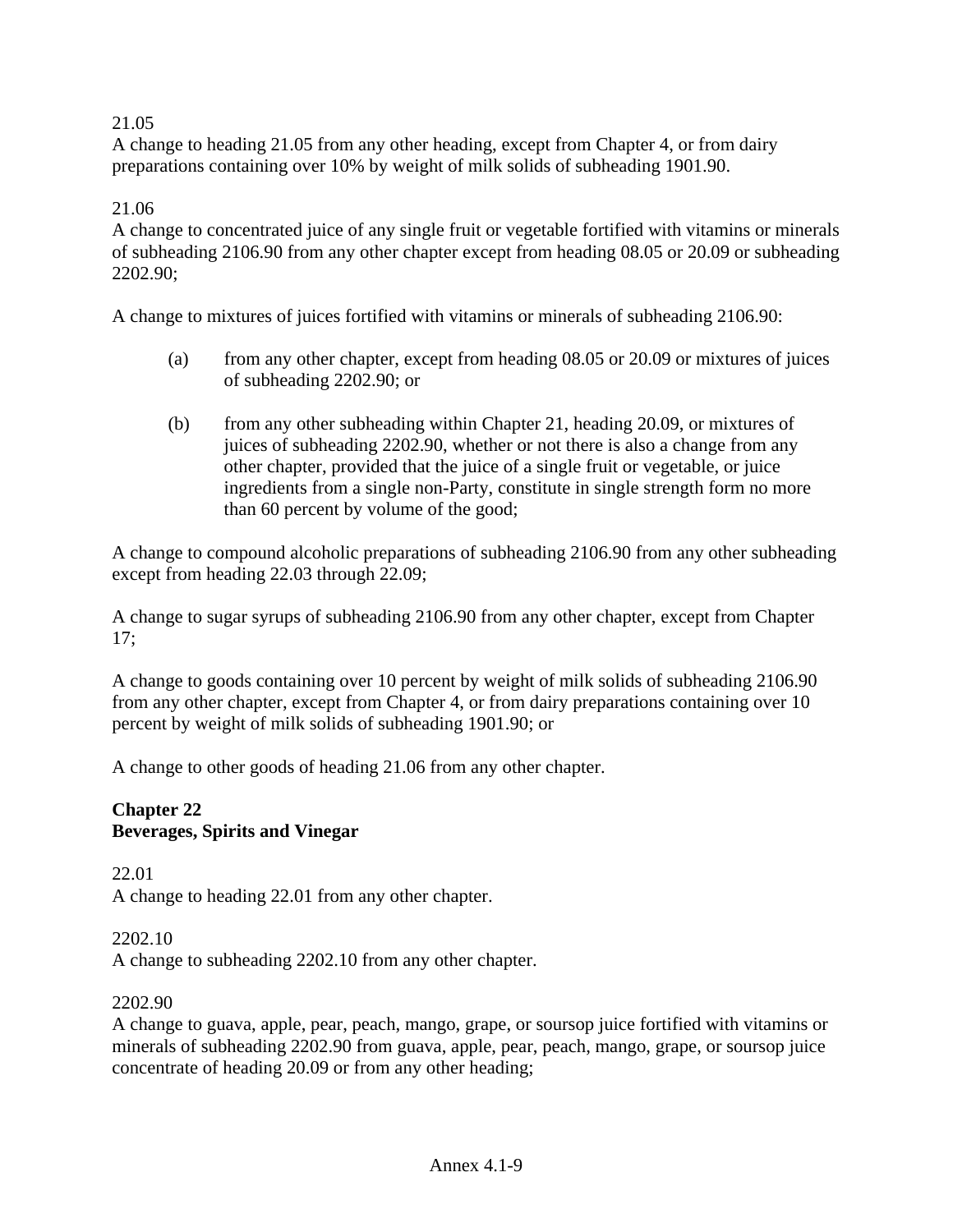A change to juice of any single fruit or vegetable fortified with vitamins or minerals of subheading 2202.90 from any other chapter, except from heading 08.05 or 20.09, or from juice concentrates of heading 2106.90;

A change to mixtures of juices fortified with vitamins or minerals of subheading 2202.90:

- (a) from any other chapter, except from heading 08.05 or 20.09 or from mixtures of juices of subheading 2106.90; or
- (b) from any other subheading within Chapter 22, heading 20.09 or mixtures of juices of subheading 2106.90, whether or not there is also a change from any other chapter, provided that the juice of a single fruit or vegetable, or juice ingredients from a single non-Party, constitute in single strength form no more than 60 percent by volume of the good;

A change to beverages containing milk from any other chapter, except from chapter 4 or from dairy preparations containing over 10 percent by weight of milk solids of subheading 1901.90; or

A change to any other goods of subheading 2202.90 from any other chapter.

### $22.03 - 22.08$

A change to heading 22.03 through 22.08 from any other chapter except from compound alcoholic preparations of subheading  $2106.90$  $2106.90$ <sup>2</sup>

22.09

A change to heading 22.09 from any other heading.

# **Chapter 23**

## **Residues and Waste from the Food Industries; Prepared Animal Fodder**

 $23.01 - 23.08$ 

A change to heading 23.01 through 23.08 from any other chapter.

2309.10

A change to subheading 2309.10 from any other heading.

2309.90

A change to subheading 2309.90 from any other heading except from Chapter 4 or subheading 1901.90.

### **Chapter 24 Tobacco and Manufactured Tobacco Substitutes**

24.01

 $\overline{a}$ 

<span id="page-9-0"></span> $2^2$  For greater certainty, with respect to goods of heading 22.07, this rule of origin applies to goods other than goods subject to paragraph 4 of the General Notes to the Schedule of the United States to Annex 3.3.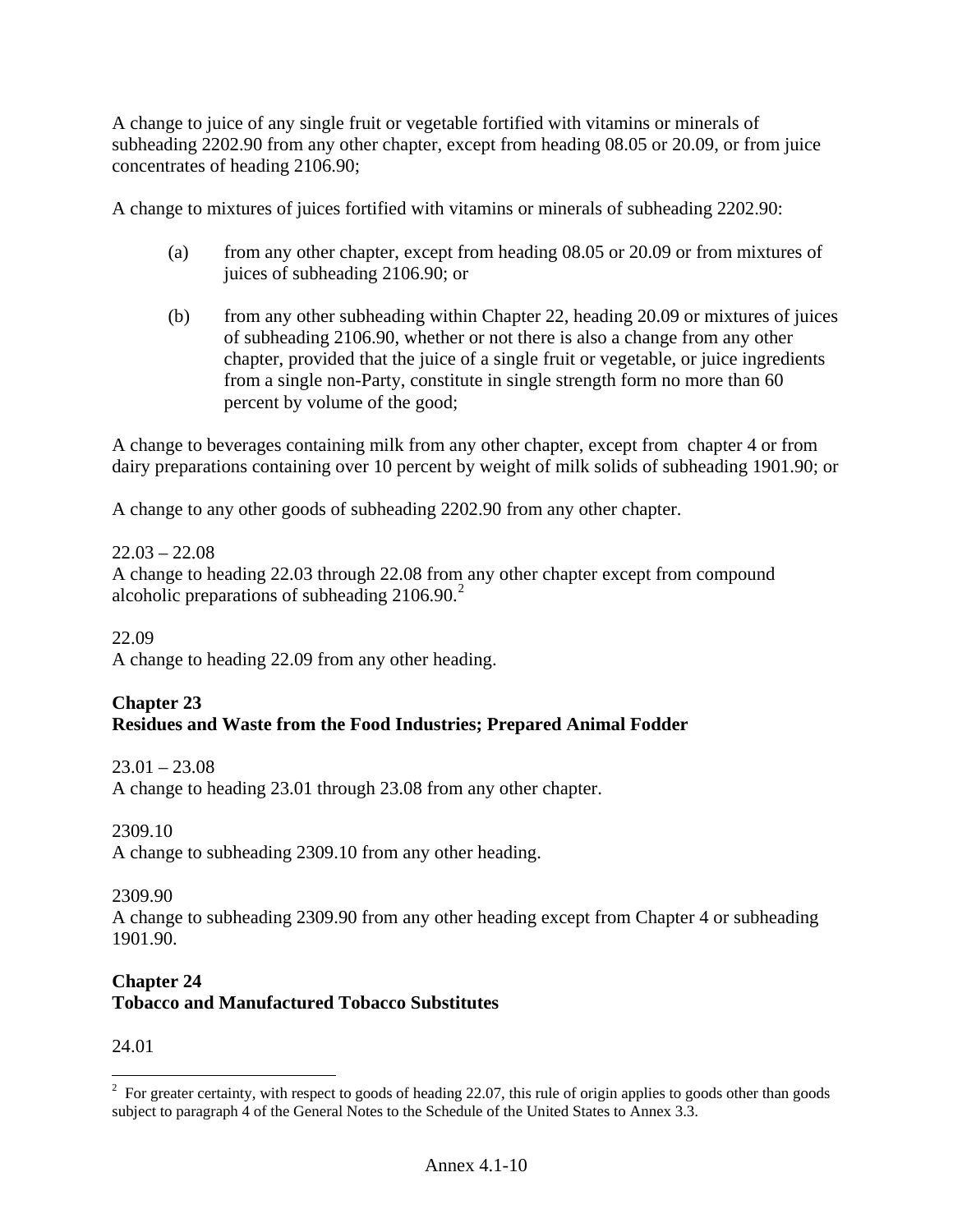A change to heading 24.01 from any other chapter.

24.02

A change to heading 24.02 from any other chapter or from wrapper tobacco not threshed or similarly processed of heading 24.01, or from homogenized or reconstituted tobacco suitable for use as wrapper tobacco of heading 24.03.

### 24.03

A change to homogenized or reconstituted tobacco for use as cigar wrapper of subheading 2403.91 from any other heading; or

A change to any other good of heading 24.03 from any other chapter.

## **Section V Mineral Products (Chapter 25-27)**

## **Chapter 25 Salt; Sulphur; Earths and Stone; Plastering Materials, Lime and Cement**

 $25.01 - 25.16$ A change to heading 25.01 through 25.16 from any other heading.

2517.10 – 2517.20 A change to subheading 2517.10 through 2517.20 from any other heading.

2517.30 A change to subheading 2517.30 from any other subheading.

2517.41 – 2517.49 A change in subheading 2517.41 through 2517.49 from any other heading.

25.18 – 25.22 A change to heading 25.18 through 25.22 from any other heading.

25.23 A change to heading 25.23 from any other chapter.

 $25.24 - 25.30$ A change to heading 25.24 through 25.30 from any other heading.

### **Chapter 26 Ores, Slag and Ash**

 $26.01 - 26.21$ A change to heading 26.01 through 26.21 from any other heading.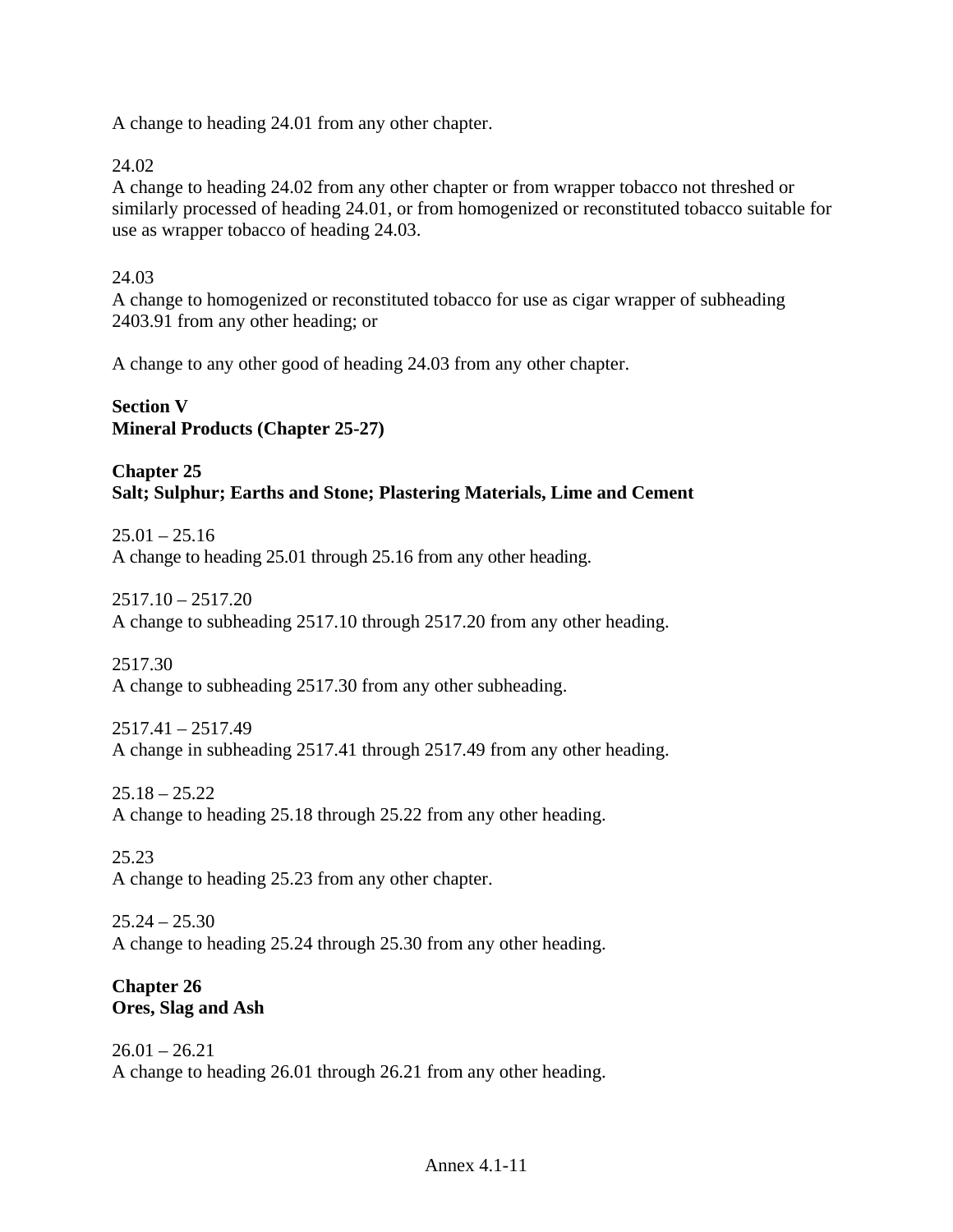## **Chapter 27 Mineral Fuels, Mineral Oils and Products of their Distillation; Bituminous Substances; Mineral Waxes**

#### **Note to Chapter 27:**

For purposes of this Chapter, a "chemical reaction" is a process (including a biochemical process) that results in a molecule with a new structure by breaking intramolecular bonds and by forming new intramolecular bonds, or by altering the spatial arrangement of atoms in a molecule.

The following are not considered to be chemical reactions for the purposes of this definition:

- (a) dissolving in water or other solvents;
- (b) the elimination of solvents including solvent water; or
- (c) the addition or elimination of water of crystallization.

For purposes of heading 27.10, the following processes confer origin:

- (a) **Atmospheric distillation:** A separation process in which petroleum oils are converted, in a distillation tower, into fractions according to boiling point and the vapor then condensed into different liquefied fractions.
- (b) **Vacuum distillation:** Distillation at a pressure below atmospheric but not so low that it would be classed as molecular distillation.

 $27.01 - 27.06$ 

A change to heading 27.01 through 27.06 from any other heading.

2707.10 – 2707.99

A change to subheading 2707.10 through 2707.99 from any other heading; or

A change to subheading 2707.10 through 2707.99 from any other subheading, provided that the good resulting from such change is the product of a chemical reaction.

 $27.08 - 27.09$ 

A change to heading 27.08 through 27.09 from any other heading.

27.10

A change to any good of heading 27.10 from any other good of heading 27.10, provided that the good resulting from such change is the product of a chemical reaction, atmospheric distillation or vacuum distillation; or

A change to heading 27.10 from any other heading, except from heading 22.07.

2711.11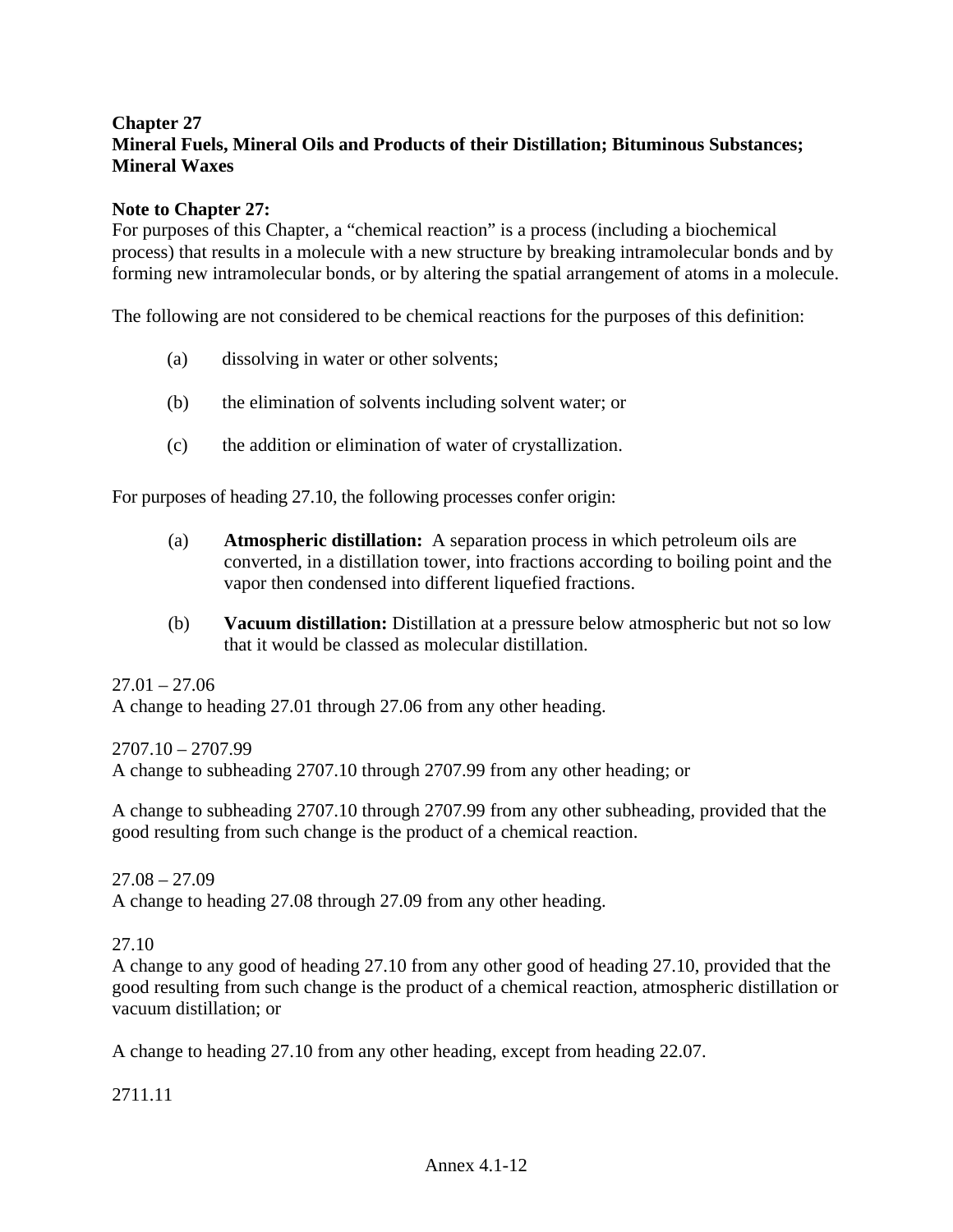A change to subheading 2711.11 from any other subheading, except from subheading 2711.21.

2711.12 – 2711.19 A change to subheading 2711.12 through 2711.19 from any other subheading, except from subheading 2711.29.

## 2711.21

A change to subheading 2711.21 from any other subheading, except from subheading 2711.11.

## 2711.29

A change to subheading 2711.29 from any other subheading, except from subheading 2711.12 through 2711.21.

 $27.12 - 27.14$ A change to heading 27.12 through 27.14 from any other heading.

27.15

A change to heading 27.15 from any other heading, except from heading 27.14 or subheading 2713.20.

27.16

A change to heading 27.16 from any other heading.

### **Section VI Products of the Chemical or Allied Industries (Chapter 28-38)**

# **Notes to Section VI:**

# **Note 1**

A good of any chapter or heading in Section VI that satisfies any of Rules 1 through 7 of this Section shall be treated as originating, except as otherwise specified in those rules.

# **Note 2**

Notwithstanding Note 1, a good is originating if it meets the applicable change in tariff classification specified in the rules of origin in this Section.

# **Rule 1: Chemical Reaction**

A good of Chapter 28 through 38, except a good of heading 38.23, that results from a chemical reaction in the territory of one or both of the Parties shall be treated as originating.

**Note:** For purposes of this section, a "chemical reaction" is a process (including a biochemical process) that results in a molecule with a new structure by breaking intramolecular bonds and by forming new intramolecular bonds, or by altering the spatial arrangement of atoms in a molecule.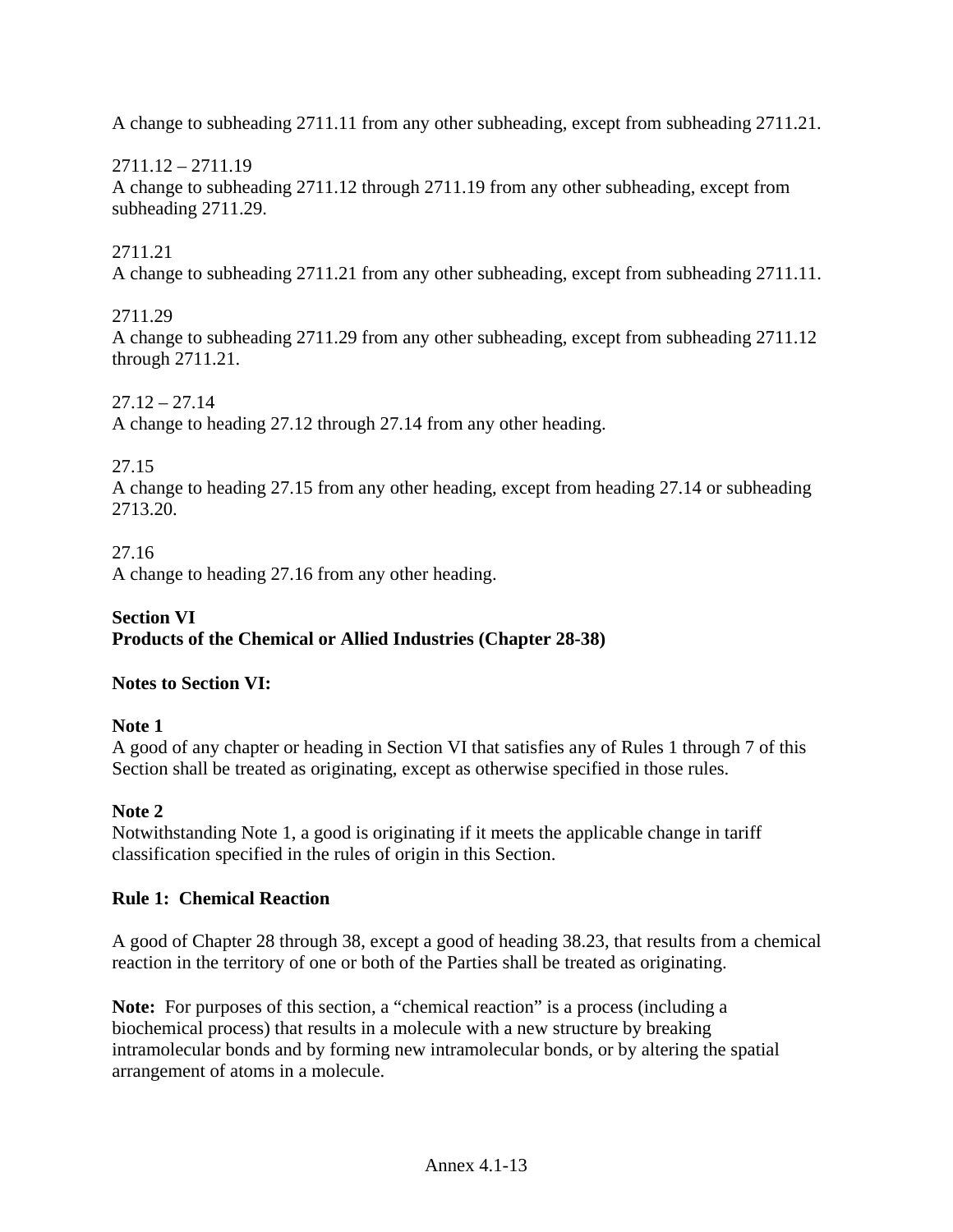The following are not considered to be chemical reactions for the purposes of determining whether a good is originating:

- (a) dissolution in water or in other solvents;
- (b) the elimination of solvents including solvent water; or
- (c) the addition or elimination of water of crystallization.

# **Rule 2: Purification**

A good of Chapter 28 through 38 that is subject to purification shall be treated as originating provided that the purification occurs in the territory of one or both of the Parties and results in one of the following:

- (a) the elimination of 80 percent of the impurities; or
- (b) the reduction or elimination of impurities resulting in a good suitable:
	- (i) as a pharmaceutical, medicinal, cosmetic, veterinary, or food grade substance;
	- (ii) as a chemical product and reagent for analytical, diagnostic or laboratory uses;
	- (iii) as an element or component for use in micro-elements;
	- (iv) for specialized optical uses;
	- $(v)$  for non-toxic uses for health and safety;
	- (vi) for biotechnical use;
	- (vii) as a carrier used in a separation process; or
	- (viii) for nuclear grade uses.

## **Rule 3: Mixtures and Blends**

A good of Chapter 30, 31, or 33 through 38, except for heading 38.08, shall be treated as originating if the deliberate and proportionally controlled mixing or blending (including dispersing) of materials to conform to predetermined specifications, resulting in the production of a good having physical or chemical characteristics that are relevant to the purposes or uses of the good and are different from the input materials, occurs in the territory of one or both of the Parties.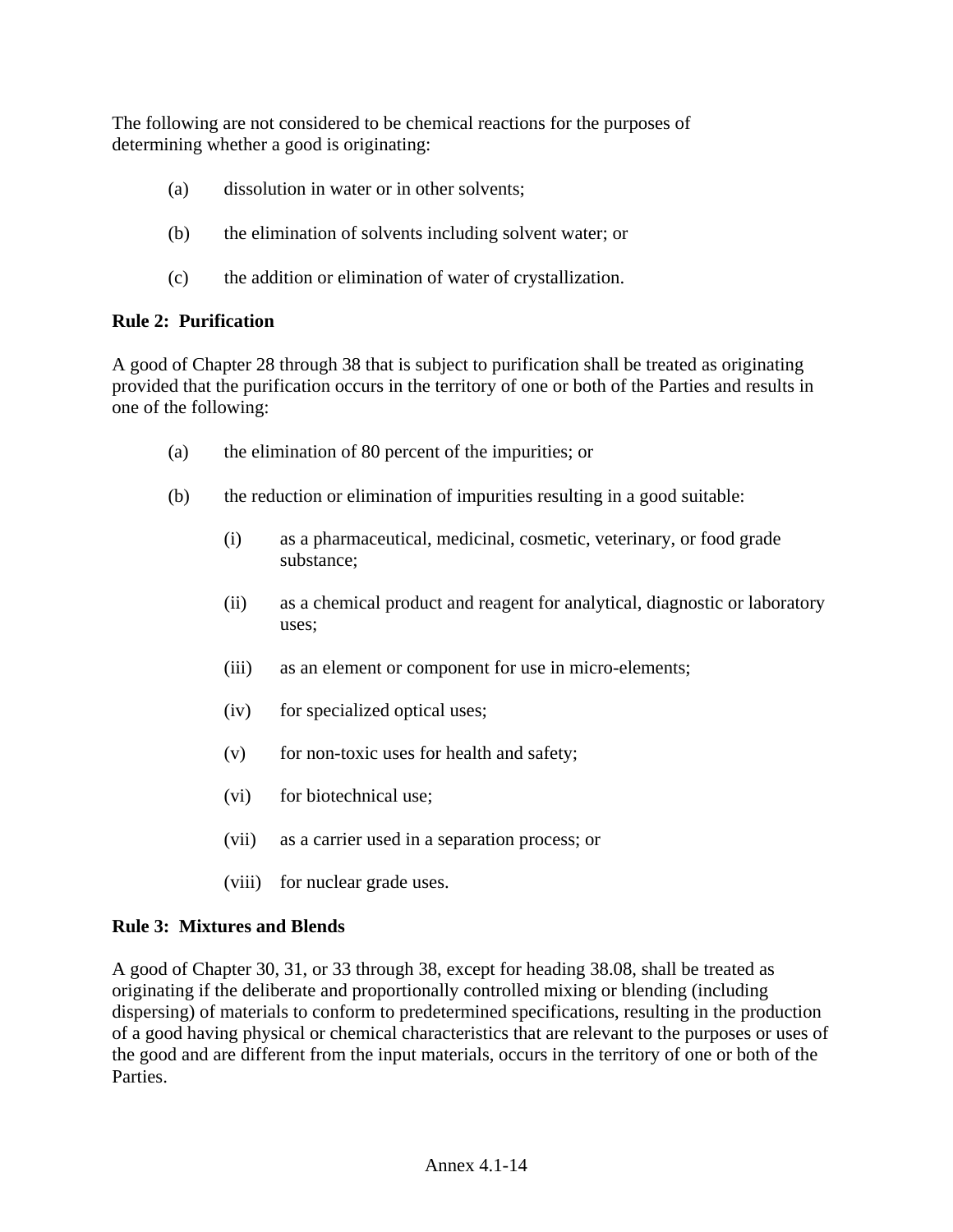### **Rule 4: Change in Particle Size**

A good of Chapter 30, 31, or 33, shall be treated as originating if the deliberate and controlled modification in particle size of the good, including micronizing by dissolving a polymer and subsequent precipitation, other than by merely crushing or pressing, resulting in a good having a defined particle size, defined particle size distribution or defined surface area, which is relevant to the purposes of the resulting good and have different physical or chemical characteristics from the input materials occurs in the territory of one or both of the Parties.

#### **Rule 5: Standards Materials**

A good of Chapter 28 through 38, shall be treated as originating if the production standards of these materials occurs in the territory of one or both of the Parties.

For the purposes of this rule "standards materials" (including standard solutions) are preparations suitable for analytical, calibrating, or referencing uses, having precise degrees of purity or proportions that are certified by the manufacturer.

#### **Rule 6: Isomer Separation**

A good of Chapter 28 through 38, shall be treated as originating if the isolation or separation of isomers from mixtures of isomers occurs in the territory of one or both of the Parties.

### **Rule 7: Separation Prohibition**

A good of Chapter 28 through 38 that undergoes a change from one classification to another in the territory of one or both of the Parties as a result of the separation of one or more materials from a man-made mixture shall not be treated as originating unless the isolated material underwent a chemical reaction in the territory of one or both of the Parties.

#### **Chapter 28**

## **Inorganic Chemicals; Organic or Inorganic Compounds of Precious Metals, of Rare-Earth Metals, of Radioactive Elements or of Isotopes**

2801.10 – 2801.30 A change to subheading 2801.10 through 2801.30 from any other subheading.

 $28.02 - 28.03$ A change to heading 28.02 through 28.03 from any other heading.

2804.10 – 2806.20 A change to subheading 2804.10 through 2806.20 from any other subheading.

28.07 – 28.08 A change to heading 28.07 through 28.08 from any other heading.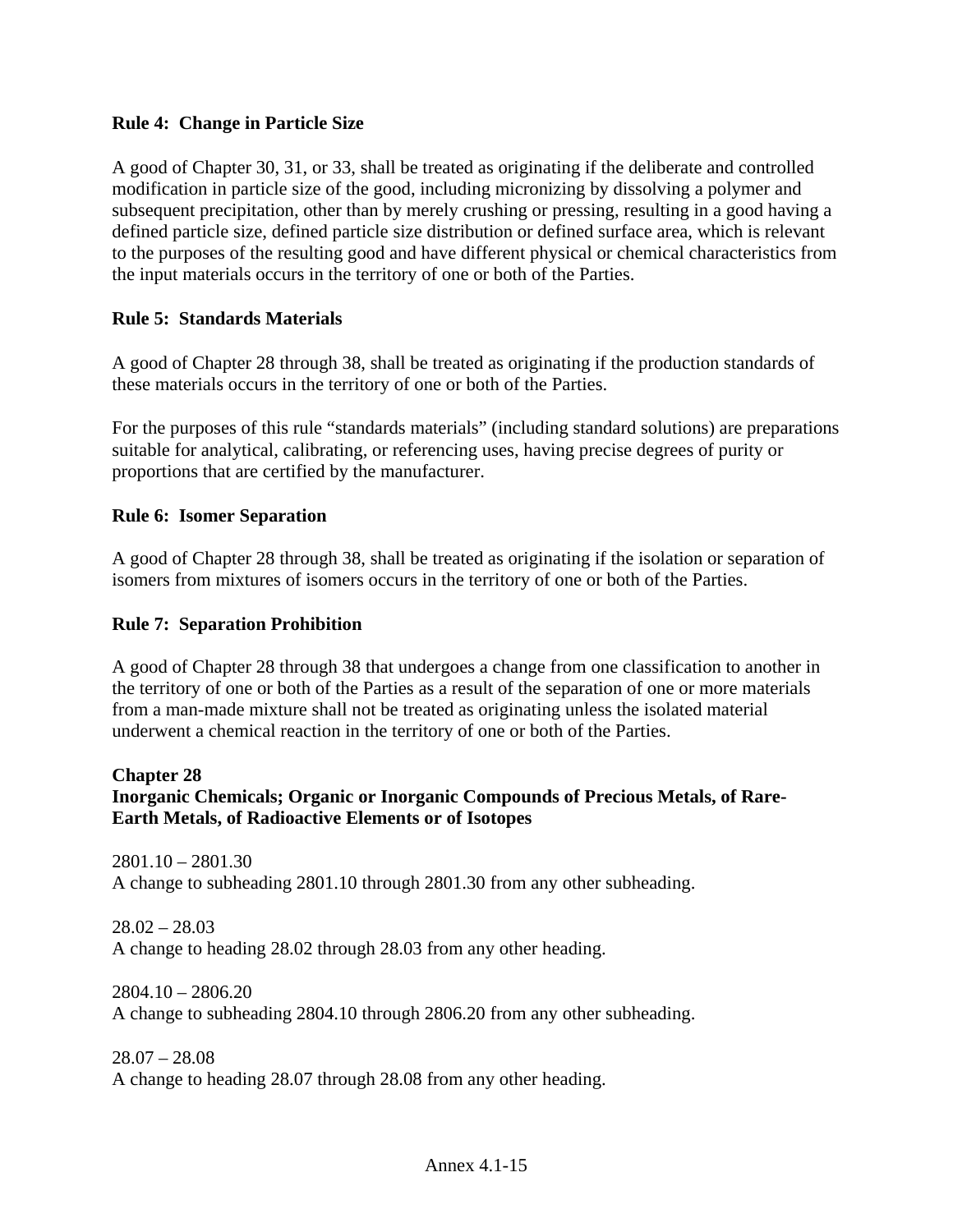2809.10 – 2809.20 A change to subheading 2809.10 through 2809.20 from any other subheading.

28.10 A change to heading 28.10 from any other heading.

2811.11 – 2816.40 A change to subheading 2811.11 through 2816.40 from any other subheading.

28.17 A change to heading 28.17 from any other heading.

2818.10 – 2821.20 A change to subheading 2818.10 through 2821.20 from any other subheading.

28.22 – 2823 A change to heading 28.22 through 28.23 from any other heading.

2824.10 – 2837.20 A change to subheading 2824.10 through 2837.20 from any other subheading.

28.38 A change to heading 28.38 from any other heading.

 $2839.11 - 2846.90$ A change to subheading 2839.11 through 2846.90 from any other subheading.

 $28.47 - 28.48$ A change to heading 28.47 through 28.48 from any other heading.

2849.10 – 2849.90 A change to subheading 2849.10 through 2849.90 from any other subheading.

 $28.50 - 28.51$ A change to heading 28.50 through 28.51 from any other heading.

## **Chapter 29 Organic Chemicals**

2901.10 – 2910.90 A change to subheading 2901.10 through 2910.90 from any other subheading.

29.11 A change to heading 29.11 from any other heading.

2912.11 – 2912.60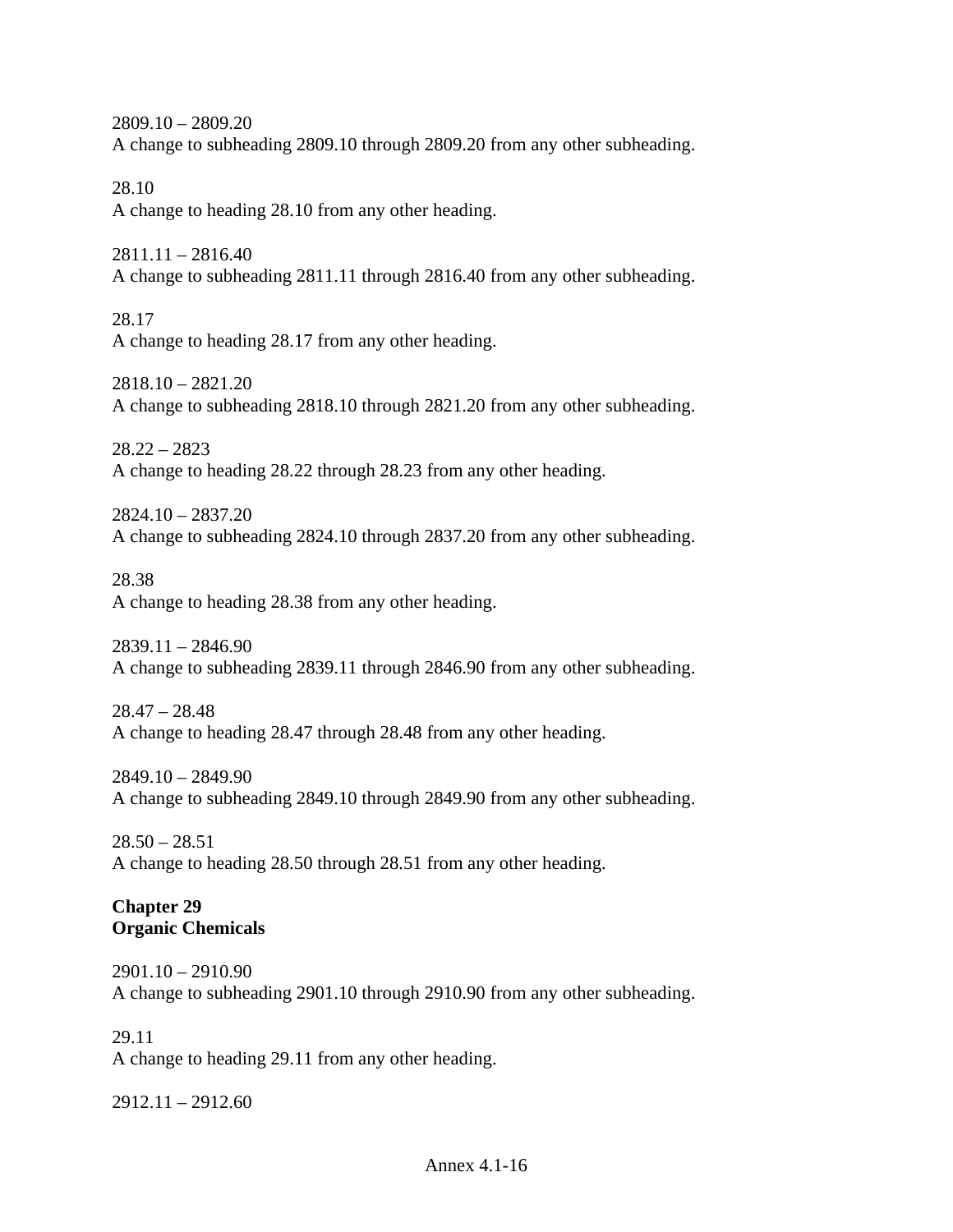A change to subheading 2912.11 through 2912.60 from any other subheading.

29.13 A change to heading 29.13 from any other heading.

2914.11 – 2918.90 A change to subheading 2914.11 through 2918.90 from any other subheading.

29.19 A change to heading 29.19 from any other heading.

2920.10 – 2926.90 A change to subheading 2920.10 through 2926.90 from any other subheading.

29.27 – 29.28 A change to heading 29.27 through 29.28 from any other heading.

2929.10 – 2930.90 A change to subheading 2929.10 through 2930.90 from any other subheading.

29.31

A change to heading 29.31 from any other heading.

2932.11 – 2934.99 A change to subheading 2932.11 through 2934.99 from any other subheading.

29.35

A change to heading 29.35 from any other heading.

2936.10 – 2939.99 A change to subheading 2936.10 through 2939.99 from any other subheading.

2941.10 – 2941.90 A change to subheading 2941.10 through 2941.90 from any other subheading.

29.42 A change to heading 29.42 from any other heading.

## **Chapter 30 Pharmaceutical Products**

3001.10 – 3003.90 A change to subheading 3001.10 through 3003.90 from any other subheading.

30.04

A change to heading 30.04 from any other heading, except from heading 30.03.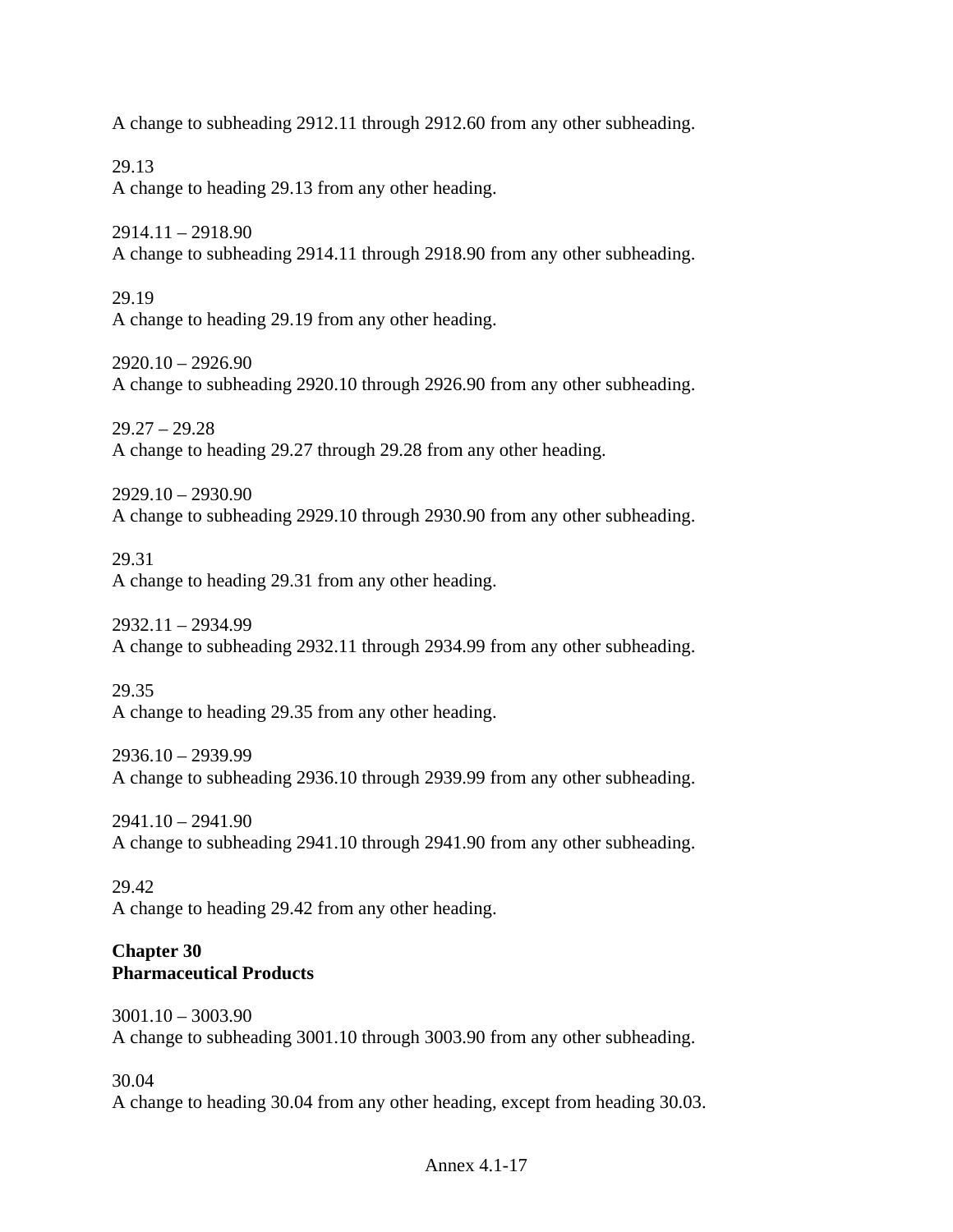3005.10 – 3006.80 A change to subheading 3005.10 through 3006.80 from any other subheading.

## **Chapter 31 Fertilizers**

31.01 A change to heading 31.01 from any other heading.

3102.10 –3105.90 A change to subheading 3102.10 through 3105.90 from any other subheading.

# **Chapter 32**

**Tanning or Dyeing Extracts; Tannins and Their Derivatives; Dyes, Pigments and Other Coloring Matter; Paints and Varnishes; Putty and Other Mastics; Inks.** 

3201.10 – 3202.90 A change to subheading 3201.10 through 3202.90 from any other subheading.

32.03 A change to heading 32.03 from any other heading.

 $3204.11 - 3204.90$ A change to subheading 3204.11 through 3204.90 from any other subheading.

32.05

A change to heading 32.05 from any other chapter.

 $3206.11 - 3206.50$ A change to subheading 3206.11 through 3206.50 from any other subheading.

32.07

A change to heading 32.07 from any other chapter.

32.08 – 32.11 A change to heading 32.08 through 32.11 from any other chapter.

32.12 A change to heading 32.12 from any other chapter.

 $32.13 - 32.14$ A change to heading 32.13 through 32.14 from any other heading.

32.15

A change to heading 32.15 from any other chapter.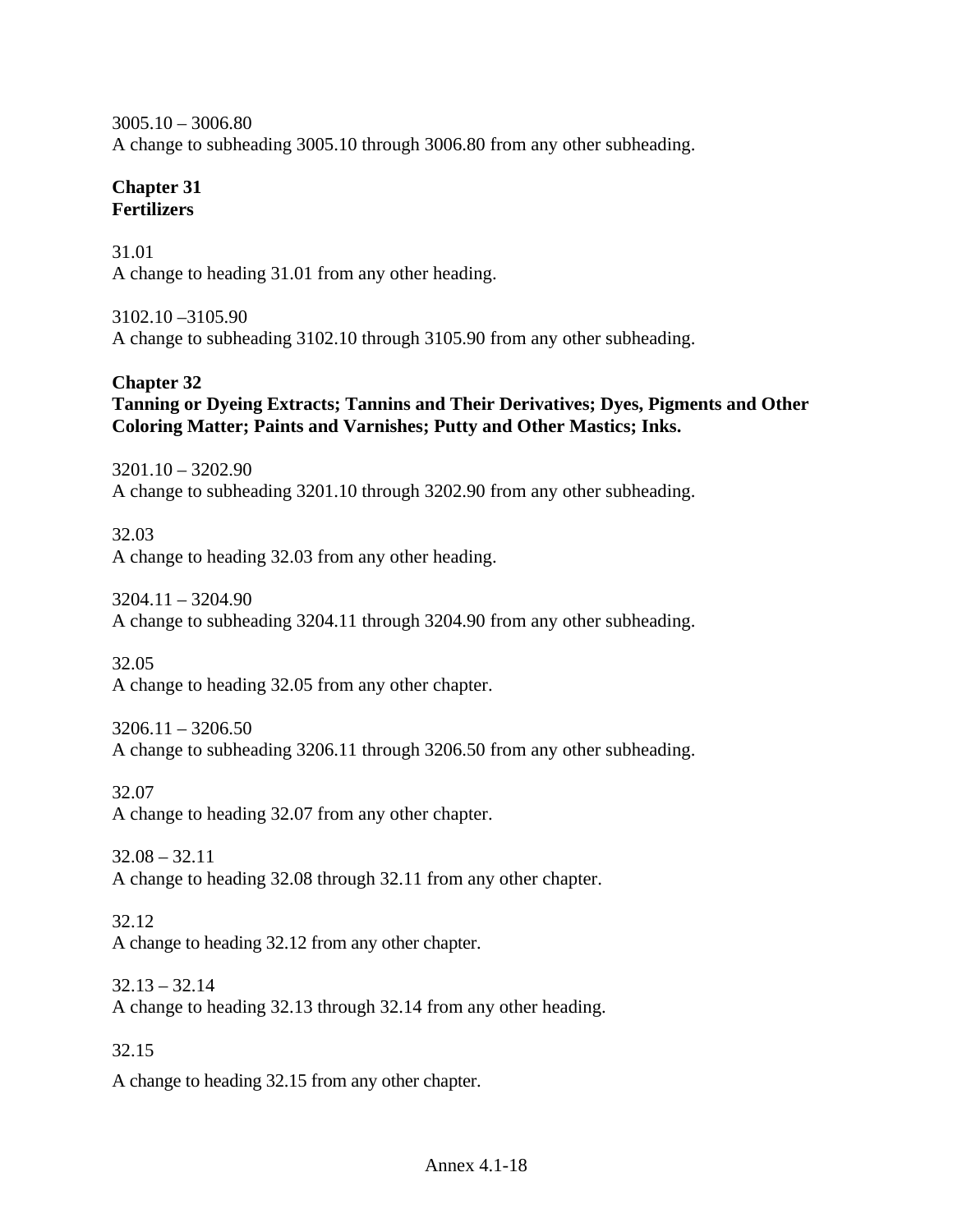## **Chapter 33 Essential Oils and Resinoids; Perfumery, Cosmetic or Toilet Preparations**

3301.11 – 3301.90

A change to subheading 3301.11 through 3301.90 from any other subheading.

### 33.02

A change to heading 33.02 from any other heading, except from heading 22.07.

33.03 A change to heading 33.03 from any other heading.

3304.10 – 3307.90 A change to subheading 3304.10 through 3307.90 from any other subheading.

## **Chapter 34**

**Soap, Organic Surface-active Agents, Washing Preparations, Lubricating Preparations, Artificial Waxes, Prepared Waxes, Polishing or Scouring Preparations, Candles and Similar Articles, Modeling Pastes, Dental Waxes and Dental Preparations with a Basis of Plaster** 

34.01 A change to heading 34.01 from any other heading.

3402.11 – 3402.90 A change to subheading 3402.11 through 3402.90 from any other subheading.

3403.11 – 3403.19 A change to subheading 3403.11 through 3403.19 from any other subheading, except from heading 27.10 or 27.12.

3403.91 – 3403.99 A change to subheading 3403.91 through 3403.99 from any other subheading.

3404.10 – 3405.90 A change to subheading 3404.10 through 3405.90 from any other subheading.

 $34.06 - 34.07$ A change to heading 34.06 through 34.07 from any other heading.

#### **Chapter 35 Albuminoidal Substances; Modified Starches; Glues, Enzymes**

3501.10 – 3501.90 A change to subheading 3501.10 through 3501.90 from any other subheading.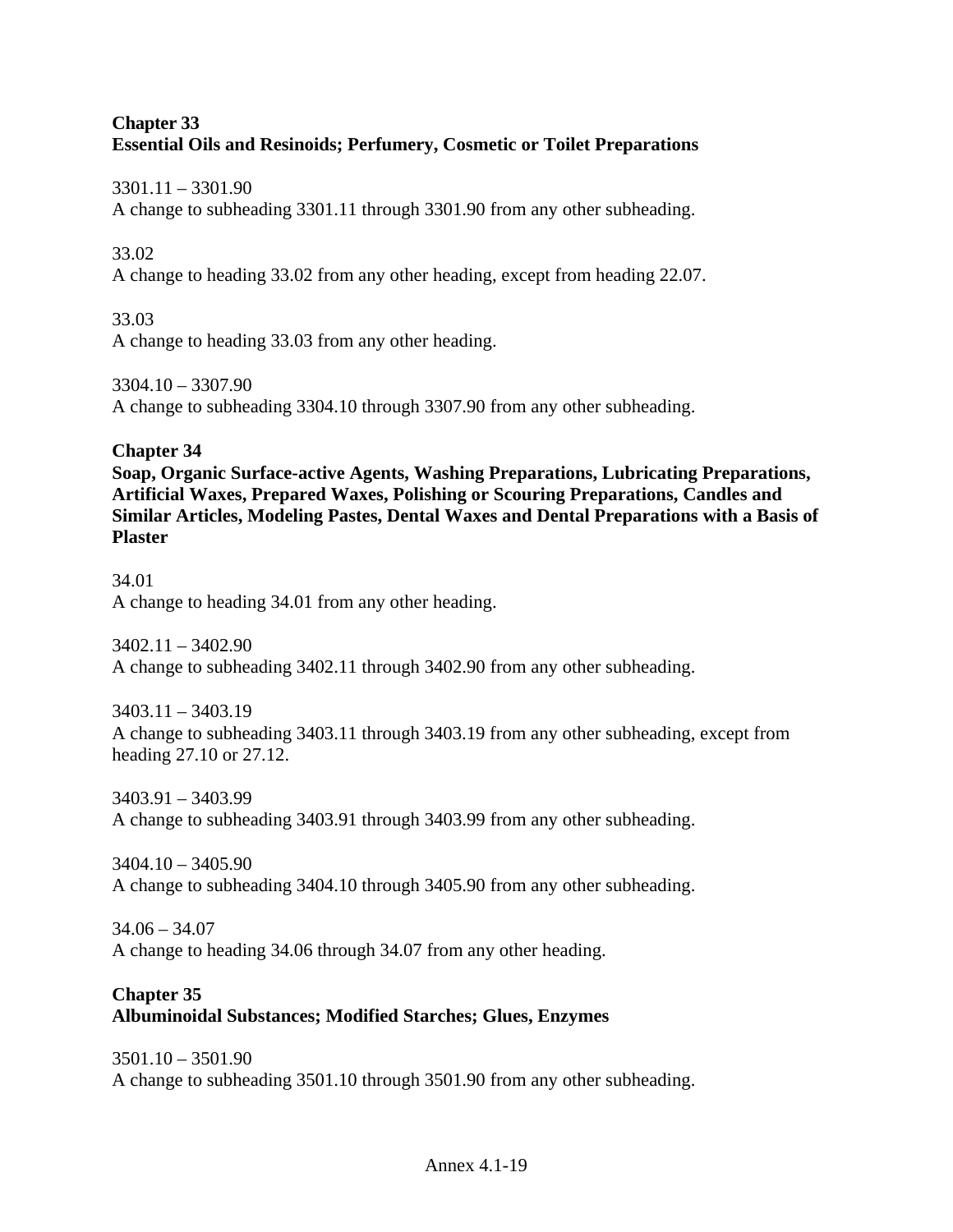3502.11 – 3502.19 A change to subheading 3502.11 through 3502.19 from any other subheading outside that group, except from heading 04.07.

3502.20 – 3502.90 A change to subheading 3502.20 through 3502.90 from any other subheading.

35.03 – 35.04 A change to heading 35.03 through 35.04 from any other heading.

 $3505.10 - 3505.20$ A change to subheading 3505.10 through 3505.20 from any other subheading.

35.06 A change to heading 35.06 from any other heading.

3507.10 – 3507.90 A change to subheading 3507.10 through 3507.90 from any other subheading.

## **Chapter 36**

**Explosives; Pyrotechnic Products; Matches; Pyrophoric Alloys; Certain Combustible Preparations** 

 $36.01 - 36.06$ A change to heading 36.01 through 36.06 from any other heading.

## **Chapter 37 Photographic or Cinematographic Goods**

 $37.01 - 37.03$ A change to heading 37.01 through 37.03 from any other heading outside that group.

 $37.04 - 37.06$ A change to heading 37.04 through 37.06 from any other heading.

3707.10 – 3707.90 A change to subheading 3707.10 through 3707.90 from any other subheading.

## **Chapter 38 Miscellaneous Chemical Products**

3801.10 – 3807.00 A change to subheading 3801.10 through 3807.00 from any other heading.

3808.10 – 3808.90 A change to subheading 3808.10 through 3808.90 from any other subheading provided that 50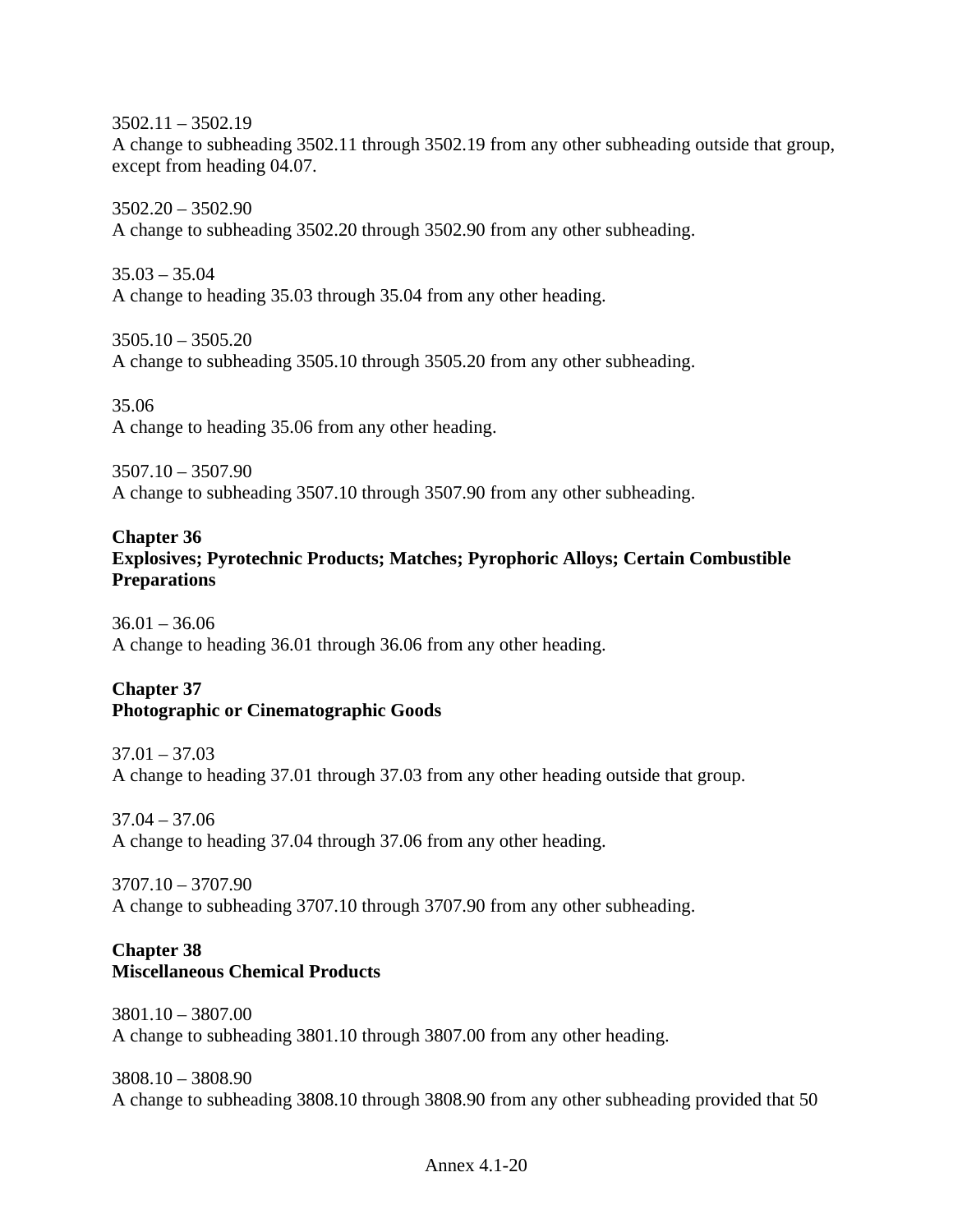percent by weight of the active ingredient or ingredients is originating.

## 3809.10 – 3824.90

A change to subheading 3809.10 through 3824.90 from any other heading.

## 38.25

A change to heading 38.25 from any other chapter, except from Chapter 28 through 37, 40 or 90.

### **Section VII Plastics and Articles Thereof; Rubber and Articles Thereof (Chapter 39-40)**

## **Notes to Section VII:**

## **Note 1**

A good of any chapter or heading in Section VII that satisfies any of Rules 1 through 5 of this Section shall be treated as originating, except as otherwise specified in those rules.

## **Note 2**

Notwithstanding Note 1, a good is originating if it meets the applicable change in tariff classification specified in the rules of origin in this Section.

## **Rule 1: Chemical Reaction**

A good of Chapter 39 or 40 that results from a chemical reaction in the territory of one or both of the Parties shall be treated as originating.

**Note:** For purposes of this section, a "chemical reaction" is a process (including a biochemical process) that results in a molecule with a new structure by breaking intramolecular bonds and by forming new intramolecular bonds, or by altering the spatial arrangement of atoms in a molecule.

The following are not considered to be chemical reactions for the purposes of determining whether a good is originating:

- (a) dissolution in water or in other solvents;
- (b) the elimination of solvents including solvent water; or
- (c) the addition or elimination of water of crystallization.

# **Rule 2: Purification**

A good of Chapter 39 or 40 that is subject to purification shall be treated as originating provided that the purification occurs in the territory of one or both of the Parties and results in one of the following: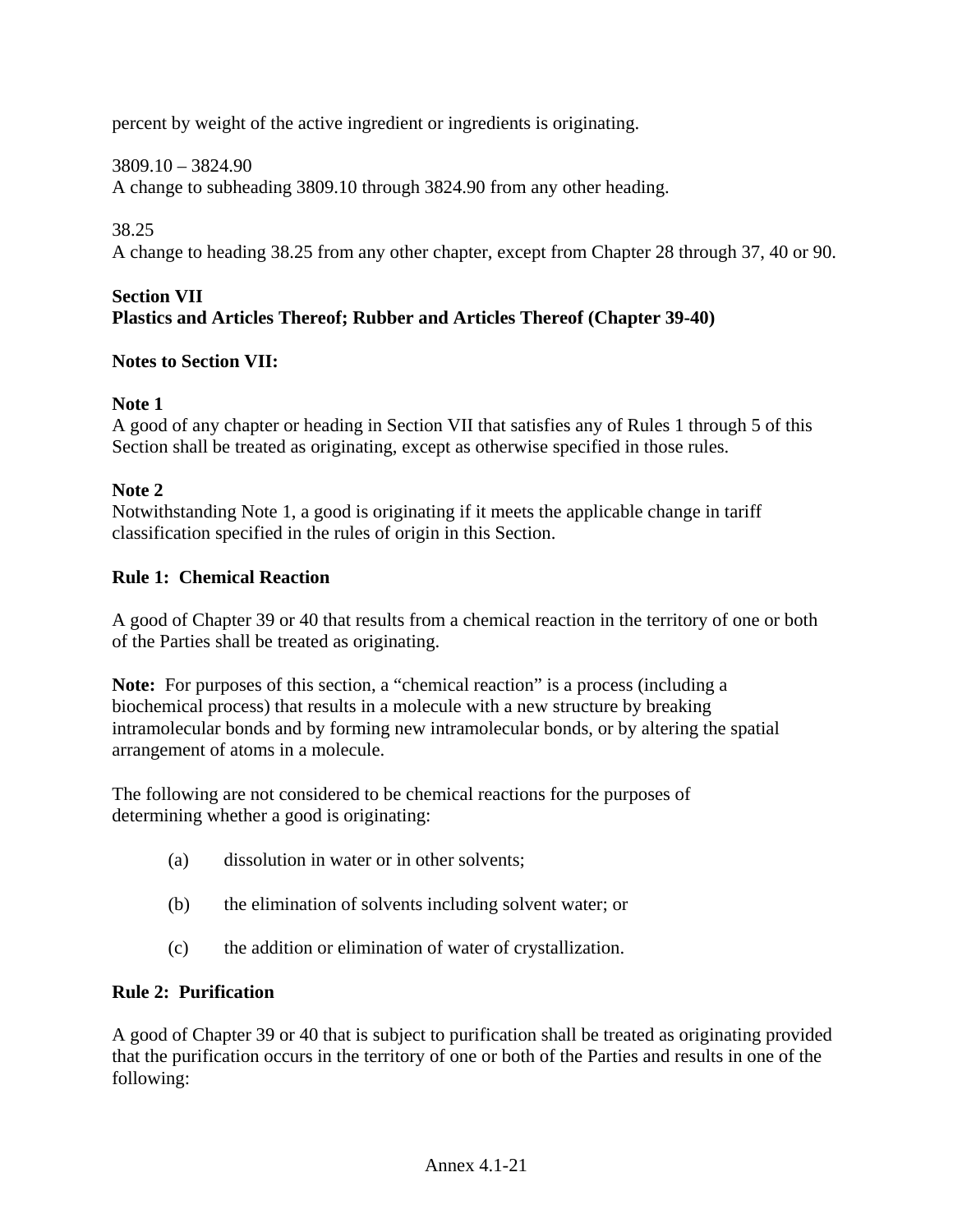- (a) the elimination of 80 percent of the impurities; or
- (b) the reduction or elimination of impurities resulting in a good suitable:
	- (i) as a pharmaceutical, medicinal, cosmetic, veterinary, or food grade substance;
	- (ii) as a chemical product and reagent for analytical, diagnostic or laboratory uses;
	- (iii) as an element or component for use in micro-elements;
	- (iv) for specialized optical uses;
	- $(v)$  for non-toxic uses for health and safety;
	- (vi) for biotechnical use;
	- (vii) as a carrier used in a separation process; or
	- (viii) for nuclear grade uses.

#### **Rule 3: Mixtures and Blends**

A good of Chapter 39 or 40 shall be treated as originating if the deliberate and proportionally controlled mixing or blending (including dispersing) of materials to conform to predetermined specifications, resulting in the production of a good having physical or chemical characteristics that are relevant to the purposes or uses of the good and are different from the input materials, occurs in the territory of one or both of the Parties.

#### **Rule 4: Change in Particle Size**

A good of Chapter 39 shall be treated as originating if the deliberate and controlled modification in particle size of the good, including micronizing by dissolving a polymer and subsequent precipitation, other than by merely crushing or pressing, resulting in a good having a defined particle size, defined particle size distribution or defined surface area, which is relevant to the purposes of the resulting good and have different physical or chemical characteristics from the input materials occurs in the territory of one or both of the Parties.

#### **Rule 5: Isomer Separation**

A good of Chapter 39 shall be treated as originating if the isolation or separation of isomers from mixtures of isomers occurs in the territory of one of both of the Parties.

### **Chapter 39 Plastics and Articles Thereof**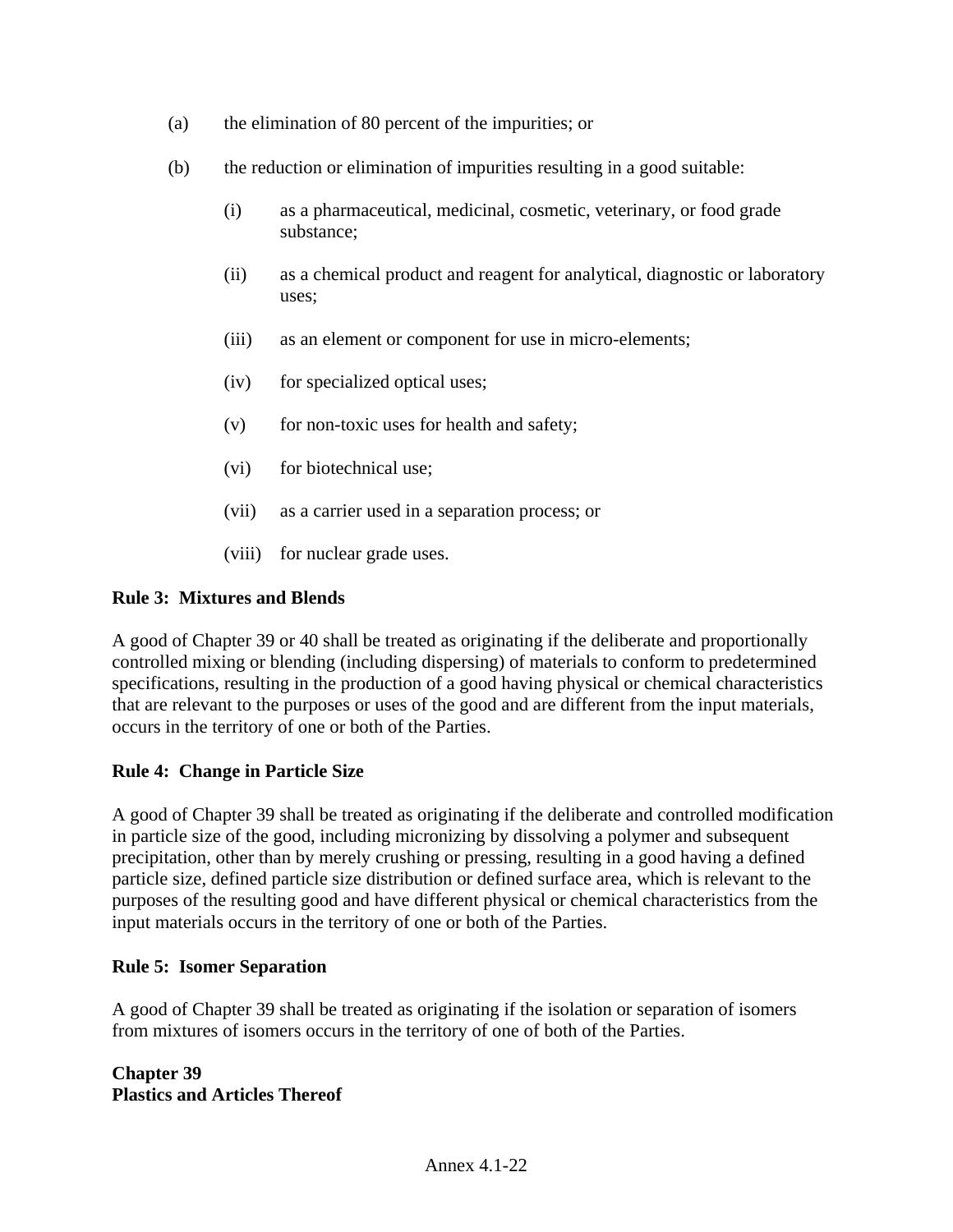$39.01 - 39.15$ 

A change to heading 39.01 through 39.15 from any other heading, provided that the originating polymer content is no less than 50 percent by weight of the total polymer content.

3916.10 – 3918.90 A change to subheading 3916.10 through 3918.90 from any other subheading.

#### 3919.10 – 3919.90

A change to subheading 3919.10 through 3919.90 from any other subheading outside that group; or

A change to subheading 3919.10 through 3919.90 from any other subheading, provided that there is a regional value content of not less than:

- (a) 35 percent under the build-up method, or
- (b) 45 percent under the build-down method.

3920.10 – 3920.99

A change to subheading 3920.10 through 3920.99 from any other subheading; or

No change in tariff classification is required, provided that there is a regional value content of not less than:

- (a) 25 percent under the build-up method, or
- (b) 30 percent under the build-down method.

3921.11 – 3921.90

A change to subheading 3921.11 through 3921.90 from any other subheading.

 $39.22 - 39.26$ A change to heading 39.22 through 39.26 from any other heading.

### **Chapter 40 Rubber and Articles Thereof**

4001.10 – 4001.30 A change to subheading 4001.10 through 4001.30 from any other chapter; or

A change to subheading 4001.10 through 4001.30 from any other subheading, provided that there is a regional value content of not less than 30 percent under the build-down method.

 $40.02 - 40.06$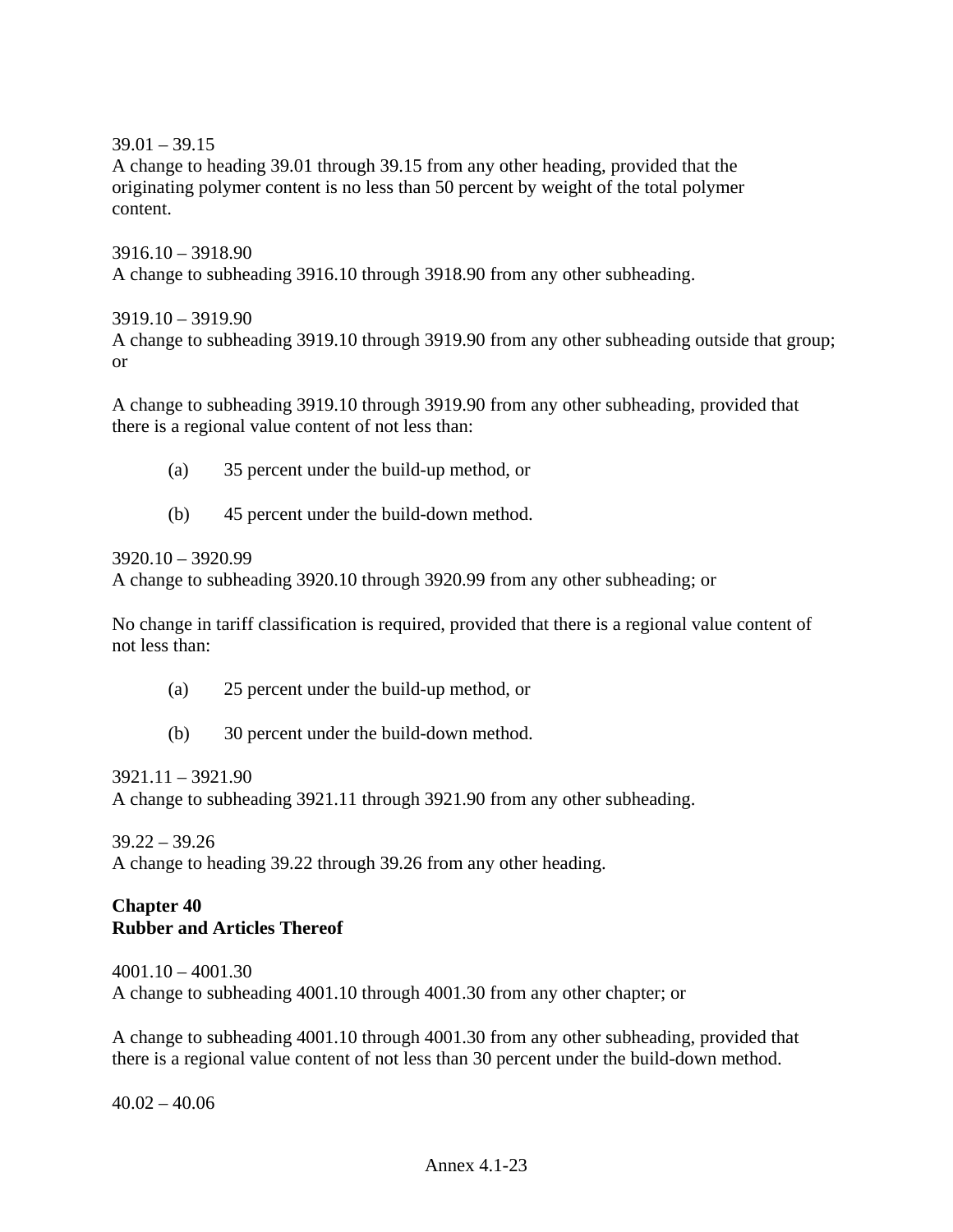A change to heading 40.02 through 40.06 from any other heading, except from heading 40.01; or

A change to heading 40.02 through 40.06 from heading 40.01 or from any other heading, provided that there is a regional value content of not less than 30 percent under the build-down method.

### $40.07 - 40.17$

A change to heading 40.07 through 40.17 from any other heading.

### **Section VIII**

**Raw Hides and Skins, Leather, Furskins and Articles Thereof; Saddlery and Harness; Travel Goods, Handbags and Similar Containers; Articles of Animal Gut (Other Than Silk-worm Gut) (Chapter 41-43)** 

## **Chapter 41 Raw Hides and Skins (Other Than Furskins) and Leather**

### 41.01

A change to hides or skins of heading 41.01 that have undergone a tanning (including a pre-tanning) process that is reversible from any other good of heading 41.01 or from any other chapter; or

A change to any other good of heading 41.01 from any other chapter.

## 41.02

A change to hides or skins of heading 41.02 that have undergone a tanning (including a pretanning) process that is reversible from any other good of heading 41.02 or from any other chapter; or

A change to any other good of heading 41.02 from any other chapter.

## 41.03

A change to hides or skins of heading 41.03 that have undergone a tanning (including a pretanning) process that is reversible from any other good of heading 41.03 or from any other chapter; or

A change to any other good of heading 41.03 from any other chapter.

#### 4104.11 – 4104.49

A change to subheading 4104.11 through 4104.49 from any other subheading.

#### 41.05

A change to heading 41.05 from any other heading, except from hides or skins of heading 41.02 that have undergone a tanning (including a pre-tanning) process that is reversible, or from heading 41.12; or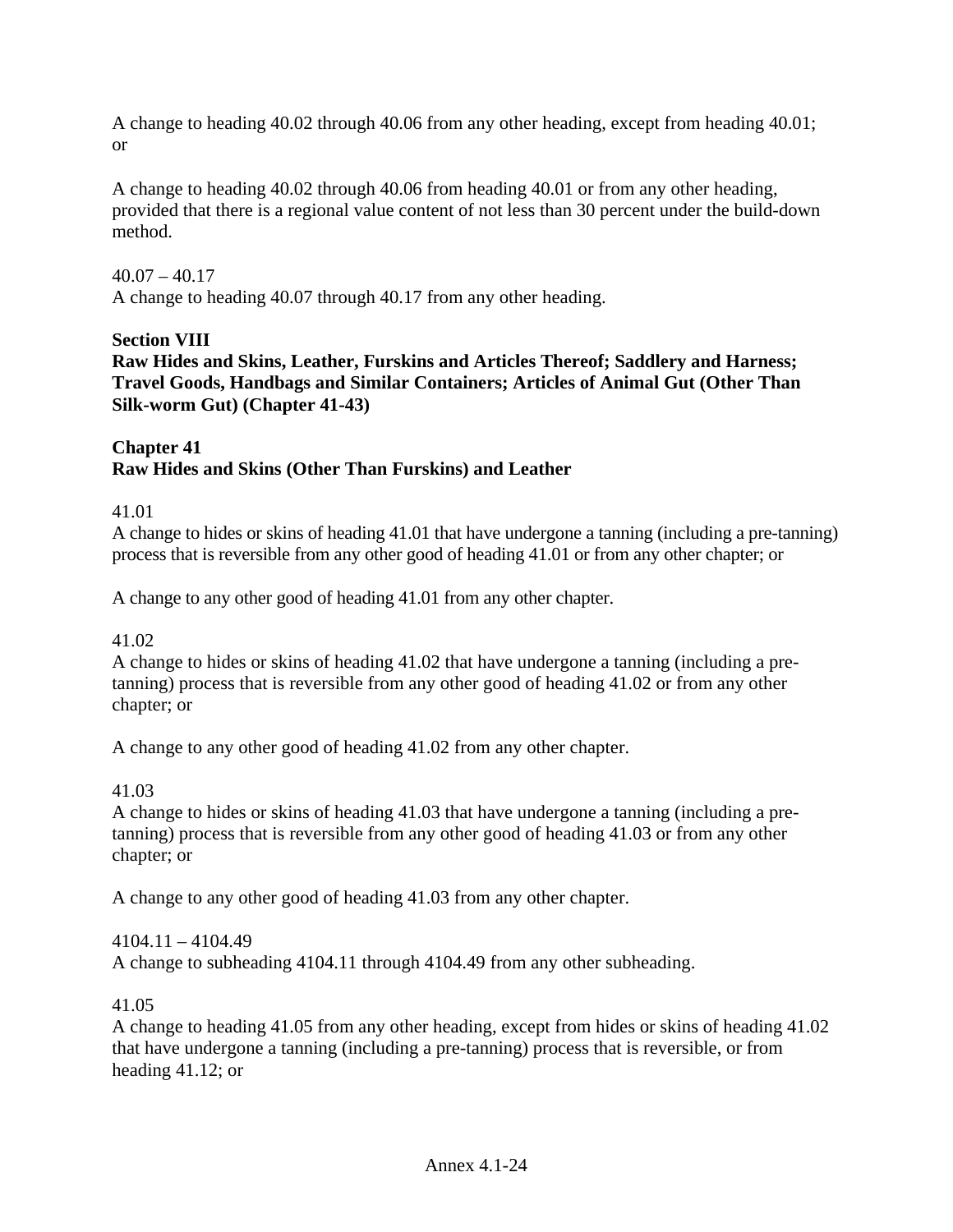A change to heading 41.05 from wet blues of subheading 4105.10.

41.06

A change to heading 41.06 from any other heading, except from hides or skins of heading 41.03 that have undergone a tanning (including a pre-tanning) process that is reversible, or from heading 41.13; or

A change to heading 41.06 from wet blues of subheading 4106.21, 4106.31, or 4106.91.

### 41.07

A change to heading 41.07 from any other heading.

### 41.12

A change to heading 41.12 from any other heading, except from hides or skins of heading 41.02 that have undergone a tanning (including a pre-tanning) process that is reversible, or from heading 41.05; or

A change to heading 41.12 from wet blues of subheading 4105.10.

#### 41.13

A change to heading 41.13 from any other heading, except from hides or skins of heading 41.03 that have undergone a tanning (including a pre-tanning) process that is reversible, or from heading 41.06; or

A change to heading 41.13 from wet blues of subheading 4106.21, 4106.31 or 4106.90**.**

4114.10 – 4115.20 A change to subheading 4114.10 through 4115.20 from any other subheading.

#### **Chapter 42**

## **Articles of Leather; Saddlery and Harness; Travel Goods, Handbags and Similar Containers; Articles of Animal Gut (Other Than Silk-worm Gut)**

42.01 A change to heading 42.01 from any other heading.

#### 4202.11

A change to subheading 4202.11 from any other chapter.

#### 4202.12

A change to goods of subheading 4202.12 with an outer surface of textile materials from any other chapter, provided that the good is cut or knit to shape, or both, and sewn or otherwise assembled in the territory of one or both of the Parties.

A change to goods of subheading 4202.12 with an outer surface of plastic from any other heading.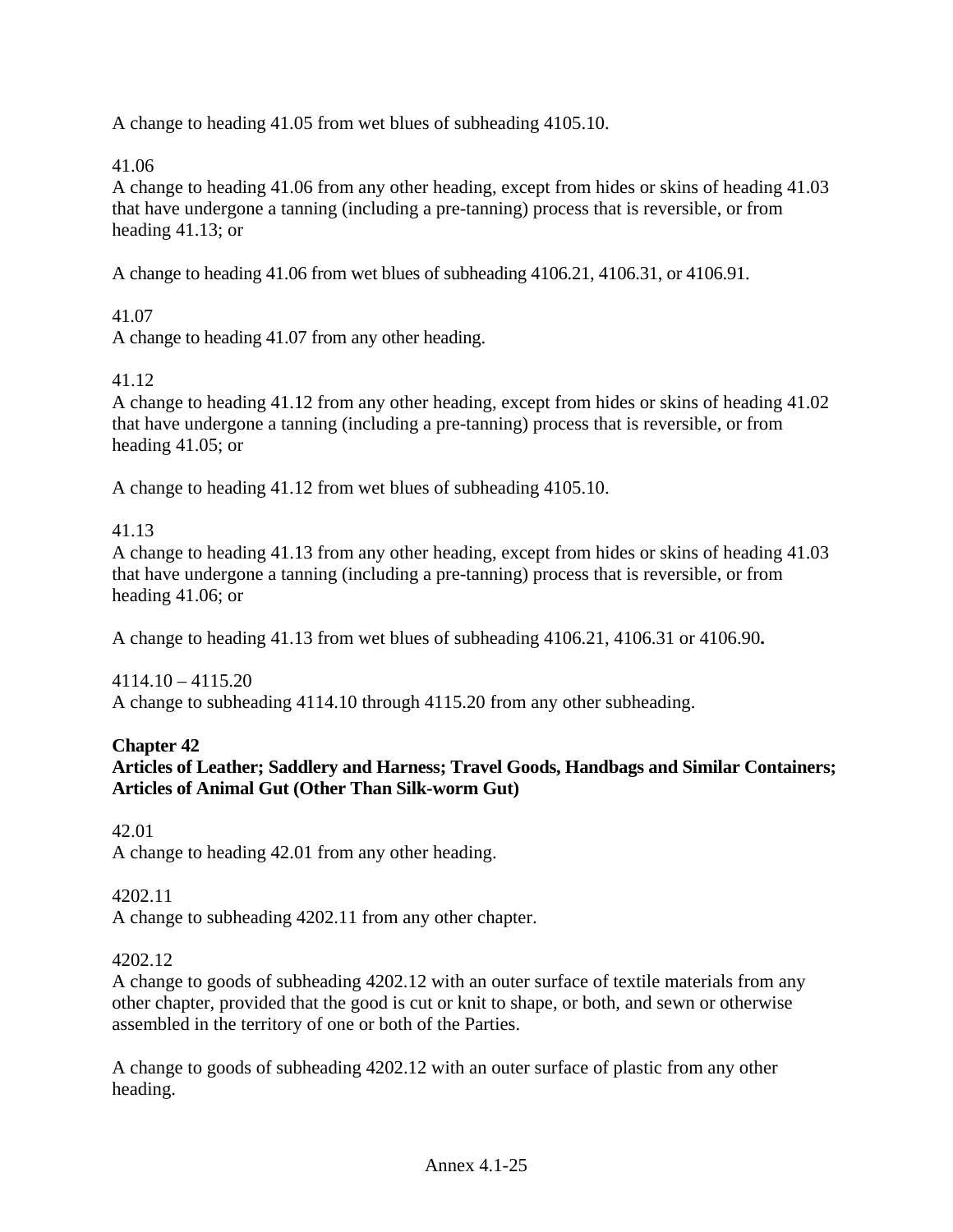4202.19 – 4202.21

A change to subheading 4202.19 through 4202.21 from any other chapter.

### 4202.22

A change to goods of subheading 4202.22 with an outer surface of textile materials from any other chapter, provided that the good is cut or knit to shape, or both, and sewn or otherwise assembled in the territory of one or both of the Parties.

A change to goods of subheading 4202.22 with an outer surface of plastic sheeting from any other heading.

4202.29 – 4202.31 A change to subheading 4202.29 through 4202.31 from any other chapter.

#### 4202.32

A change to goods of subheading 4202.32 with an outer surface of textile materials from any other chapter, provided that the good is cut or knit to shape, or both, and sewn or otherwise assembled in the territory of one or both of the Parties.

A change to goods of subheading 4202.32 with an outer surface of plastic sheeting from any other heading.

4202.39 – 4202.91 A change to subheading 4202.39 through 4202.91 from any other chapter.

4202.92

A change to goods of subheading 4202.92 with an outer surface of textile materials from any other chapter, provided that the good is cut or knit to shape, or both, and sewn or otherwise assembled in the territory of one or both of the Parties.

A change to goods of subheading 4202.92 with an outer surface of plastic sheeting from any other heading.

4202.99 A change to subheading 4202.99 from any other chapter.

4203.10 – 4203.29 A change to subheading 4203.10 through 4203.29 from any other chapter.

4203.30 – 4203.40 A change to subheading 4203.30 through 4203.40 from any other heading.

 $42.04 - 42.06$ A change to heading 42.04 through 42.06 from any other heading.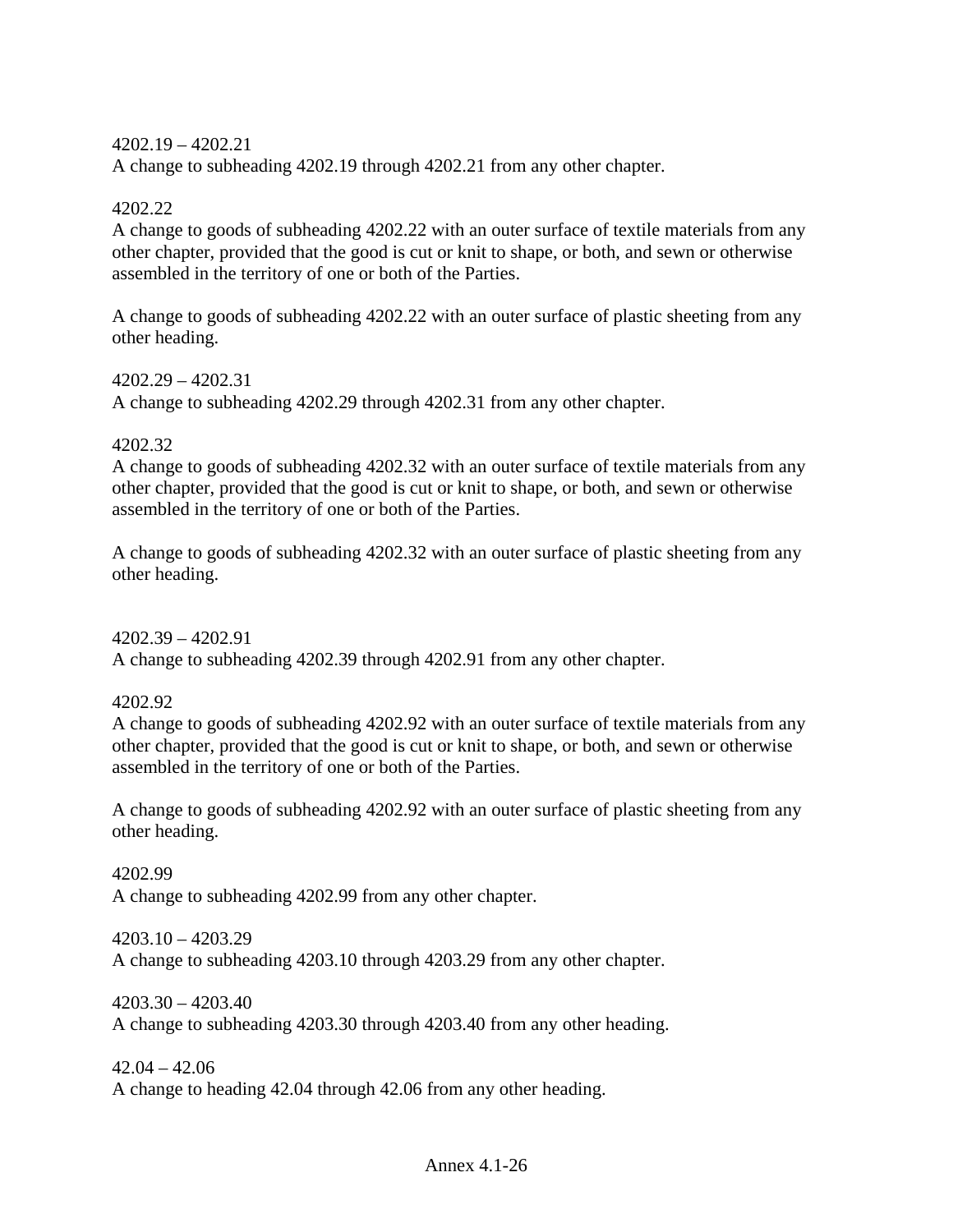# **Chapter 43 Furskins and Artificial Fur; Manufactures Thereof**

#### 43.01

A change to heading 43.01 from any other chapter.

### 43.02 – 43.04

A change to heading 43.02 through 43.04 from any other heading.

## **Section IX**

**Wood and Articles of Wood; Wood Charcoal; Cork and Articles of Cork; Manufactures of Straw, of Esparto or of Other Plaiting Materials; Basketware and Wickerwork (Chapter 44-46)** 

### **Chapter 44 Wood and Articles of Wood; Wood Charcoal**

 $44.01 - 44.21$ A change to heading 44.01 through 44.21 from any other heading.

## **Chapter 45 Cork and Articles of Cork**

 $45.01 - 45.04$ A change to heading 45.01 through 45.04 from any other heading.

# **Chapter 46**

## **Manufactures of Straw, of Esparto or of Other Plaiting Materials; Basketware and Wickerwork**

## 46.01 A change to heading 46.01 from any other chapter.

## 46.02

A change to heading 46.02 from any other heading.

## **Section X**

**Pulp of Wood or of Other Fibrous Cellulosic Material; Recovered (Waste and Scrap) Paper or Paperboard; Paper and Paperboard and Articles Thereof (Chapter 47-49)** 

## **Chapter 47**

**Pulp of Wood or of Other Fibrous Cellulosic Material; Recovered (Waste and Scrap) Paper or Paperboard** 

 $47.01 - 47.07$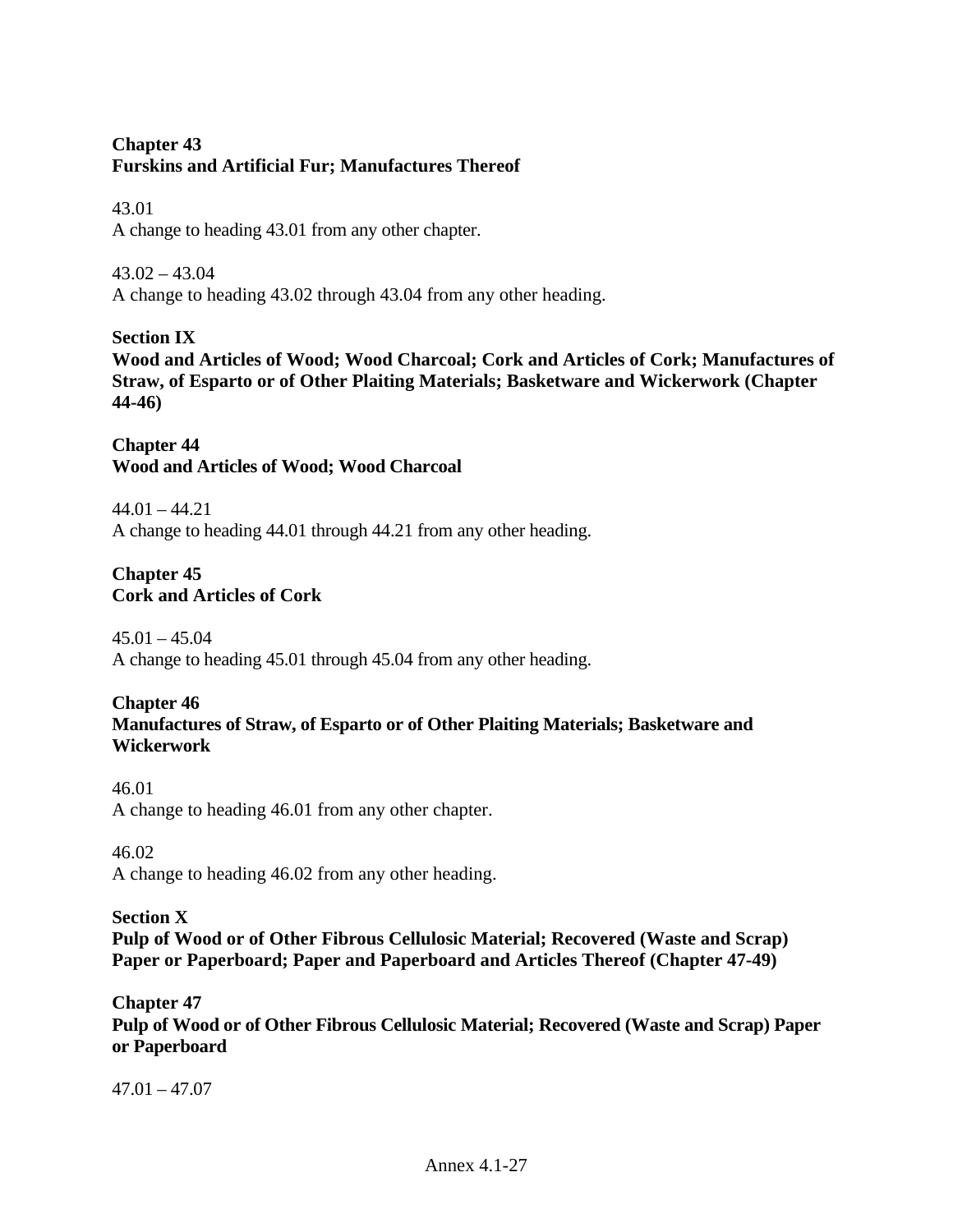A change to heading 47.01 through 47.07 from any other heading.

## **Chapter 48**

# **Paper and Paperboard; Articles of Paper Pulp, of Paper or of Paperboard**

48.01 – 48.07

A change to heading 48.01 through 48.07 from any other chapter.

## 48.08

A change to heading 48.08 from any other heading.

48.09

A change to heading 48.09 from any other chapter.

 $48.10 - 48.11$ A change to heading 48.10 through 48.11 from any other heading.

48.12 – 48.17 A change to heading 48.12 through 48.17 from any other heading outside that group.

4818.10 – 4818.30 A change to subheading 4818.10 through 4818.30 from any other heading, except from heading 48.03.

4818.40 – 4818.90 A change to subheading 4818.40 through 4818.90 from any other heading.

# 48.19 – 48.22 A change to heading 48.19 through 48.22 from any heading outside that group.

# 48.23

A change to heading 48.23 from any other heading.

### **Chapter 49 Printed Books, Newspapers, Pictures and Other Products of the Printing Industry; Manuscripts, Typescripts and Plans**

 $49.01 - 49.11$ A change to heading 49.01 through 49.11 from any other chapter.

## **Section XI Textiles and Textile Articles (Chapter 50 through 63)**

**Notes to Section XI:** 

**Note 1**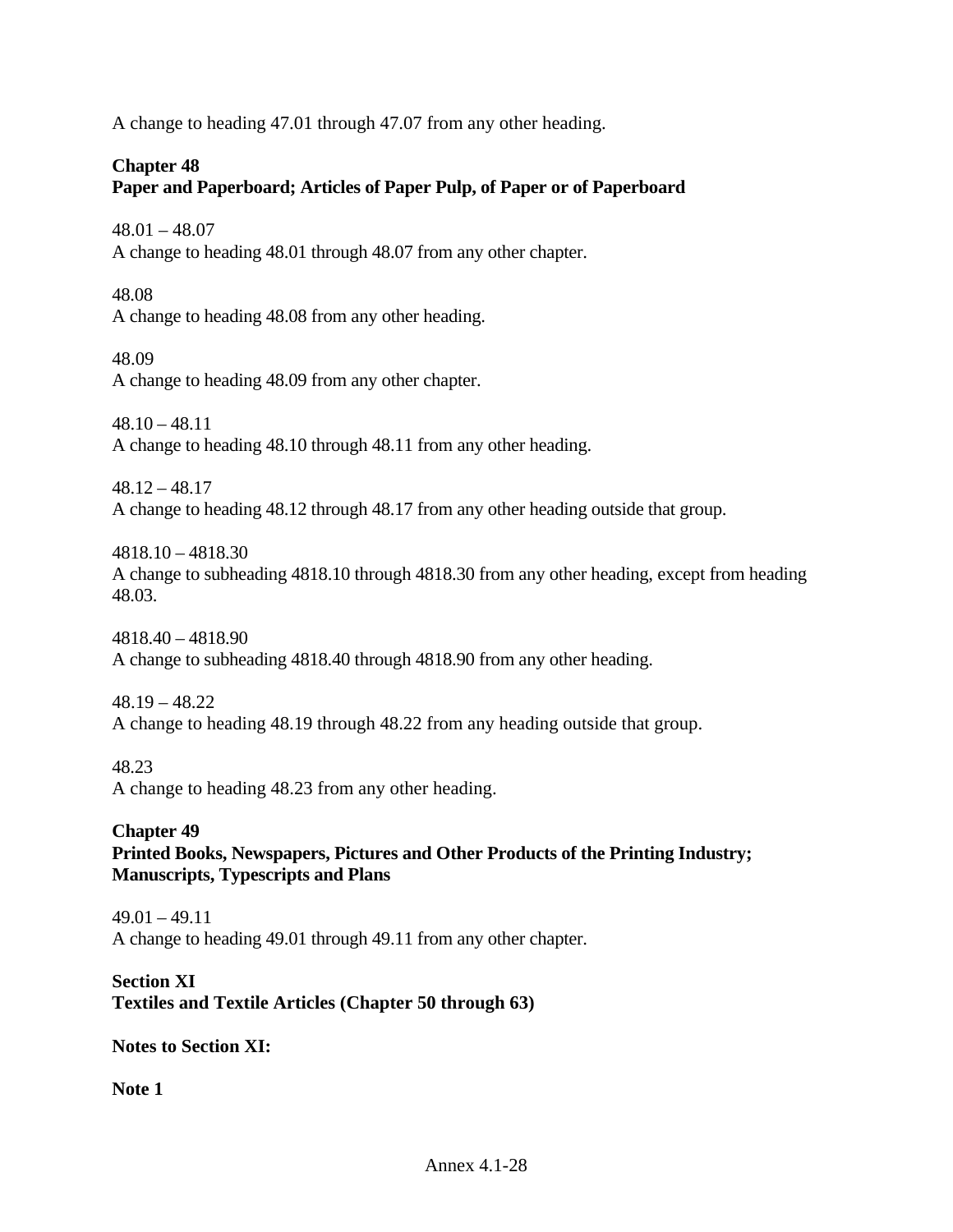A textile good of Chapter 50 through 60 of the Harmonized System shall be considered originating if it is wholly formed and finished in the territory of one or both of the Parties from:

- (a) one or more fibers and yarns listed in Annex 3.25 (List of Fabrics, Yarns, and Fibers Not Available in Commercial Quantities); or
- (b) a combination of the fibers and yarns referred to in subparagraph (a) and one or more fibers and yarns originating under this Annex.

The originating fibers and yarns referred to in subparagraph (b) may contain up to ten percent by weight of fibers and yarns that do not undergo an applicable change in tariff classification set out in this Annex. Any elastomeric yarn contained in the originating yarns referred to in subparagraph (b) must be wholly formed and finished in the territory of one or both of the Parties.

# **Note 2**

An apparel good of Chapter 61 or 62 of the Harmonized System shall be considered originating if it is cut or knit to shape, or both, and sewn or otherwise assembled in the territory of one or both of the Parties, and if the fabric of the outer shell, exclusive of collars and cuffs, where applicable, is wholly of:

- (a) one or more fabrics listed in Annex 3.25 (List of Fabrics, Yarns, and Fibers Not Available in Commercial Quantities);
- (b) one or more fabrics or knit to shape components formed in the territory of one or both of the Parties from one or more of the yarns listed in Annex 3.25 (List of Fabrics, Yarns, and Fibers Not Available in Commercial Quantities); or
- (c) any combination of the fabrics referred to in subparagraph (a), the fabrics or knit to shape components referred to in subparagraph (b), or one or more fabrics or knit to shape components originating under this Annex.

The originating fabrics or knit to shape components referred to in subparagraph (c) may contain up to ten percent by weight of fibers or yarns that do not undergo an applicable change in tariff classification set out in this Annex. Any elastomeric yarn contained in an originating fabric or knit to shape component referred to in subparagraph (c) must be wholly formed and finished in the territory of one or both of the Parties.

# **Note 3**

A textile good of Chapter 63 of the Harmonized System shall be considered originating if it is cut or knit to shape, or both, and sewn or otherwise assembled in the territory of one or both of the Parties, and if the component that determines the tariff classification of the good is wholly of:

(a) one or more fabrics listed in Annex 3.25 (List of Fabrics, Yarns, and Fibers Not Available in Commercial Quantities);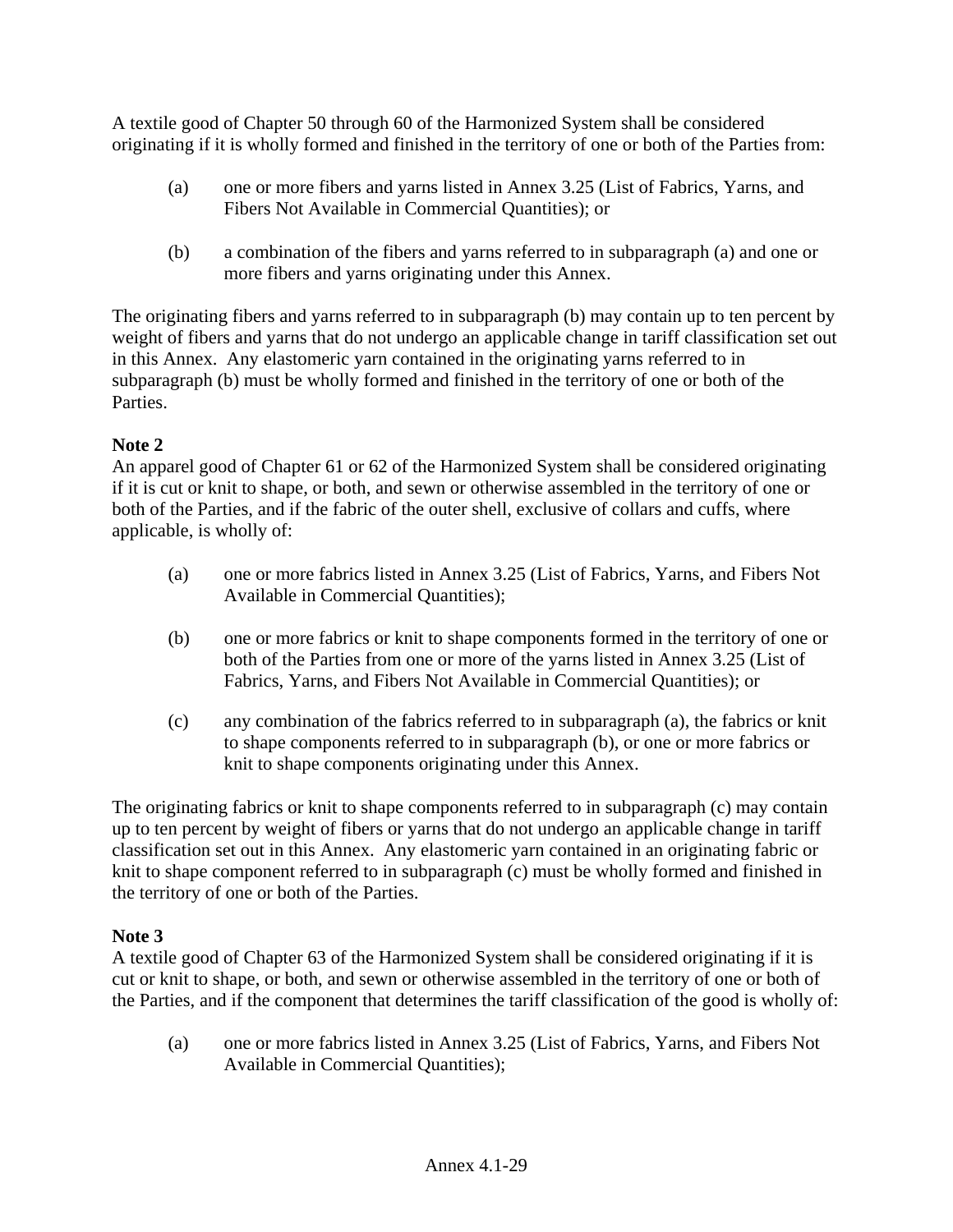- (b) one or more fabrics or knit to shape components formed in the territory of one or both of the Parties from one or more of the yarns listed in Annex 3.25 (List of Fabrics, Yarns, and Fibers Not Available in Commercial Quantities); or
- (c) any combination of the fabrics referred to in subparagraph (a), the fabrics or knit to shape components referred to in subparagraph (b), or one or more fabrics or knit to shape components originating under this Annex.

The originating fabrics or knit to shape components referred to in subparagraph (c) may contain up to ten percent by weight of fibers or yarns that do not undergo an applicable change in tariff classification set out in this Annex. Any elastomeric yarn contained in an originating fabric or knit to shape component referred to in subparagraph (c) must be wholly formed and finished in the territory of one or both of the Parties.

## **Note 4**

An apparel good of Chapter 61 or 62 of the Harmonized System shall be considered originating regardless of the origin of any visible lining fabric described in Chapter Rule 1, narrow fabrics described in Chapter Rule 3, sewing thread described in Chapter Rule 4, or pocketing fabric described in Chapter Rule 5 if any such material is listed in Annex 3.25 (List of Fabrics, Yarns, and Fibers Not Available in Commercial Quantities) and the good meets all other applicable requirements for preferential tariff treatment under this Agreement.

### **Note 5**

Appendix 4.1-A sets out a correlation table for textile or apparel goods.

## **Note 6**

For purposes of this Section and Appendix 4.1-A:

**wholly** means that the good is entirely of the named material; and

#### **wholly formed and finished** means:

- (a) when used in reference to fabrics, all production processes and finishing operations necessary to produce a finished fabric ready for use without further processing. These processes and operations include formation processes, such as weaving, knitting, needling, tufting, felting, entangling, or other such processes, and finishing operations, including bleaching, dyeing, and printing; and
- (b) when used in reference to yarns, all production processes and finishing operations, beginning with the extrusion of filaments, strips, film, or sheet, and including drawing to fully orient a filament or slitting a film or sheet into strip, or the spinning of all fibers into yarn, or both, and ending with a finished yarn or plied yarn.

**Chapter 50 Silk**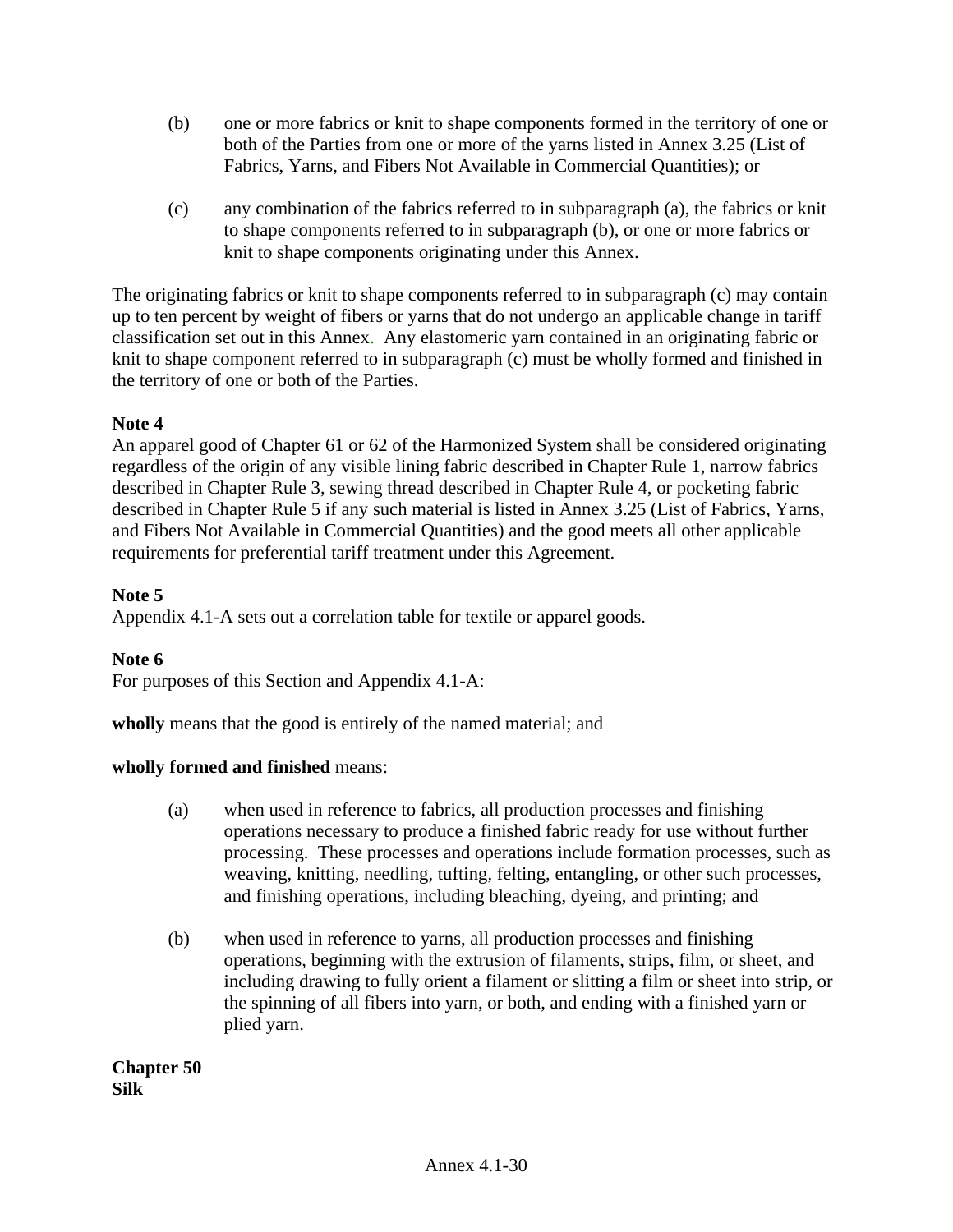$50.01 - 50.03$ A change to heading 50.01 through 50.03 from any other chapter.

50.04 – 50.06

A change to heading 50.04 through 50.06 from any heading outside that group.

50.07

A change to heading 50.07 from any other heading.

# **Chapter 51**

# **Wool, Fine or Coarse Animal Hair; Horsehair Yarn and Woven Fabric**

51.01 – 51.05 A change to heading 51.01 through 51.05 from any other chapter.

 $51.06 - 51.10$ 

A change to heading 51.06 through 51.10 from any heading outside that group.

51.11 – 51.13 A change to heading 51.11 through 51.13 from any other heading.

#### **Chapter 52 Cotton**

 $52.01 - 52.07$ A change to heading 52.01 through 52.07 from any other chapter, except from heading 54.01 through 54.05 or 55.01 through 55.07.

52.08 – 52.12 A change to heading 52.08 through 52.12 from any heading outside that group, except from heading 51.06 through 51.10, 52.05 through 52.06, 54.01 through 54.04, or 55.09 through 55.10.

## **Chapter 53 Other Vegetable Textile Fibers; Paper Yarn and Woven Fabrics of Paper Yarn**

53.01 – 53.05 A change to heading 53.01 through 53.05 from any other chapter.

53.06 – 53.08 A change to heading 53.06 through 53.08 from any heading outside that group.

53.09 – 53.11 A change to heading 53.09 through 53.11 from any heading outside that group.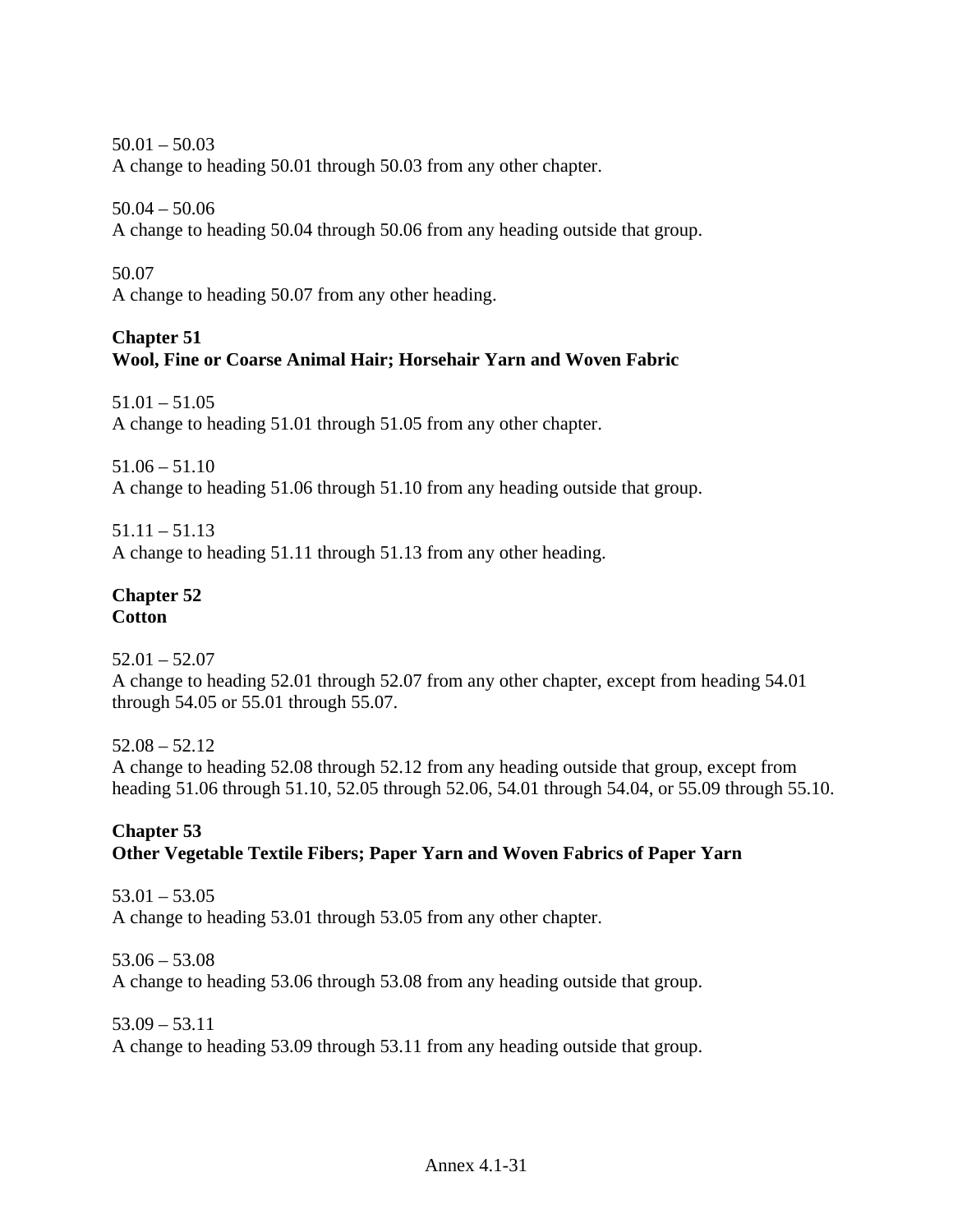## **Chapter 54 Man-Made Filaments**

#### $54.01 - 54.06$

A change to heading 54.01 through 54.06 from any other chapter, except from heading 52.01 through 52.03 or 55.01 through 55.07.

## 54.07

A change to tariff item 5407.61.aa, 5407.61.bb, or 5407.61.cc from tariff item 5402.43.aa or 5402.52.aa, or from any other chapter, except from heading 51.06 through 51.10, 52.05 through 52.06, or 55.09 through 55.10.

A change to any other tariff item of heading 54.07 from any other chapter, except from heading 51.06 through 51.10, 52.05 through 52.06, or 55.09 through 55.10.

## 54.08

A change to heading 54.08 from any other chapter, except from heading 51.06 through 51.10, 52.05 through 52.06, or 55.09 through 55.10.

## **Chapter 55 Man-Made Staple Fibers**

 $55.01 - 55.11$ 

A change to heading 55.01 through 55.11 from any other chapter, except from heading 52.01 through 52.03 or 54.01 through 54.05.

 $55.12 - 55.16$ 

A change to heading 55.12 through 55.16 from any heading outside that group, except from heading 51.06 through 51.10, 52.05 through 52.06, 54.01 through 54.04, or 55.09 through 55.10.

## **Chapter 56 Wadding, Felt and Non-Wovens; Special Yarns; Twine, Cordage, Ropes and Cables and Articles Thereof**

 $56.01 - 56.09$ 

A change to heading 56.01 through 56.09 from any other chapter, except from heading 51.11 through 51.13, 52.04 through 52.12, 53.10 through 53.11, or Chapter 54 through 55.

# **Chapter 57**

## **Carpets and Other Textile Floor Coverings**

## 57.01 – 57.05

A change to heading 57.01 through 57.05 from any other chapter, except from heading 51.11 through 51.13, 52.04 through 52.12, Chapter 54, or heading 55.08 through 55.16.

## **Chapter 58**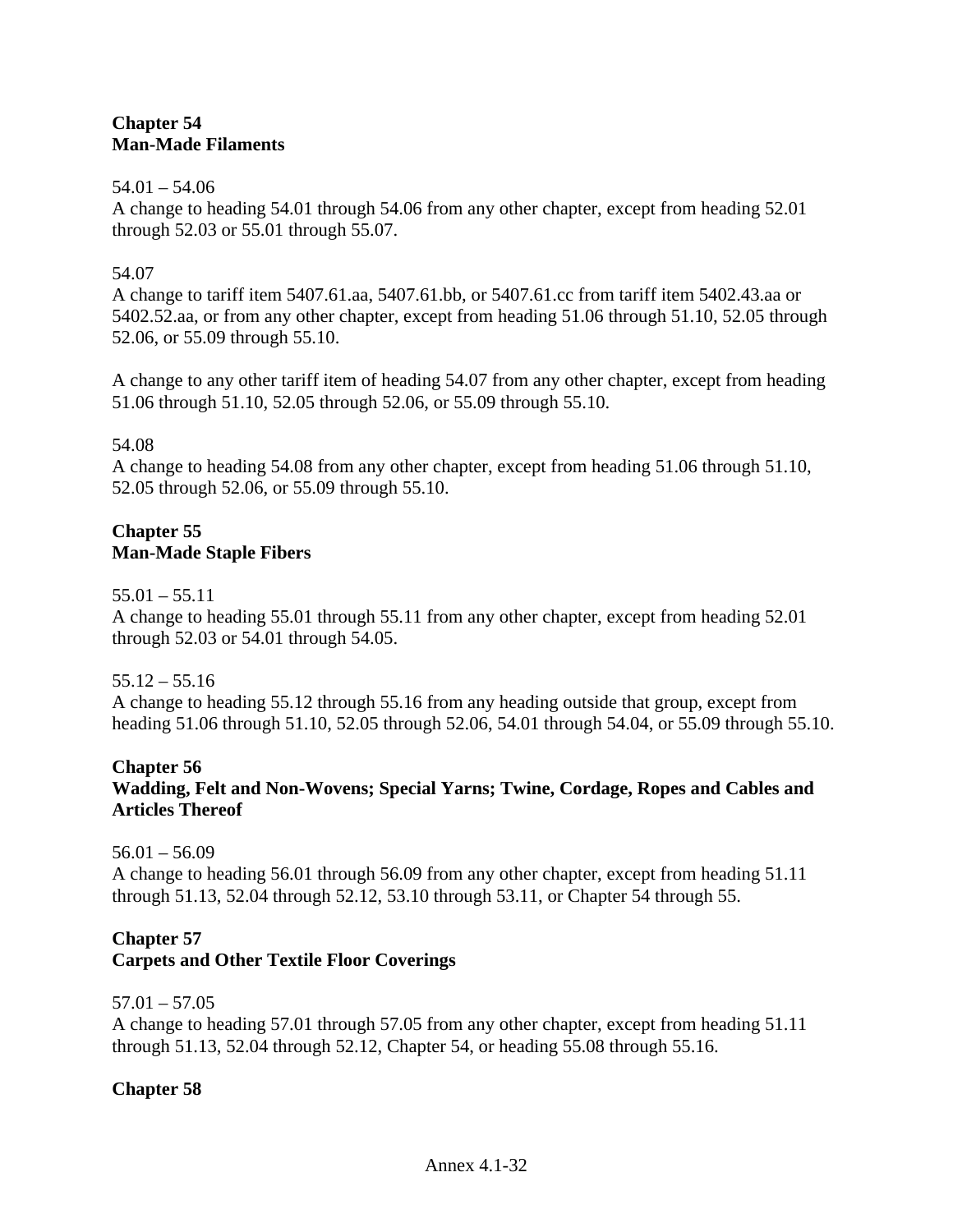### **Special Woven Fabrics; Tufted Textile Fabrics; Lace; Tapestries; Trimmings; Embroidery**

#### 5801.10 – 5806.10

A change to subheading 5801.10 through 5806.10 from any other chapter, except from heading 51.11 through 51.13, 52.04 through 52.12, 53.10 through 53.11, or Chapter 54 through 55.

#### 5806.20

A change to subheading 5806.20 from any other chapter, except from heading 52.08 through 52.12, 54.07 through 54.08, or 55.12 through 55.16.

#### 5806.31 – 5811.00

A change to subheading 5806.31 through 5811.00 from any other chapter, except from heading 51.11 through 51.13, 52.04 through 52.12, 53.10 through 53.11, or Chapter 54 through 55.

#### **Chapter 59**

### **Impregnated, Coated, Covered, or Laminated Textile Fabrics; Textile Articles of a Kind Suitable For Industrial Use**

#### 59.01

A change to heading 59.01 from any other chapter, except from heading 51.11 through 51.13, 52.08 through 52.12, 53.10 through 53.11, 54.07 through 54.08, or 55.12 through 55.16.

#### 59.02

A change to heading 59.02 from any other heading, except from heading 51.11 through 51.13, 52.04 through 52.12, 53.10 through 53.11, or Chapter 54 through 55.

#### 59.03 – 59.08

A change to heading 59.03 through 59.08 from any other chapter, except from heading 51.11 through 51.13, 52.08 through 52.12, 53.10 through 53.11, 54.07 through 54.08, or 55.12 through 55.16.

#### 59.09

A change to heading 59.09 from any other chapter, except from heading 51.11 through 51.13, 52.08 through 52.12, 53.10 through 53.11, Chapter 54, or heading 55.12 through 55.16.

## 59.10

A change to heading 59.10 from any other heading, except from heading 51.11 through 51.13, 52.04 through 52.12, 53.10 through 53.11, or Chapter 54 through 55.

#### 59.11

A change to heading 59.11 from any other chapter, except from heading 51.11 through 51.13, 52.08 through 52.12, 53.10 through 53.11, 54.07 through 54.08, or 55.12 through 55.16.

#### **Chapter 60 Knitted or Crocheted Fabrics**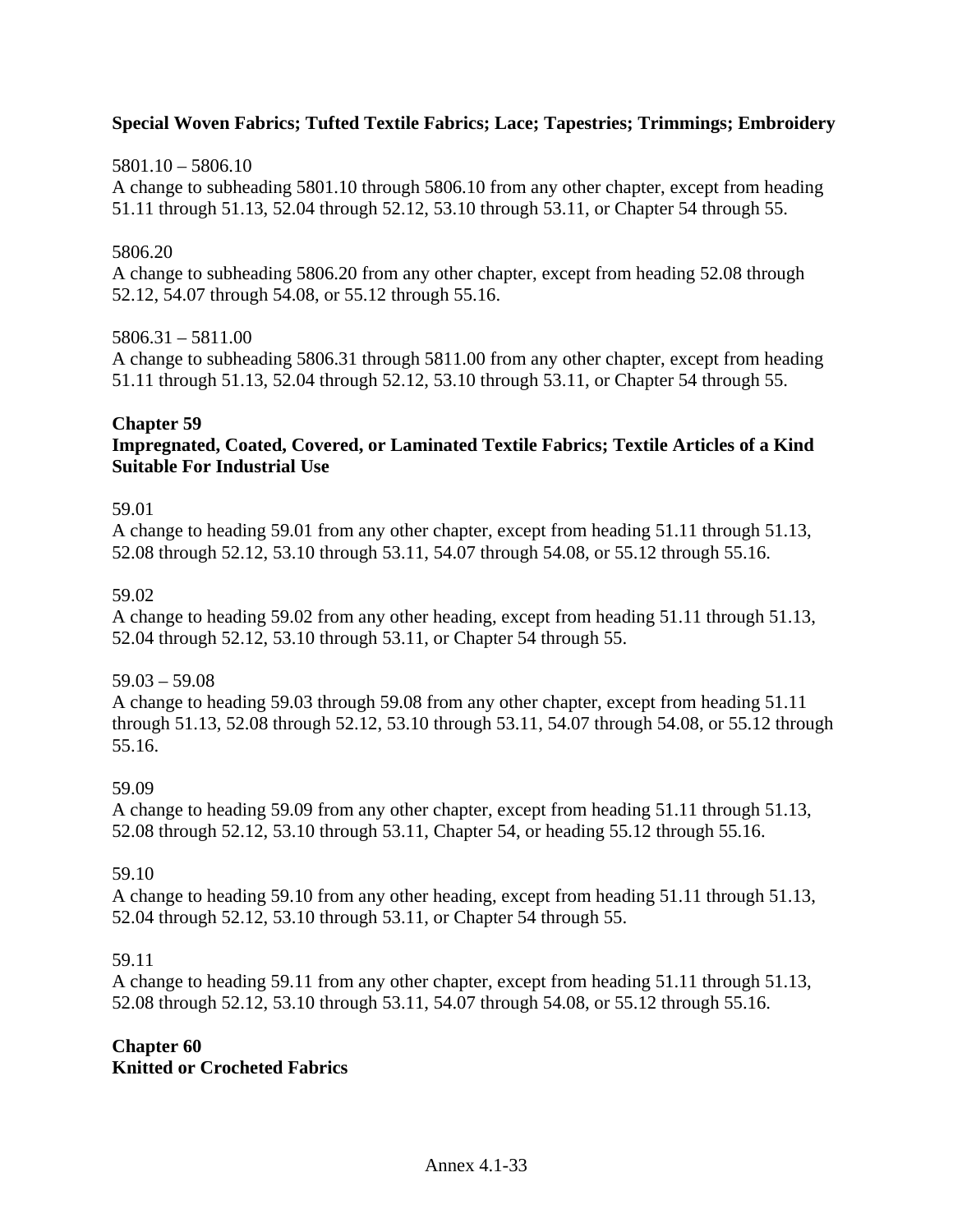60.01

A change to heading 60.01 from any other chapter, except from heading 51.11 through 51.13, Chapter 52, heading 53.10 through 53.11, or Chapter 54 through 55.

## 60.02

A change to heading 60.02 from any other chapter.

## $60.03 - 60.06$

A change to heading 60.03 through 60.06 from any other chapter, except from heading 51.11 through 51.13, Chapter 52, heading 53.10 through 53.11, or Chapter 54 through 55.

# **Chapter 61 Articles of Apparel and Clothing Accessories, Knitted or Crocheted**

# **Chapter Rule 1**

Except for fabrics classified in tariff item 5408.22.aa, 5408.23.aa, 5408.23.bb, or 5408.24.aa, the fabrics identified in the following headings and subheadings, when used as visible lining material in certain men's and women's suits, suit-type jackets, skirts, overcoats, carcoats, anoraks, windbreakers, and similar articles, must be wholly formed and finished in the territory of one or both of the Parties:

51.11 through 51.12, 5208.31 through 5208.59, 5209.31 through 5209.59, 5210.31 through 5210.59, 5211.31 through 5211.59, 5212.13 through 5212.15, 5212.23 through 5212.25, 5407.42 through 5407.44, 5407.52 through 5407.54, 5407.61, 5407.72 through 5407.74, 5407.82 through 5407.84, 5407.92 through 5407.94, 5408.22 through 5408.24, 5408.32 through 5408.34, 5512.19, 5512.29, 5512.99, 5513.21 through 5513.49, 5514.21 through 5515.99, 5516.12 through 5516.14, 5516.22 through 5516.24, 5516.32 through 5516.34, 5516.42 through 5516.44, 5516.92 through 5516.94, 6001.10, 6001.92, 6005.31 through 6005.44, or 6006.10 through 6006.44.

# **Chapter Rule 2**

For purposes of determining whether a good of this chapter is originating, the rule applicable to that good shall only apply to the component that determines the tariff classification of the good and such component must satisfy the tariff change requirements set out in the rule for that good. If the rule requires that the good must also satisfy the tariff change requirements for visible lining fabrics listed in Chapter Rule 1, such requirement shall only apply to the visible lining fabric in the main body of the garment, excluding sleeves, which covers the largest surface area, and shall not apply to removable linings.

## **Chapter Rule 3**

Notwithstanding Chapter Rule 2, a good of this chapter containing fabrics of subheading 5806.20 or heading 60.02 shall be considered originating only if such fabrics are wholly formed and finished in the territory of one or both of the Parties.

## **Chapter Rule 4**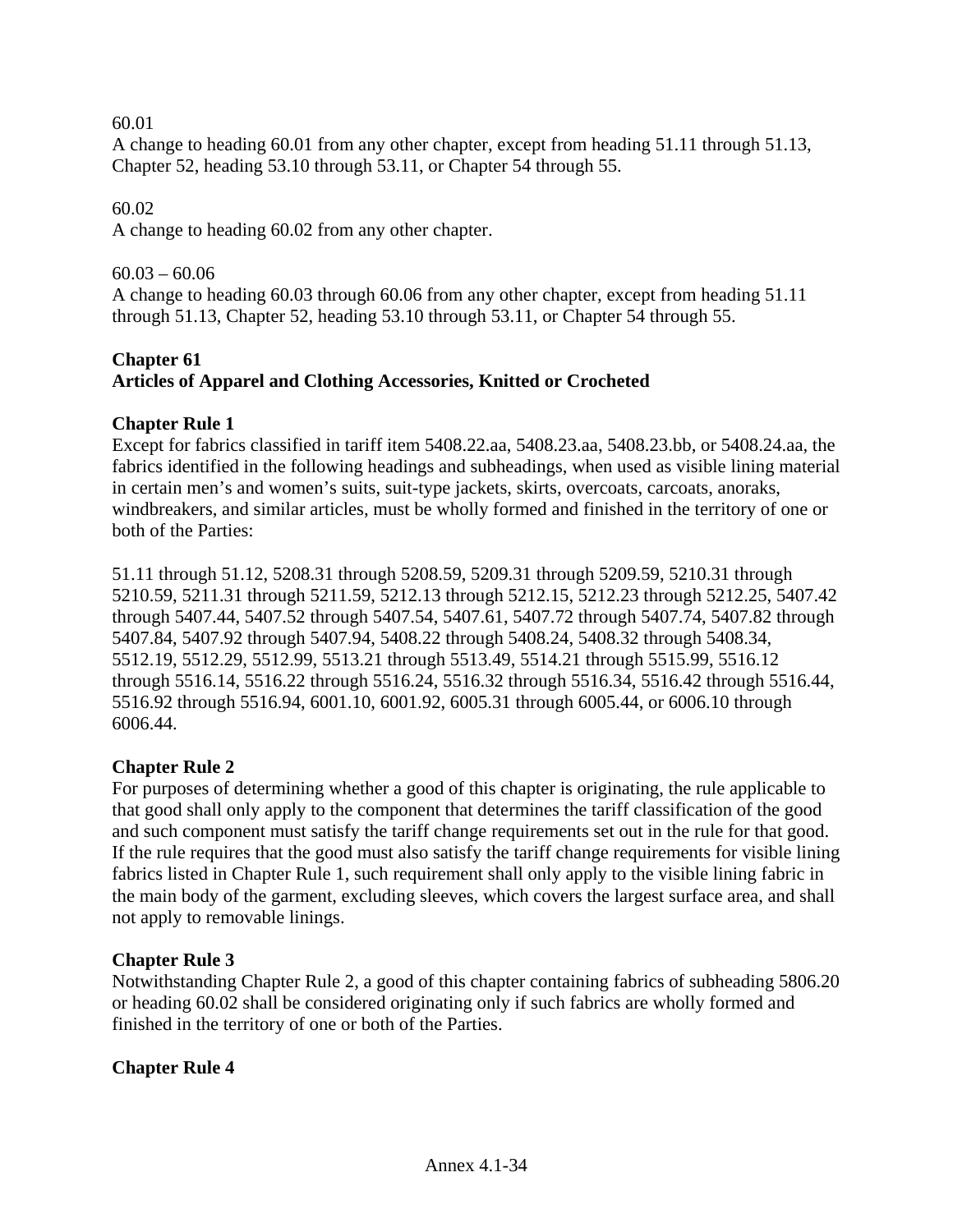Notwithstanding Chapter Rule 2, a good of this chapter containing sewing thread of heading 52.04, 54.01, or 55.08 shall be considered originating only if such sewing thread is wholly formed and finished in the territory of one or both of the Parties.

### **Chapter Rule 5**

Notwithstanding Chapter Rule 2, a good of this chapter that contains a pocket or pockets shall be considered originating only if the pocket bag fabric is wholly formed and finished in the territory of one or both of the Parties from yarn wholly formed and finished in the territory of one or both of the Parties.

#### $6101.10 - 6101.30$

A change to subheading 6101.10 through 6101.30 from any other chapter, except from heading 51.11 through 51.13, 52.04 through 52.12, 53.10 through 53.11, Chapter 54, heading 55.08 through 55.16, or 60.01 through 60.06, provided that:

- (a) the good is cut or knit to shape, or both, and sewn or otherwise assembled in the territory of one or both of the Parties, and
- (b) any visible lining material contained in the apparel article satisfies the requirements of Chapter Rule 1 for Chapter 61.

#### 6101.90

A change to subheading 6101.90 from any other chapter, except from heading 51.11 through 51.13, 52.04 through 52.12, 53.10 through 53.11, Chapter 54, heading 55.08 through 55.16, or 60.01 through 60.06, provided that the good is cut or knit to shape, or both, and sewn or otherwise assembled in the territory of one or both of the Parties.

#### $6102.10 - 6102.30$

A change to subheading 6102.10 through 6102.30 from any other chapter, except from heading 51.11 through 51.13, 52.04 through 52.12, 53.10 through 53.11, Chapter 54, or heading 55.08 through 55.16, or 60.01 through 60.06, provided that:

- (a) the good is cut or knit to shape, or both, and sewn or otherwise assembled in the territory of one or both of the Parties, and
- (b) any visible lining material contained in the apparel article satisfies the requirements of Chapter Rule 1 for Chapter 61.

#### 6102.90

A change to subheading 6102.90 from any other chapter, except from heading 51.11 through 51.13, 52.04 through 52.12, 53.10 through 53.11, Chapter 54, heading 55.08 through 55.16, or 60.01 through 60.06, provided that the good is cut or knit to shape, or both, and sewn or otherwise assembled in the territory of one or both of the Parties.

 $6103.11 - 6103.12$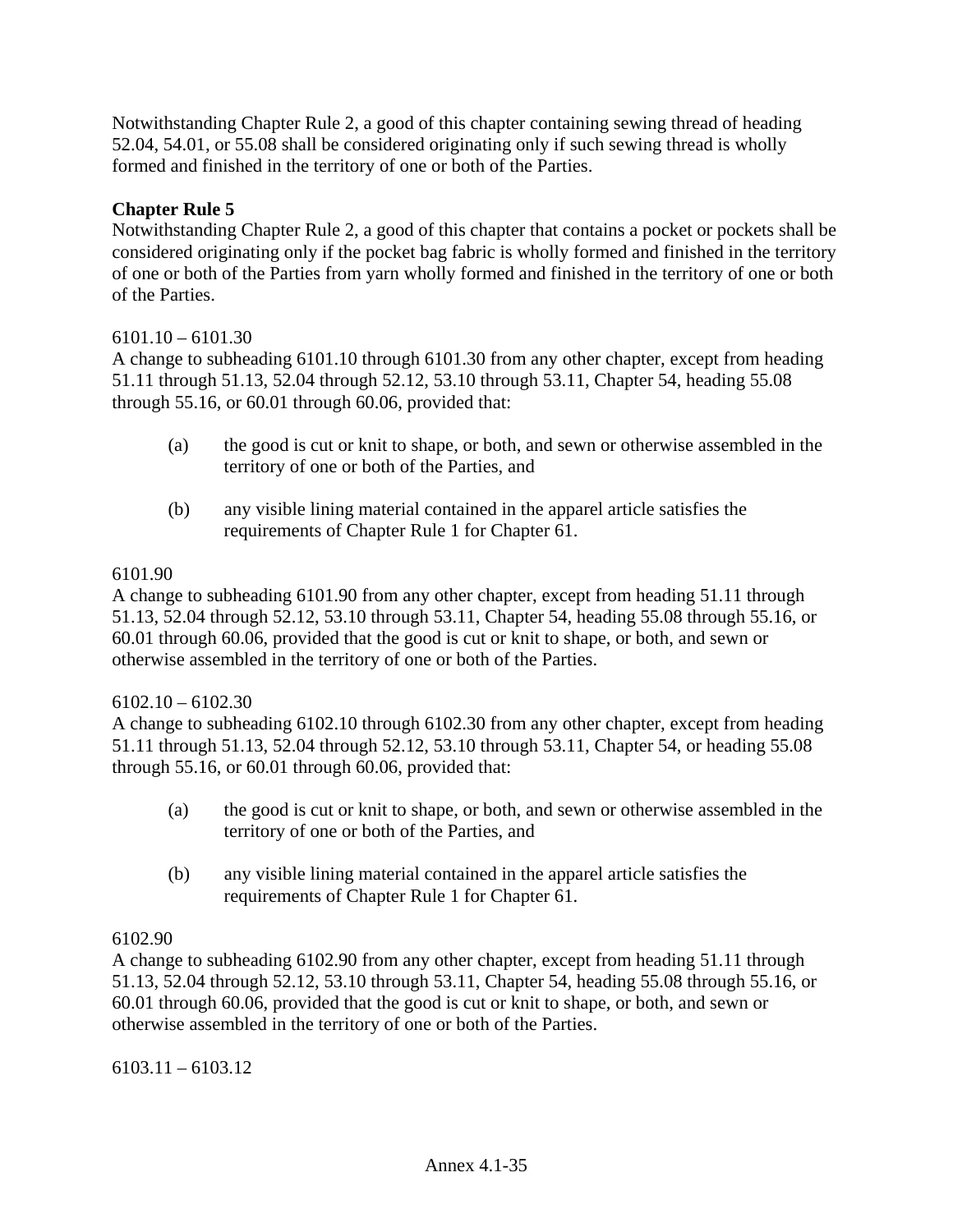A change to subheading 6103.11 through 6103.12 from any other chapter, except from heading 51.11 through 51.13, 52.04 through 52.12, 53.10 through 53.11, Chapter 54, heading 55.08 through 55.16, or 60.01 through 60.06, provided that:

- (a) the good is cut or knit to shape, or both, and sewn or otherwise assembled in the territory of one or both of the Parties, and
- (b) any visible lining material contained in the apparel article satisfies the requirements of Chapter Rule 1 for Chapter 61.

## 6103.19

A change to tariff item 6103.19.aa or 6103.19.bb from any other chapter, except from heading 51.11 through 51.13, 52.04 through 52.12, 53.10 through 53.11, Chapter 54, heading 55.08 through 55.16, or 60.01 through 60.06, provided that the good is cut or knit to shape, or both, and sewn or otherwise assembled in the territory of one or both of the Parties.

A change to any other tariff item of subheading 6103.19 from any other chapter, except from heading 51.11 through 51.13, 52.04 through 52.12, 53.10 through 53.11, Chapter 54, heading 55.08 through 55.16, or 60.01 through 60.06, provided that:

- (a) the good is cut or knit to shape, or both, and sewn or otherwise assembled in the territory of one or both of the Parties, and
- (b) any visible lining material contained in the apparel article satisfies the requirements of Chapter Rule 1 for Chapter 61.

# 6103.21 – 6103.29

A change to subheading 6103.21 through 6103.29 from any other chapter, except from heading 51.11 through 51.13, 52.04 through 52.12, 53.10 through 53.11, Chapter 54, or heading 55.08 through 55.16, or 60.01 through 60.06, provided that:

- (a) the good is cut or knit to shape, or both, and sewn or otherwise assembled in the territory of one or both of the Parties, and
- (b) with respect to a garment described in heading 61.01 or a jacket or a blazer described in heading 61.03, of wool, fine animal hair, cotton, or man-made fibers, imported as part of an ensemble of these subheadings, any visible lining material contained in the apparel article satisfies the requirements of Chapter Rule 1 for Chapter 61.

## 6103.31 – 6103.33

A change to subheading 6103.31 through 6103.33 from any other chapter, except from heading 51.11 through 51.13, 52.04 through 52.12, 53.10 through 53.11, Chapter 54, heading 55.08 through 55.16, or 60.01 through 60.06, provided that: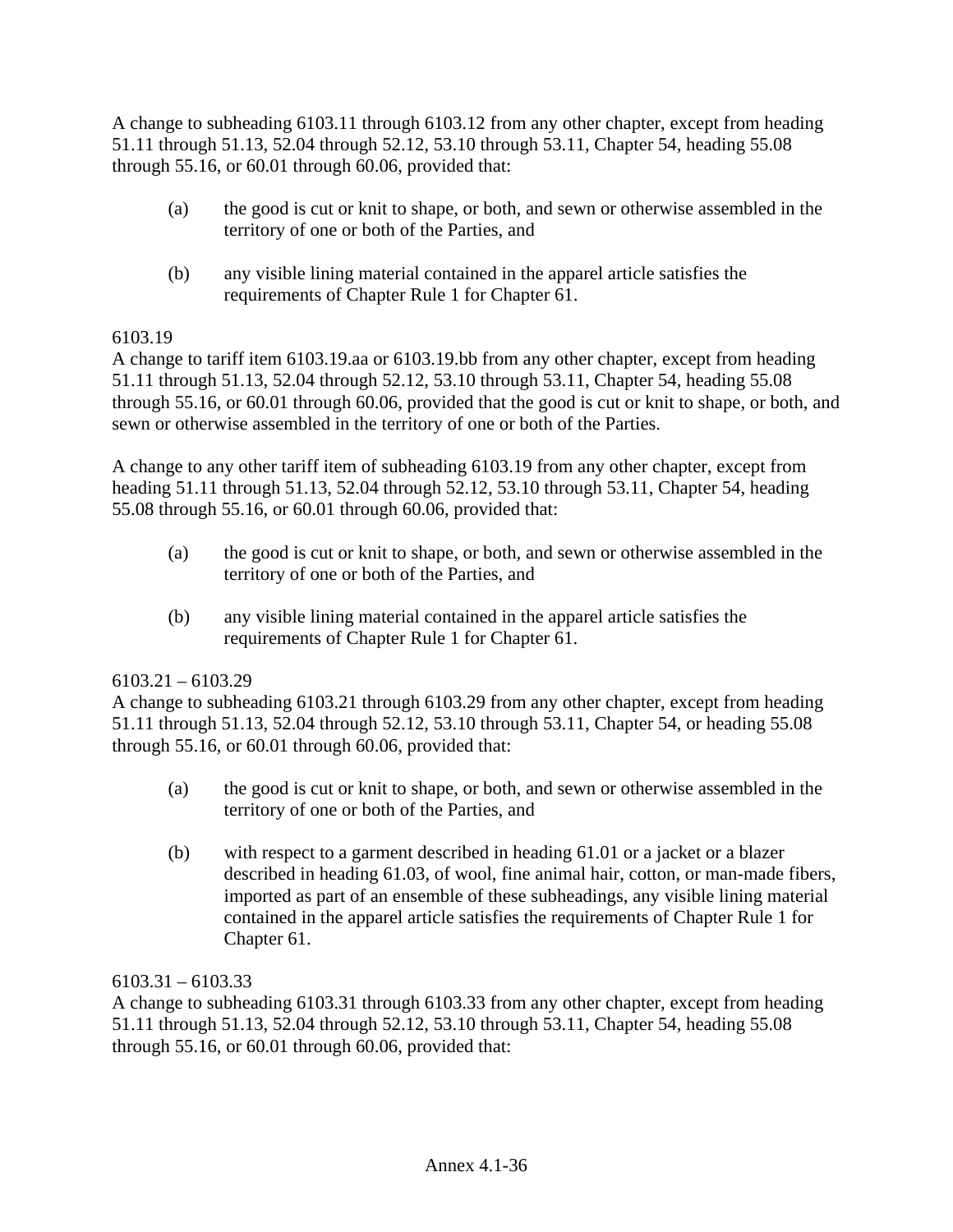- (a) the good is cut or knit to shape, or both, and sewn or otherwise assembled in the territory of one or both of the Parties, and
- (b) any visible lining material contained in the apparel article satisfies the requirements of Chapter Rule 1 for Chapter 61.

### 6103.39

A change to tariff item 6103.39.aa or 6103.39.bb from any other chapter, except from heading 51.11 through 51.13, 52.04 through 52.12, 53.10 through 53.11, Chapter 54, heading 55.08 through 55.16, or 60.01 through 60.06, provided that the good is cut or knit to shape, or both, and sewn or otherwise assembled in the territory of one or both of the Parties.

A change to any other tariff item of subheading 6103.39 from any other chapter, except from heading 51.11 through 51.13, 52.04 through 52.12, 53.10 through 53.11, Chapter 54, heading 55.08 through 55.16, or 60.01 through 60.06, provided that:

- (a) the good is cut or knit to shape, or both, and sewn or otherwise assembled in the territory of one or both of the Parties, and
- (b) any visible lining material contained in the apparel article satisfies the requirements of Chapter Rule 1 for Chapter 61.

### 6103.41 – 6103.49

A change to subheading 6103.41 through 6103.49 from any other chapter, except from heading 51.11 through 51.13, 52.04 through 52.12, 53.10 through 53.11, Chapter 54, heading 55.08 through 55.16, or 60.01 through 60.06, provided that the good is cut or knit to shape, or both, and sewn or otherwise assembled in the territory of one or both of the Parties.

#### $6104.11 - 6104.13$

A change to subheading 6104.11 through 6104.13 from any other chapter, except from heading 51.11 through 51.13, 52.04 through 52.12, 53.10 through 53.11, Chapter 54, heading 55.08 through 55.16, or 60.01 through 60.06, provided that:

- (a) the good is cut or knit to shape, or both, and sewn or otherwise assembled in the territory of one or both of the Parties, and
- (b) any visible lining material contained in the apparel article satisfies the requirements of Chapter Rule 1 for Chapter 61.

#### 6104.19

A change in tariff item 6104.19.aa or 6104.19.bb from any other chapter, except from heading 51.11 through 51.13, 52.04 through 52.12, 53.10 through 53.11, Chapter 54, heading 55.08 through 55.16, or 60.01 through 60.06, provided that the good is cut or knit to shape, or both, and sewn or otherwise assembled in the territory of one or both of the Parties.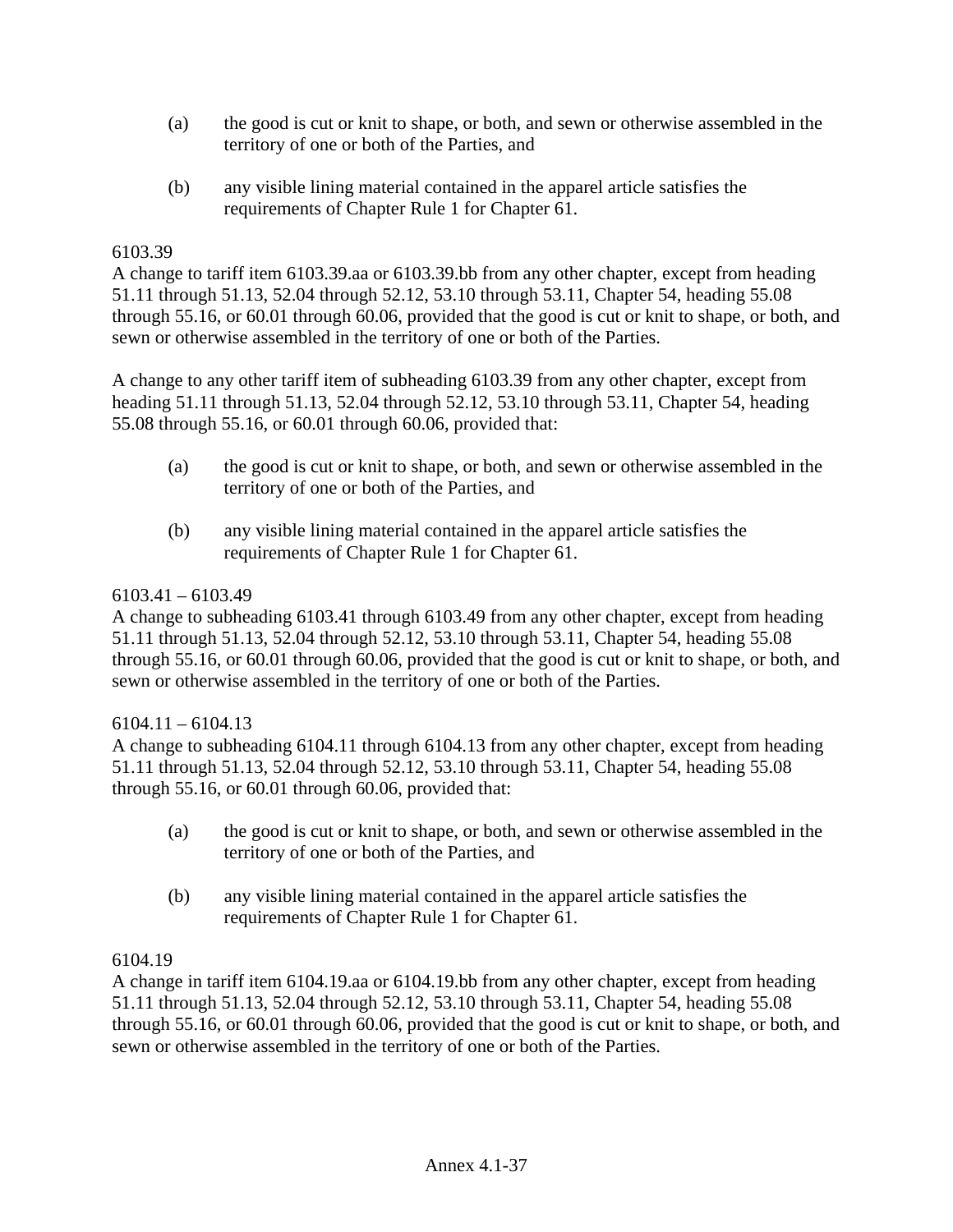A change to any other tariff item of subheading 6104.19 from any other chapter, except from heading 51.11 through 51.13, 52.04 through 52.12, 53.10 through 53.11, Chapter 54, heading 55.08 through 55.16, or 60.01 through 60.06, provided that:

- (a) the good is cut or knit to shape, or both, and sewn or otherwise assembled in the territory of one or both of the Parties, and
- (b) any visible lining material contained in the apparel article satisfies the requirements of Chapter Rule 1 for Chapter 61.

# $6104.21 - 6104.29$

A change to subheading 6104.21 through 6104.29 from any other chapter, except from heading 51.11 through 51.13, 52.04 through 52.12, 53.10 through 53.11, Chapter 54, heading 55.08 through 55.16, or 60.01 through 60.06, provided that:

- (a) the good is cut or knit to shape, or both, and sewn or otherwise assembled in the territory of one or both of the Parties, and
- (b) with respect to a garment described in heading 61.02, a jacket or a blazer described in heading 61.04, or a skirt described in heading 61.04, of wool, fine animal hair, cotton, or man-made fibers, imported as part of an ensemble of these subheadings, any visible lining material contained in the apparel article satisfies the requirements of Chapter Rule 1 for Chapter 61.

# $6104.31 - 6104.33$

A change to subheading 6104.31 through 6104.33 from any other chapter, except from heading 51.11 through 51.13, 52.04 through 52.12, 53.10 through 53.11, Chapter 54, heading 55.08 through 55.16, or 60.01 through 60.06, provided that:

- (a) the good is cut or knit to shape, or both, and sewn or otherwise assembled in the territory of one or both of the Parties, and
- (b) any visible lining material contained in the apparel article satisfies the requirements of Chapter Rule 1 for Chapter 61.

# 6104.39

A change to tariff item 6104.39.aa from any other chapter, except from heading 51.11 through 51.13, 52.04 through 52.12, 53.10 through 53.11, Chapter 54, heading 55.08 through 55.16, or 60.01 through 60.06, provided that the good is cut or knit to shape, or both, and sewn or otherwise assembled in the territory of one or both of the Parties.

A change to any other tariff item of subheading 6104.39 from any other chapter, except from heading 51.11 through 51.13, 52.04 through 52.12, 53.10 through 53.11, Chapter 54, heading 55.08 through 55.16, or 60.01 through 60.06, provided that: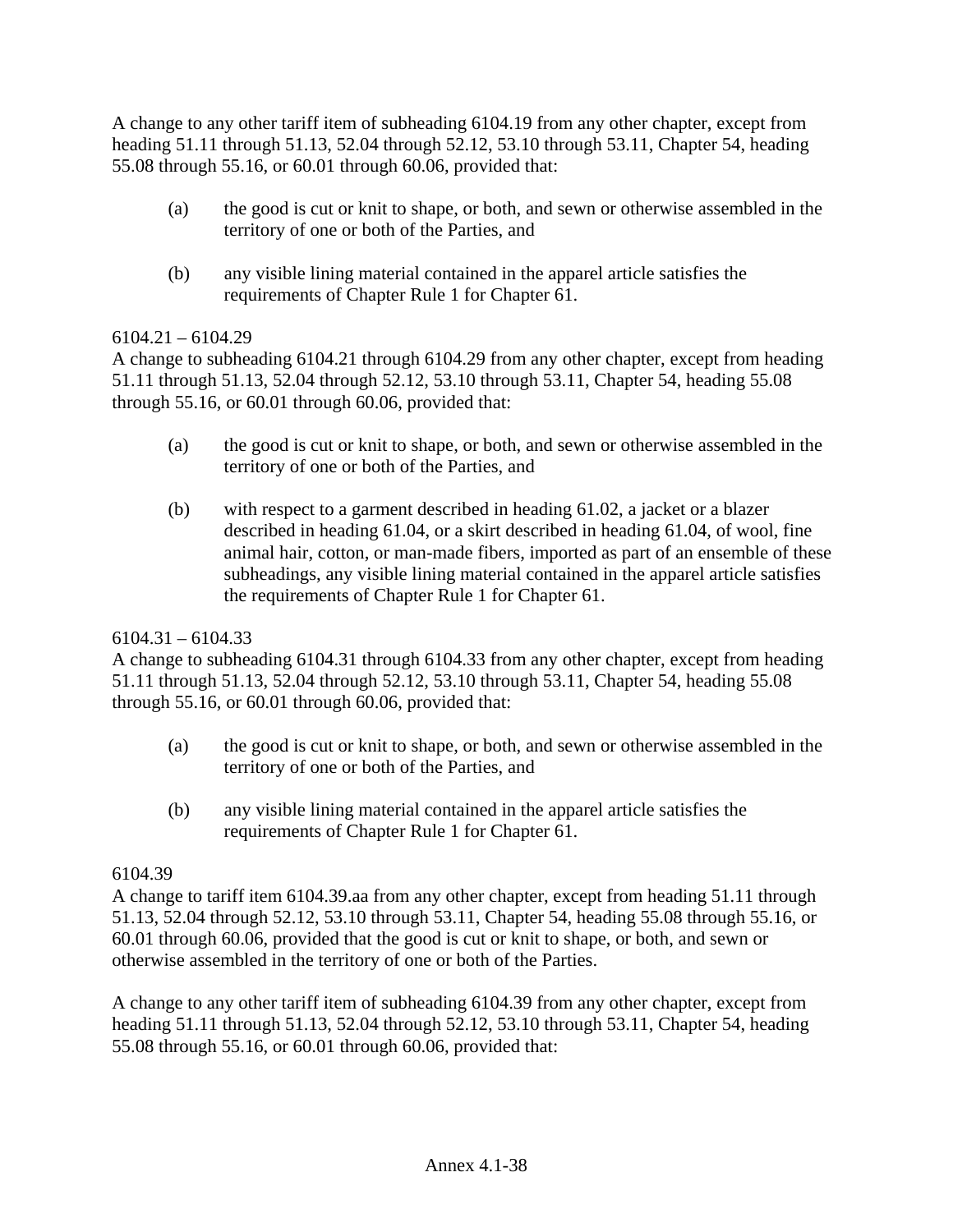- (a) the good is cut or knit to shape, or both, and sewn or otherwise assembled in the territory of one or both of the Parties, and
- (b) any visible lining material contained in the apparel article satisfies the requirements of Chapter Rule 1 for Chapter 61.

### 6104.41 – 6104.49

A change to subheading 6104.41 through 6104.49 from any other chapter, except from heading 51.11 through 51.13, 52.04 through 52.12, 53.10 through 53.11, Chapter 54, heading 55.08 through 55.16, or 60.01 through 60.06, provided that the good is cut or knit to shape, or both, and sewn or otherwise assembled in the territory of one or both of the Parties.

#### $6104.51 - 6104.53$

A change to subheading 6104.51 through 6104.53 from any other chapter, except from heading 51.11 through 51.13, 52.04 through 52.12, 53.10 through 53.11, Chapter 54, heading 55.08 through 55.16, or 60.01 through 60.06, provided that:

- (a) the good is cut or knit to shape, or both, and sewn or otherwise assembled in the territory of one or both of the Parties, and
- (b) any visible lining material contained in the apparel article satisfies the requirements of Chapter Rule 1 for Chapter 61.

#### 6104.59

A change to tariff item 6104.59.aa or 6104.59.bb from any other chapter, except from heading 51.11 through 51.13, 52.04 through 52.12, 53.10 through 53.11, Chapter 54, heading 55.08 through 55.16, or 60.01 through 60.06, provided that the good is cut or knit to shape, or both, and sewn or otherwise assembled in the territory of one or both of the Parties.

A change to any other tariff item of subheading 6104.59 from any other chapter, except from heading 51.11 through 51.13, 52.04 through 52.12, 53.10 through 53.11, Chapter 54, heading 55.08 through 55.16, or 60.01 through 60.06, provided that:

- (a) the good is cut or knit to shape, or both, and sewn or otherwise assembled in the territory of one or both of the Parties, and
- (b) any visible lining material contained in the apparel article satisfies the requirements of Chapter Rule 1 for Chapter 61.

#### 6104.61 – 6104.69

A change to subheading 6104.61 through 6104.69 from any other chapter, except from heading 51.11 through 51.13, 52.04 through 52.12, 53.10 through 53.11, Chapter 54, heading 55.08 through 55.16, or 60.01 through 60.06, provided that the good is cut or knit to shape, or both, and sewn or otherwise assembled in the territory of one or both of the Parties.

 $61.05 - 61.11$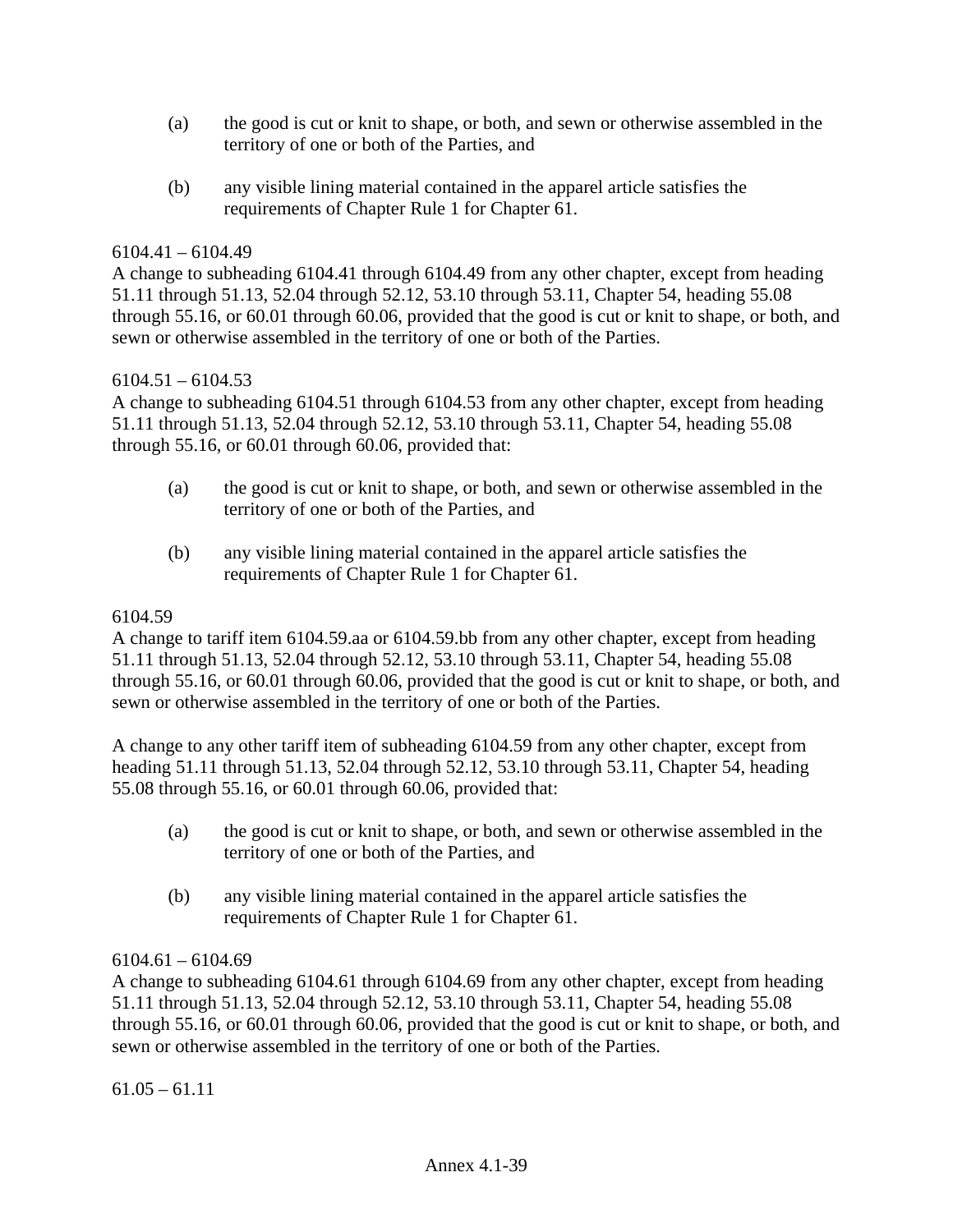A change to heading 61.05 through 61.11 from any other chapter, except from heading 51.11 through 51.13, 52.04 through 52.12, 53.10 through 53.11, Chapter 54, heading 55.08 through 55.16, or 60.01 through 60.06, provided that the good is cut or knit to shape, or both, and sewn or otherwise assembled in the territory of one or both of the Parties.

# 6112.11 – 6112.19

A change to subheading 6112.11 through 6112.19 from any other chapter, except from heading 51.11 through 51.13, 52.04 through 52.12, 53.10 through 53.11, Chapter 54, heading 55.08 through 55.16, or 60.01 through 60.06, provided that the good is cut or knit to shape, or both, and sewn or otherwise assembled in the territory of one or both of the Parties.

# 6112.20

A change to subheading 6112.20 from any other chapter, except from heading 51.11 through 51.13, 52.04 through 52.12, 53.10 through 53.11, Chapter 54, heading 55.08 through 55.16, or 60.01 through 60.06, provided that:

- (a) the good is cut or knit to shape, or both, and sewn or otherwise assembled in the territory of one or both of the Parties, and
- (b) with respect to a garment described in heading 61.01, 61.02, 62.01, or 62.02, of wool, fine animal hair, cotton, or man-made fibers, imported as part of a ski-suit of this subheading, any visible lining material contained in the apparel article satisfies the requirements of Chapter Rule 1 for Chapter 61.

# 6112.31 – 6112.49

A change to subheading 6112.31 through 6112.49 from any other chapter, except from heading 51.11 through 51.13, 52.04 through 52.12, 53.10 through 53.11, Chapter 54, heading 55.08 through 55.16, or 60.01 through 60.06, provided that the good is cut or knit to shape, or both, and sewn or otherwise assembled in the territory of one or both of the Parties.

# $61.13 - 61.17$

A change to heading 61.13 through 61.17 from any other chapter, except from heading 51.11 through 51.13, 52.04 through 52.12, 53.10 through 53.11, Chapter 54, heading 55.08 through 55.16, or 60.01 through 60.06, provided that the good is cut or knit to shape, or both, and sewn or otherwise assembled in the territory of one or both of the Parties.

# **Chapter 62 Articles of Apparel and Clothing Accessories, Not Knitted or Crocheted**

# **Chapter Rule 1**

Except for fabrics classified in tariff item 5408.22.aa, 5408.23.aa, 5408.23.bb, or 5408.24.aa, the fabrics identified in the following headings and subheadings, when used as visible lining material in certain men's and women's suits, suit-type jackets, skirts, overcoats, carcoats, anoraks, windbreakers, and similar articles, must be wholly formed and finished in the territory of one or both of the Parties: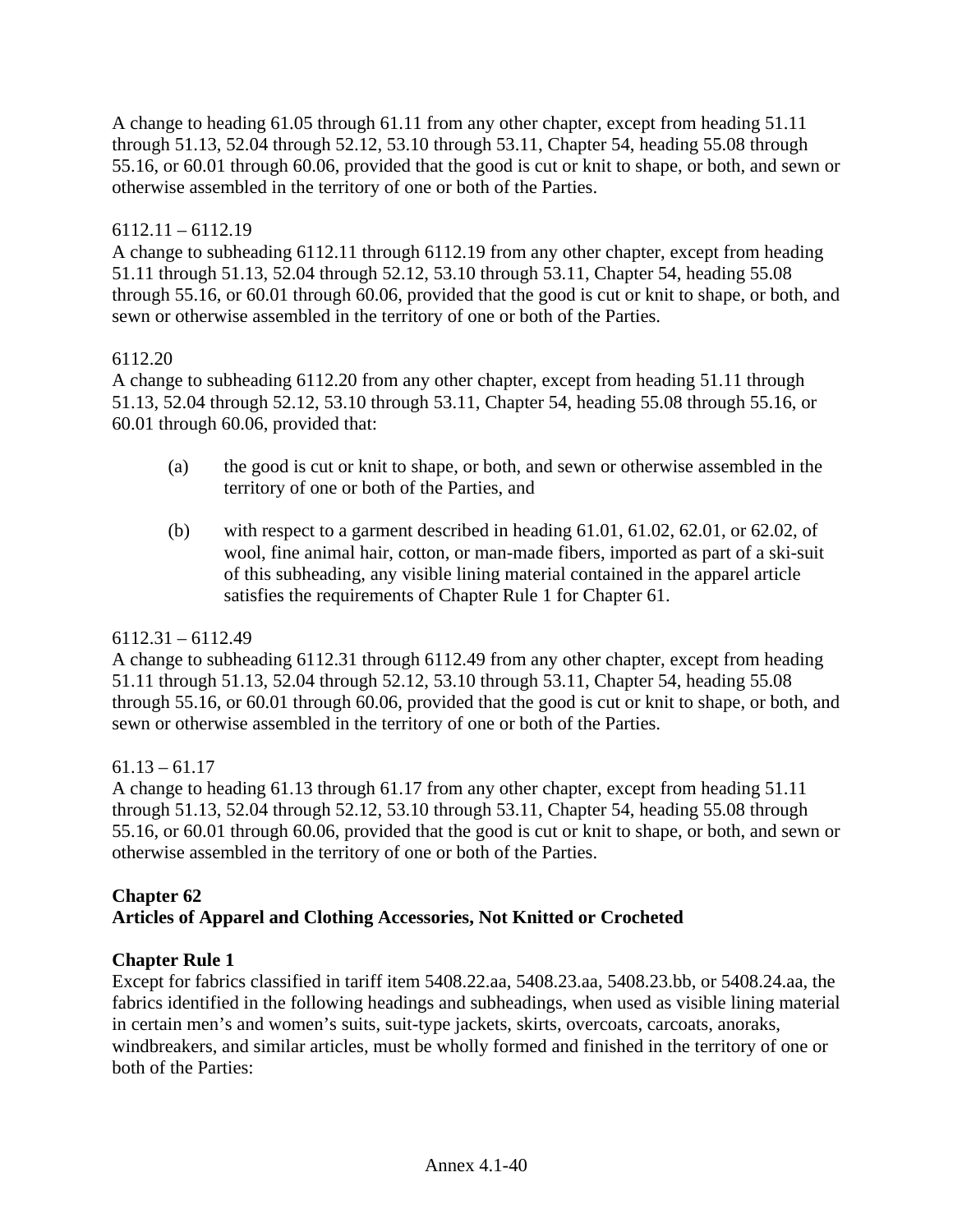51.11 through 51.12, 5208.31 through 5208.59, 5209.31 through 5209.59, 5210.31 through 5210.59, 5211.31 through 5211.59, 5212.13 through 5212.15, 5212.23 through 5212.25, 5407.42 through 5407.44, 5407.52 through 5407.54, 5407.61, 5407.72 through 5407.74, 5407.82 through 5407.84, 5407.92 through 5407.94, 5408.22 through 5408.24, 5408.32 through 5408.34, 5512.19, 5512.29, 5512.99, 5513.21 through 5513.49, 5514.21 through 5515.99, 5516.12 through 5516.14, 5516.22 through 5516.24, 5516.32 through 5516.34, 5516.42 through 5516.44, 5516.92 through 5516.94, 6001.10, 6001.92, 6005.31 through 6005.44, or 6006.10 through 6006.44.

# **Chapter Rule 2**

For purposes of determining whether a good of this chapter is originating, the rule applicable to that good shall only apply to the component that determines the tariff classification of the good and such component must satisfy the tariff change requirements set out in the rule for that good. If the rule requires that the good must also satisfy the tariff change requirements for visible lining fabrics listed in Chapter Rule 1, such requirement shall only apply to the visible lining fabric in the main body of the garment, excluding sleeves, which covers the largest surface area, and shall not apply to removable linings.

# **Chapter Rule 3**

Notwithstanding Chapter Rule 2, a good of this chapter, other than a good of tariff item 6204.42.aa, 6204.42.bb, 6204.43.aa, 6204.43.bb, or 6204.44.aa, heading 62.07 through 62.08 (for boxers, pajamas, and nightwear only), or subheading 6212.10, containing fabrics of heading 60.02 or subheading 5806.20 shall be considered originating only if such fabrics are wholly formed and finished in the territory of one or both of the Parties.

# **Chapter Rule 4**

Notwithstanding Chapter Rule 2, a good of this chapter, other than a good of heading 62.07 through 62.08 (for boxers, pajamas, and nightwear only), subheading 6212.10, tariff item 6204.42.aa, 6204.42.bb, 6204.43.aa, 6204.43.bb, or 6204.44.aa, containing sewing thread of heading 52.04, 54.01, or 55.08, shall be considered originating only if such sewing thread is wholly formed and finished in the territory of one or both of the Parties.

# **Chapter Rule 5**

Notwithstanding Chapter Rule 2, a good of this chapter that contains a pocket or pockets shall be considered originating only if the pocket bag fabric is wholly formed and finished in the territory of one or both of the Parties from yarn wholly formed and finished in the territory of one or both of the Parties.

#### $6201.11 - 6201.13$

A change to subheading 6201.11 through 6201.13 from any other chapter, except from heading 51.11 through 51.13, 52.04 through 52.12, 53.10 through 53.11, Chapter 54, heading 55.08 through 55.16, 58.01 through 58.02, or 60.01 through 60.06, provided that:

(a) the good is cut or knit to shape, or both, and sewn or otherwise assembled in the territory of one or both of the Parties, and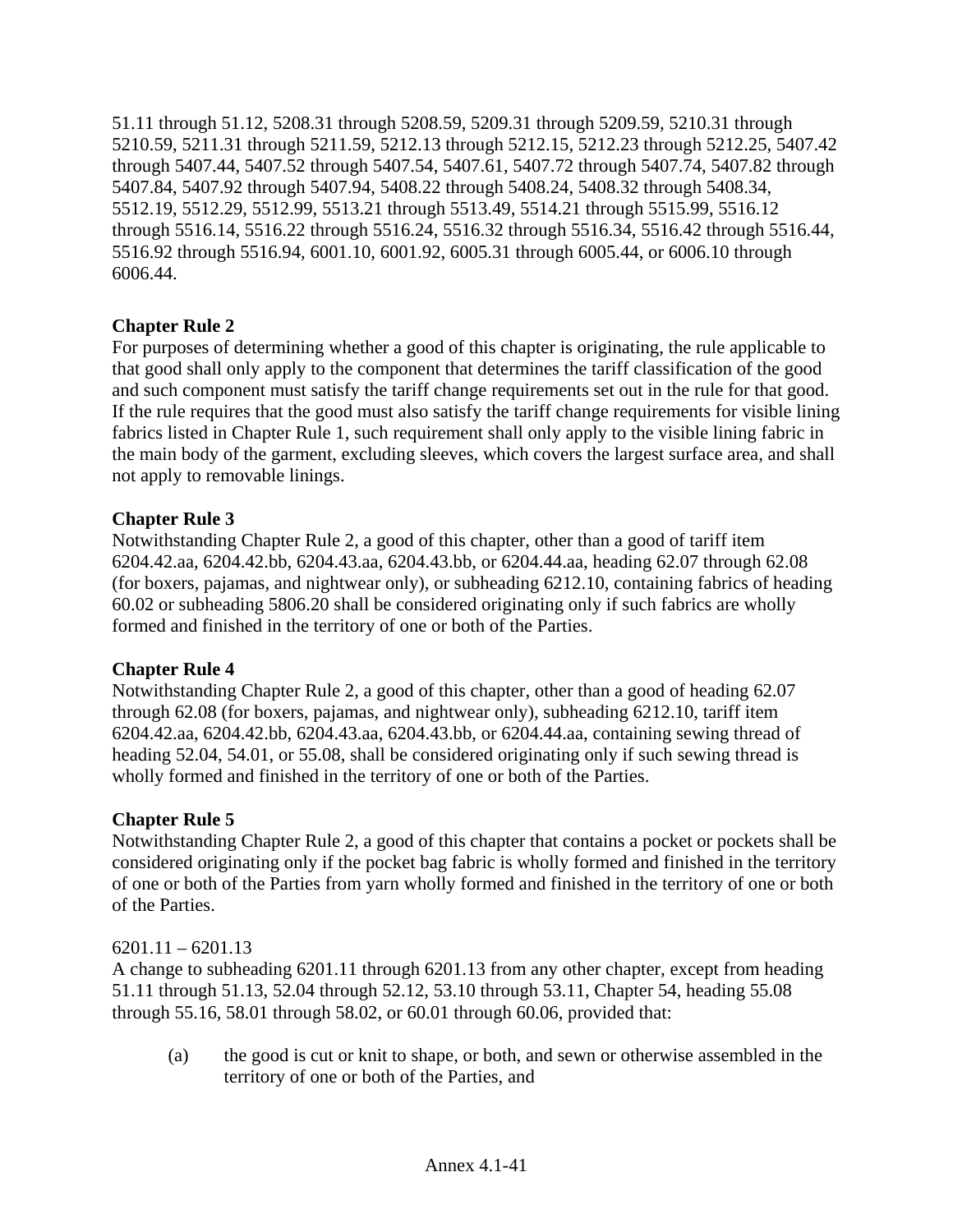(b) any visible lining material contained in the apparel article satisfies the requirements of Chapter Rule 1 for Chapter 62.

### 6201.19

A change to subheading 6201.19 from any other chapter, except from heading 51.11 through 51.13, 52.04 through 52.12, 53.10 through 53.11, Chapter 54, heading 55.08 through 55.16, 58.01 through 58.02, or 60.01 through 60.06, provided that the good is cut or knit to shape, or both, and sewn or otherwise assembled in the territory of one or both of the Parties.

#### $6201.91 - 6201.93$

A change to subheading 6201.91 through 6201.93 from any other chapter, except from heading 51.11 through 51.13, 52.04 through 52.12, 53.10 through 53.11, Chapter 54, heading 55.08 through 55.16, 58.01 through 58.02, or 60.01 through 60.06, provided that:

- (a) the good is cut or knit to shape, or both, and sewn or otherwise assembled in the territory of one or both of the Parties, and
- (b) any visible lining material contained in the apparel article satisfies the requirements of Chapter Rule 1 for Chapter 62.

### 6201.99

A change to subheading 6201.99 from any other chapter, except from heading 51.11 through 51.13, 52.04 through 52.12, 53.10 through 53.11, Chapter 54, heading 55.08 through 55.16, 58.01 through 58.02, or 60.01 through 60.06, provided that the good is cut or knit to shape, or both, and sewn or otherwise assembled in the territory of one or both of the Parties.

#### $6202.11 - 6202.13$

A change to subheading 6202.11 through 6202.13 from any other chapter, except from heading 51.11 through 51.13, 52.04 through 52.12, 53.10 through 53.11, Chapter 54, heading 55.08 through 55.16, 58.01 through 58.02, or 60.01 through 60.06, provided that:

- (a) the good is cut or knit to shape, or both, and sewn or otherwise assembled in the territory of one or both of the Parties, and
- (b) any visible lining material contained in the apparel article satisfies the requirements of Chapter Rule 1 for Chapter 62.

# 6202.19

A change to subheading 6202.19 from any other chapter, except from heading 51.11 through 51.13, 52.04 through 52.12, 53.10 through 53.11, Chapter 54, heading 55.08 through 55.16, 58.01 through 58.02, or 60.01 through 60.06, provided that the good is cut or knit to shape, or both, and sewn or otherwise assembled in the territory of one or both of the Parties.

6202.91 – 6202.93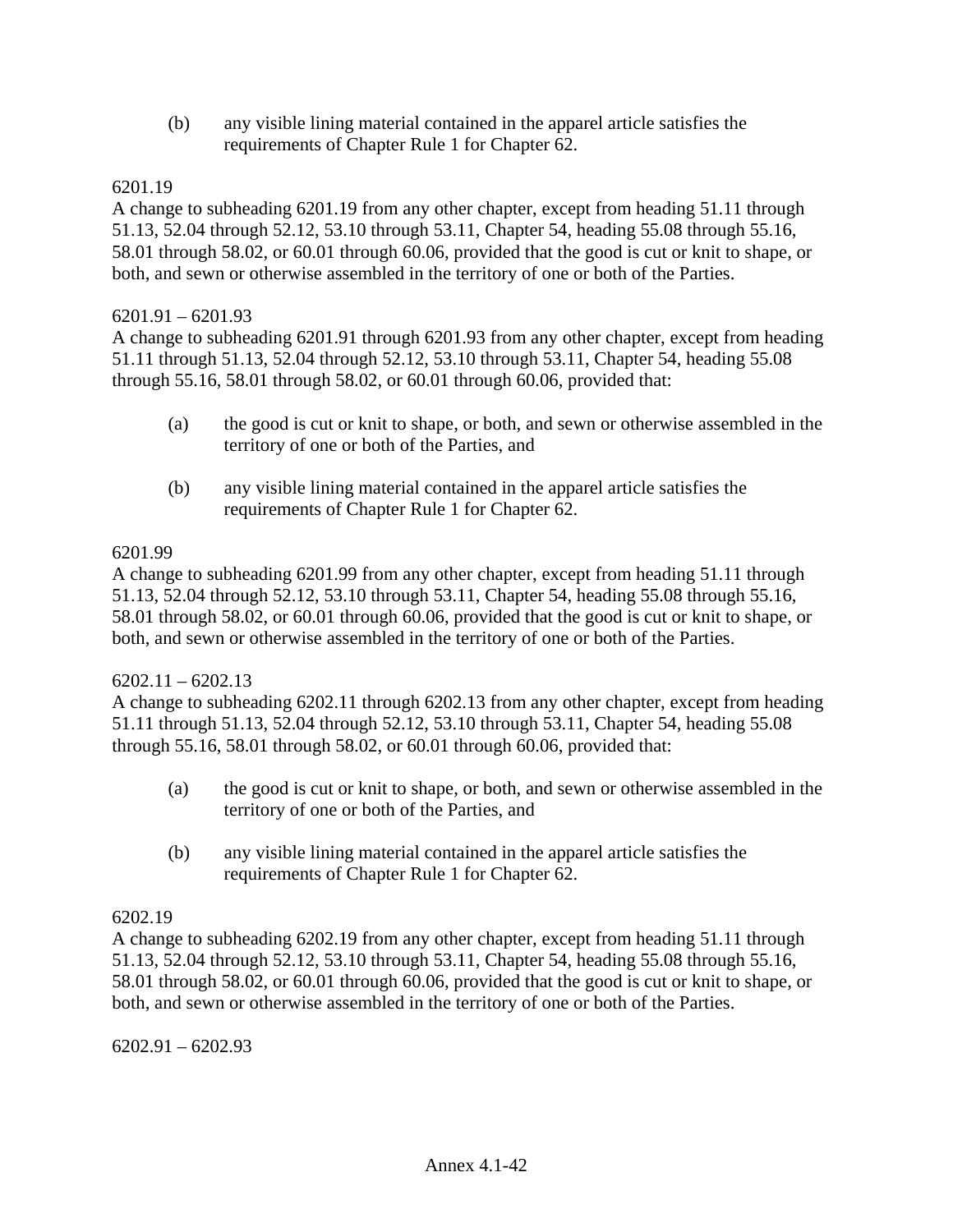A change to subheading 6202.91 through 6202.93 from any other chapter, except from heading 51.11 through 51.13, 52.04 through 52.12, 53.10 through 53.11, Chapter 54, heading 55.08 through 55.16, 58.01 through 58.02, or 60.01 through 60.06, provided that:

- (a) the good is cut or knit to shape, or both, and sewn or otherwise assembled in the territory of one or both of the Parties, and
- (b) any visible lining material contained in the apparel article satisfies the requirements of Chapter Rule 1 for Chapter 62.

# 6202.99

A change to subheading 6202.99 from any other chapter, except from heading 51.11 through 51.13, 52.04 through 52.12, 53.10 through 53.11, Chapter 54, heading 55.08 through 55.16, 58.01 through 58.02, or 60.01 through 60.06, provided that the good is cut or knit to shape, or both, and sewn or otherwise assembled in the territory of one or both of the Parties.

# $6203.11 - 6203.12$

A change to subheading 6203.11 through 6203.12 from any other chapter, except from heading 51.11 through 51.13, 52.04 through 52.12, 53.10 through 53.11, Chapter 54, heading 55.08 through 55.16, 58.01 through 58.02, or 60.01 through 60.06, provided that:

- (a) the good is cut or knit to shape, or both, and sewn or otherwise assembled in the territory of one or both of the Parties, and
- (b) any visible lining material contained in the apparel article satisfies the requirements of Chapter Rule 1 for Chapter 62.

# 6203.19

A change to tariff item 6203.19.aa or 6203.19.bb from any other chapter, except from heading 51.11 through 51.13, 52.04 through 52.12, 53.10 through 53.11, Chapter 54, heading 55.08 through 55.16, 58.01 through 58.02, or 60.01 through 60.06, provided that the good is cut or knit to shape, or both, and sewn or otherwise assembled in the territory of one or both of the Parties.

A change to any other tariff item of subheading 6203.19 from any other chapter, except from heading 51.11 through 51.13, 52.04 through 52.12, 53.10 through 53.11, Chapter 54, heading 55.08 through 55.16, 58.01 through 58.02, or 60.01 through 60.06, provided that:

- (a) the good is cut or knit to shape, or both, and sewn or otherwise assembled in the territory of one or both of the Parties, and
- (b) any visible lining material contained in the apparel article satisfies the requirements of Chapter Rule 1 for Chapter 62.

 $6203.21 - 6203.29$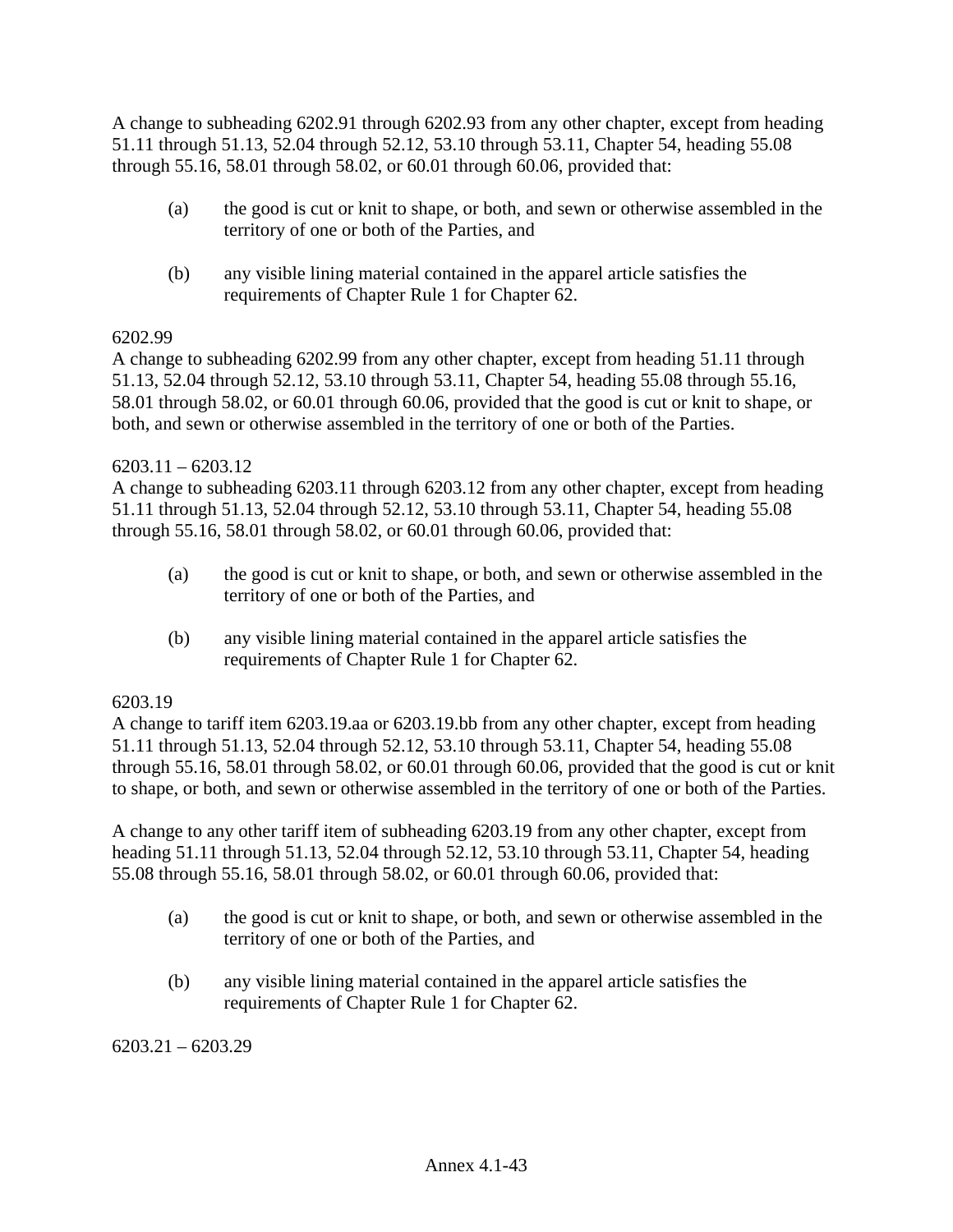A change to subheading 6203.21 through 6203.29 from any other chapter, except from heading 51.11 through 51.13, 52.04 through 52.12, 53.10 through 53.11, Chapter 54, heading 55.08 through 55.16, 58.01 through 58.02, or 60.01 through 60.06, provided that:

- (a) the good is cut or knit to shape, or both, and sewn or otherwise assembled in the territory of one or both of the Parties, and
- (b) with respect to a garment described in heading 62.01 or a jacket or a blazer described in heading 62.03, of wool, fine animal hair, cotton, or man-made fibers, imported as part of an ensemble of these subheadings, any visible lining material contained in the apparel article satisfies the requirements of Chapter Rule 1 for Chapter 62.

# $6203.31 - 6203.33$

A change to subheading 6203.31 through 6203.33 from any other chapter, except from heading 51.11 through 51.13, 52.04 through 52.12, 53.10 through 53.11, Chapter 54, heading 55.08 through 55.16, 58.01 through 58.02, or 60.01 through 60.06, provided that:

- (a) the good is cut or knit to shape, or both, and sewn or otherwise assembled in the territory of one or both of the Parties, and
- (b) any visible lining material contained in the apparel article satisfies the requirements of Chapter Rule 1 for Chapter 62.

# 6203.39

A change to tariff item 6203.39.aa or 6203.39.bb from any other chapter, except from heading 51.11 through 51.13, 52.04 through 52.12, 53.10 through 53.11, Chapter 54, heading 55.08 through 55.16, 58.01 through 58.02, or 60.01 through 60.06, provided that the good is cut or knit to shape, or both, and sewn or otherwise assembled in the territory of one or both of the Parties.

A change to any other tariff item of subheading 6203.39 from any other chapter, except from heading 51.11 through 51.13, 52.04 through 52.12, 53.10 through 53.11, Chapter 54, heading 55.08 through 55.16, 58.01 through 58.02, or 60.01 through 60.06, provided that:

- (a) the good is cut or knit to shape, or both, and sewn or otherwise assembled in the territory of one or both of the Parties, and
- (b) any visible lining material contained in the apparel article satisfies the requirements of Chapter Rule 1 for Chapter 62.

# $6203.41 - 6203.49$

A change to subheading 6203.41 through 6203.49 from any other chapter, except from heading 51.11 through 51.13, 52.04 through 52.12, 53.10 through 53.11, Chapter 54, heading 55.08 through 55.16, 58.01 through 58.02, or 60.01 through 60.06, provided that the good is cut or knit to shape, or both, and sewn or otherwise assembled in the territory of one or both of the Parties.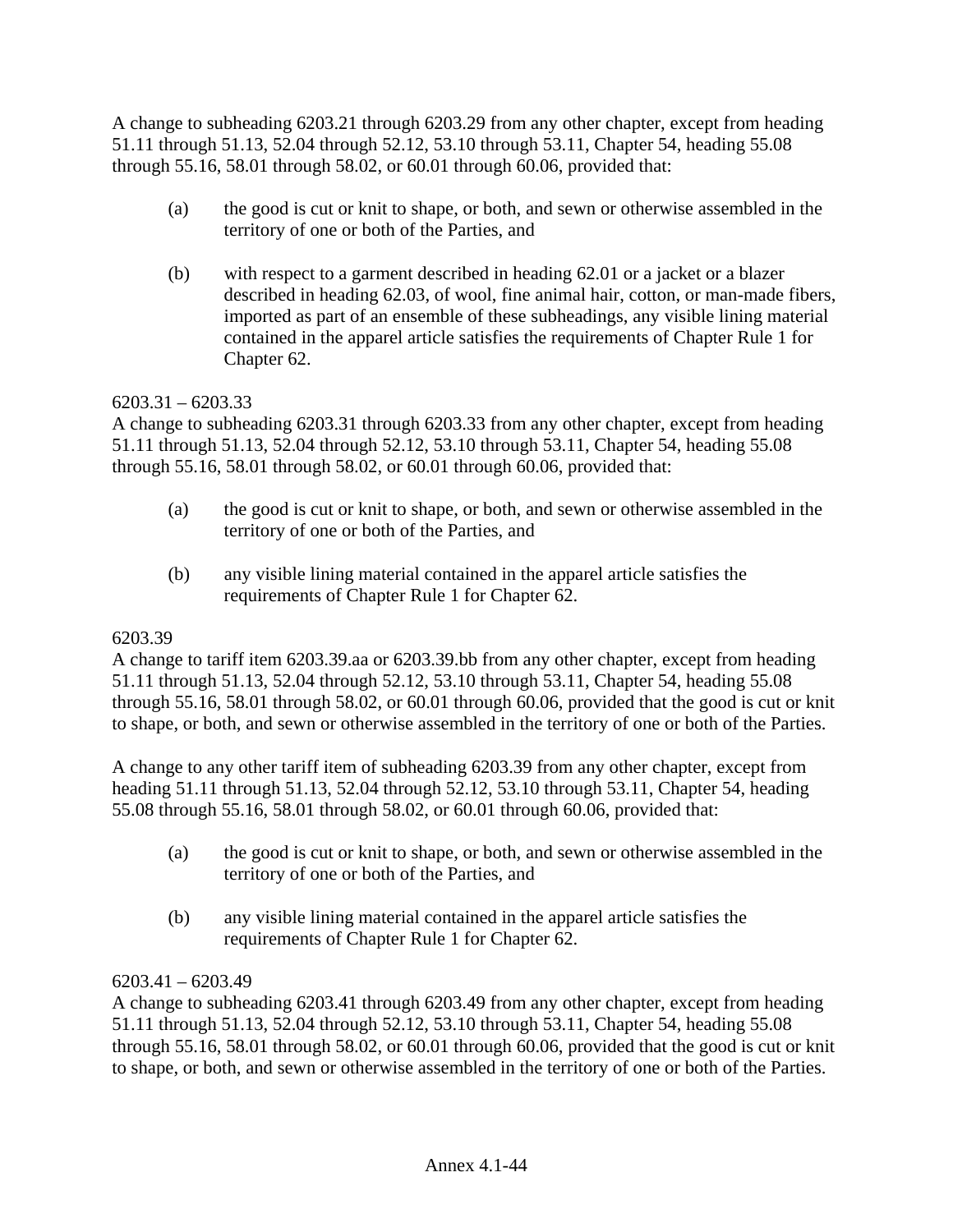### $6204.11 - 6204.13$

A change to subheading 6204.11 through 6204.13 from any other chapter, except from heading 51.11 through 51.13, 52.04 through 52.12, 53.10 through 53.11, Chapter 54, heading 55.08 through 55.16, 58.01 through 58.02,or 60.01 through 60.06, provided that:

- (a) the good is cut or knit to shape, or both, and sewn or otherwise assembled in the territory of one or both of the Parties, and
- (b) any visible lining material contained in the apparel article satisfies the requirements of Chapter Rule 1 for Chapter 62.

#### 6204.19

A change to tariff item 6204.19.aa or 6204.19.bb from any other chapter, except from heading 51.11 through 51.13, 52.04 through 52.12, 53.10 through 53.11, Chapter 54, heading 55.08 through 55.16, 58.01 through 58.02, or 60.01 through 60.06, provided that the good is cut or knit to shape, or both, and sewn or otherwise assembled in the territory of one or both of the Parties.

A change to any other tariff item of subheading 6204.19 from any other chapter, except from heading 51.11 through 51.13, 52.04 through 52.12, 53.10 through 53.11, Chapter 54, heading 55.08 through 55.16, 58.01 through 58.02, or 60.01 through 60.06, provided that:

- (a) the good is cut or knit to shape, or both, and sewn or otherwise assembled in the territory of one or both of the Parties, and
- (b) any visible lining material contained in the apparel article satisfies the requirements of Chapter Rule 1 for Chapter 62.

### $6204.21 - 6204.29$

A change to subheading 6204.21 through 6204.29 from any other chapter, except from heading 51.11 through 51.13, 52.04 through 52.12, 53.10 through 53.11, Chapter 54, heading 55.08 through 55.16, 58.01 through 58.02, or 60.01 through 60.06, provided that:

- (a) the good is cut or knit to shape, or both, and sewn or otherwise assembled in the territory of one or both of the Parties, and
- (b) with respect to a garment described in heading 62.02, a jacket or a blazer described in heading 62.04, or a skirt described in heading 62.04, of wool, fine animal hair, cotton, or man-made fibers, imported as part of an ensemble of these subheadings, any visible lining material contained in the apparel article satisfies the requirements of Chapter Rule 1 for Chapter 62.

#### $6204.31 - 6204.33$

A change to subheading 6204.31 through 6204.33 from any other chapter, except from heading 51.11 through 51.13, 52.04 through 52.12, 53.10 through 53.11, Chapter 54, heading 55.08 through 55.16, 58.01 through 58.02, or 60.01 through 60.06, provided that: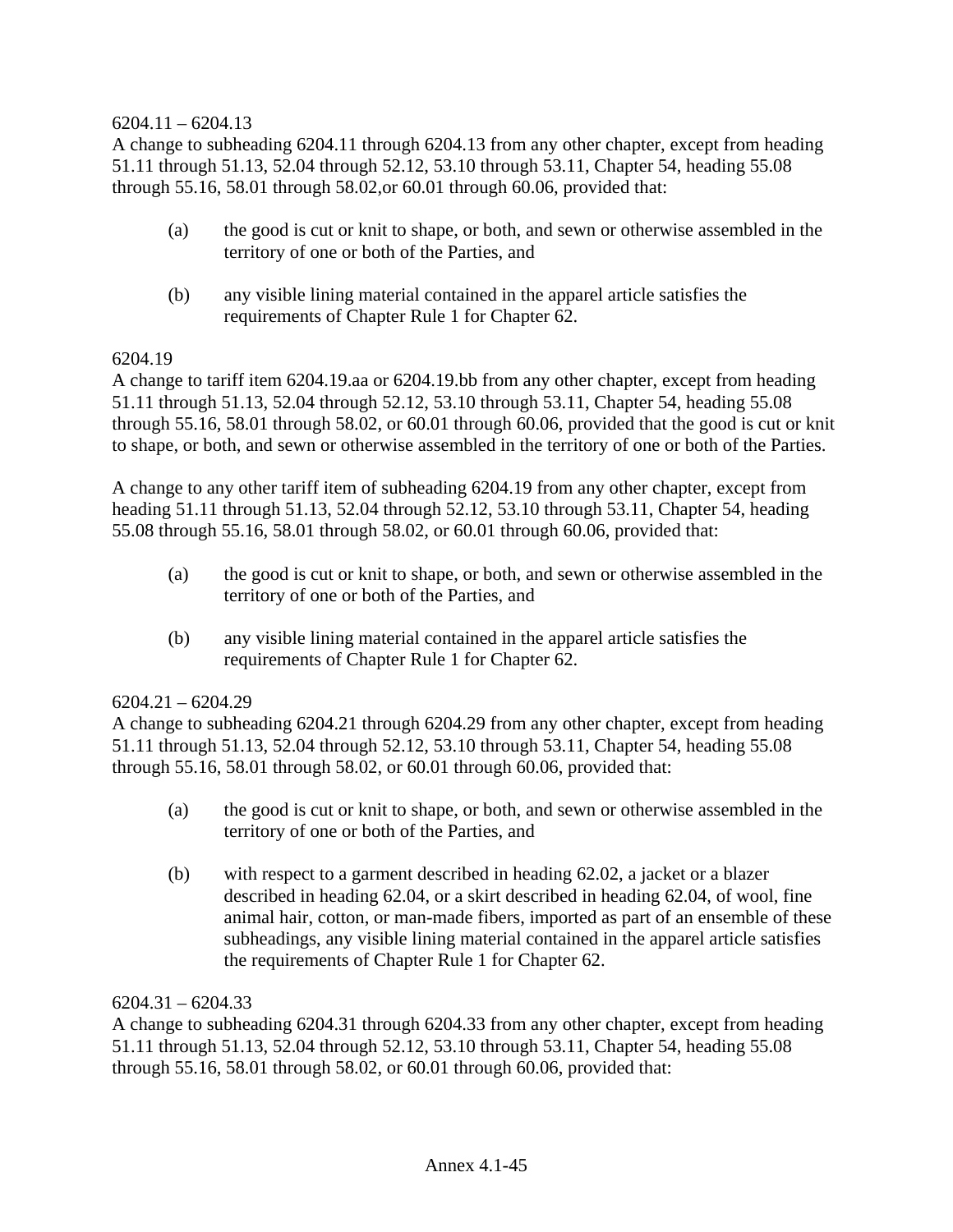- (a) the good is cut or knit to shape, or both, and sewn or otherwise assembled in the territory of one or both of the Parties, and
- (b) any visible lining material contained in the apparel article satisfies the requirements of Chapter Rule 1 for Chapter 62.

#### 6204.39

A change to tariff item 6204.39.bb or 6204.39.cc from any other chapter, except from heading 51.11 through 51.13, 52.04 through 52.12, 53.10 through 53.11, Chapter 54, heading 55.08 through 55.16, 58.01 through 58.02, or 60.01 through 60.06, provided that the good is cut or knit to shape, or both, and sewn or otherwise assembled in the territory of one or both of the Parties.

A change to any other tariff item of subheading 6204.39 from any other chapter, except from heading 51.11 through 51.13, 52.04 through 52.12, 53.10 through 53.11, Chapter 54, heading 55.08 through 55.16, 58.01 through 58.02, or 60.01 through 60.06, provided that:

- (a) the good is cut or knit to shape, or both, and sewn or otherwise assembled in the territory of one or both of the Parties, and
- (b) any visible lining material contained in the apparel article satisfies the requirements of Chapter Rule 1 for Chapter 62.

### 6204.41

A change to subheading 6204.41 from any other chapter, except from heading 51.11 through 51.13, 52.04 through 52.12, 53.10 through 53.11, Chapter 54, heading 55.08 through 55.16, 58.01 through 58.02, or 60.01 through 60.06, provided that the good is cut or knit to shape, or both, and sewn or otherwise assembled in the territory of one or both of the Parties.

# 6204.42 – 6204.44

A change to tariff item 6204.42.aa, 6204.42.bb, 6204.43.aa, 6204.43.bb, or 6204.44.aa from any other chapter, provided that the good is cut or knit to shape, or both, and sewn or otherwise assembled in the territory of one or both of the Parties.

#### 6204.42 – 6204.49

A change to subheading 6204.42 through 6204.49 from any other chapter, except from heading 51.11 through 51.13, 52.04 through 52.12, 53.10 through 53.11, Chapter 54, heading 55.08 through 55.16, 58.01 through 58.02, or 60.01 through 60.06, provided that the good is cut or knit to shape, or both, and sewn or otherwise assembled in the territory of one or both of the Parties.

#### $6204.51 - 6204.53$

A change to subheading 6204.51 through 6204.53 from any other chapter, except from heading 51.11 through 51.13, 52.04 through 52.12, 53.10 through 53.11, Chapter 54, heading 55.08 through 55.16, 58.01 through 58.02, or 60.01 through 60.06, provided that:

(a) the good is cut or knit to shape, or both, and sewn or otherwise assembled in the territory of one or both of the Parties, and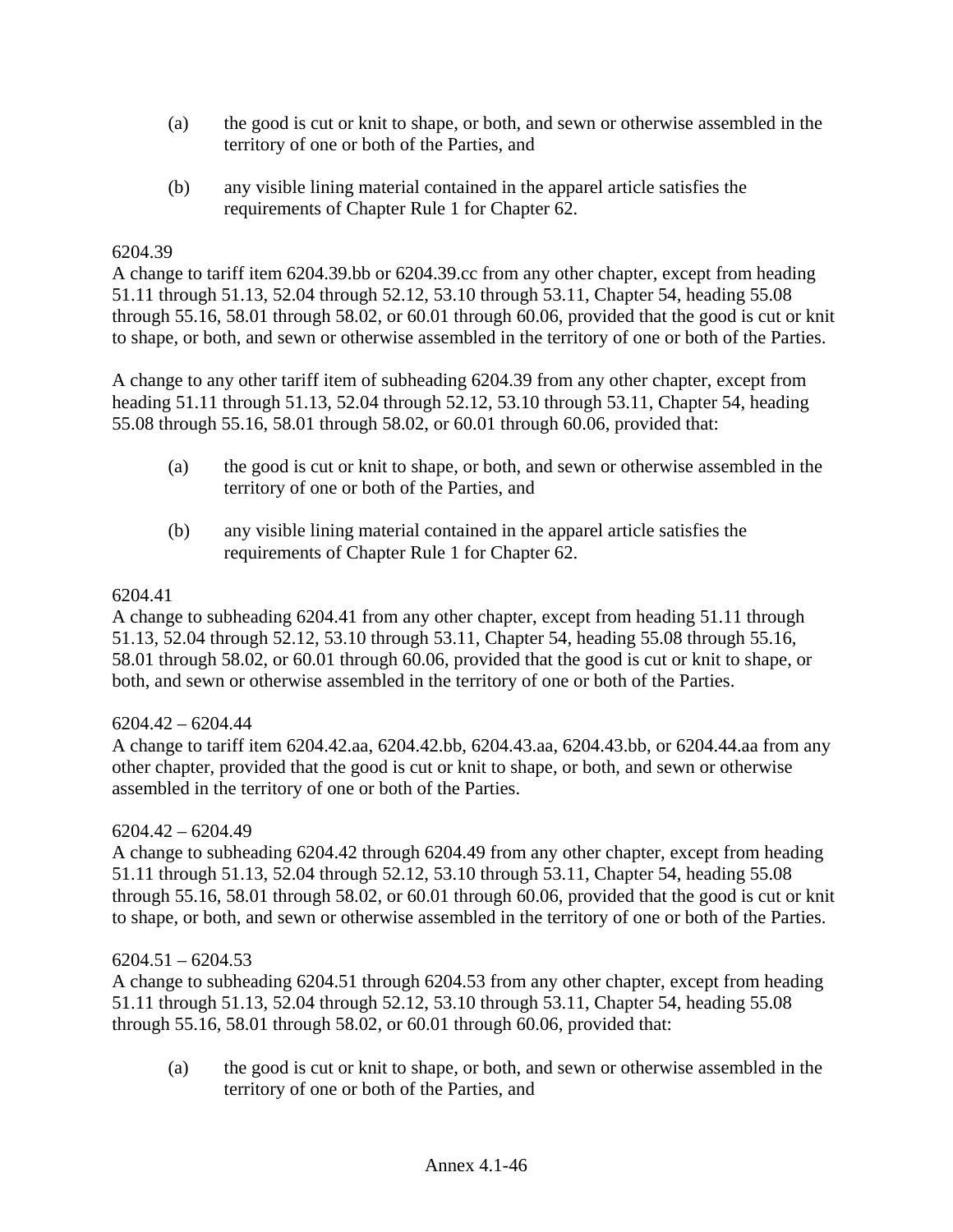(b) any visible lining material contained in the apparel article satisfies the requirements of Chapter Rule 1 for Chapter 62.

# 6204.59

A change to tariff item 6204.59.aa from any other chapter, except from heading 51.11 through 51.13, 52.04 through 52.12, 53.10 through 53.11, Chapter 54, heading 55.08 through 55.16, 58.01 through 58.02, or 60.01 through 60.06, provided that the good is cut or knit to shape, or both, and sewn or otherwise assembled in the territory of one or both of the Parties.

A change to any other tariff item of subheading 6204.59 from any other chapter, except from heading 51.11 through 51.13, 52.04 through 52.12, 53.10 through 53.11, Chapter 54, heading 55.08 through 55.16, 58.01 through 58.02, or 60.01 through 60.06, provided that:

- (a) the good is cut or knit to shape, or both, and sewn or otherwise assembled in the territory of one or both of the Parties, and
- (b) any visible lining material contained in the apparel article satisfies the requirements of Chapter Rule 1 for Chapter 62.

# $6204.61 - 6204.69$

A change to subheading 6204.61 through 6204.69 from any other chapter, except from heading 51.11 through 51.13, 52.04 through 52.12, 53.10 through 53.11, Chapter 54, heading 55.08 through 55.16, 58.01 through 58.02, or 60.01 through 60.06, provided that the good is cut or knit to shape, or both, and sewn or otherwise assembled in the territory of one or both of the Parties.

# $62.05 - 62.06$

A change to heading 62.05 through 62.06 from any other chapter, except from heading 51.11 through 51.13, 52.04 through 52.12, 53.10 through 53.11, Chapter 54, heading 55.08 through 55.16, 58.01 through 58.02, or 60.01 through 60.06, provided that the good is cut or knit to shape, or both, and sewn or otherwise assembled in the territory of one or both of the Parties.

# $62.07 - 62.08$

A change to boxer shorts of subheading 6207.11, tariff item 6207.19.aa, 6208.91.aa, 6208.92.aa, or 6208.92.bb from any other chapter, provided that the good is cut or knit to shape, or both, and sewn or otherwise assembled in the territory of one or both of the Parties.

A change to pajamas and nightwear of subheading 6207.21, 6207.22, tariff item 6207.91.aa, 6207.92.aa, subheading 6208.21, or 6208.22 from any other chapter, provided that the good is cut or knit to shape, or both, and sewn or otherwise assembled in the territory of one or both of the Parties.

A change to any other good of heading 62.07 through 62.08 from any other chapter, except from heading 51.11 through 51.13, 52.04 through 52.12, 53.10 through 53.11, chapter 54, heading 55.08 through 55.16, 58.01 through 58.02, or 60.01 through 60.06, provided that the good is cut or knit to shape, or both, and sewn or otherwise assembled in the territory of one or both of the Parties.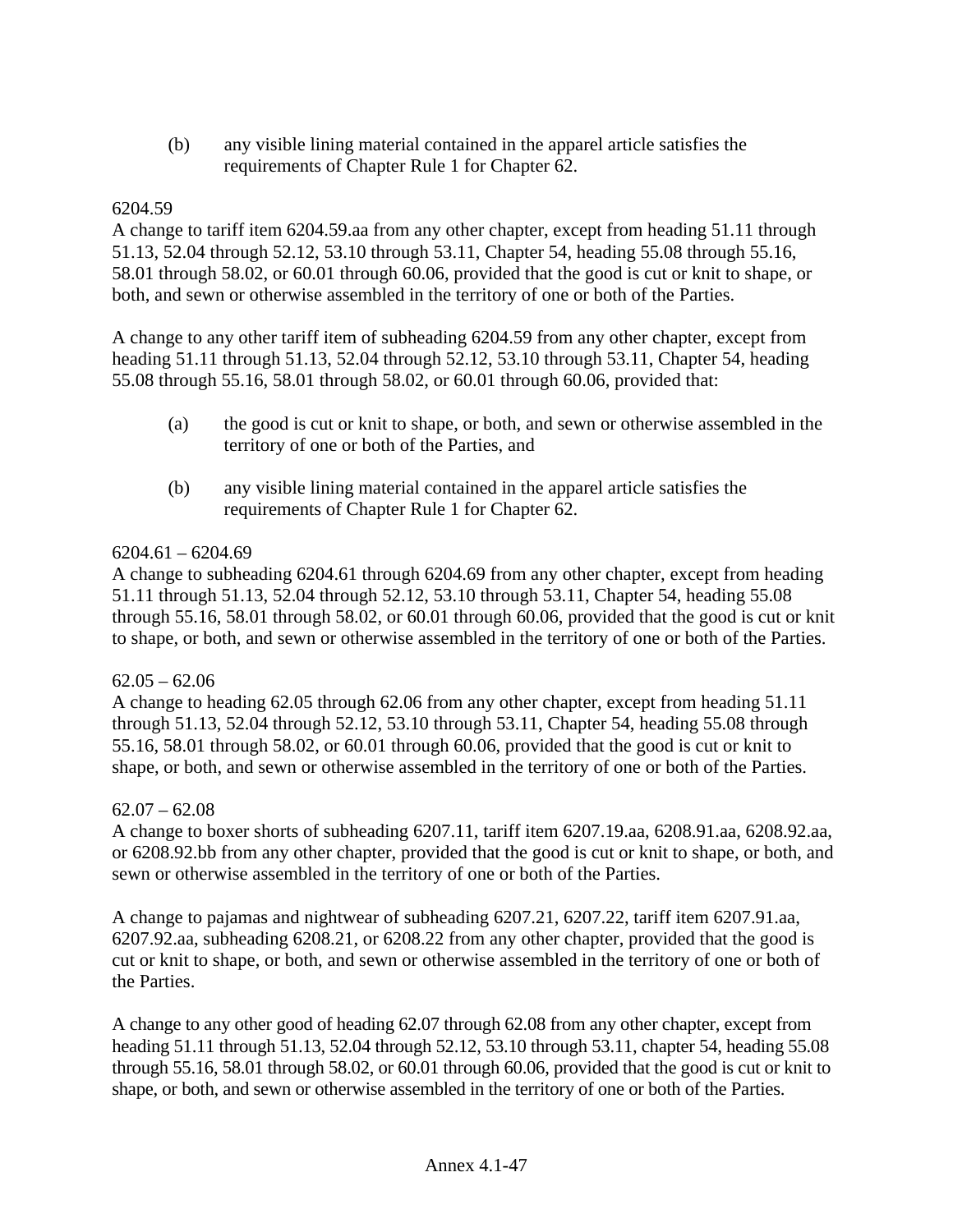### $62.09 - 62.10$

A change to heading 62.09 through 62.10 from any other chapter, except from heading 51.11 through 51.13, 52.04 through 52.12, 53.10 through 53.11, chapter 54, heading 55.08 through 55.16, 58.01 through 58.02, or 60.01 through 60.06, provided that the good is cut or knit to shape, or both, and sewn or otherwise assembled in the territory of one or both of the Parties.

#### $6211.11 - 6211.12$

A change to subheading 6211.11 through 6211.12 from any other chapter, except from heading 51.11 through 51.13, 52.04 through 52.12, 53.10 through 53.11, Chapter 54, heading 55.08 through 55.16, 58.01 through 58.02, or 60.01 through 60.06, provided that the good is cut or knit to shape, or both, and sewn or otherwise assembled in the territory of one or both of the Parties.

#### 6211.20

A change to subheading 6211.20 from any other chapter, except from heading 51.11 through 51.13, 52.04 through 52.12, 53.10 through 53.11, Chapter 54, heading 55.08 through 55.16, 58.01 through 58.02, or 60.01 through 60.06, provided that:

- (a) the good is cut or knit to shape, or both, and sewn or otherwise assembled in the territory of one or both of the Parties, and
- (b) with respect to a garment described in heading  $61.01, 61.02, 62.01$ , or  $62.02$ , of wool, fine animal hair, cotton, or man-made fibers, imported as part of a ski-suit of this subheading, any visible lining material contained in the apparel article satisfies the requirements of Chapter Rule 1 for Chapter 62.

#### $6211.31 - 6211.49$

A change to subheading 6211.31 through 6211.49 from any other chapter, except from heading 51.11 through 51.13, 52.04 through 52.12, 53.10 through 53.11, Chapter 54, heading 55.08 through 55.16, 58.01 through 58.02, or 60.01 through 60.06, provided that the good is cut or knit to shape, or both, and sewn or otherwise assembled in the territory of one or both of the Parties.

#### 6212.10

A change to subheading 6212.10 from any other chapter, provided that the good is cut or knit to shape, or both, and sewn or otherwise assembled in the territory of one or both of the Parties.

#### $6212.20 - 6212.90$

A change to subheading 6212.20 through 6212.90 from any other chapter, except from heading 51.11 through 51.13, 52.04 through 52.12, 53.10 through 53.11, Chapter 54, heading 55.08 through 55.16, 58.01 through 58.02, or 60.01 through 60.06, provided that the good is cut or knit to shape, or both, and sewn or otherwise assembled in the territory of one or both of the Parties.

#### $62.13 - 62.17$

A change to heading 62.13 through 62.17 from any other chapter, except from heading 51.11 through 51.13, 52.04 through 52.12, 53.10 through 53.11, Chapter 54, heading 55.08 through 55.16, 58.01 through 58.02, or 60.01 through 60.06, provided that the good is cut or knit to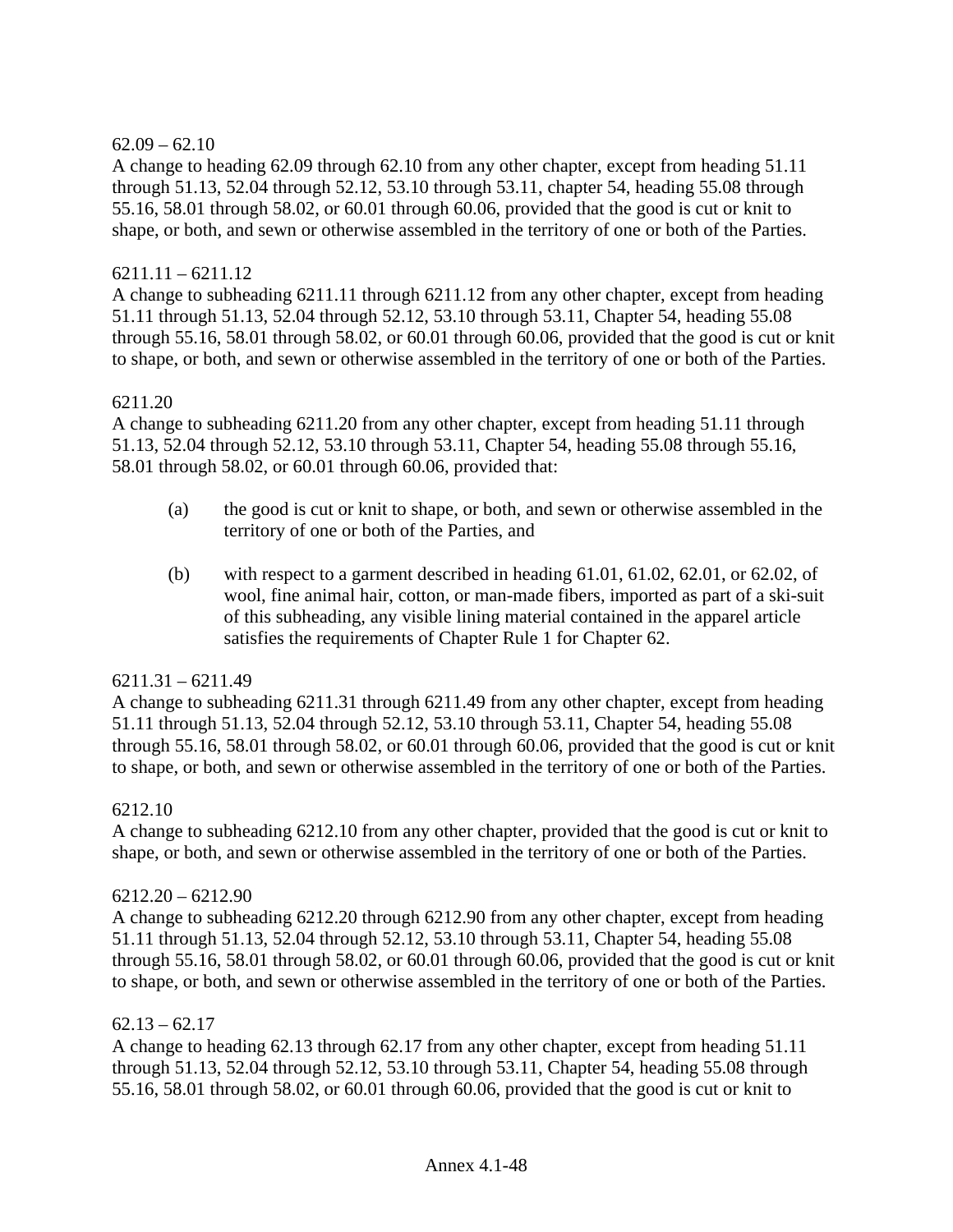shape, or both, and sewn or otherwise assembled in the territory of one or both of the Parties.

### **Chapter 63**

# **Other Made Up Textile Articles; Sets; Worn Clothing and Worn Textile Articles; Rags**

### **Chapter Rule 1**

For purposes of determining whether a good of this chapter is originating, the rule applicable to that good shall only apply to the component that determines the tariff classification of the good and such component must satisfy the tariff change requirements set out in the rule for that good.

### **Chapter Rule 2**

Notwithstanding Chapter Rule 1, a good of this chapter containing sewing thread of heading 52.04, 54.01, or 55.08 shall be considered originating only if such sewing thread is wholly formed and finished in the territory of one or both of the Parties.

#### $63.01 - 63.02$

A change to heading 63.01 through 63.02 from any other chapter, except from heading 51.11 through 51.13, 52.04 through 52.12, 53.10 through 53.11, Chapter 54, heading 55.08 through 55.16, 58.01 through 58.02, or 60.01 through 60.06, provided that the good is cut or knit to shape, or both, and sewn or otherwise assembled in the territory of one or both of the Parties.

### 63.03

A change to tariff item 6303.92.aa from tariff item 5402.43.aa, 5402.52.aa, or any other chapter, except from heading 51.11 through 51.13, 5204 through 52.12, 53.10 through 53.11, Chapter 54, heading 55.08 through 55.16, 58.01 through 58.02, or 60.01 through 60.06, provided that the good is cut or knit to shape, or both, and sewn or otherwise assembled in the territory of one or both of the Parties.

A change to any other tariff item of heading 63.03 from any other chapter, except from heading 51.11 through 51.13, 52.04 through 52.12, 53.10 through 53.11, Chapter 54, heading 55.08 through 55.16, 58.01 through 58.02, or 60.01 through 60.06, provided that the good is cut or knit to shape, or both, and sewn or otherwise assembled in the territory of one or both of the Parties.

#### $63.04 - 63.08$

A change to heading 63.04 through 63.08 from any other chapter, except from heading 51.11 through 51.13, 52.04 through 52.12, 53.10 through 53.11, Chapter 54, heading 55.08 through 55.16, 58.01 through 58.02, or 60.01 through 60.06, provided that the good is cut or knit to shape, or both, and sewn or otherwise assembled in the territory of one or both of the Parties.

#### 63.09

A change to 63.09 from any other heading.

#### 63.10

A change to heading 63.10 from any other chapter, except from heading 51.11 through 51.13, 52.04 through 52.12, 53.10 through 53.11, Chapter 54, heading 55.08 through 55.16, 58.01 through 58.02, or 60.01 through 60.06, provided that the good is cut or knit to shape, or both, and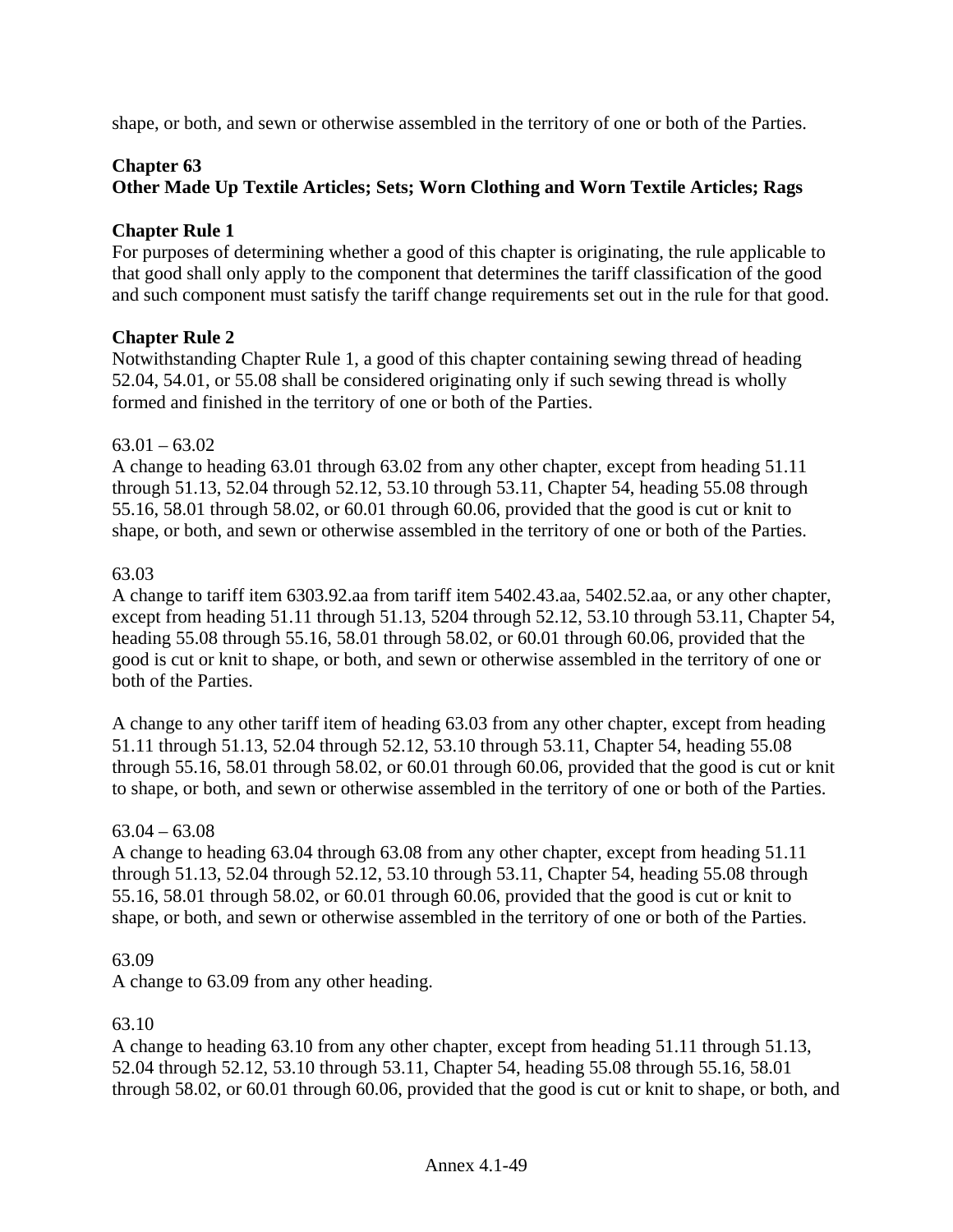sewn or otherwise assembled in the territory of one or both of the Parties.

# **Section XII**

**Footwear, Headgear, Umbrellas, Sun Umbrellas, Walking-Sticks, Seat-Sticks, Whips, Riding-Crops and Parts Thereof; Prepared Feathers and Articles Made Therewith; Artificial Flowers; Articles of Human Hair (Chapter 64-67)** 

**Chapter 64 Footwear, Gaiters and the Like; Parts of Such Articles** 

### **Note to Chapter 64:**

Appendix 4.1-B sets out a correlation table for footwear.

 $64.01 - 64.06$ 

A change to subheading 6401.10 or 6401.91, or tariff item 6401.92.aa., 6401.99aa, 6401.99.bb 6401.99.cc, 6402.30.aa, 6402.30.bb, 6402.30.cc, 6402.91.aa, 6402.91.bb, 6402.91.cc, 6402.99.aa, 6402.99.bb, 6402.99.cc, 6404.11.aa, or 6404.19.aa from any other heading outside heading 64.01 through 64.05, except from subheading 6406.10, provided that there is a regional value content of not less than 55 percent under the build-up method.

A change to all other goods of Chapter 64 from any other subheading.

#### **Chapter 65 Headgear and Parts Thereof**

 $65.01 - 65.02$ A change to heading 65.01 through 65.02 from any other chapter.

65.03 – 65.06 A change to heading 65.03 through 65.06 from any other heading, except from heading 65.03 through 65.07.

65.07 A change to heading 65.07 from any other heading.

### **Chapter 66 Umbrellas, Sun Umbrellas, Walking Sticks, Seat-Sticks, Whips, Riding-Crops and Parts Thereof**

66.01 A change to heading 66.01 from any other heading.

66.02 A change to heading 66.02 from any other heading.

66.03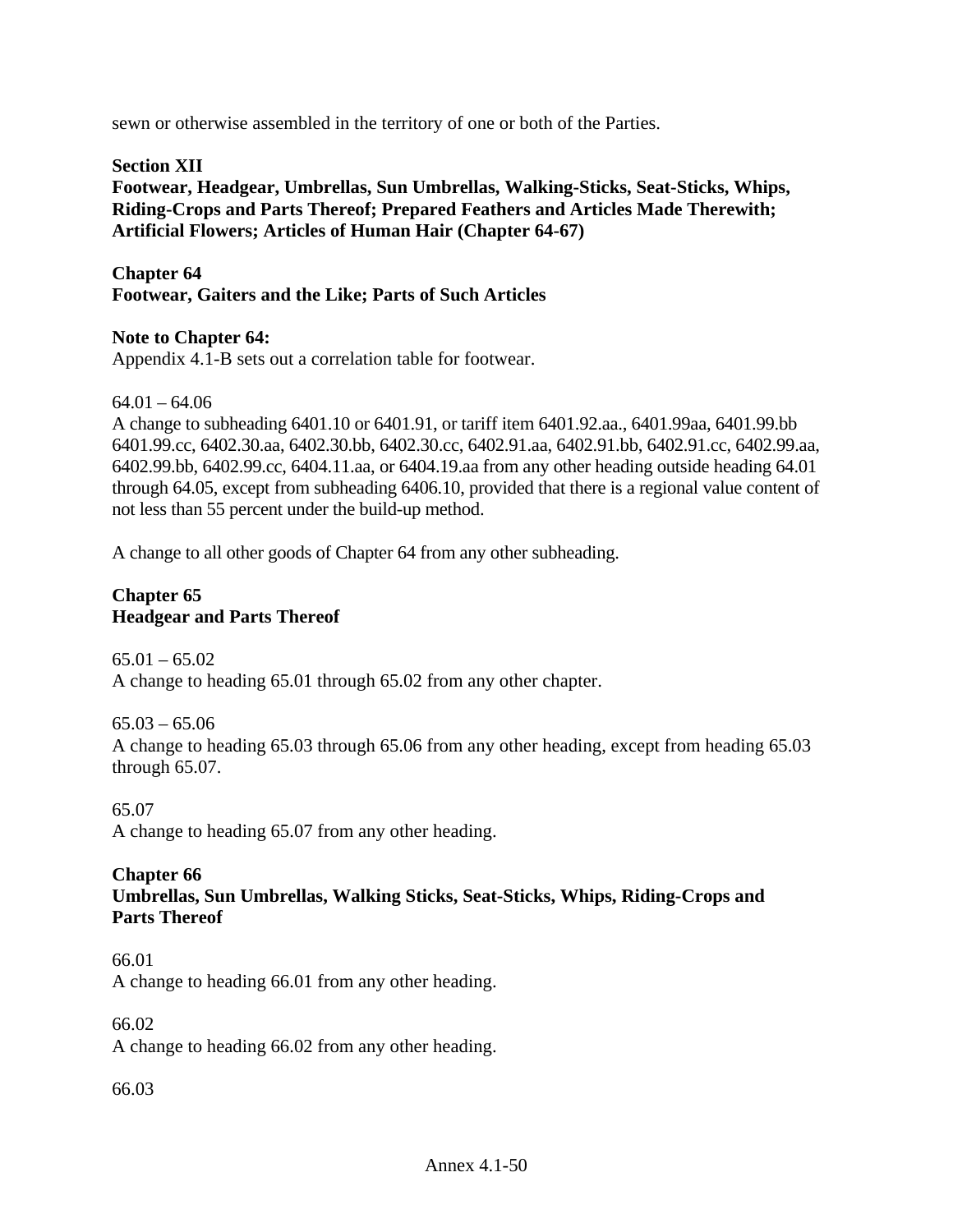A change to heading 66.03 from any other chapter.

#### **Chapter 67 Prepared Feathers and Down and Articles Made of Feathers or of Down; Artificial Flowers; Articles of Human Hair**

67.01 A change to heading 67.01 from any other heading; or

A change to articles of feather or down of heading 67.01 from any other good, including a good in that heading.

 $67.02 - 67.04$ A change to heading 67.02 through 67.04 from any other heading.

**Section XIII Articles of Stone, Plaster, Cement, Asbestos, Mica or Similar Materials; Ceramic Products; Glass and Glassware (Chapter 68-70)** 

# **Chapter 68 Articles of Stone, Plaster, Cement, Asbestos, Mica or Similar Materials**

 $68.01 - 68.11$ A change to heading 68.01 through 68.11 from any other heading.

6812.50 A change to subheading 6812.50 from any other subheading.

6812.60 – 6812.70 A change to subheading 6812.60 through 6812.70 from any other subheading outside that group.

6812.90 A change to subheading 6812.90 from any other heading.

 $68.13 - 68.14$ A change to heading 68.13 through 68.14 from any other heading.

6815.10 – 6815.99 A change to subheading 6815.10 through 6815.99 from any other subheading**.** 

# **Chapter 69 Ceramic Products**

 $69.01 - 69.14$ A change to heading 69.01 through 69.14 from any other chapter**.**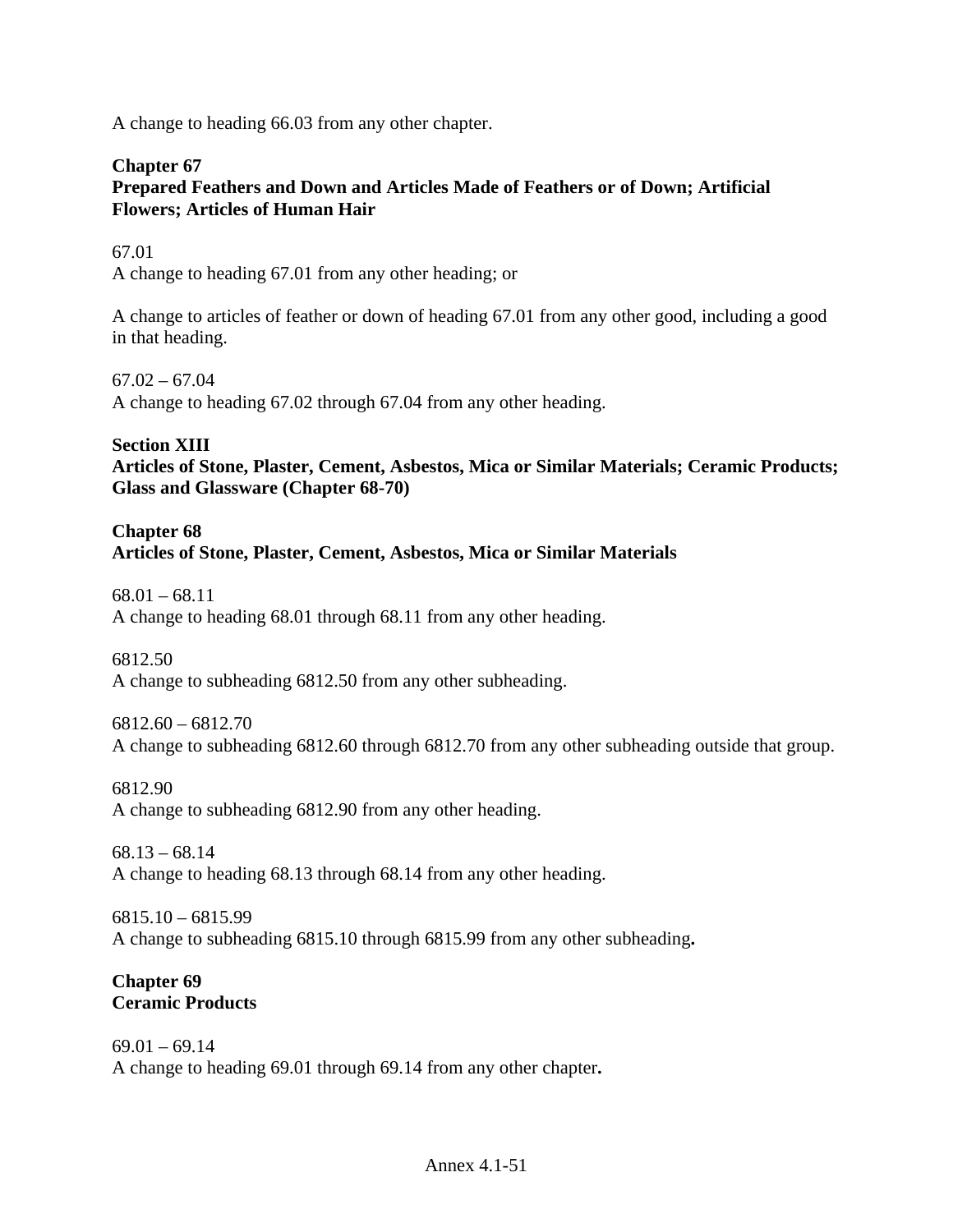### **Chapter 70 Glass and Glassware**

70.01 A change to heading 70.01 from any other heading.

7002.10 A change to subheading 7002.10 from any other heading.

7002.20 A change to subheading 7002.20 from any other chapter.

7002.31 A change to subheading 7002.31 from any other heading.

7002.32 – 7002.39 A change to subheading 7002.32 through 7002.39 from any other chapter.

70.03 A change to heading 70.03 from any other chapter.

70.04 – 70.07 A change to heading 70.04 through 70.07 from any other heading outside the group.

70.08 A change to heading 70.08 from any other heading.

70.09 A change to heading 70.09 from any other heading, except from heading 70.07 through 70.08.

70.10 A change to heading 70.10 from any other chapter.

 $70.11 - 70.18$ A change to heading 70.11 through 70.18 from any other heading outside the group, except from heading 70.07 through 70.08.

70.19 A change to heading 70.19 from any other heading, except from heading 70.07 through 70.20.

70.20

A change to heading 70.20 from any other heading.

# **Section XIV**

**Natural or Cultured Pearls, Precious or Semi-Precious Stones, Precious Metals, Metals Clad with Precious Metal and Articles Thereof; Imitation Jewellery; Coin (Chapter 71)**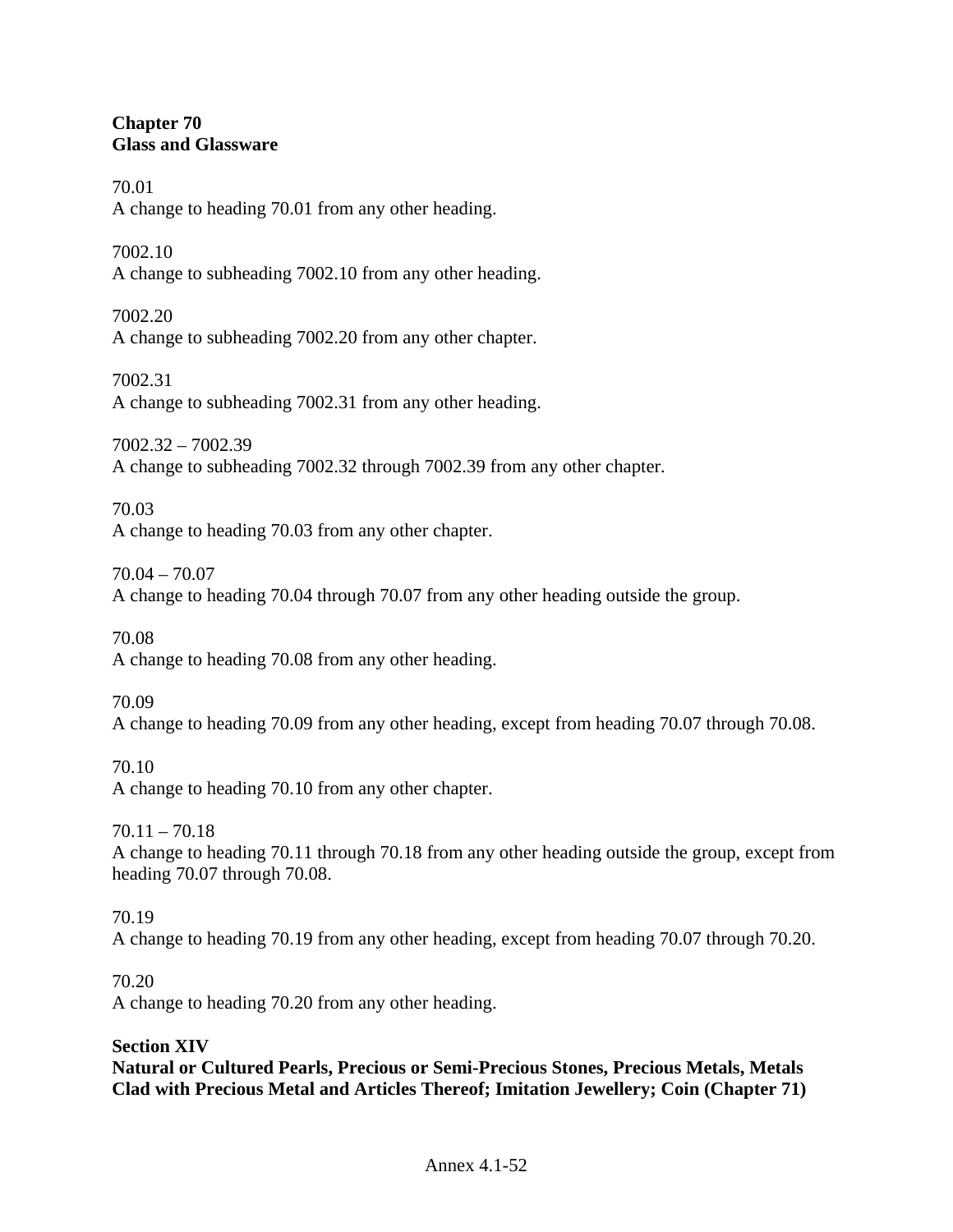# **Chapter 71 Natural or Cultured Pearls, Precious or Semi-Precious Stones, Precious Metals, Metals Clad with Precious Metal and Articles Thereof, Imitation Jewellery; Coin**

71.01 A change to heading 71.01 from any other heading.

 $71.02 - 71.03$ A change to heading 71.02 through 71.03 from any other chapter.

71.04 – 71.05 A change to heading 71.04 through 71.05 from any other heading.

71.06 A change to heading 71.06 from any other chapter.

71.07 A change to heading 71.07 from any other heading.

71.08 A change to heading 71.08 from any other chapter.

71.09 A change to heading 71.09 from any other heading.

71.10 – 71.11 A change to heading 71.10 through 71.11 from any other chapter.

71.12 A change to heading 71.12 from any other heading.

71.13 A change to heading 71.13 from any other heading, except from heading 71.16.

71.14 – 71.15 A change to heading 71.14 through 71.15 from any other heading.

71.16 A change to heading 71.16 from any other heading, except from heading 71.13.

71.17 – 71.18 A change to heading 71.17 through 71.18 from any other heading.

**Section XV Base Metals and Articles of Base Metal (Chapter 72-83)**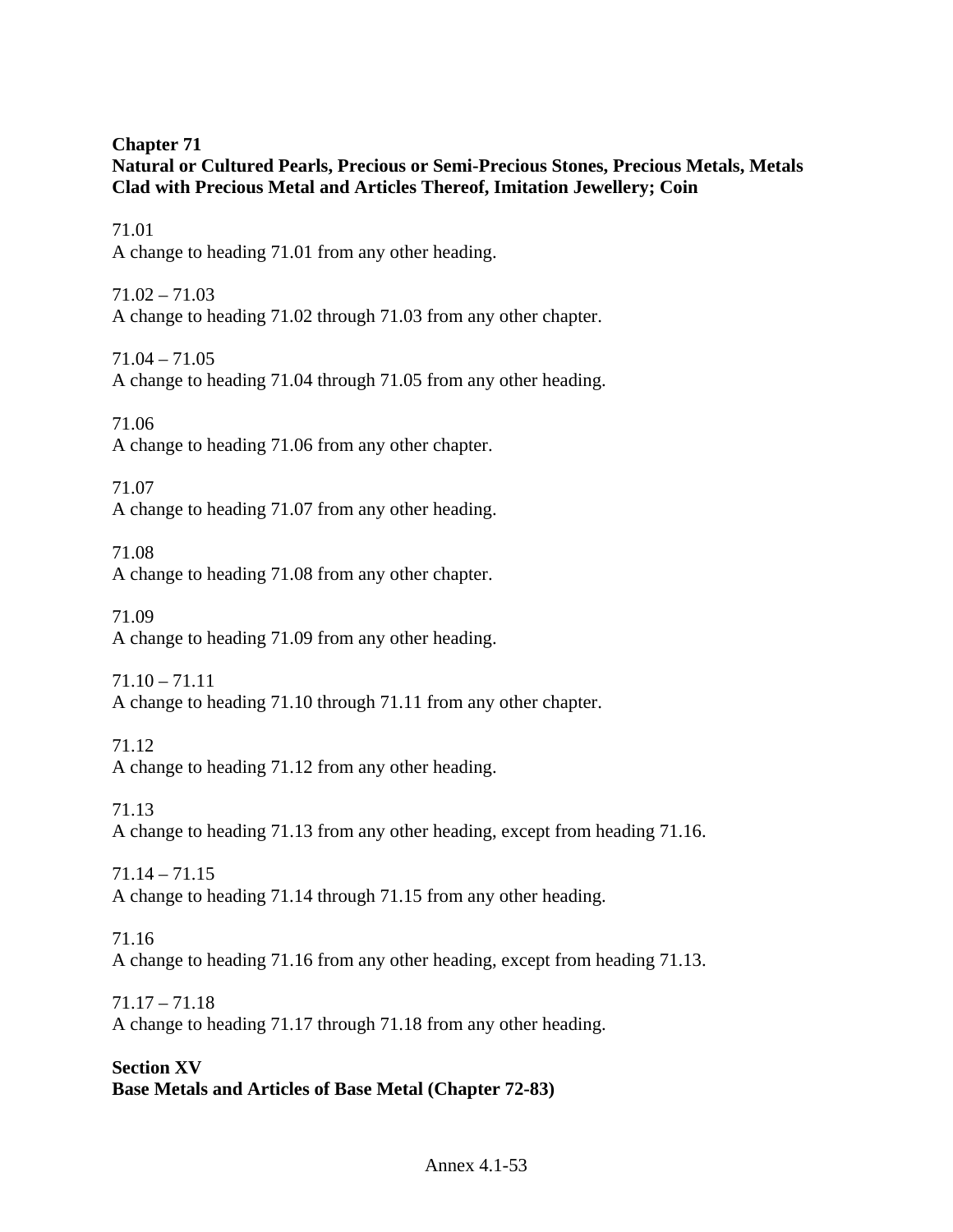# **Chapter 72 Iron and Steel**

 $72.01 - 72.05$ A change to heading 72.01 through 72.05 from any other chapter.

72.06 – 72.07 A change to heading 72.06 through 72.07 from any other heading outside that group.

72.08 – 72.29 A change to heading 72.08 through 72.29 from any other heading.

# **Chapter 73 Articles of Iron or Steel**

# 73.01 – 73.07

A change to heading 73.01 through 73.07 from any other chapter; or

A change to a good of subheading 7304.41 having an external diameter of less than 19 mm from subheading 7304.49.

### 73.08

A change to heading 73.08 from any other heading, except for changes resulting from the following processes performed on angles, shapes, or sections classified in heading 72.16:

- (a) drilling, punching, notching, cutting, cambering, or sweeping, whether performed individually or in combination;
- (b) adding attachments or weldments for composite construction;
- (c) adding attachments for handling purposes;
- (d) adding weldments, connectors or attachments to H-sections or I-sections; provided that the maximum dimension of the weldments, connectors or attachments is not greater than the dimension between the inner surfaces of the flanges of the H-sections or I-sections;
- (e) painting, galvanizing, or otherwise coating; or
- (f) adding a simple base plate without stiffening elements, individually or in combination with drilling, punching, notching, or cutting, to create an article suitable as a column.

#### 73.09 – 73.11

A change to heading 73.09 through 73.11 from any other heading outside that group.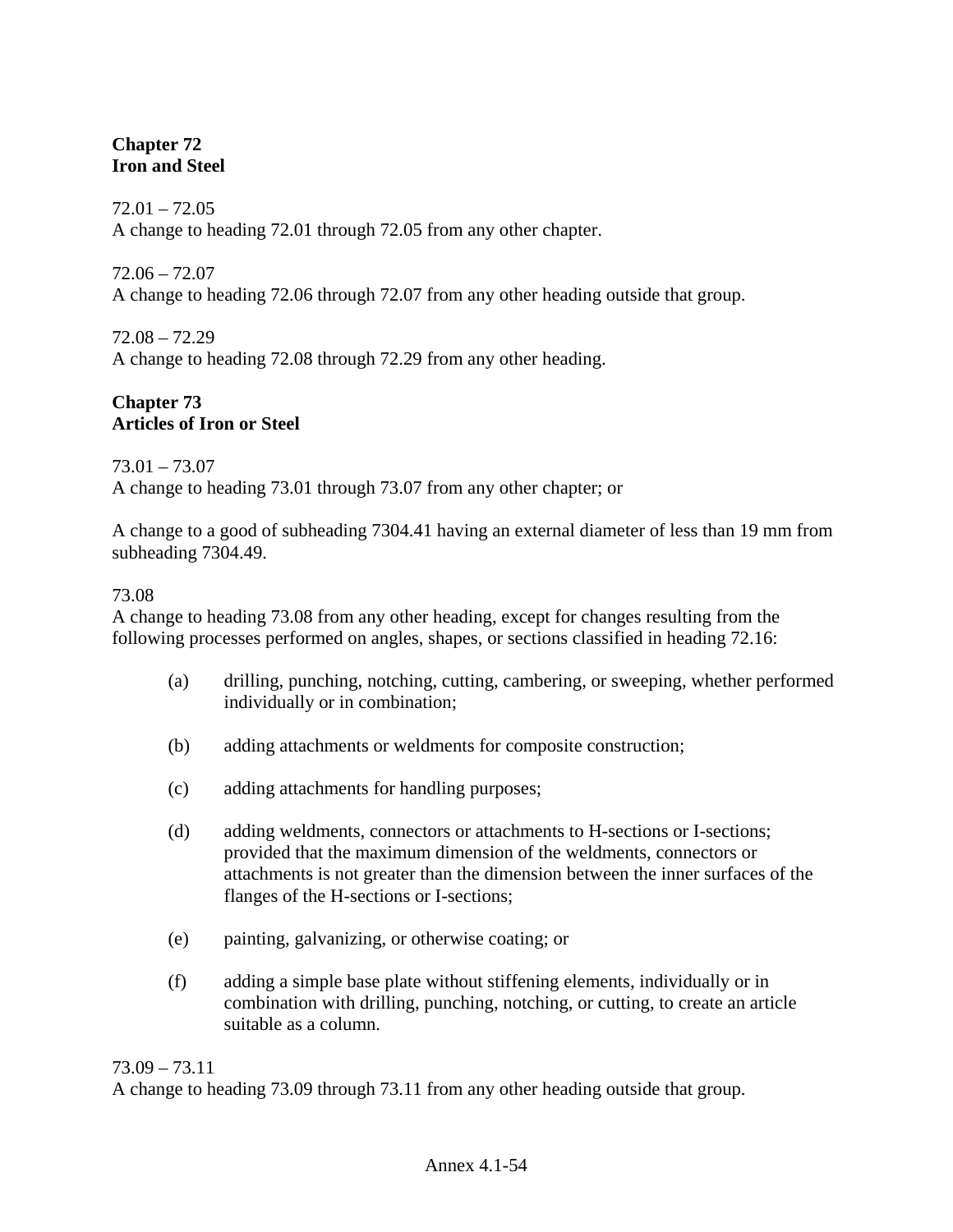73.12 – 73.14

A change to heading 73.12 through 73.14 from any other heading.

7315.11 – 7315.12 A change to subheading 7315.11 through 7315.12 from any other heading; or

A change to subheading 7315.11 through 7315.12 from subheading 7315.19, whether or not there is also a change from any other heading, provided that there is a regional value content of not less than:

- (a) 35 percent under the build-up method, or
- (b) 45 percent under the build-down method.

7315.19 A change to subheading 7315.19 from any other heading.

7315.20 –7315.89 A change to subheading 7315.20 through 7315.89 from any other heading; or

A change to subheading 7315.20 through 7315.89 from subheading 7315.90, whether or not there is also a change from any other heading, provided that there is a regional value content of not less than:

- (a) 35 percent under the build-up method, or
- (b) 45 percent under the build-down method.

# 7315.90

A change to subheading 7315.90 from any other heading.

73.16

A change to heading 73.16 from any other heading, except from heading 73.12 or 73.15.

73.17 – 73.18 A change to heading 73.17 through 73.18 from any heading outside that group.

73.19 – 73.20 A change to heading 73.19 through 73.20 from any other heading.

# 7321.11

A change to subheading 7321.11 from any other subheading, except cooking chambers, whether or not assembled, the upper panel, whether or not with controls or burners, or door assemblies, which includes more than one of the following components: inside panel, external panel, window or isolation of subheading 7321.90; or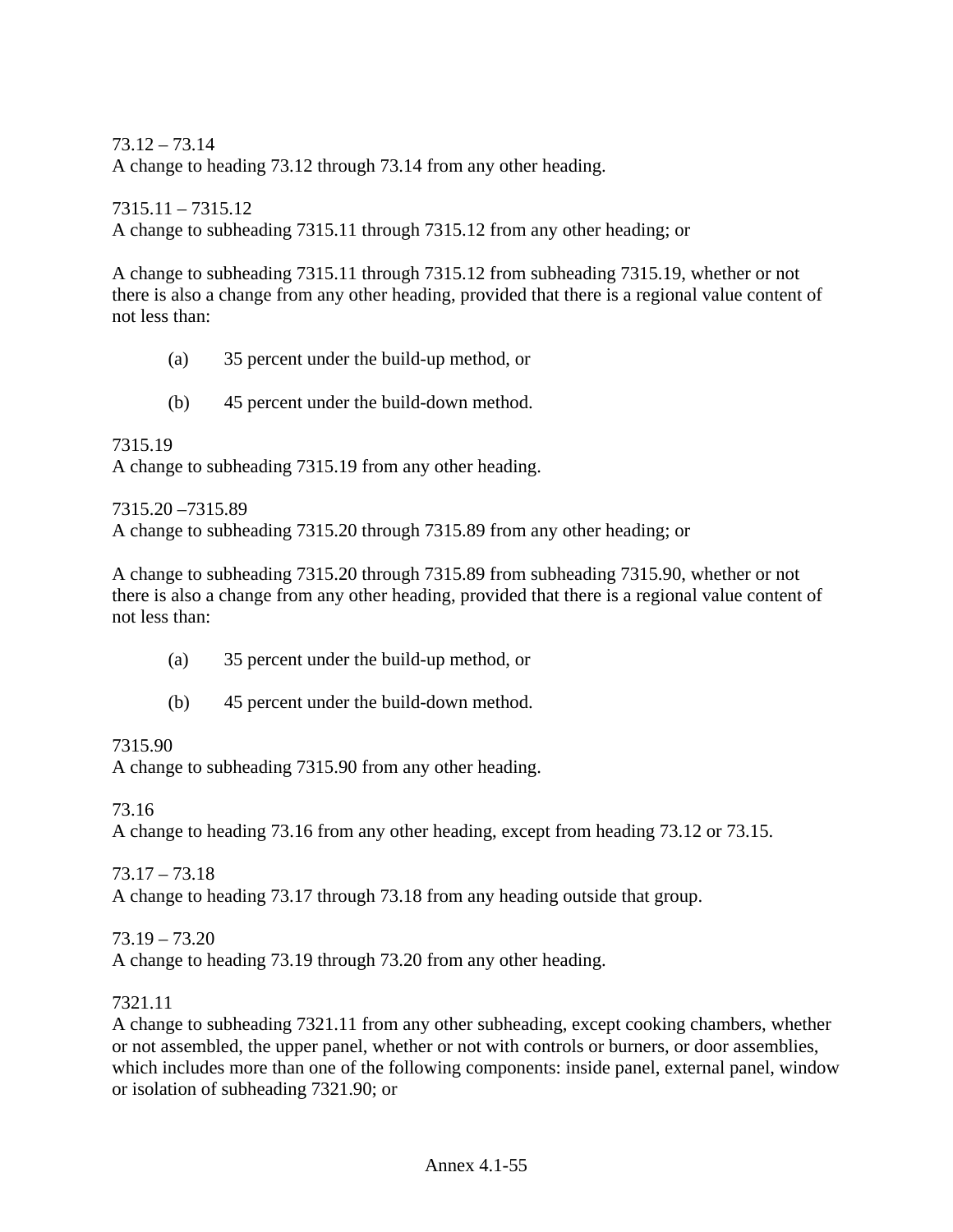A change to subheading 7321.11 from subheading 7321.90, whether or not there is also a change from any other heading, provided that there is a regional value content of not less than:

- (a) 35 percent under the build-up method, or
- (b) 45 percent under the build-down method.

7321.12 – 7321.83

A change to subheading 7321.12 through 7321.83 from any other heading; or

A change to subheading 7321.12 through 7321.83 from subheading 7321.90, whether or not there is also a change from any other heading, provided that there is a regional value content of not less than:

- (a) 35 percent under the build-up method, or
- (b) 45 percent under the build-down method.

# 7321.90

A change to subheading 7321.90 from any other heading, or

No change in tariff classification is required, provided that there is regional value content of not less than:

- (a) 35 percent under the build-up method, or
- (b) 45 percent under the build-down method**.**

# 73.22 – 73.23

A change to heading 73.22 through 73.23 from any heading outside that group.

7324.10 – 7324.29

A change to subheading 7324.10 through 7324.29 from any other heading; or

No change of in tariff classification is required, provided that there is a regional value content of not less than:

- (a) 35 percent under the build-up method, or
- (b) 45 percent under the build-down method.

# 7324.90

A change to subheading 7324.90 from any other heading.

7325.10 – 7326.20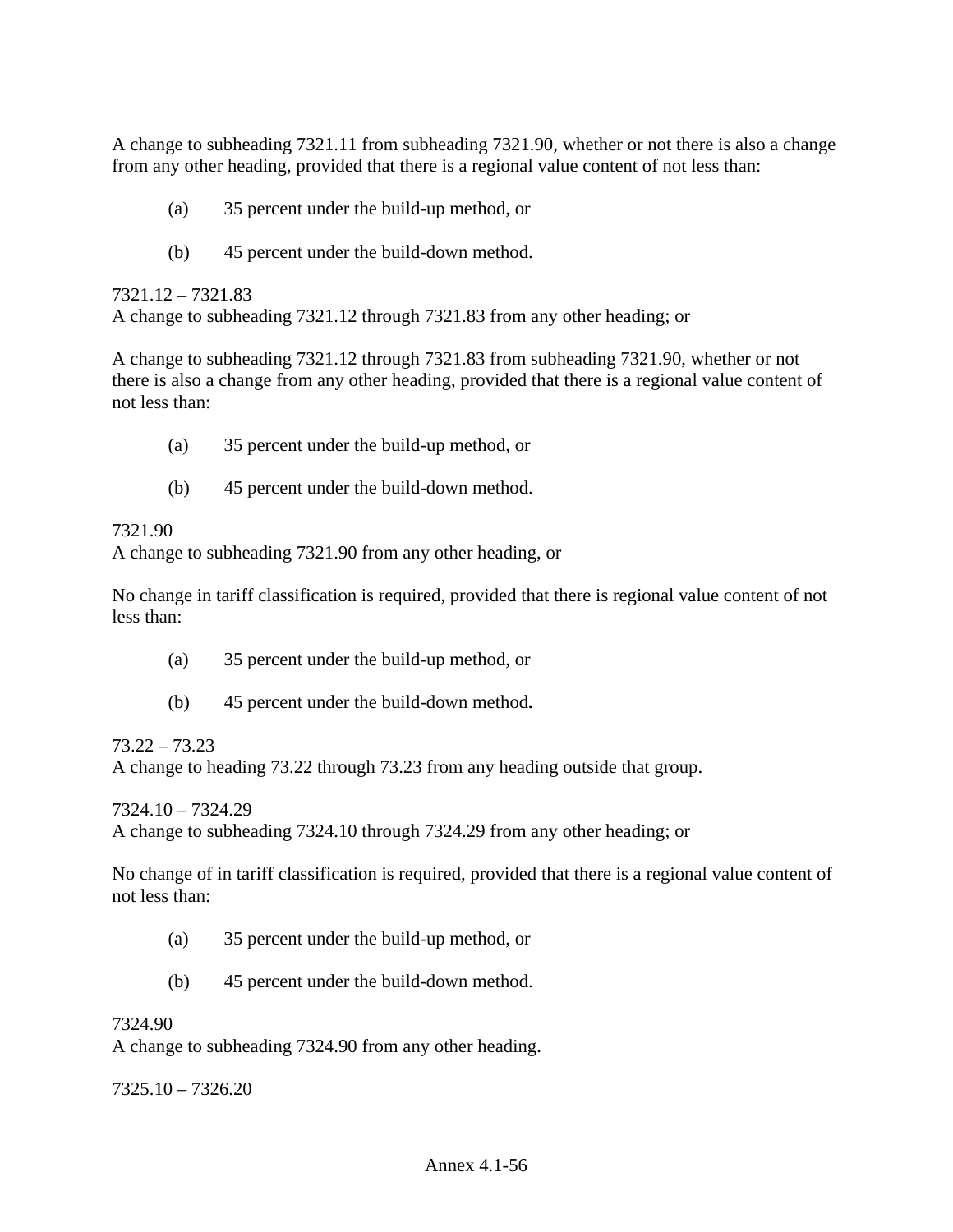A change to subheading 7325.10 through 7326.20 from any subheading outside that group.

# 7326.90

A change to subheading 7326.90 from any other heading, except from heading 73.25.

# **Chapter 74 Copper and Articles Thereof**

### $74.01 - 74.03$

A change to heading 74.01 through 74.03 from any other heading.

74.04

No change in tariff classification is required, provided that there is regional value content of not less than:

- (a) 35 percent under the build-up method, or
- (b) 45 percent under the build-down method.

# 74.05 – 74.07

A change to heading 74.05 through 74.07 from any other heading.

74.08

A change to heading 74.08 from any other heading, except from heading 74.07.

74.09

A change to heading 74.09 from any other heading.

# 74.10

A change to heading 74.10 from any other heading, except from plate, sheet, or strip classified in heading 74.09 of a thickness less than 5mm.

74.11 – 74.19

A change to heading 74.11 through 74.19 from any other heading.

# **Chapter 75 Nickel and Articles Thereof**

75.01 – 75.05 A change to heading 75.01 through 75.05 from any other heading.

# 75.06

A change to heading 75.06 from any other heading; or

A change to foil, not exceeding 0.15 mm in thickness, from any other good of heading 75.06, provided that there has been a reduction in thickness of no less than 50 percent.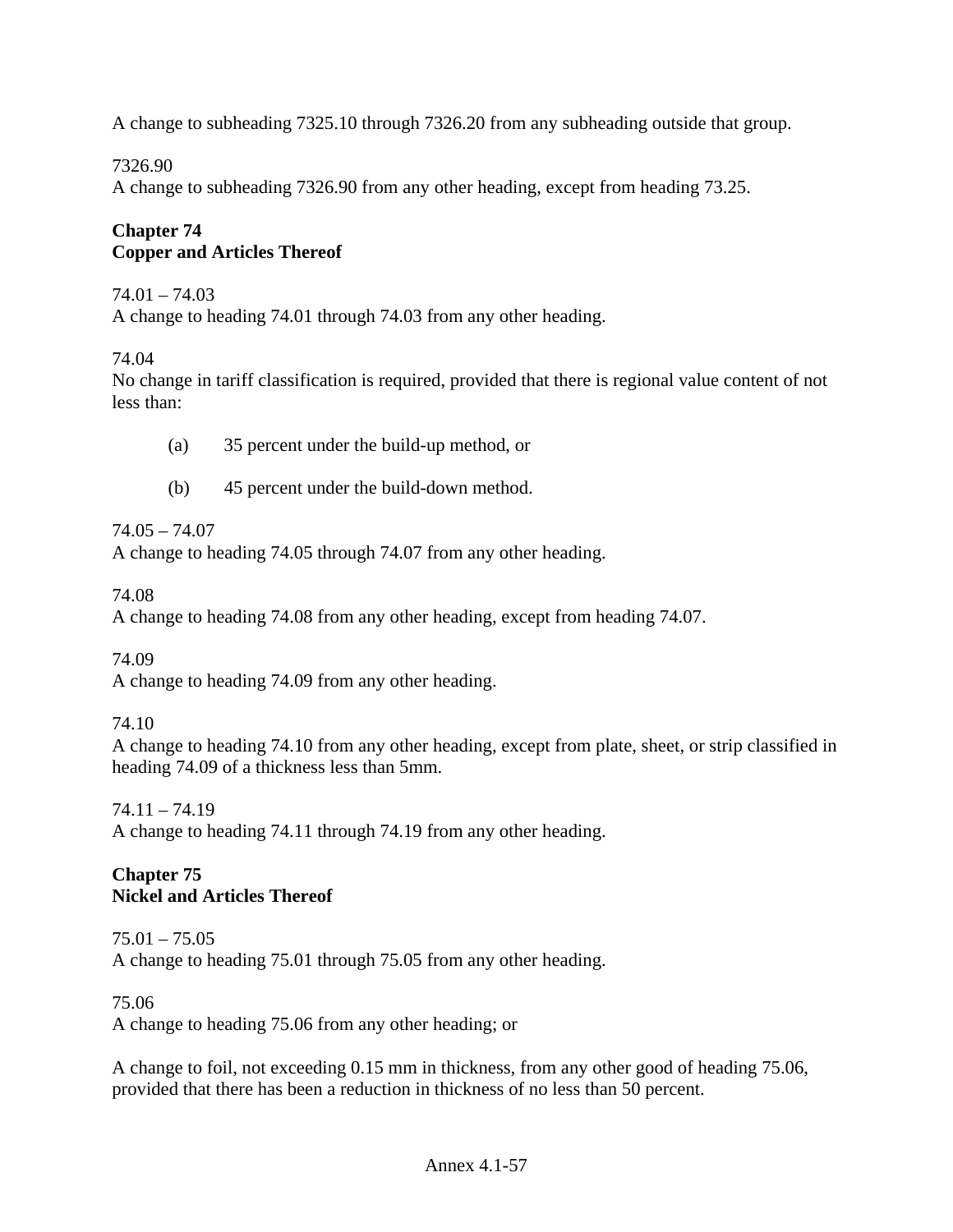7507.11 – 7508.90 A change to subheading 7507.11 through 7508.90 from any other subheading.

# **Chapter 76 Aluminum and Articles Thereof**

76.01 A change to heading 76.01 from any other chapter.

76.02 A change to heading 76.02 from any other heading.

76.03 A change to heading 76.03 from any other chapter.

76.04

A change to heading 76.04 from any other heading, except from heading 76.05 through 76.06.

76.05

A change to heading 76.05 from any other heading, except from heading 76.04.

7606.11

A change to subheading 7606.11 from any other heading.

7606.12

A change to subheading 7606.12 from any other heading, except from heading 76.04 through 76.06.

7606.91 A change to subheading 7606.91 from any other heading.

7606.92

A change to subheading 7606.92 from any other heading, except from heading 76.04 through 76.06.

7607.11 A change to subheading 7607.11 from any other heading.

7607.19 – 7607.20 A change to subheading 7607.19 through 7607.20 from any other heading; or

No change in tariff classification is required, provided that there is a regional value content of not less than:

(a) 30 percent under the build-up method, or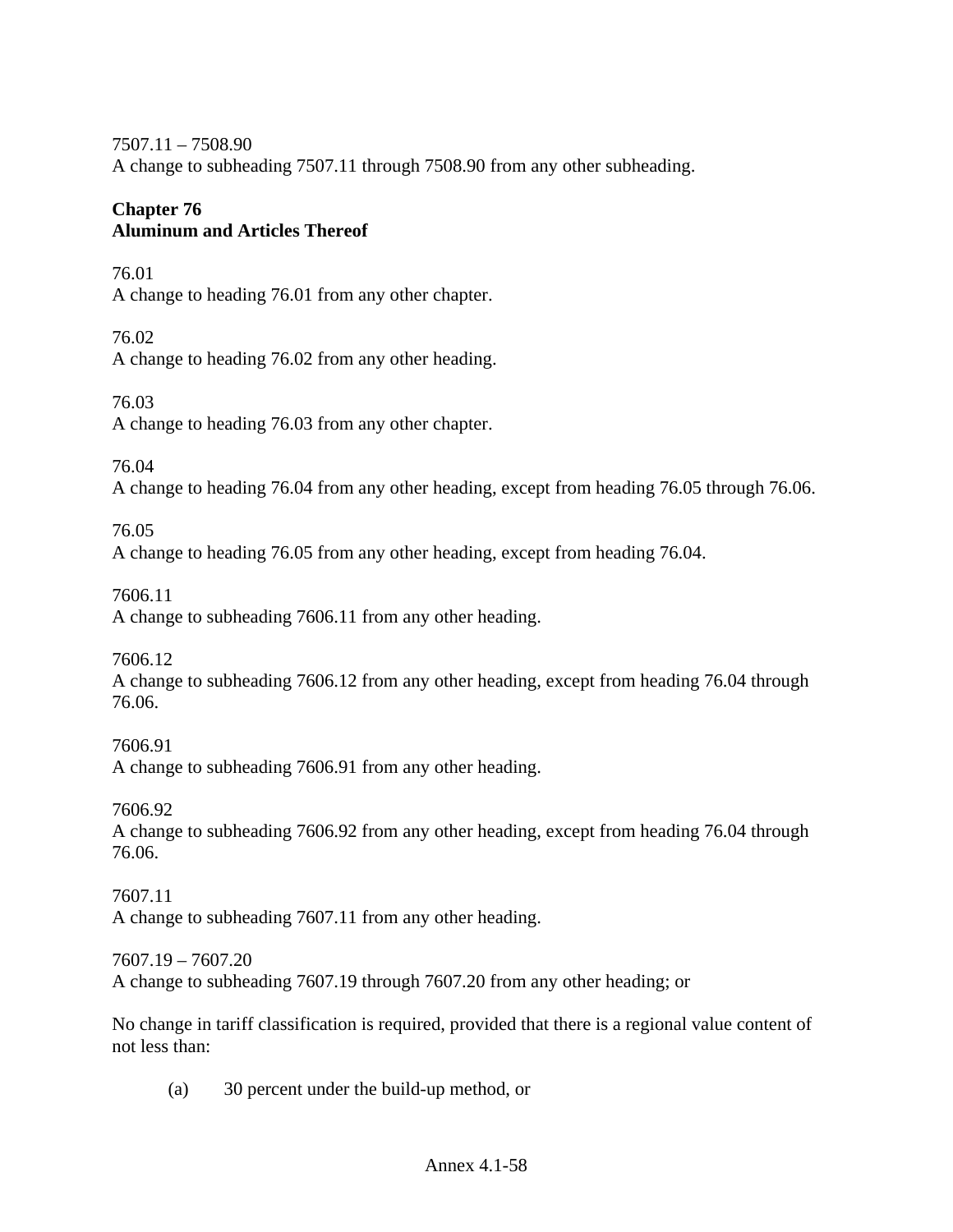(b) 35 percent under the build-down method.

76.08 – 76.09 A change to heading 76.08 through 76.09 from any other heading outside that group.

 $76.10 - 76.15$ A change to heading 76.10 through 76.15 from any other heading.

7616.10 A change to subheading 7616.10 from any other heading.

7616.91 – 7616.99 A change to subheading 7616.91 through 7616.99 from any other subheading.

# **Chapter 78 Lead and Articles Thereof**

78.01 – 78.02 A change to heading 78.01 through 78.02 from any other chapter.

78.03 – 78.06 A change to heading 78.03 through 78.06 from any other heading.

# **Chapter 79 Zinc and Articles Thereof**

79.01 – 79.02 A change to heading 79.01 through 79.02 from any other chapter.

7903.10 A change to subheading 7903.10 from any other chapter.

7903.90 A change to subheading 7903.90 from any other heading.

79.04 – 79.07 A change to heading 79.04 through 79.07 from any other heading.

# **Chapter 80 Tin and Articles Thereof**

80.01 – 80.02 A change to heading 80.01 through 80.02 from any other chapter.

80.03 – 80.04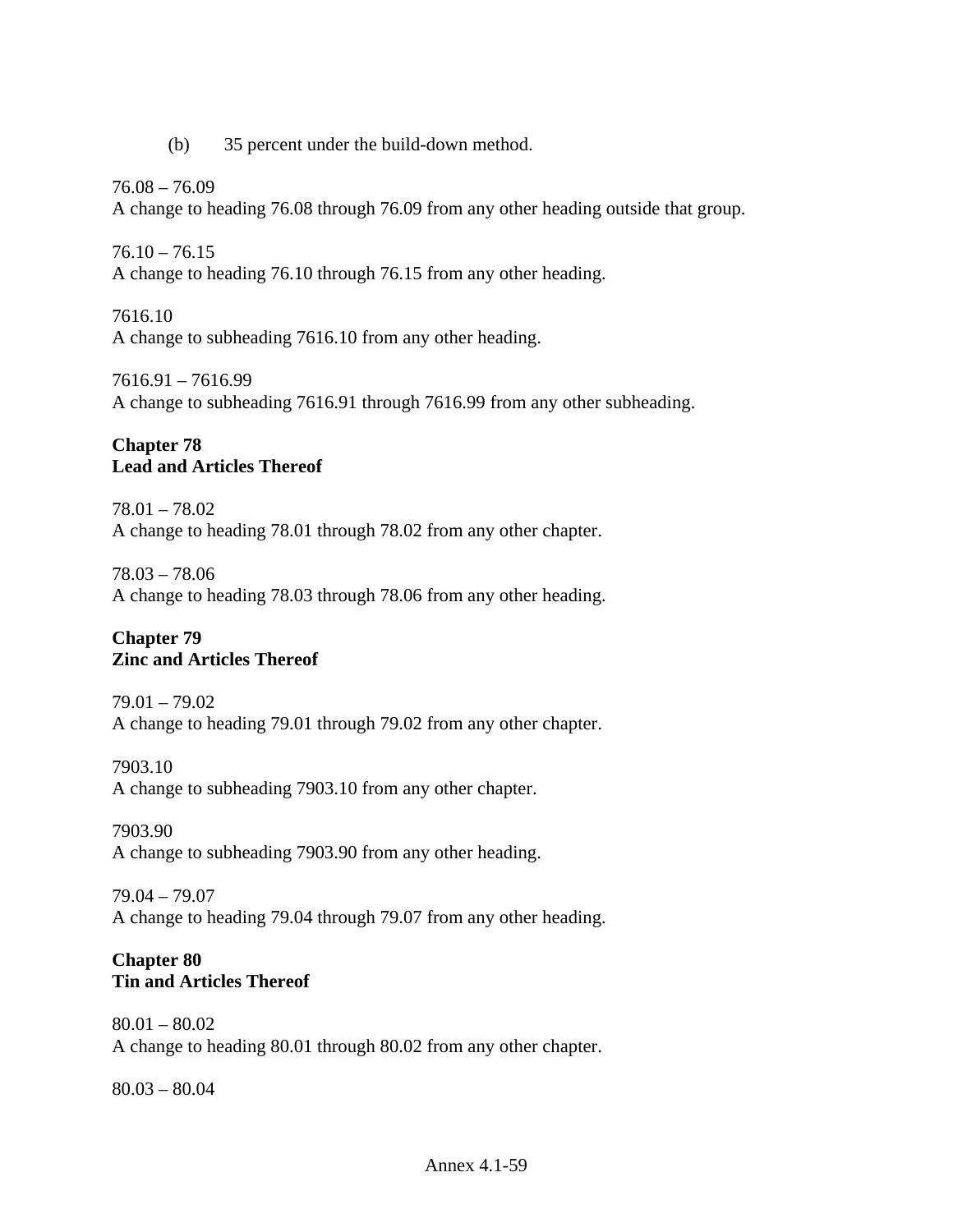A change to heading 80.03 through 80.04 from any other heading.

80.05

A change to heading 80.05 from any other heading, except from heading 80.04.

80.06 – 80.07

A change to heading 80.06 through 80.07 from any other heading.

# **Chapter 81 Other Base Metals; Cermets; Articles Thereof**

8101.10 – 8101.94 A change to subheading 8101.10 through 8101.94 from any other chapter.

8101.95 A change to subheading 8101.95 from any other subheading.

8101.96

A change to subheading 8101.96 from any other subheading, except from subheading 8101.95.

8101.97

A change to subheading 8101.97 from any other chapter.

8101.99

A change to subheading 8101.99 from any other subheading.

8102.10 – 8102.94

A change to subheading 8102.10 through 8102.94 from any other chapter.

8102.95

A change to subheading 8102.95 from any other subheading.

8102.96

A change to subheading 8102.96 from any other subheading, except from subheading 8102.95.

8102.97

A change to subheading 8102.97 from any other chapter.

8102.99 A change to subheading 8102.99 from any other subheading.

8103.20 – 8103.30 A change to subheading 8103.20 through 8103.30 from any other chapter.

8103.90 A change to subheading 8103.90 from any other subheading.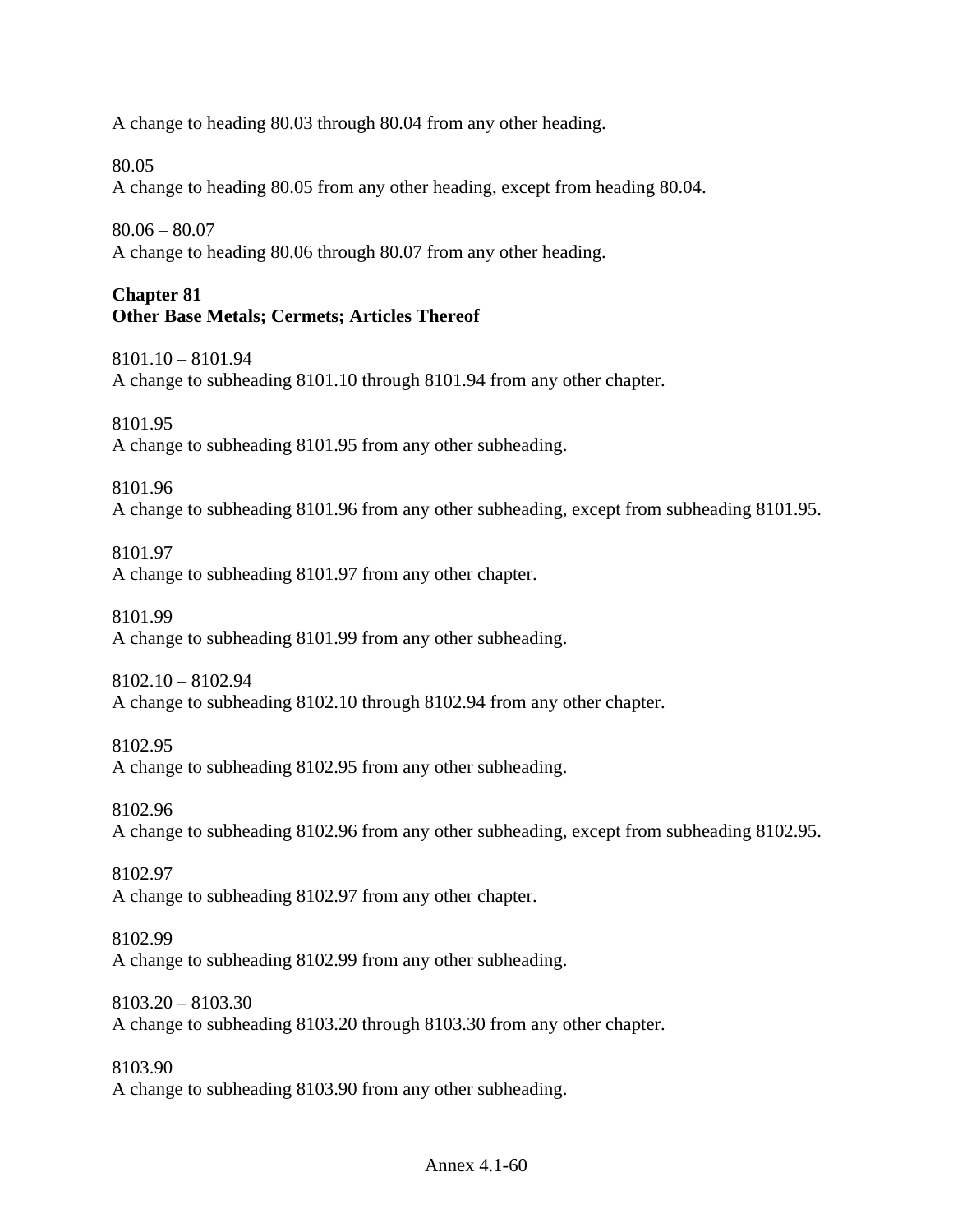8104.11 – 8104.20 A change to subheading 8104.11 through 8104.20 from any other chapter.

8104.30 – 8104.90 A change to subheading 8104.30 through 8104.90 from any other subheading.

8105.20 – 8105.30 A change to subheading 8105.20 through 8105.30 from any other chapter.

8105.90

A change to subheading 8105.90 from any other subheading.

81.06

A change to heading 81.06 from any other chapter; or

No change in tariff classification is required, provided that there is a regional value content of not less than:

- (a) 35 percent under the build-up method, or
- (b) 45 percent under the build-down method.

8107.20 – 8107.30 A change to subheading 8107.20 through 8107.30 from any other chapter.

8107.90 A change to subheading 8107.90 from any other subheading.

8108.20 – 8108.30 A change to subheading 8108.20 through 8108.30 from any other chapter.

8108.90

A change to subheading 8108.90 from any other subheading.

8109.20 – 8109.30 A change to subheading 8109.20 through 8109.30 from any other chapter.

8109.90 A change to subheading 8109.90 from any other subheading.

81.10

A change to heading 81.10 from any other chapter; or

No change in tariff classification is required, provided that there is a regional value content of not less than: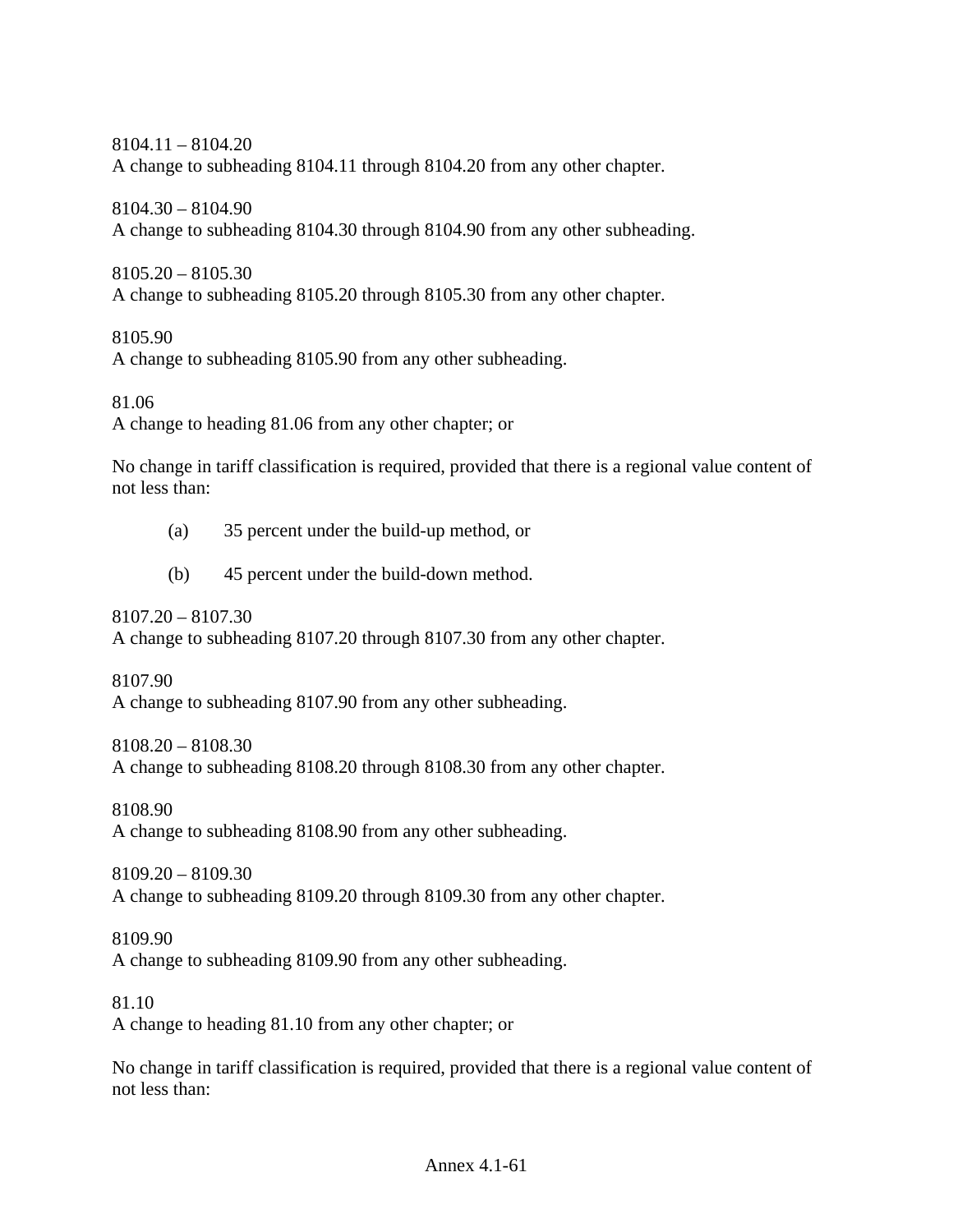- (a) 35percent under the build-up method, or
- (b) 45 percent under the build-down method.

### 81.11

A change to heading 81.11 from any other chapter; or

No change in tariff classification is required, provided that there is a regional value content of not less than:

- (a) 35 percent under the build-up method, or
- (b) 45 percent under the build-down method.

8112.12 – 8112.13

A change to subheading 8112.12 through 8112.13 from any other chapter.

#### 8112.19

A change to subheading 8112.19 from any other subheading, provided that there is a regional value content of not less than:

- (a) 35 percent under the build-up method, or
- (b) 45 percent under the build-down method.

#### 8112.21 – 8112.59

A change to subheading 8112.21 through 8112.59 from any other chapter; or

No change in tariff classification is required, provided that there is a regional value content of not less than:

- (a) 35 percent under the build-up method, or
- (b) 45 percent under the build-down method.

#### 8112.92

A change to subheading 8112.92 from any other chapter.

#### 8112.99

A change to subheading 8112.99 from any other subheading.

#### 81.13

A change to heading 81.13 from any other chapter; or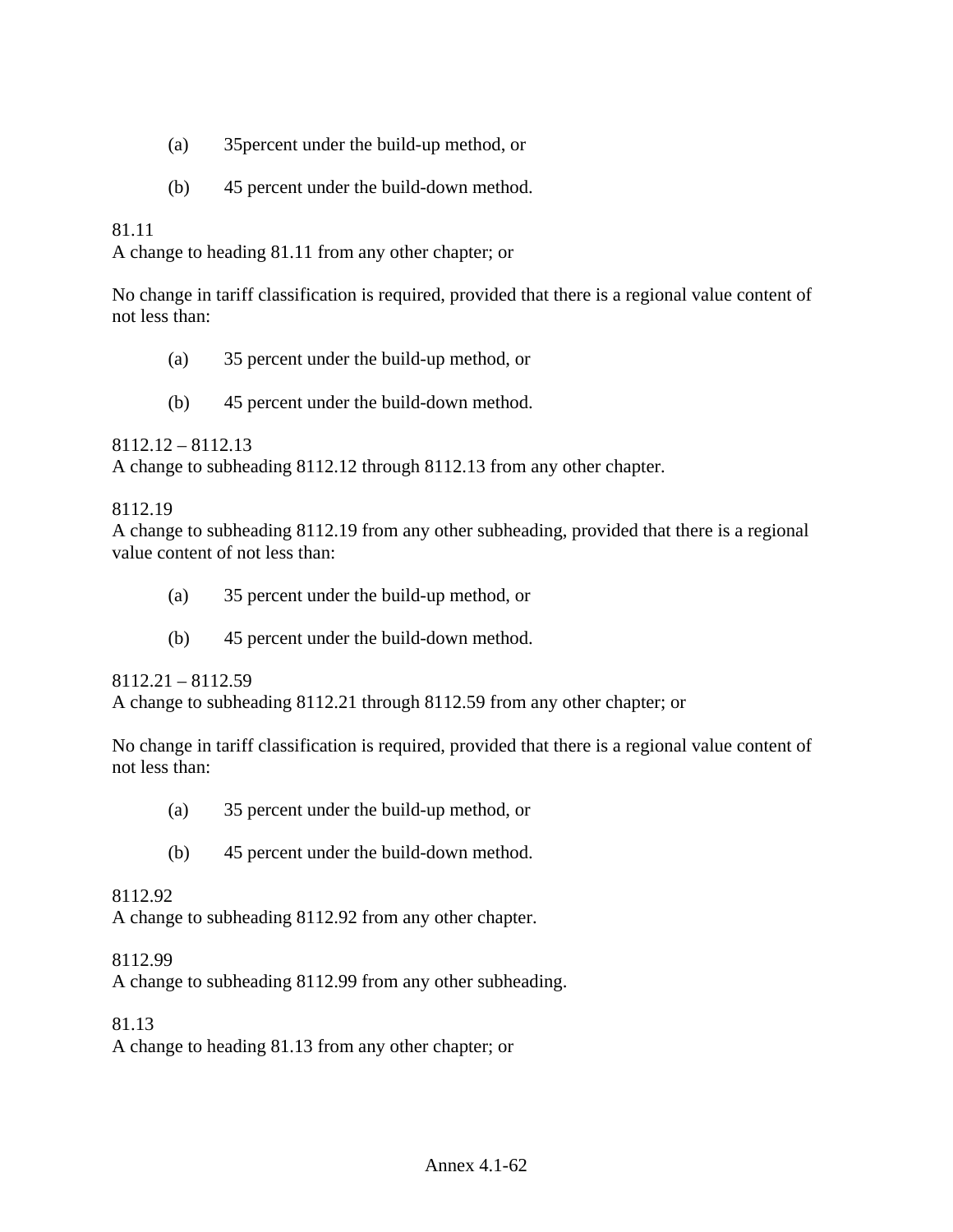No change in tariff classification is required, provided that there is a regional value content of not less than:

- (a) 35 percent under the build-up method, or
- (b) 45 percent under the build-down method.

# **Chapter 82**

# **Tools, Implements, Cutlery, Spoons and Forks, of Base Metal; Parts Thereof of Base Metal**

 $82.01 - 82.06$ 

A change to heading 82.01 through 82.06 from any other chapter.

8207.13

A change to subheading 8207.13 from any other chapter; or

A change to subheading 8207.13 from heading 82.09 or subheading 8207.19, whether or not there is also a change from any other chapter, provided that there is a regional value content of not less than:

- (a) 35 percent under the build-up method, or
- (b) 45 percent under the build-down method.

8207.19 – 8207.90 A change to subheading 8207.19 through 8207.90 from any other chapter.

 $82.08 - 82.15$ A change to heading 82.08 through 82.15 from any other chapter; or

A change to subheading 8211.91 through 8211.93 from subheading 8211.95, whether or not there is also a change from another chapter, provided that there is also a regional value content of not less than:

- (a) 35percent under the build-up method, or
- (b) 45 percent under the build-down method.

# **Chapter 83 Miscellaneous Articles of Base Metal**

8301.10 – 8301.40 A change to subheading 8301.10 through 8301.40 from any other chapter; or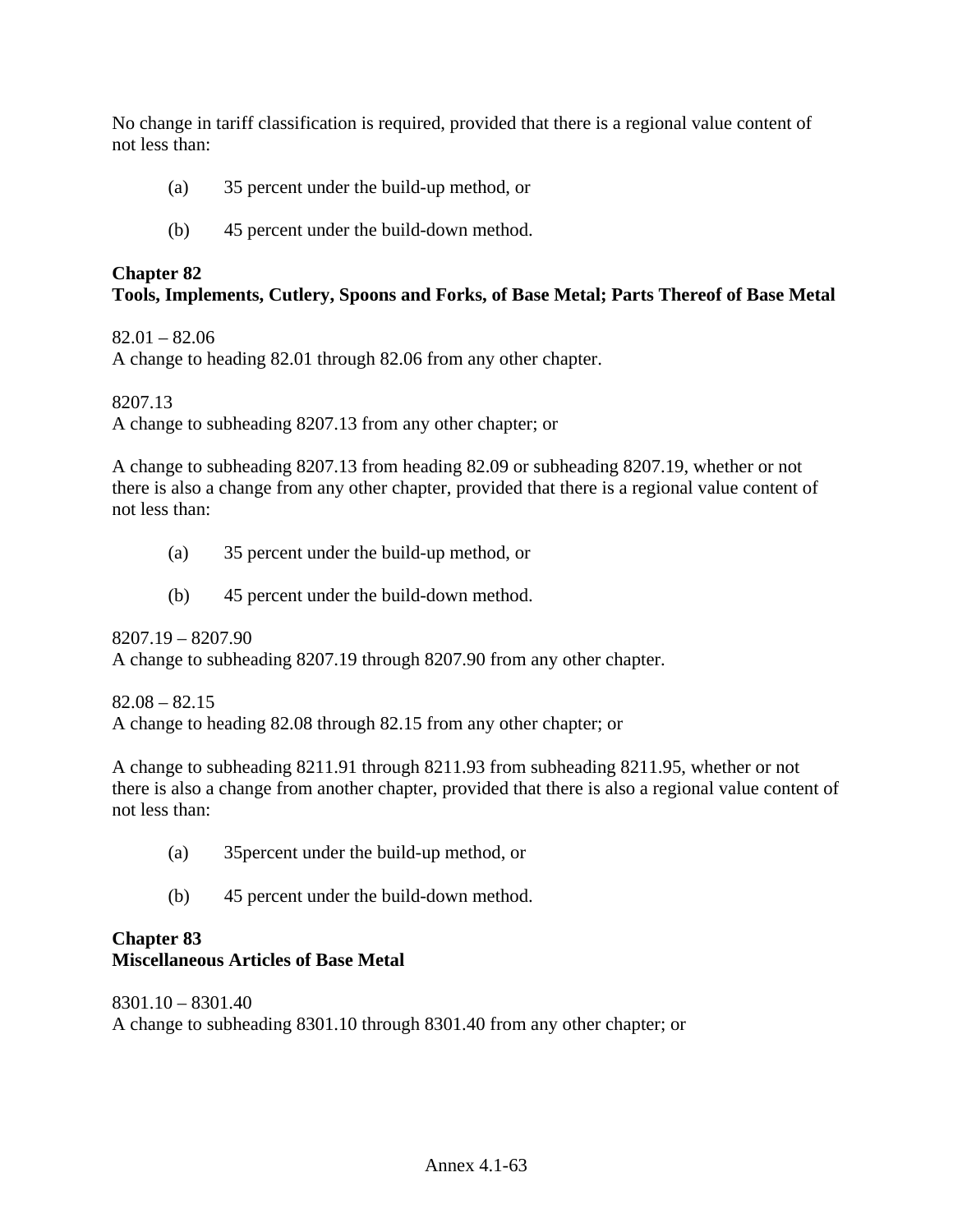A change to subheading 8301.10 through 8301.40 from subheading 8301.60, whether or not there is also a change from any other chapter, provided that there is a regional value content of not less than:

- (a) 35 percent under the build-up method, or
- (b) 45 percent under the build-down method.

8301.50

A change to subheading 8301.50 from any other chapter; or

A change to subheading 8301.50 from any other subheading, provided that there is a regional value content of not less than:

- (a) 35 percent under the build-up method, or
- (b) 45 percent under the build-down method.

8301.60 – 8301.70

A change to subheading 8301.60 through 8301.70 from any other chapter.

83.02 – 83.04

A change to heading 83.02 through 83.04 from any other heading.

 $8305.10 - 8305.20$ A change to subheading 8305.10 through 8305.20 from any other chapter; or

A change to subheading 8305.10 through 8305.20 from any other subheading, provided that there is a regional value content of not less than:

- (a) 35 percent under the build-up method, or
- (b) 45 percent under the build-down method.

#### 8305.90

A change to subheading 8305.90 from any other heading.

#### 8306.10

A change to subheading 8306.10 from any other chapter.

8306.21 – 8306.30

A change to subheading 8306.21 through 8306.30 from any other heading.

83.07

A change to heading 83.07 from any other heading.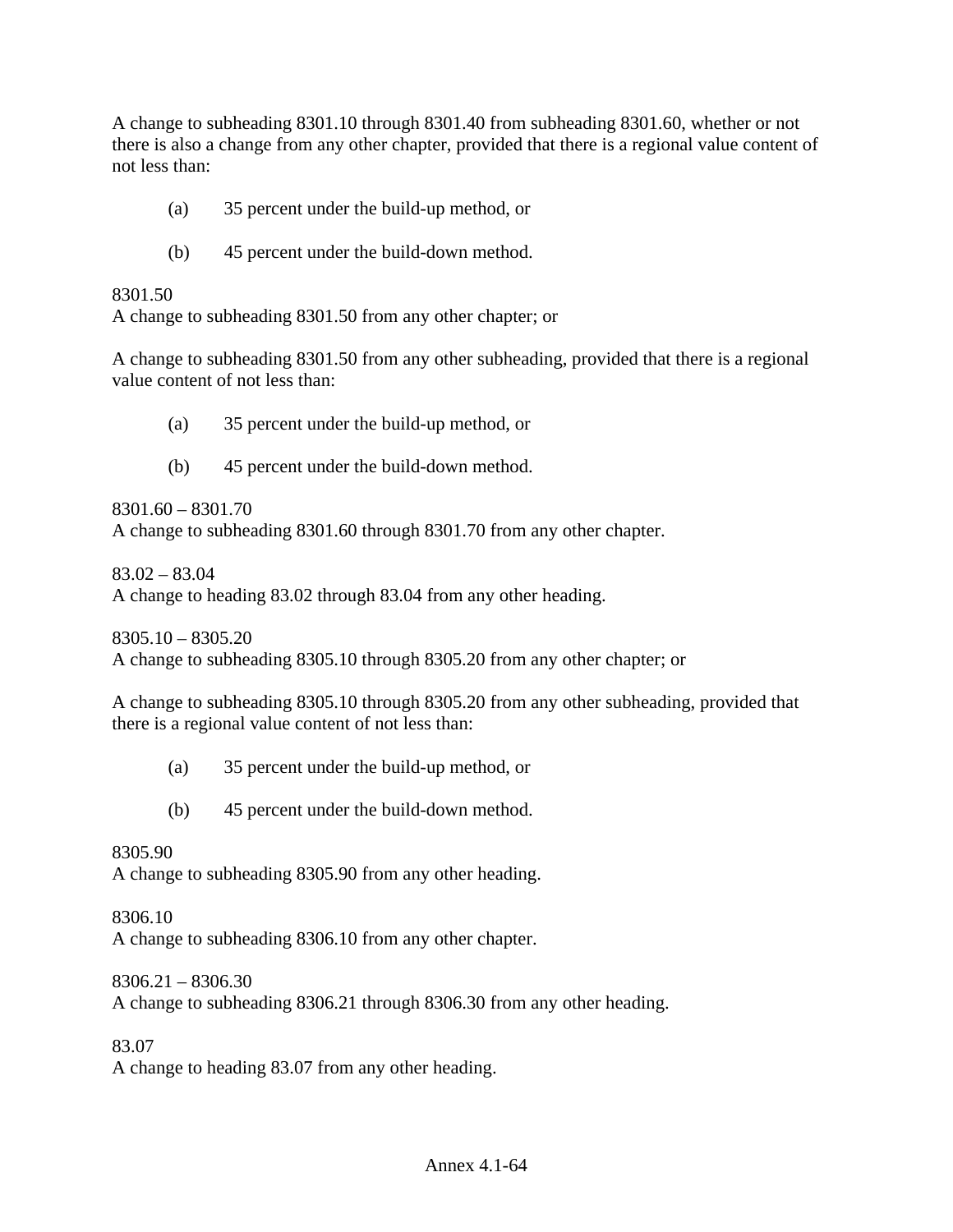8308.10 – 8308.20 A change to subheading 8308.10 through 8308.20 from any other chapter; or

A change to subheading 8308.10 through 8308.20 from any other subheading, provided that there is a regional value content of not less than:

- (a) 35 percent under the build-up method, or
- (b) 45 percent under the build-down method.

8308.90

A change to subheading 8308.90 from any other heading.

 $83.09 - 83.10$ A change to heading 83.09 through 83.10 from any other heading.

8311.10 – 8311.30

A change to subheading 8311.10 through 8311.30 from any other chapter; or

A change to subheading 8311.10 through 8311.30 from any other subheading, provided that there is a regional value content of not less than:

- (a) 35 percent under the build-up method, or
- (b) 45 percent under the build-down method.

8311.90

A change to subheading 8311.90 from any other heading.

#### **Section XVI**

**Machinery and Mechanical Appliances; Electrical Equipment; Parts Thereof; Sound Recorders and Reproducers, Television Image and Sound Recorders and Reproducers, and Parts and Accessories of Such Articles (Chapter 84-85)** 

#### **Chapter 84 Nuclear Reactors, Boilers, Machinery and Mechanical Appliances; Parts Thereof**

8401.10 – 8401.30 A change to subheading 8401.10 through 8401.30 from any other subheading.

8401.40

A change to subheading 8401.40 from any other heading.

8402.11

A change to subheading 8402.11 from any other heading; or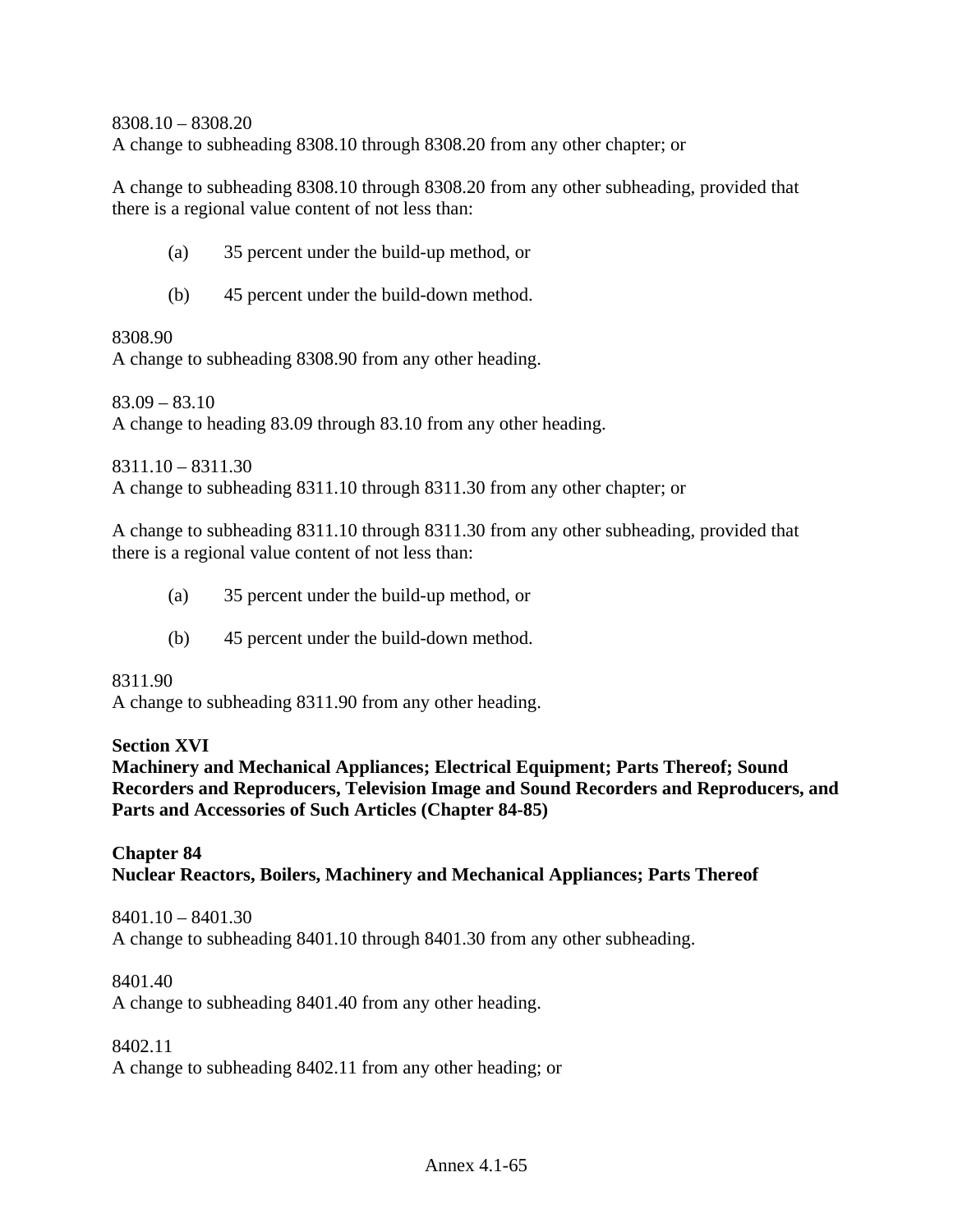A change to subheading 8402.11 from subheading 8402.90, whether or not there is also a change from any other heading, provided that there is a regional value content of not less than:

- (a) 35 percent under the build-up method, or
- (b) 45 percent under the build-down method.

### 8402.12

A change to subheading 8402.12 from any other heading; or

A change to subheading 8402.12 from any other subheading, provided that there is a regional value content of not less than:

- (a) 35 percent under the build-up method, or
- (b) 45 percent under the build-down method.

#### 8402.19

A change to subheading 8402.19 from any other heading; or

A change to subheading 8402.19 from subheading 8402.90, whether or not there is also a change from any other heading, provided that there is a regional value content of not less than:

- (a) 35 percent under the build-up method, or
- (b) 45 percent under the build-down method.

#### 8402.20

A change to subheading 8402.20 from any other heading; or

A change to subheading 8402.20 from any other subheading, provided that there is a regional value content of not less than:

- (a) 35 percent under the build-up method, or
- (b) 45 percent under the build-down method.

#### 8402.90

A change to subheading 8402.90 from any other heading; or

No change in tariff classification is required, provided that there is a regional value content of not less than:

- (a) 35 percent under the build-up method, or
- (b) 45 percent under the build-down method.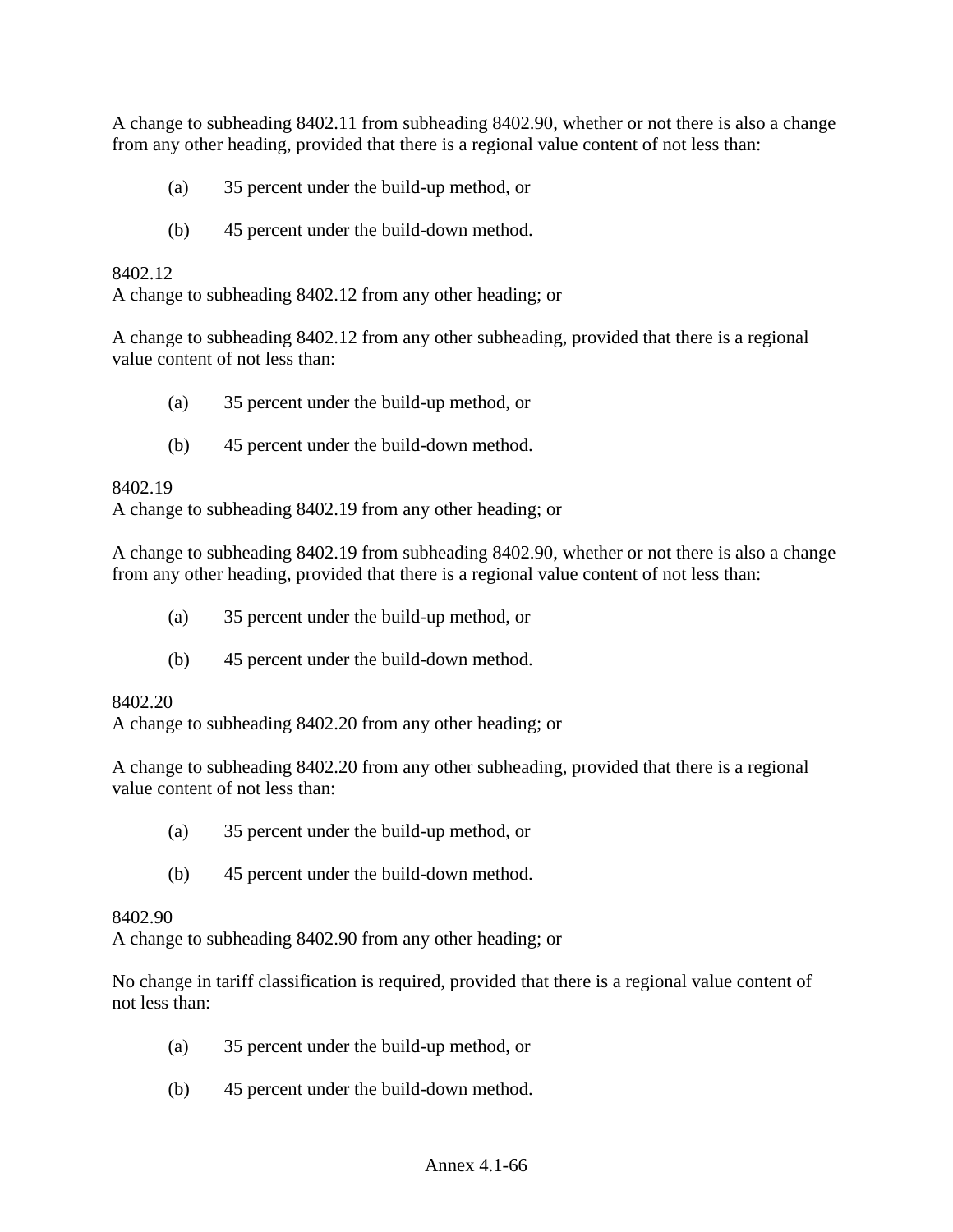8403.10

A change to subheading 8403.10 from any other subheading.

8403.90

A change to subheading 8403.90 from any other heading.

8404.10

A change to subheading 8404.10 from any other subheading.

8404.20

A change to subheading 8404.20 from any other heading; or

A change to subheading 8404.20 from subheading 8404.90, whether or not there is also a change from any other heading, provided that there is a regional value content of not less than:

- (a) 35 percent under the build-up method, or
- (b) 45 percent under the build-down method.

### 8404.90

A change to subheading 8404.90 from any other heading.

8405.10

A change to subheading 8405.10 from any other subheading.

8405.90

A change to subheading 8405.90 from any other heading.

8406.10

A change to subheading 8406.10 from any other subheading.

8406.81 – 8406.82

A change to subheading 8406.81 through 8406.82 from any other subheading outside that group.

8406.90

A change to subheading 8406.90 from any other heading;

A change to rotors, finished for final assembly of subheading 8406.90, from rotors, not further advanced than cleaned or machined for removal of fins, gates, sprues, and risers, or to permit location in finishing machinery of subheading 8406.90; or

A change to blades, rotating or stationary of subheading 8406.90 from any other good, including a good in that subheading.

8407.10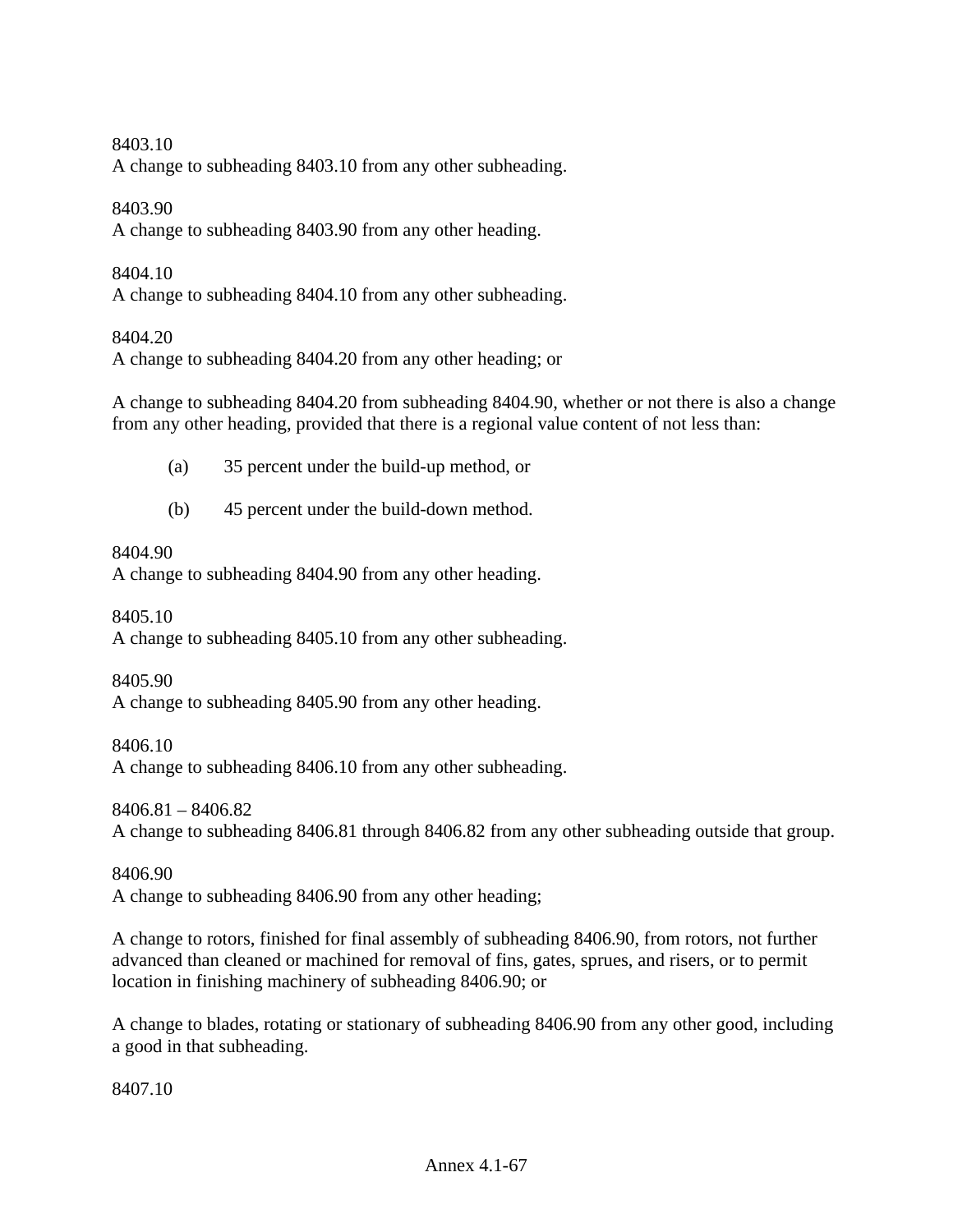A change to subheading 8407.10 from any other heading.

8407.21 – 8407.29

A change to subheading 8407.21 through 8407.29 from any other heading.

8407.31 – 8407.34

A change to subheading 8407.31 through 8407.34 from any other heading; or

No change in tariff classification is required, provided that there is a regional value content of not less than:

- (a) 35 percent under the build-up method,
- (b) 50 percent under the build-down method, or
- (c) 35 percent under the net cost method.

#### 8407.90

A change to subheading 8407.90 from any other heading.

8408.10

A change to subheading 8408.10 from any other heading.

8408.20

A change to subheading 8408.20 from any other heading; or

No change in tariff classification is required, provided that there is a regional value content of not less than:

- (a) 35 percent under the build-up method,
- (b) 50 percent under the build-down method, or
- (c) 35 percent under the net cost method.

#### 8408.90

A change to subheading 8408.90 from any other heading.

84.09

No change in tariff classification is required, provided that there is a regional value content of not less than:

- (a) 35 percent under the build-up method,
- (b) 50 percent under the build-down method, or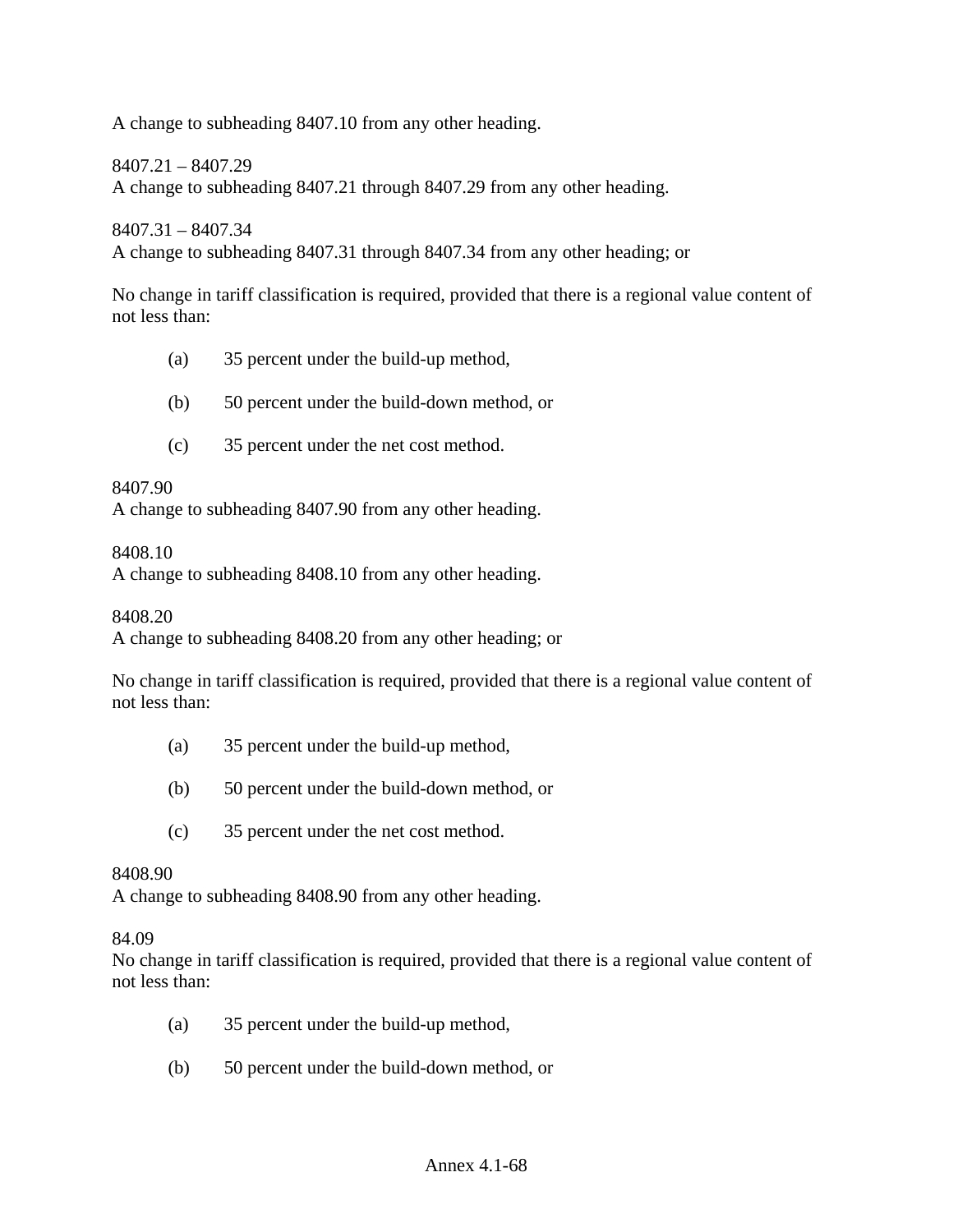(c) 35 percent under the net cost method.

8410.11– 8410.13

A change to subheading 8410.11 through 8410.13 from any other subheading outside that group.

8410.90 A change to subheading 8410.90 from any other heading.

8411.11 – 8411.82 A change to subheading 8411.11 through 8411.82 from any other subheading outside that group.

8411.91 – 8411.99 A change to subheading 8411.91 through 8411.99 from any other heading.

8412.10 – 8412.80 A change to subheading 8412.10 through 8412.80 from any other subheading.

8412.90

A change to subheading 8412.90 from any other heading.

8413.11 – 8413.82

A change to subheading 8413.11 through 8413.82 from any other subheading.

8413.91 – 8413.92 A change to subheading 8413.91 through 8413.92 from any other heading; or

No change in tariff classification is required for subheading 8413.92, provided that there is a regional value content of not less than:

- (a) 35 percent under the build-up method, or
- (b) 45 percent under the build-down method.

8414.10 – 8414.80

A change to subheading 8414.10 through 8414.80 from any other heading; or

A change to subheading 8414.10 through 8414.80 from subheading 8414.90, whether or not there is also a change from any other heading, provided that there is a regional value content of not less than:

- (a) 35 percent under the build-up method, or
- (b) 45 percent under the build-down method.

8414.90

A change to subheading 8414.90 from any other heading; or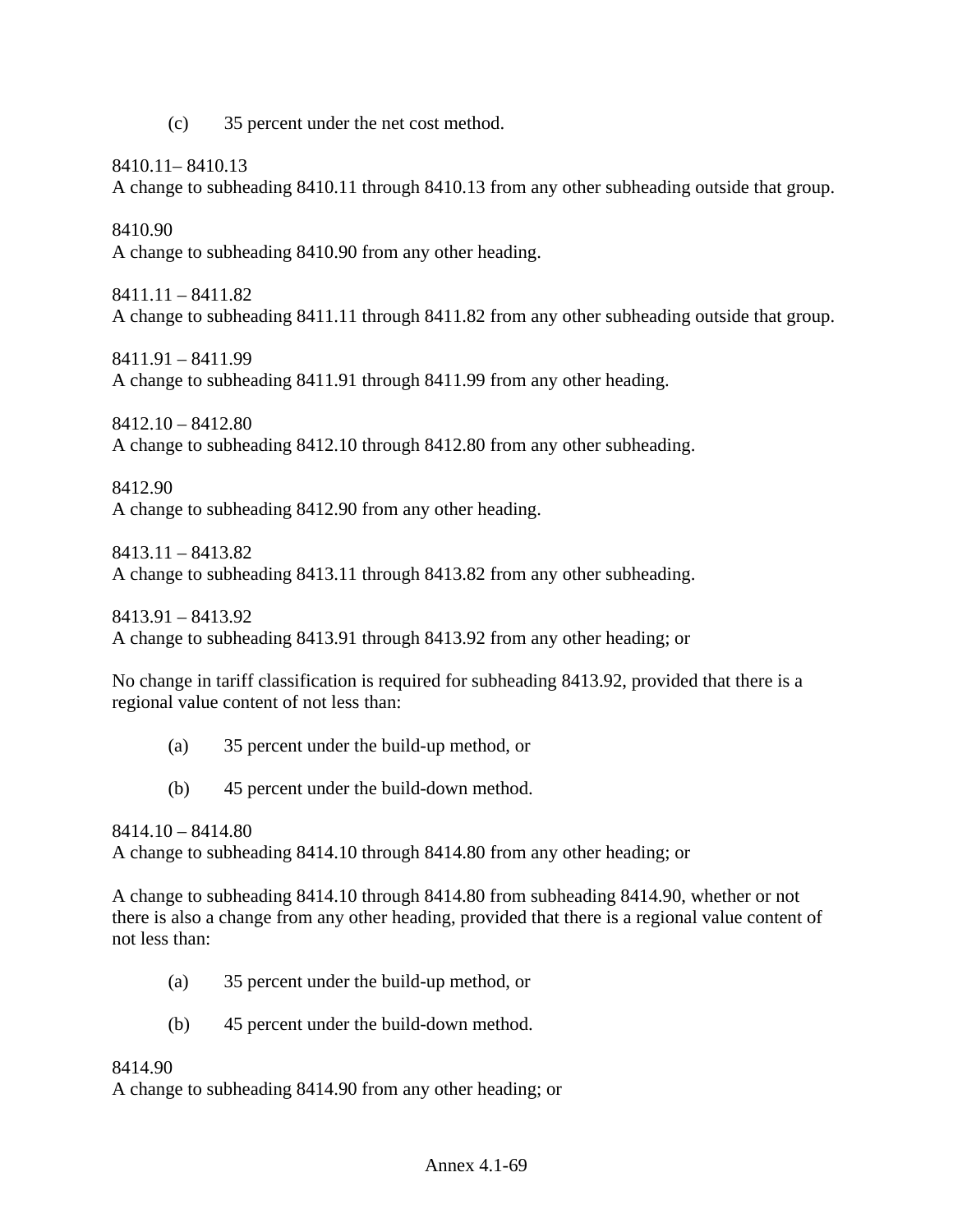No change in tariff classification is required, provided that there is a regional value content of not less than:

- (a) 35 percent under the build-up method, or
- (b) 45 percent under the build-down method.

8415.10 – 8415.83 A change to subheading 8415.10 through 8415.83 from any other subheading.

8415.90

A change to subheading 8415.90 from any other heading; or

A change to chassis, chassis blades, or outer cabinets of subheading 8415.90 from any other good, including a good in that subheading.

8416.10 – 8416.90 A change to subheading 8416.10 through 8416.90 from any other subheading

8417.10 – 8417.80 A change to subheading 8417.10 through 8417.80 from any other subheading.

8417.90 A change to subheading 8417.90 from any other heading.

8418.10 – 8418.69 A change to subheading 8418.10 through 8418.69 from any other subheading outside that group, except from subheading 8418.91.

8418.91 – 8418.99 A change to subheading 8418.91 through 8418.99 from any other heading.

8419.11 – 8419.89 A change to subheading 8419.11 through 8419.89 from any other subheading.

8419.90 A change to subheading 8419.90 any other heading; or

No change in tariff classification is required, provided that there is a regional value content of not less than:

- (a) 35 percent under the build-up method, or
- (b) 45 percent under the build-down method.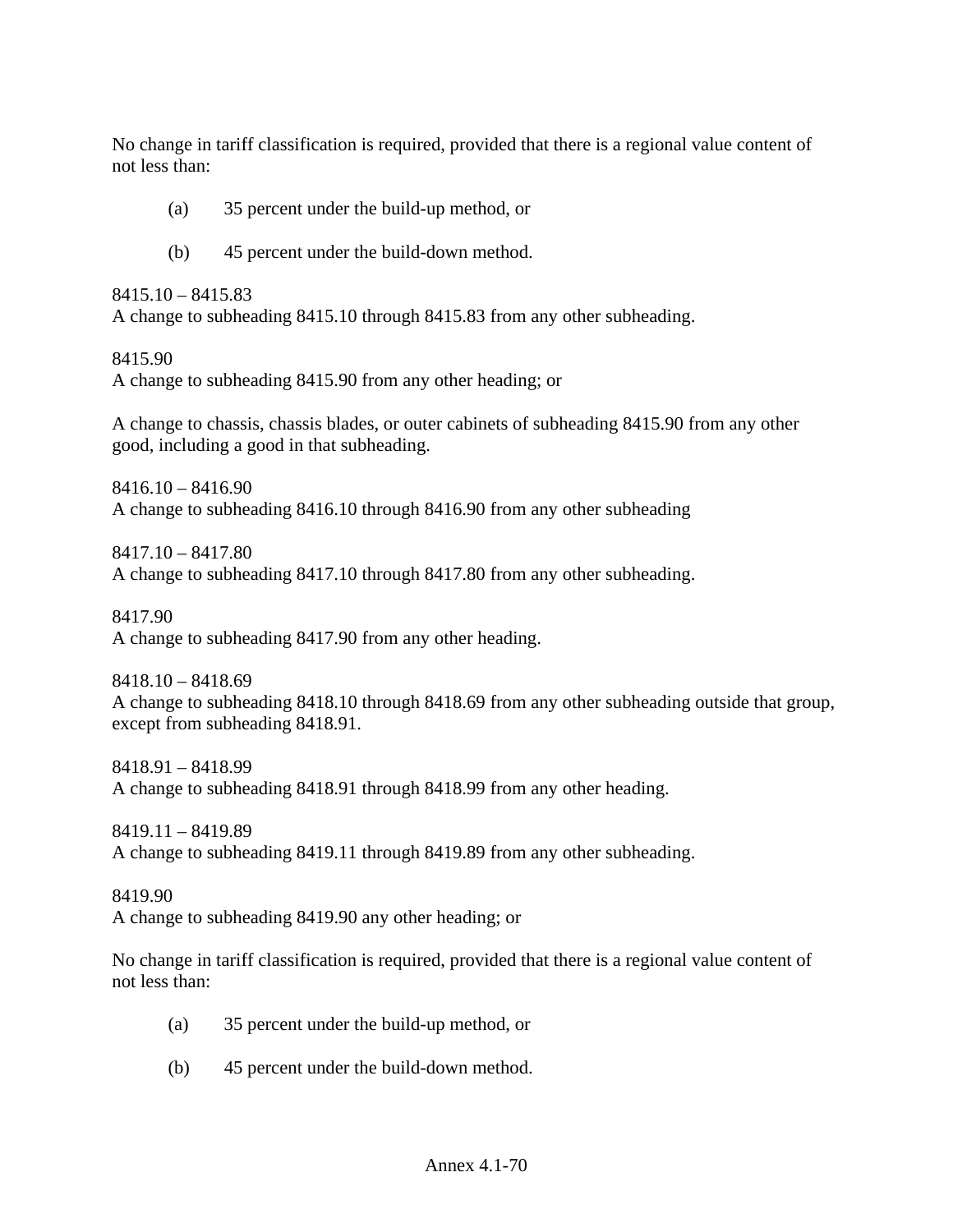8420.10 A change to subheading 8420.10 from any other subheading.

8420.91 – 8420.99 A change to subheading 8420.91 through 8420.99 from any other heading.

8421.11 – 8421.39 A change to subheading 8421.11 through 8421.39 from any other subheading.

8421.91 – 8421.99 A change to subheading 8421.91 through 8421.99 from any other heading; or

No change in tariff classification is required, provided that there is a regional value content of not less than:

- (a) 35 percent under the build-up method, or
- (b) 45 percent under the build-down method.

8422.11 – 8422.40

A change to subheading 8422.11 through 8422.40 from any other subheading.

8422.90

A change to subheading 8422.90 from any other heading; or

No change in tariff classification is required, provided that there is a regional value content of not less than:

- (a) 35 percent under the build-up method, or
- (b) 45 percent under the build-down method.

8423.10 – 8423.89

A change to subheading 8423.10 through 8423.89 from any other subheading.

8423.90

A change to subheading 8423.90 from any other heading.

8424.10 – 8430.69 A change to subheading 8424.10 through 8430.69 from any other subheading.

84.31

A change to heading 84.31 from any other heading; or

No change in tariff classification is required for subheading 8431.10, 8431.31, 8431.39, 8431.43 or 8431.49, provided that there is a regional value content of not less than: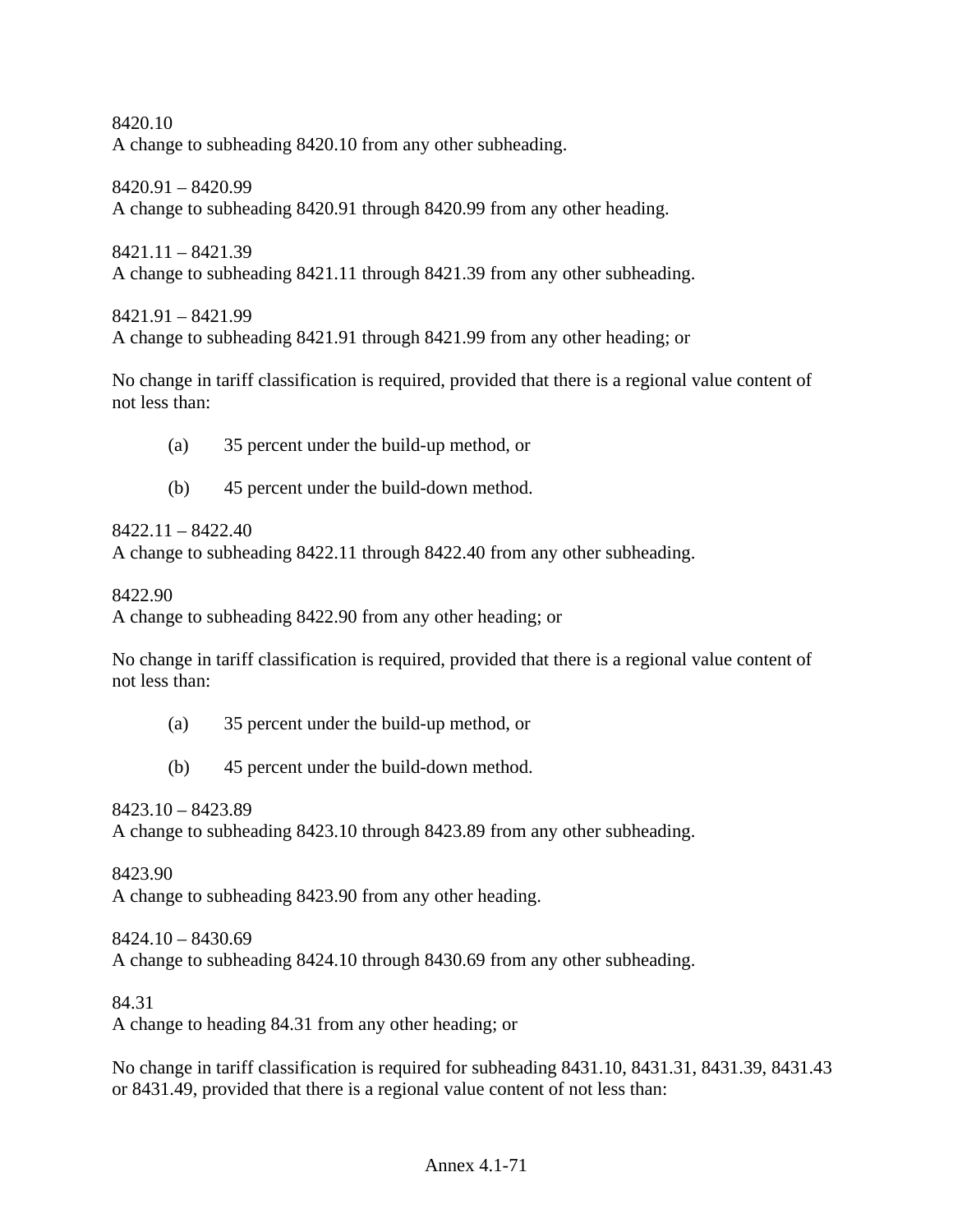- (a) 35 percent under the build-up method, or
- (b) 45 percent under the build-down method.

8432.10 – 8437.90 A change to subheading 8432.10 through 8437.90 from any other subheading.

8438.10 – 8438.80 A change to subheading 8438.10 through 8438.80 from any other subheading.

8438.90

A change to subheading 8438.90 from any other heading.

 $8439.10 - 8440.90$ A change to subheading 8439.10 through 8440.90 from any other subheading.

8441.10 – 8441.80 A change to subheading 8441.10 through 8441.80 from any other subheading.

8441.90 A change to subheading 8441.90 from any other heading; or

No change in tariff classification is required, provided that there is a regional value content of not less than:

- (a) 35 percent under the build-up method, or
- (b) 45 percent under the build-down method.

8442.10 – 8442.30 A change to subheading 8442.10 through 8442.30 from any other subheading outside that group.

8442.40 – 8442.50 A change to subheading 8442.40 through 8442.50 from any other heading.

8443.11 – 8443.59

A change to subheading 8443.11 through 8443.59 from any other subheading outside that group, except from subheading 8443.60; or

A change to subheading 8443.11 through 8443.59 from subheading 8443.60, whether or not there is also a change from any other heading, provided that there is a regional value content of not less than:

(a) 35 percent under the build-up method, or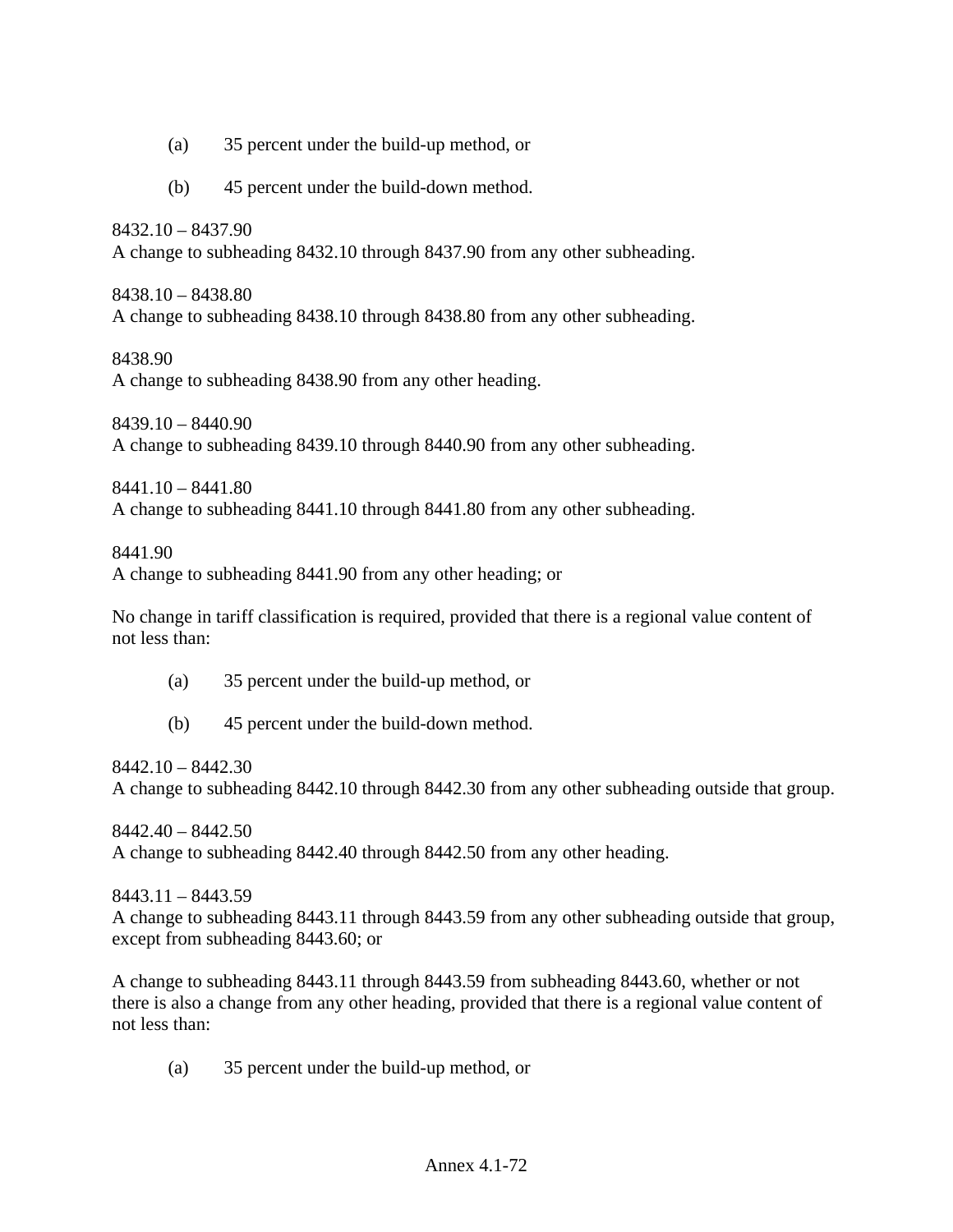(b) 45 percent under the build-down method.

8443.60

A change to subheading 8443.60 from any other subheading, except from subheading 8443.11 through 8443.59.

8443.90 A change to subheading 8443.90 from any other heading.

84.44 A change to heading 84.44 from any other heading.

84.45 – 84.47 A change to heading 84.45 through 84.47 from any other heading outside that group.

8448.11 – 8448.19 A change to subheading 8448.11 through 8448.19 from any other subheading.

8448.20 – 8448.59 A change to subheading 8448.20 through 8448.59 from any other heading.

84.49 A change to heading 84.49 from any other heading.

8450.11 – 8450.20 A change to subheading 8450.11 through 8450.20 from any other subheading.

8450.90 A change to subheading 8450.90 from any other heading.

8451.10 – 8451.80 A change to subheading 8451.10 through 8451.80 from any other subheading.

8451.90 A change to subheading 8451.90 from any other heading.

8452.10 – 8452.29 A change to subheading 8452.10 through 8452.29 from any other subheading outside that group.

8452.30 – 8452.40 A change to subheading 8452.30 through 8452.40 from any other subheading.

8452.90 A change to subheading 8452.90 from any other heading.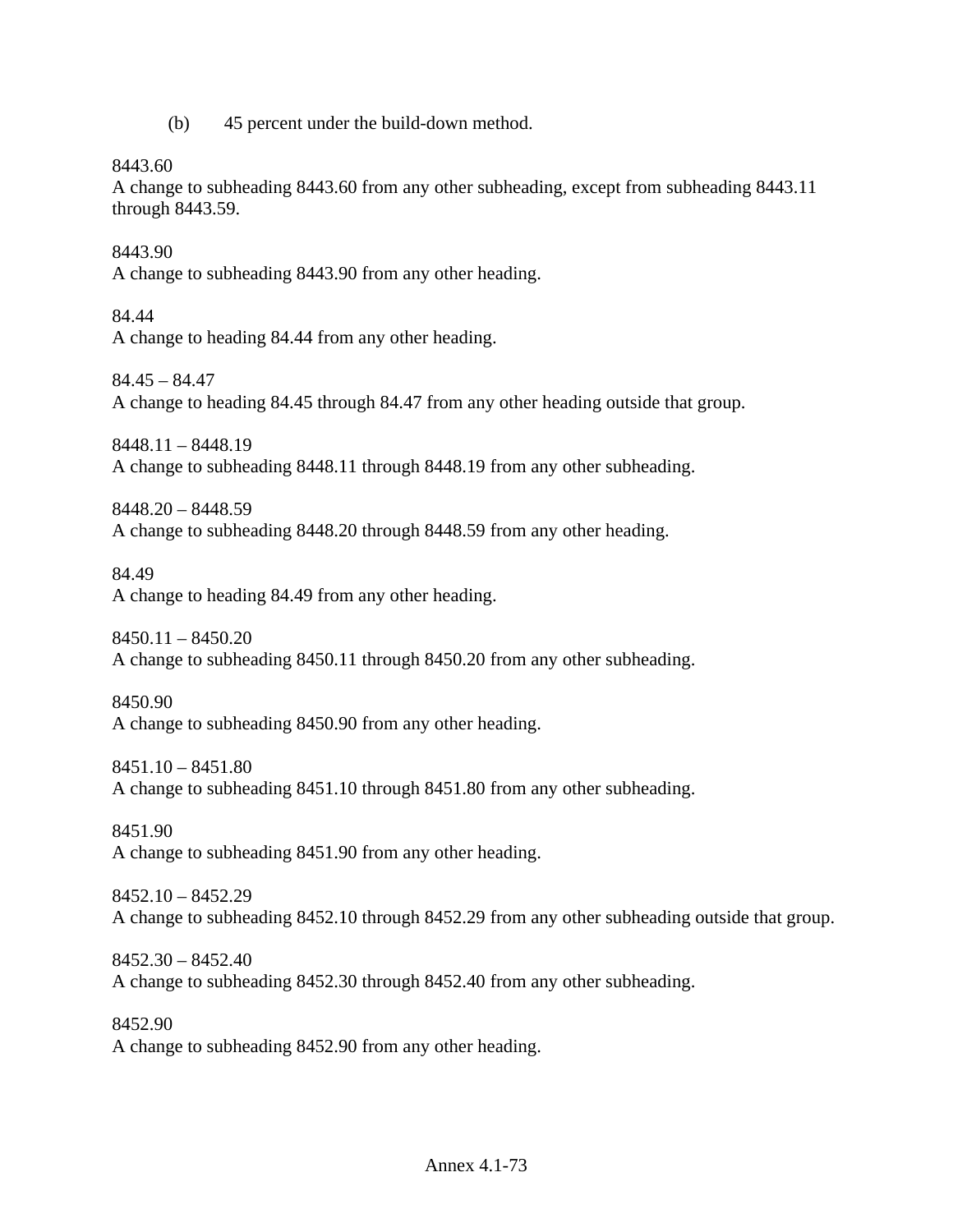8453.10 – 8453.80 A change to subheading 8453.10 through 8453.80 from any other subheading.

8453.90 A change to subheading 8453.90 from any other heading.

8454.10 – 8454.30 A change to subheading 8454.10 through 8454.30 from any other subheading.

8454.90 A change to subheading 8454.90 from any other heading.

8455.10 – 8455.90 A change to subheading 8455.10 through 8455.90 from any other subheading.

 $84.56 - 84.63$ A change to heading 84.56 through 84.63 from any other heading, provided that there is a regional value content of not less than 65 percent under the build-down method.

 $84.64 - 84.65$ A change to heading 84.64 through 84.65 from any other heading.

84.66

A change to heading 84.66 from any other heading, provided that there is a regional value content of not less than:

- (a) 35 percent under the build-up method, or
- (b) 45 percent under the build-down method.

8467.11 – 8467.89

A change to subheading 8467.11 through 8467.89 from any other subheading.

8467.91 A change to subheading 8467.91 from any other heading.

8467.92 – 8467.99 A change to subheading 8467.92 through 8467.99 from any other heading, except from heading 84.07.

8468.10 – 8468.80 A change to subheading 8468.10 through 8468.80 from any other subheading.

8468.90

A change to subheading 8468.90 from any other heading.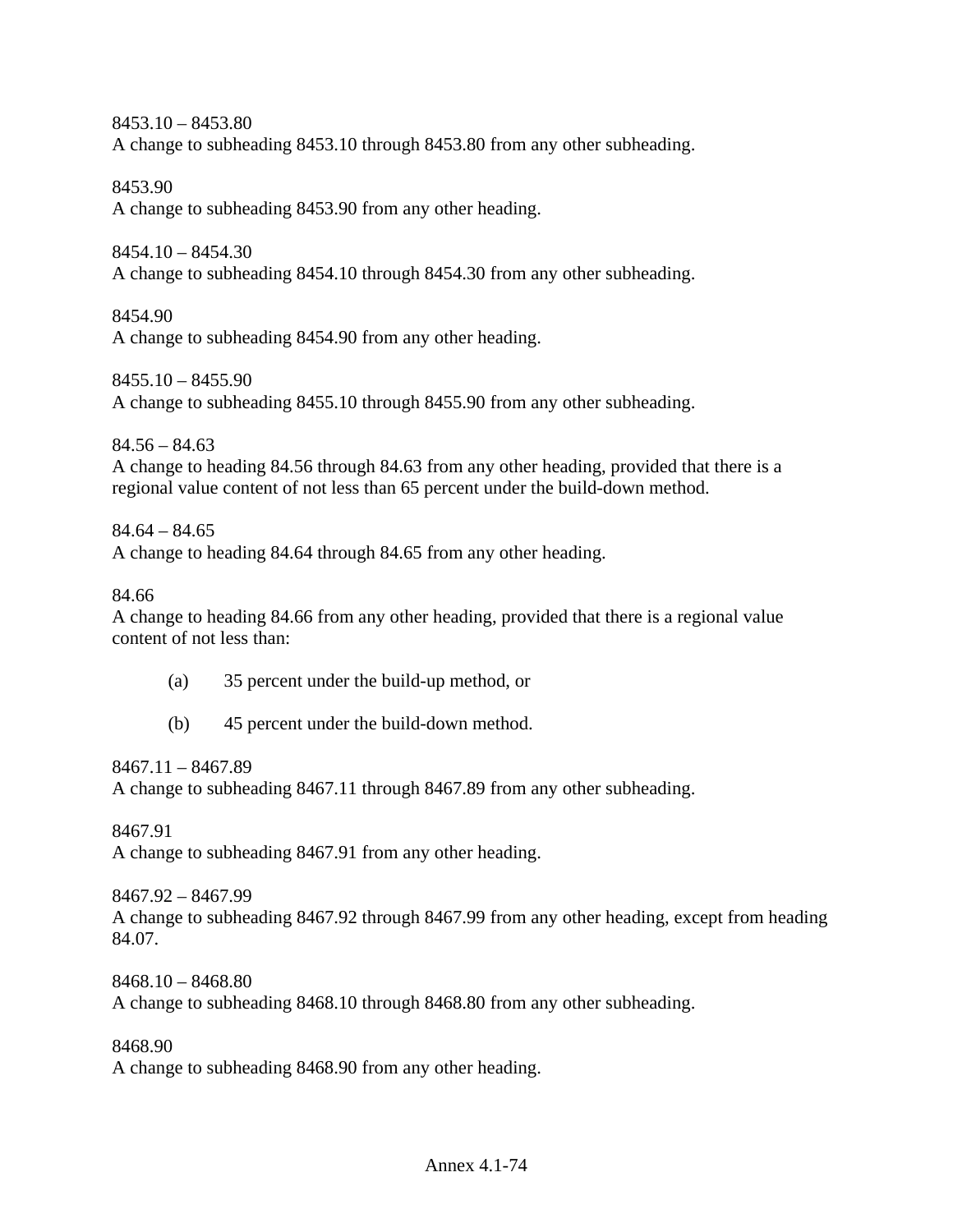8469.11 – 8469.12 A change to subheading 8469.11 through 8469.12 from any other subheading outside that group.

8469.20 – 8469.30 A change to subheading 8469.20 through 8469.30 from any other subheading outside that group.

8470.10 – 8472.90 A change to subheading 8470.10 through 8472.90 from any other subheading.

8473.10 – 8473.50 A change to subheading 8473.10 through 8473.50 from any other subheading; or

No change in tariff classification is required, provided that there is a regional value content of not less than:

- (a) 30 percent under the build-up method, or
- (b) 35 percent under the build-down method.

8474.10 – 8474.80

A change to subheading 8474.10 through 8474.80 from any other subheading outside that group.

8474.90

A change to subheading 8474.90 from any other heading; or

No change in tariff classification is required, provided that there is a regional value content of not less than:

- (a) 35 percent under the build-up method, or
- (b) 45 percent under the build-down method.

8475.10

A change to subheading 8475.10 from any other subheading.

8475.21 – 8475.29 A change to subheading 8475.21 through 8475.29 from any other subheading outside that group.

8475.90 A change to subheading 8475.90 from any other heading.

8476.21 – 8476.89 A change to subheading 8476.21 through 8476.89 from any other subheading outside that group.

8476.90 A change to subheading 8476.90 from any other heading.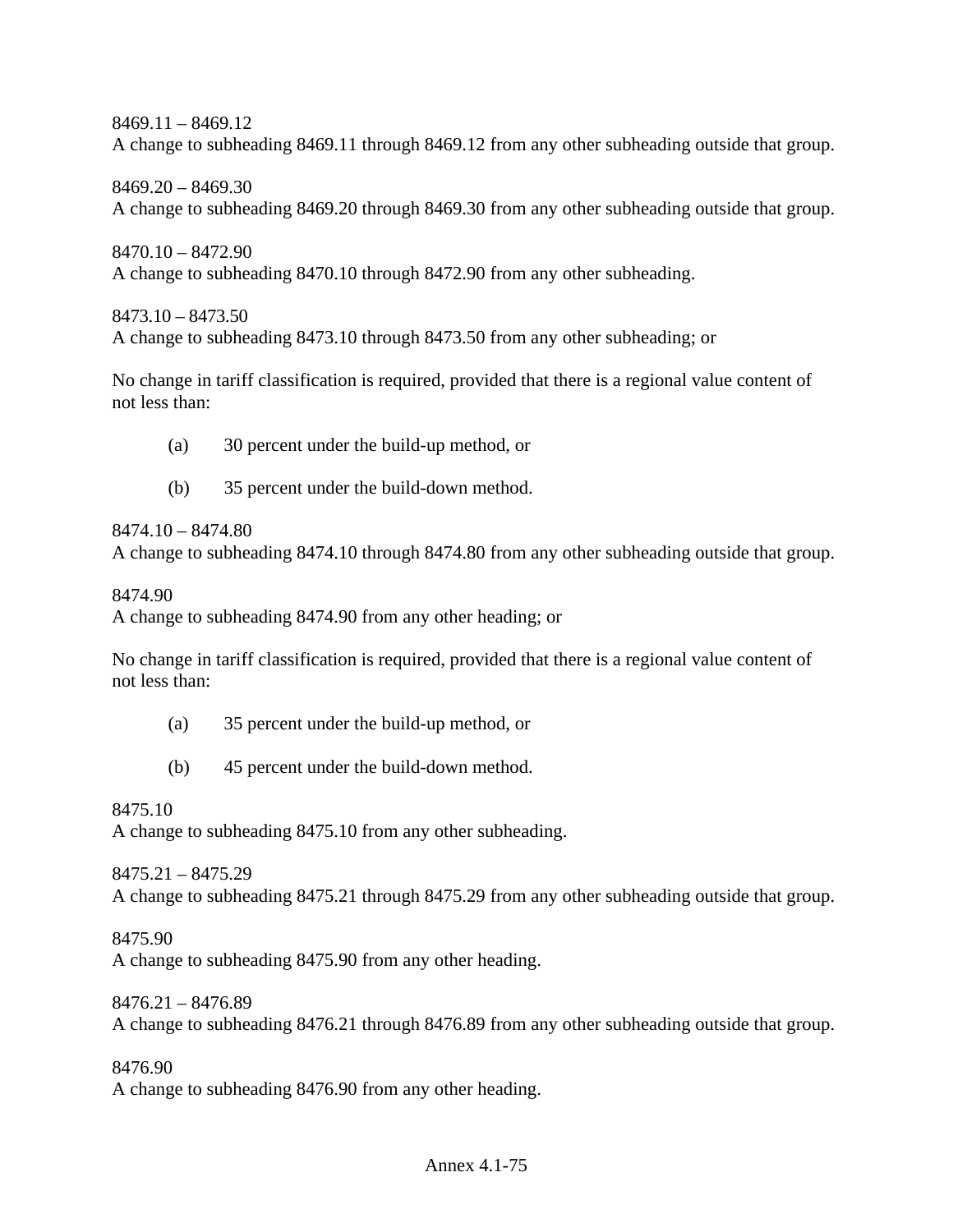84.77

A change to heading 84.77 from any other heading, provided that there is a regional value content of not less than:

- (a) 35 percent under the build-up method, or
- (b) 45 percent under the build-down method; or

A change to subheading 8477.10 through 8477.80 from subheading 8477.90, whether or not there is a change from any other heading, provided there is a regional value content of not less than:

- (a) 35 percent under the build-up method, or
- (b) 45 percent under the build-down method.

8478.10

A change to subheading 8478.10 from any other subheading.

8478.90

A change to subheading 8478.90 from any other heading.

8479.10 – 8479.89

A change to subheading 8479.10 through 8479.89 from any other subheading.

8479.90

A change to subheading 8479.90 from any other subheading.

84.80 – 84.81

A change to heading 84.80 through 84.81 from any other heading.

8482.10 – 8482.80

A change to subheading 8482.10 through 8482.80 from any subheading outside that group, except from inner or outer rings or races of subheading 8482.99; or

A change to subheading 8482.10 through 8482.80 from inner or outer rings or races of subheading 8482.99, whether or not there is also a change from any subheading outside that group, provided that there is a regional value content of not less than 40 percent under the buildup method.

8482.91 – 8482.99 A change to subheading 8482.91 through 8482.99 from any other heading.

8483.10 A change to subheading 8483.10 from any other subheading.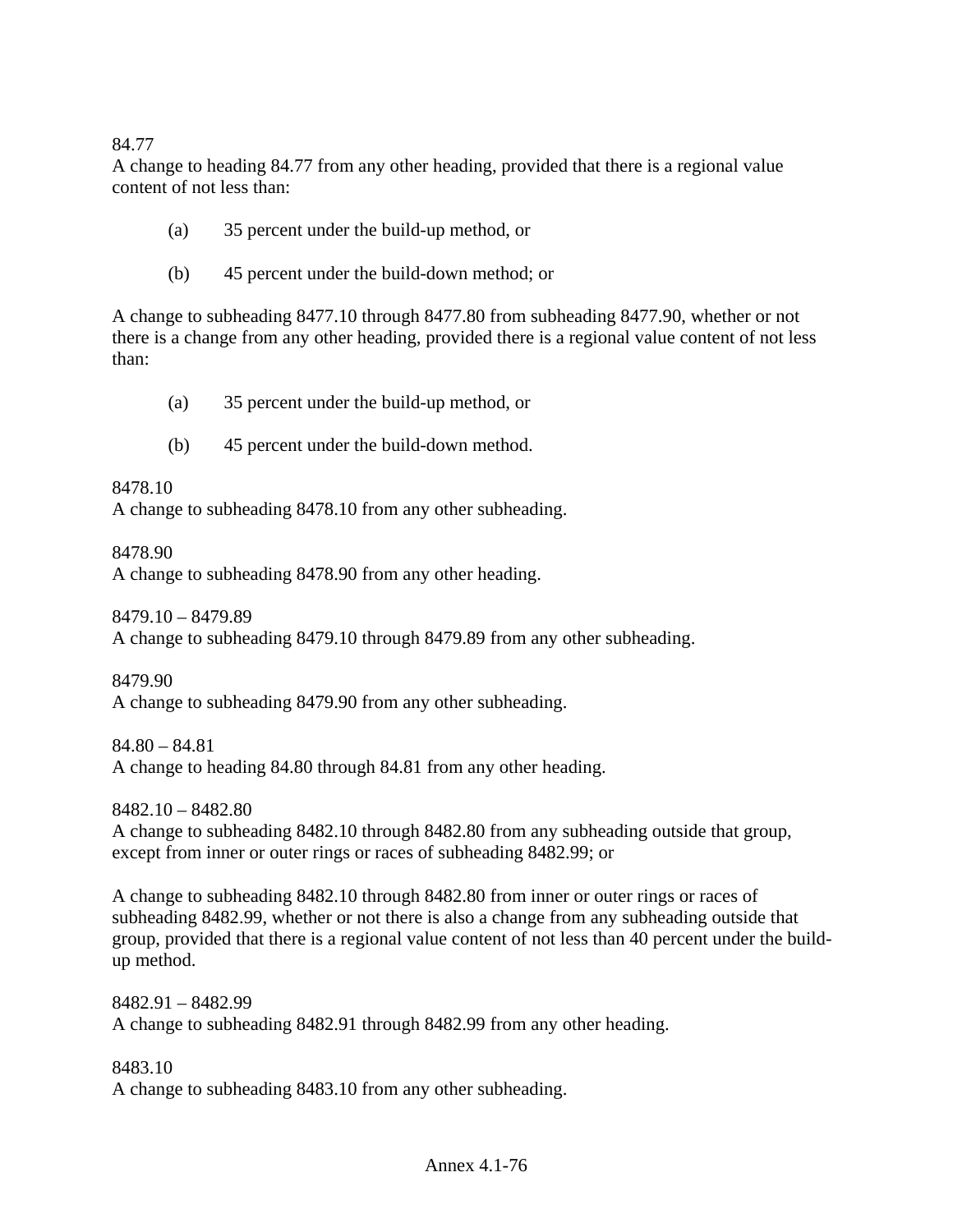8483.20

A change to subheading 8483.20 from any other subheading, except from subheading 8482.10 through 8482.80.

8483.30

A change to subheading 8483.30 from any other heading; or

A change to subheading 8483.30 from any other subheading, provided that there is a regional value content of not less than 40 percent under the build up method.

8483.40 – 8483.50

A change to subheading 8483.40 through 8483.50 from any subheading, except from subheading 8482.10 through 8482.80, 8482.99, 8483.10 through 8483.40, 8483.60 or 8483.90; or

A change to subheading 8483.40 through 8483.50 from subheading 8482.10 through 8482.80, 8482.99, 8483.10 through 8483.40, 8483.60 or 8483.90, provided that there is a regional value content of not less than 40 percent under the build up method.

8483.60 A change to subheading 8483.60 from any other subheading.

8483.90 A change to subheading 8483.90 from any other heading.

8484.10 – 8484.90 A change to subheading 8484.10 through 8484.90 from any other subheading.

84.85 A change to heading 84.85 from any other heading.

**Chapter 85** 

**Electrical Machinery and Equipment and Parts Thereof; Sound Recorders and Reproducers, Television Image and Sound Recorders and Reproducers, and Parts and Accessories of Such Articles** 

8501.10

A change to subheading 8501.10 from any other heading, except from stators or rotors of heading 85.03; or

A change to subheading 8501.10 from stators or rotors of heading 85.03, whether or not there is also a change from any other heading, provided that there is a regional value content of not less than:

(a) 35 percent under the build-up method, or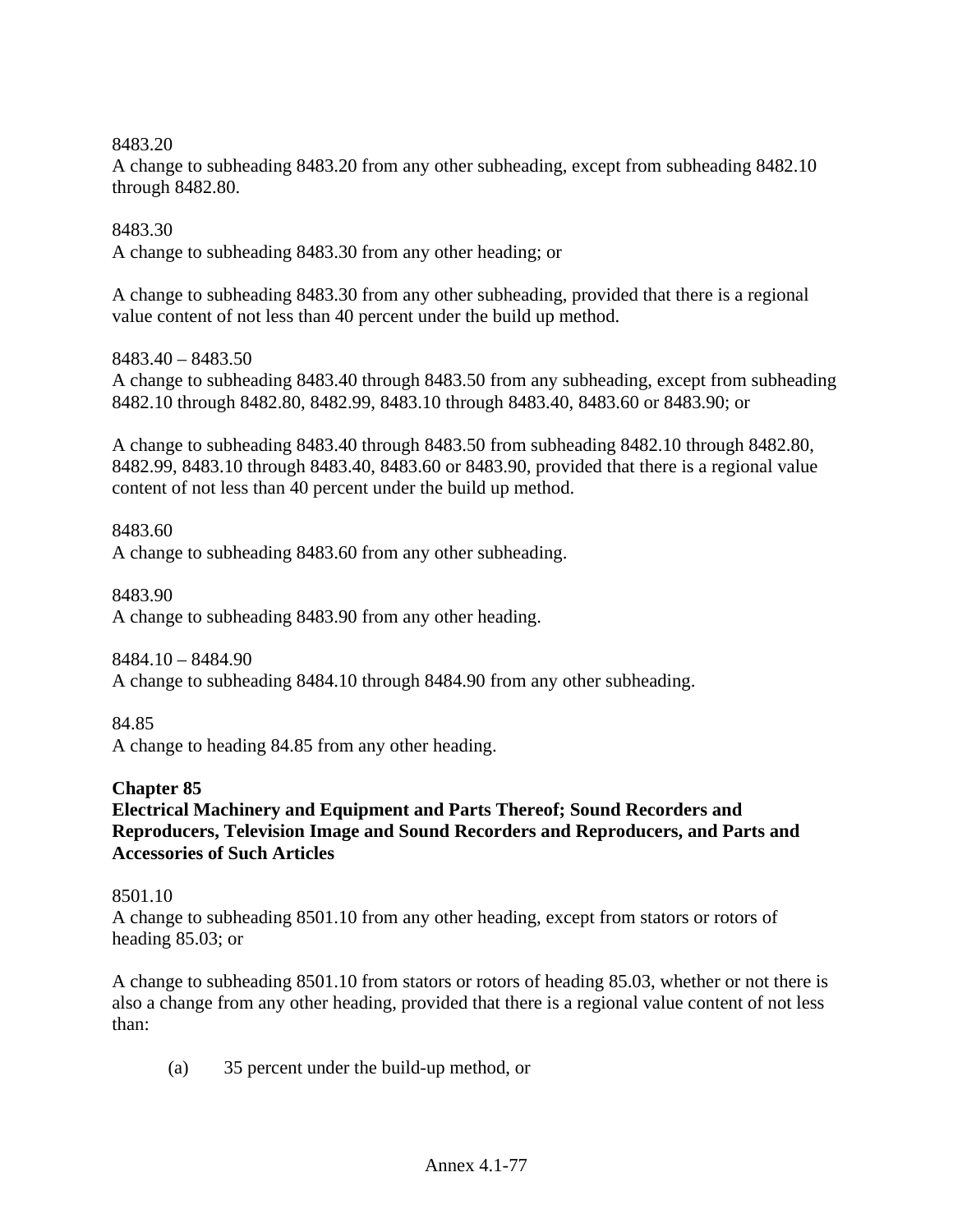(b) 45 percent under the build-down method.

8501.20 – 8501.64

A change to subheading 8501.20 through 8501.64 from any other heading.

 $85.02 - 85.03$ 

A change to heading 85.02 through 85.03 from any other heading.

 $8504.10 - 8504.23$ A change to subheading 8504.10 through 8504.23 from any subheading outside subheading 8504.10 through 8504.50.

## 8504.31

A change to subheading 8504.31 from any other heading; or

A change to subheading 8504.31 from subheading 8504.90, whether or not there is also a change from any other heading, provided that there is a regional value content of not less than:

- (a) 35 percent under the build-up method, or
- (b) 45 percent under the build-down method.

 $8504.32 - 8504.50$ 

A change to subheading 8504.32 through 8504.50 from any subheading outside subheading 8504.10 through 8504.50.

8504.90 A change to subheading 8504.90 from any other heading.

8505.11 – 8505.30 A change to subheading 8505.11 through 8505.30 from any other subheading.

8505.90

A change to subheading 8505.90 from any other heading.

8506.10 – 8506.40 A change to subheading 8506.10 through 8506.40 from any other subheading.

8506.50 – 8506.80 A change to subheading 8506.50 through 8506.80 from any other subheading outside that group.

8506.90 A change to subheading 8506.90 from any other heading.

8507.10 A change to subheading 8507.10 from any other heading; or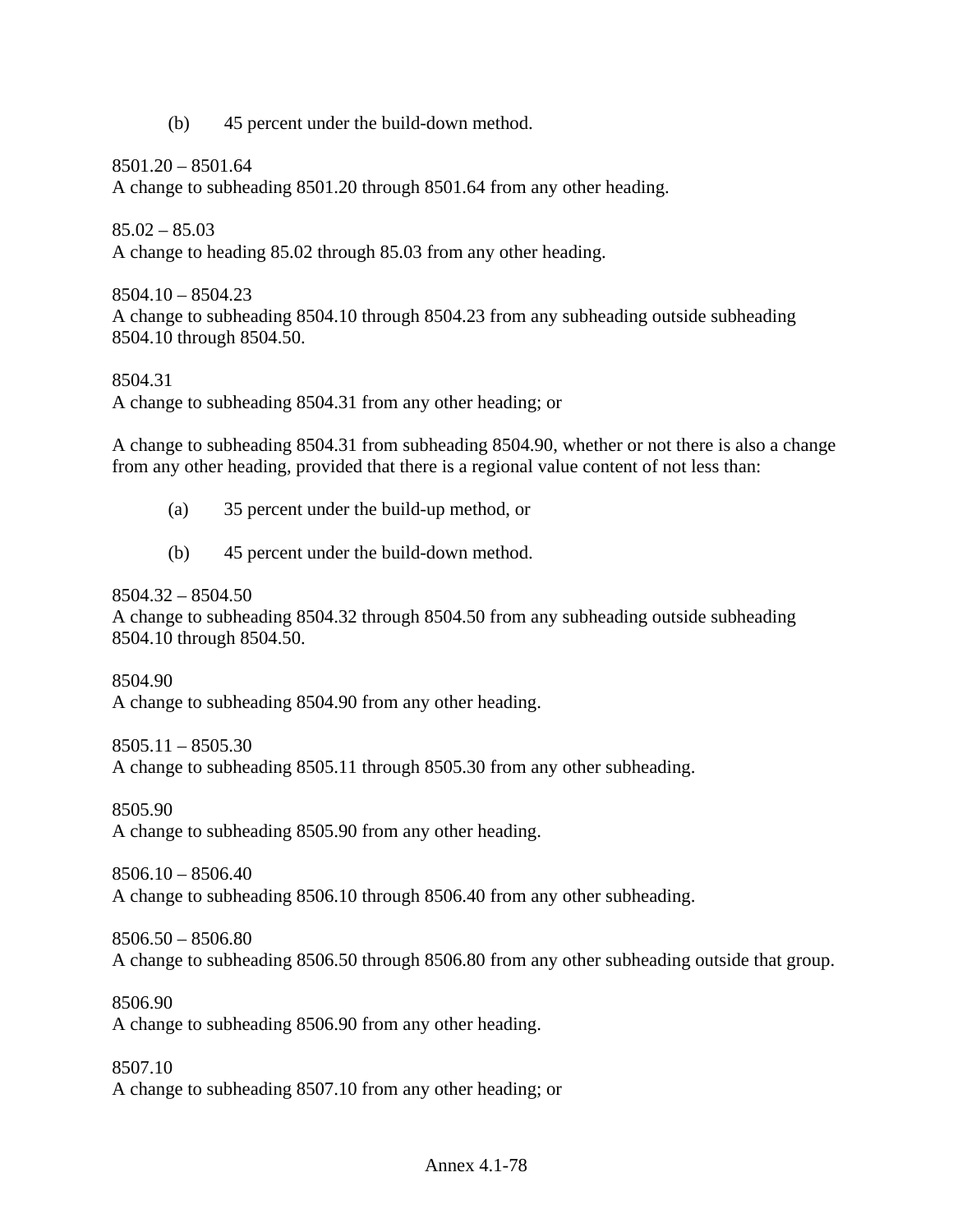A change to subheading 8507.10 from any other subheading, whether or not there is also a change from any other heading, provided that there is a regional value content of not less than:

- (a) 35 percent under the build-up method, or
- (b) 45 percent under the build-down method.

#### 8507.20 – 8507.80

A change to subheading 8507.20 through 8507.80 from any other subheading.

#### 8507.90

A change to subheading 8507.90 from any other heading.

8509.10 – 8509.80 A change to subheading 8509.10 through 8509.80 from any other heading; or

A change to subheading 8509.10 through 8509.80 from any other subheading, whether or not there is also a change from any other heading, provided that there is a regional value content of not less than:

- (a) 35 percent under the build-up method, or
- (b) 45 percent under the build-down method.

8509.90 A change to subheading 8509.90 from any other heading.

 $8510.10 - 8510.30$ A change to subheading 8510.10 through 8510.30 from any other subheading.

8510.90 A change to subheading 8510.90 from any other heading.

8511.10 – 8511.80 A change to subheading 8511.10 through 8511.80 from any other subheading.

8511.90 A change to subheading 8511.90 from any other heading.

 $8512.10 - 8512.30$ A change to subheading 8512.10 through 8512.30 from any other subheading outside that group.

8512.40 A change to subheading 8512.40 from any other heading; or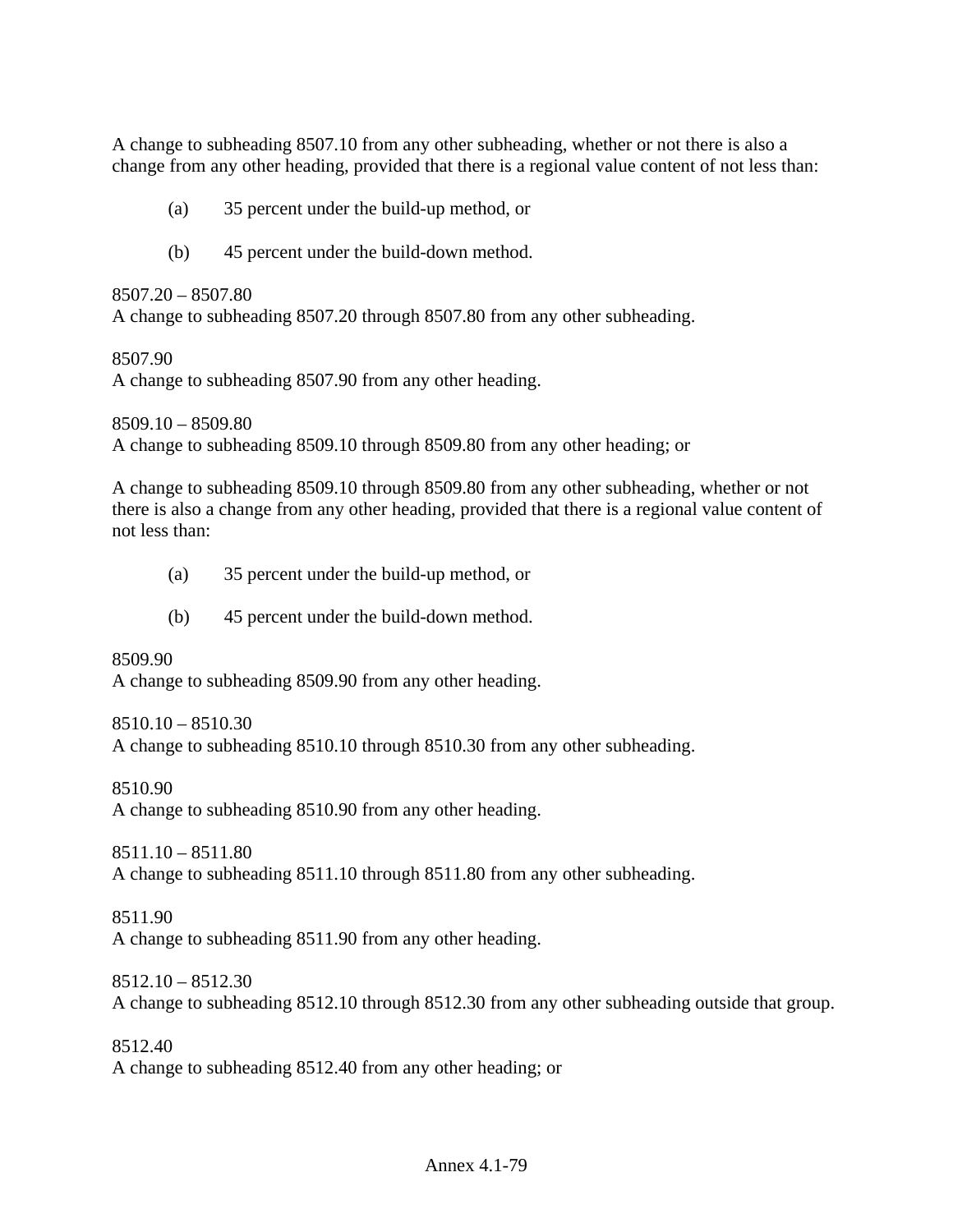A change to subheading 8512.40 from subheading 8512.90, whether or not there is also a change from any other heading, provided that there is also a regional value content of not less than:

- (a) 35 percent under the build-up method, or
- (b) 45 percent under the build-down method.

8512.90

A change to subheading 8512.90 from any other heading.

#### 8513.10

A change to subheading 8513.10 from any other heading; or

A change to subheading 8513.10 from subheading 8513.90, whether or not there is also a change from any other heading, provided that there is a regional value content of not less than:

- (a) 35 percent under the build-up method, or
- (b) 45 percent under the build-down method.

#### 8513.90

A change to subheading 8513.90 from any other heading.

8514.10 – 8514.40 A change to subheading 8514.10 through 8514.40 from any other subheading.

8514.90 A change to subheading 8514.90 from any other heading.

8515.11 – 8515.80 A change to subheading 8515.11 through 8515.80 from any other subheading outside that group.

8515.90 A change to subheading 8515.90 from any other heading.

 $8516.10 - 8516.50$ A change to subheading 8516.10 through 8516.50 from any other subheading.

### 8516.60

A change to subheading 8516.60 from any other subheading, except furniture, whether or not assembled, cooking chambers, whether or not assembled, or the upper panel, whether or not with heating or control elements, of subheading 8516.90; or

A change to subheading 8516.60 from subheading 8516.90, whether or not there is also a change from any other heading, provided that there is a regional value content of not less than: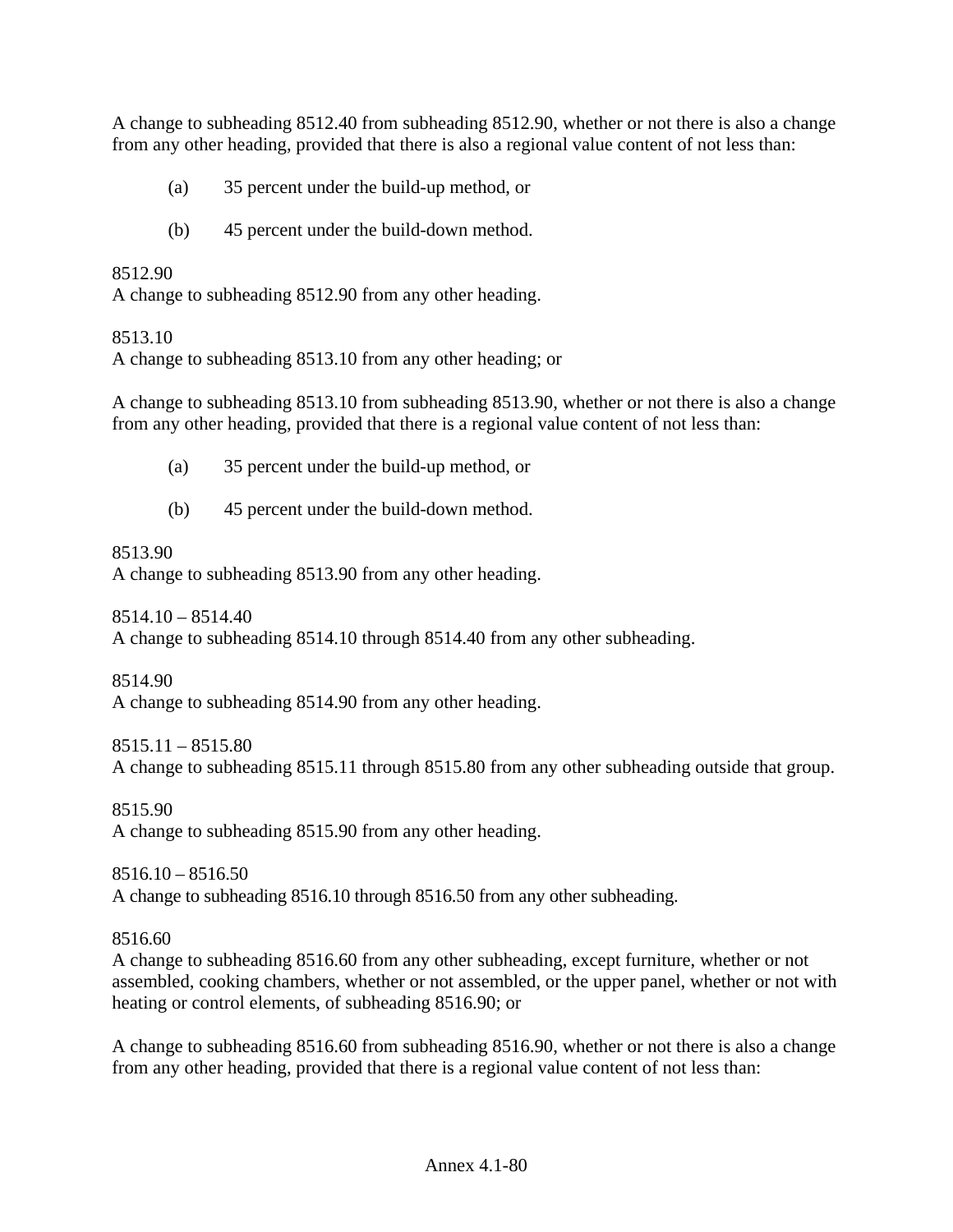- (a) 30 percent under the build-up method, or
- (b) 40 percent under the build-down method.

# 8516.71

A change to subheading 8516.71 from any other subheading.

### 8516.72

A change to subheading 8516.72 from any other subheading, except from housings for toasters of subheading 8516.90 or subheading 9032.10; or

A change to subheading 8516.72 from housings for toasters of subheading 8516.90 or 9032.10, whether or not there is also a change from any other subheading, provided that there is a regional value content of not less than:

- (a) 30 percent under the build-up method, or
- (b) 40 percent under the build-down method.

#### 8516.79

A change to subheading 8516.79 from any other subheading.

8516.80

A change to subheading 8516.80 from any other heading; or

A change to subheading 8516.80 from subheading 8516.90, whether or not there is also a change from any other heading, provided that there is a regional value content of not less than:

- (a) 30 percent under the build-up method, or
- (b) 40 percent under the build-down method.

#### 8516.90

A change to subheading 8516.90 from any other heading; or

No change in tariff classification is required, provided that there is a regional value content of not less than:

- (a) 30 percent under the build-up method, or
- (b) 40 percent under the build-down method.

#### 8517.11 – 8517.80

A change to subheading 8517.11 through 8517.80 from any other subheading.

8517.90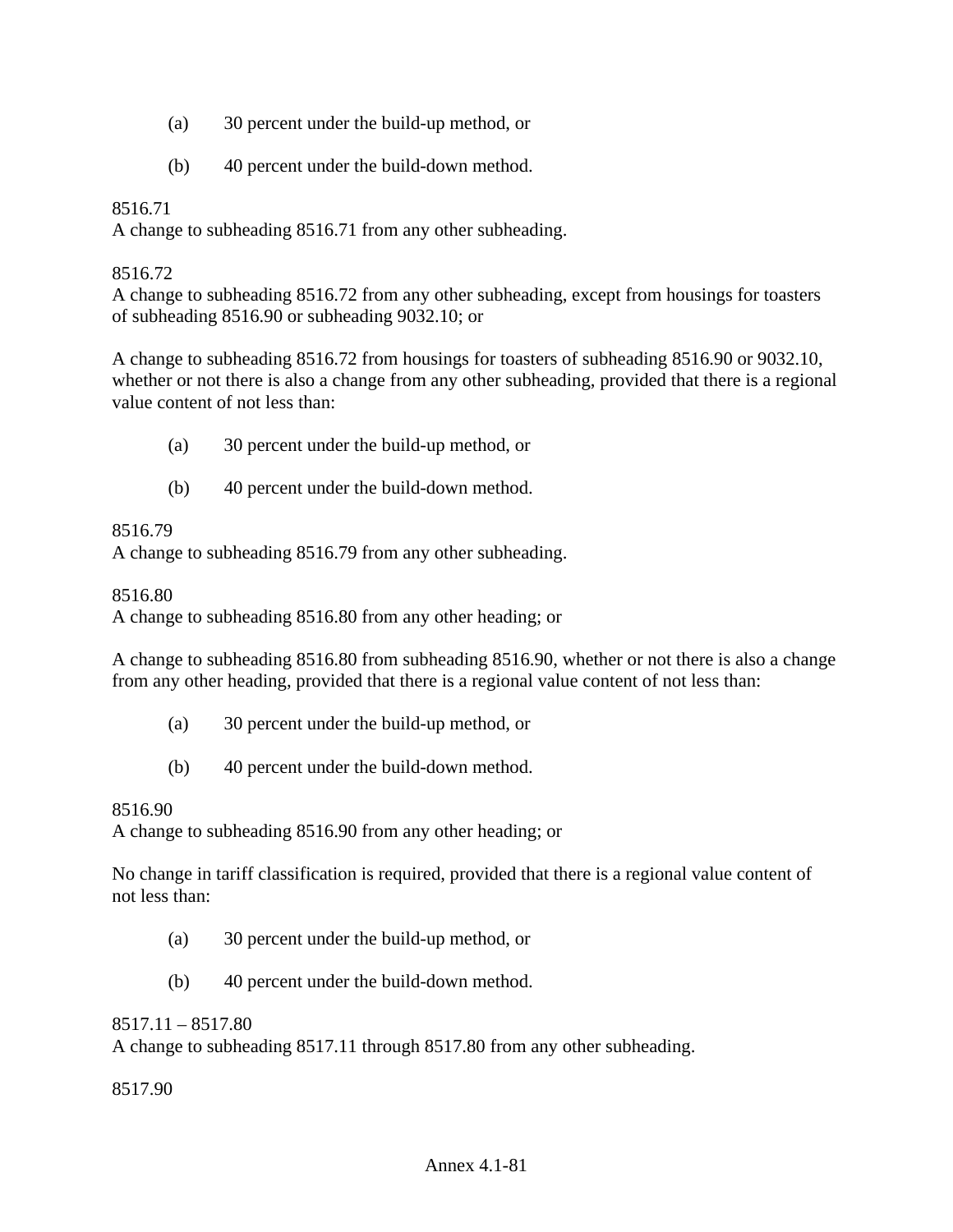A change to subheading 8517.90 from any other subheading; or

No change in tariff classification is required, provided that there is a regional value content of not less than:

- (a) 35 percent under the build-up method, or
- (b) 45 percent under the build-down method.

8518.10 – 8518.21

A change to subheading 8518.10 through 8518.21 from any other heading; or

A change to subheading 8518.10 through 8518.21 from subheading 8518.90, whether or not there is also a change from any other heading, provided that there is a regional value content of not less than:

- (a) 35 percent under the build-up method, or
- (b) 45 percent under the build-down method.

## 8518.22

A change to subheading 8518.22 from any other heading; or

A change to subheading 8518.22 from subheading 8518.29 or 8518.90, whether or not there is also a change from any other heading, provided that there is a regional value content of not less than:

- (a) 35 percent under the build-up method, or
- (b) 45 percent under the build-down method.

8518.29 – 8518.50

A change to subheading 8518.29 through 8518.50 from any other heading; or

A change to subheading 8518.29 through 8518.50 from subheading 8518.90, whether or not there is also a change from any other heading, provided that there is a regional value content of not less than:

- (a) 35 percent under the build-up method, or
- (b) 45 percent under the build-down method.

#### 8518.90

A change to subheading 8518.90 from any other heading.

8519.10 – 8519.40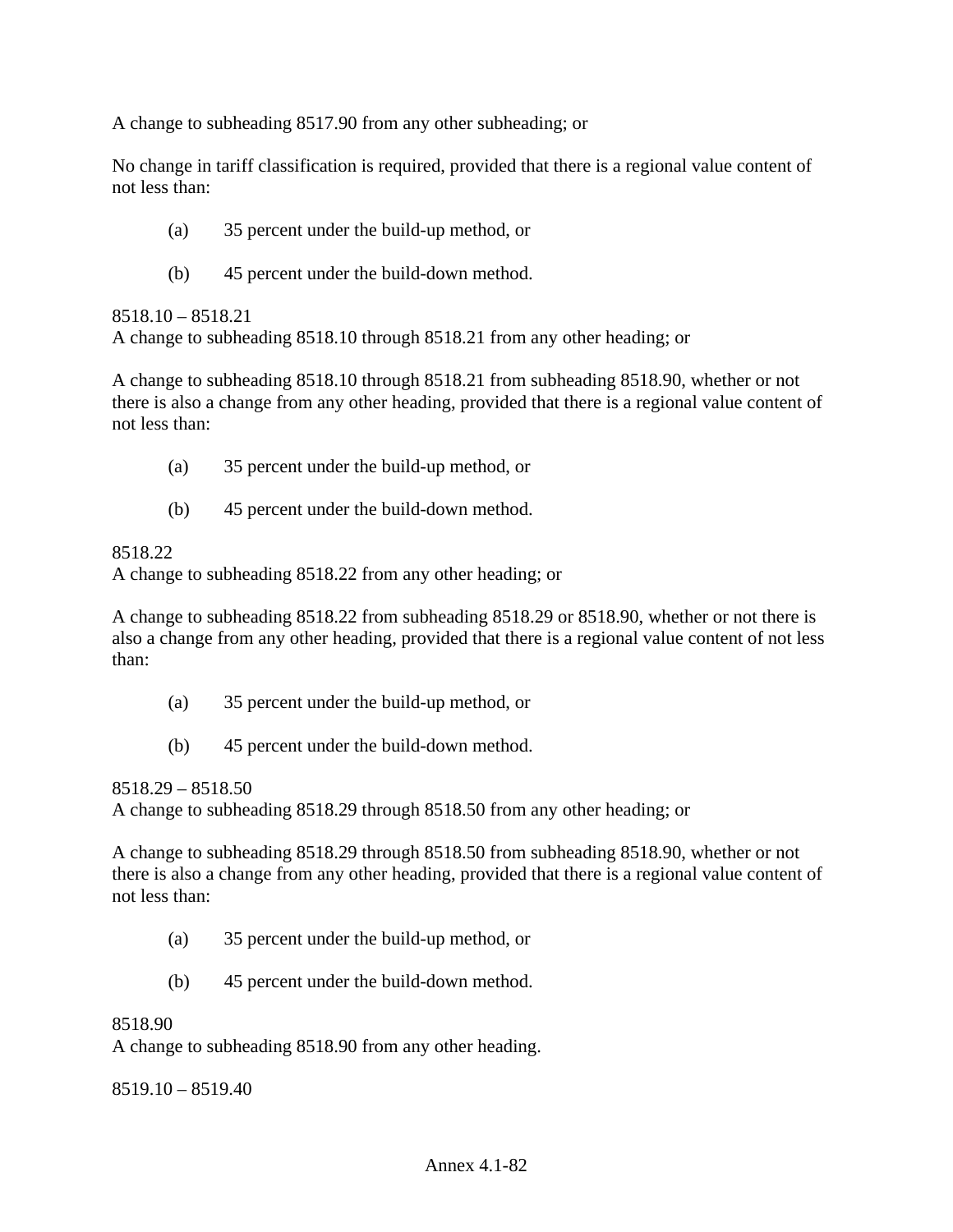A change to subheading 8519.10 through 8519.40 from any other subheading.

8519.92 – 8519.93

A change to subheading 8519.92 through 8519.93 from any other subheading outside that group.

8519.99 A change to subheading 8519.99 from any other subheading.

 $8520.10 - 8520.20$ A change to subheading 8520.10 through 8520.20 from any other subheading.

8520.32 – 8520.33 A change to subheading 8520.32 through 8520.33 from any other subheading outside that group.

8520.39 – 8524.99 A change to subheading 8520.39 through 8524.99 from any other subheading.

8525.10 – 8525.20 A change to subheading 8525.10 through 8525.20 from any other subheading outside that group.

8525.30 – 8525.40 A change to subheading 8525.30 through 8525.40 from any other subheading.

8526.10 – 8527.90 A change to subheading 8526.10 through 8527.90 from any other subheading.

8528.12

A change to subheading 8528.12 from any other subheading, except from subheading 7011.20, 8540.11, or 8540.91.

8528.13 A change to subheading 8528.13 from any other subheading.

8528.21

A change to subheading 8528.21 from any other subheading, except from subheading 7011.20, 8540.11, or 8540.91.

8528.22 – 8528.30 A change to subheading 8528.22 through 8528.30 from any other subheading.

85.29

A change to heading 85.29 from any other heading; or

No change in tariff classification is required for subheading 8529.90, provided that there is a regional value content of not less than: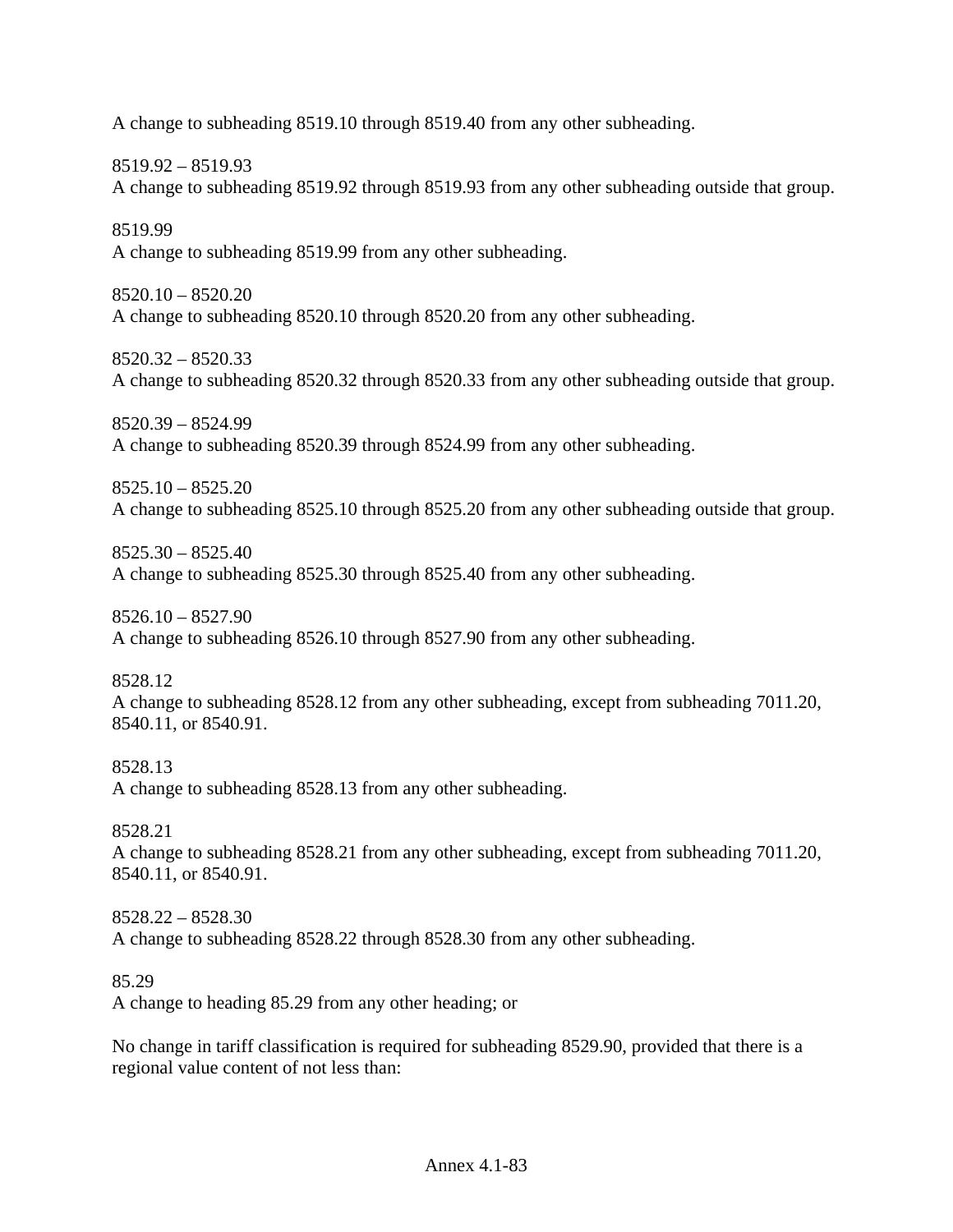- (a) 35 percent under the build-up method, or
- (b) 45 percent under the build-down method.

8530.10 – 8530.80 A change to subheading 8530.10 through 8530.80 from any other subheading.

8530.90 A change to subheading 8530.90 from any other heading.

8531.10 – 8531.80 A change to subheading 8531.10 through 8531.80 from any other subheading.

8531.90 A change to subheading 8531.90 from any other heading.

8532.10 – 8532.30 A change to subheading 8532.10 through 8532.30 from any other subheading.

8532.90 A change to subheading 8532.90 from any other heading.

8533.10 – 8533.40 A change to subheading 8533.10 through 8533.40 from any other subheading.

8533.90 A change to subheading 8533.90 from any other heading.

85.34 A change to heading 85.34 from any other heading; or

No change in tariff classification is required, provided that there is a regional value content of not less than:

- (a) 30 percent under the build-up method, or
- (b) 35 percent under the build-down method.

8535.10 – 8536.90 A change to subheading 8535.10 through 8536.90 from any other subheading.

 $85.37 - 85.38$ A change to heading 85.37 through 85.38 from any other heading.

8539.10 – 8539.49 A change to subheading 8539.10 through 8539.49 from any other subheading.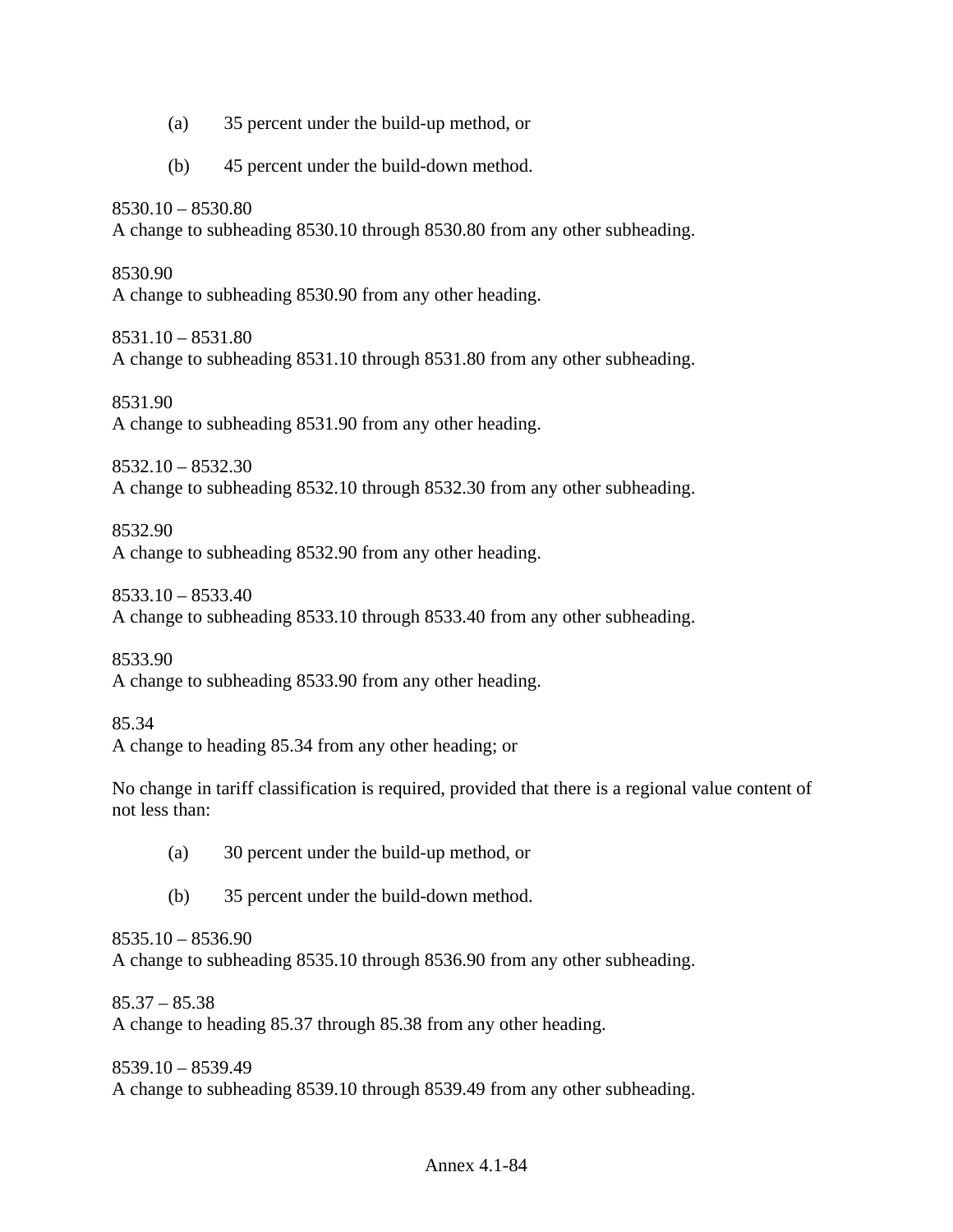### 8539.90

A change to subheading 8539.90 from any other heading.

## 8540.11

A change to subheading 8540.11 from any other subheading, except from subheadings 7011.20 or 8540.91

#### 8540.12

A change to subheading 8540.12 from any other subheading.

## 8540.20

A change to subheading 8540.20 from any other heading; or

A change to subheading 8540.20 from subheading 8540.91 through 8540.99, whether or not there is also a change from any other heading, provided that there is a regional value content of not less than:

- (a) 35 percent under the build-up method, or
- (b) 45 percent under the build-down method.

 $8540.40 - 8540.60$ 

A change to subheading 8540.40 through 8540.60 from any other subheading outside that group.

8540.71 – 8540.89 A change to subheading 8540.71 through 8540.89 from any other subheading.

8540.91

A change to subheading 8540.91 from any other heading; or

A change to front panel assemblies of subheading 8540.91 from any other good, including a good in that heading.

8540.99

A change to subheading 8540.99 from any other subheading; or

No change in tariff classification is required, provided that there is a regional value content of not less than:

- (a) 35 percent under the build-up method, or
- (b) 45 percent under the build-down method.

8541.10 – 8542.90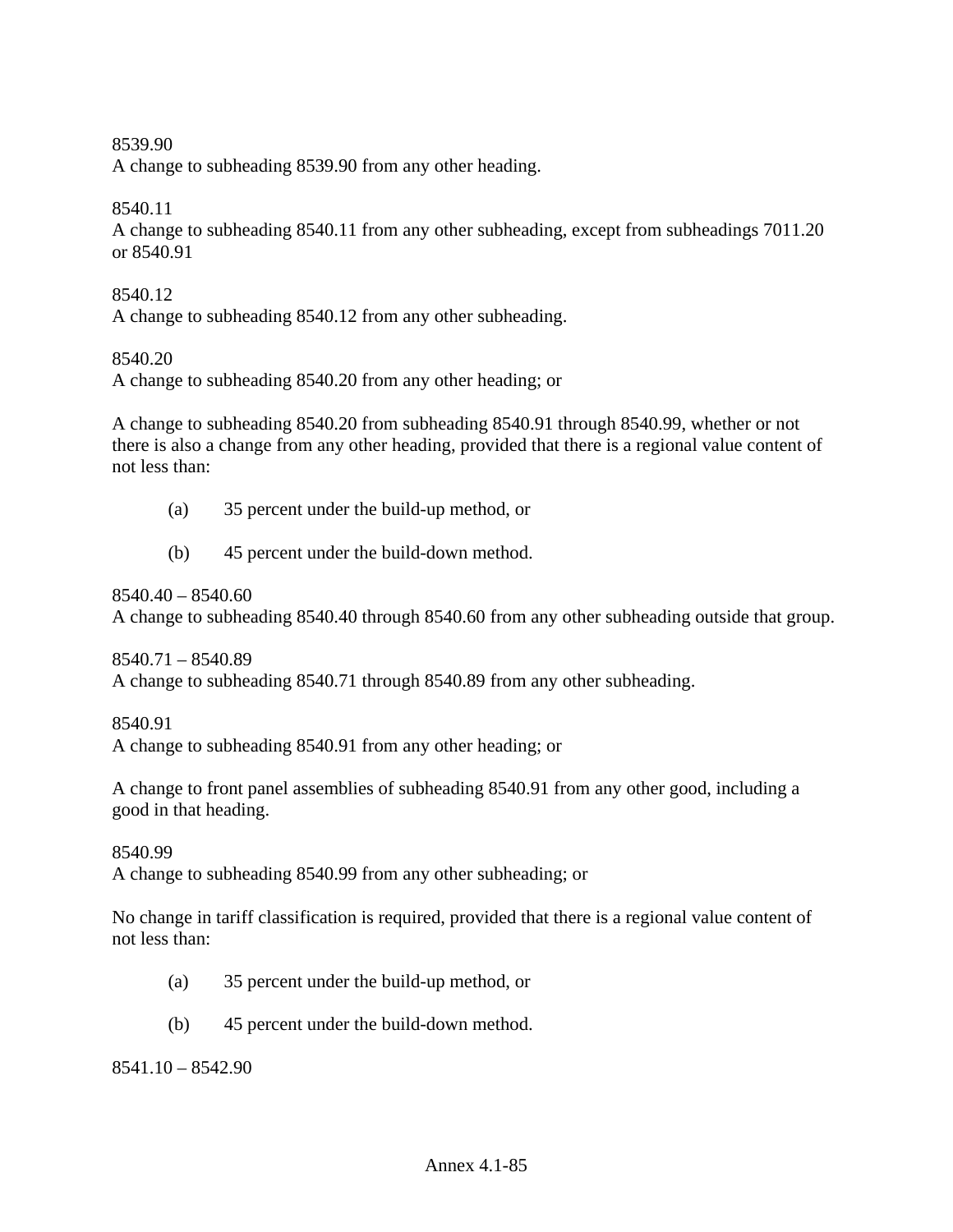A change to assembled semiconductor devices, integrated circuits or microassemblies of subheading 8541.10 through 8542.90 from unmounted chips, wafers or dice of subheading 8541.10 through 8542.90 or from any other subheading; or

A change to any other goods of subheading 8541.10 through 8542.90 from any other subheading; or

No change in tariff classification is required, provided that there is a regional value content of not less than:

- (a) 30 percent under the build-up method, or
- (b) 35 percent under the build-down method.

 $8543.11 - 8543.19$ A change to subheading 8543.11 through 8543.19 from any other subheading outside that group.

 $8543.20 - 8543.30$ A change to subheading 8543.20 through 8543.30 from any other subheading.

8543.40 – 8543.89 A change to subheading 8543.40 through 8543.89 from any other subheading outside that group.

8543.90

A change to subheading 8543.90 from any other heading.

8544.11

A change to subheading 8544.11 from any other subheading, provided that there is a regional value content of not less than:

- (a) 35 percent under the build-up method, or
- (b) 45 percent under the build-down method.

# 8544.19

A change to subheading 8544.19 from any other subheading, provided that there is a regional value content of not less than:

- (a) 35 percent under the build-up method, or
- (b) 45 percent under the build-down method.

#### 8544.20

A change to subheading 8544.20 from any subheading outside subheading 8544.11 through 8544.60, except from heading 74.08, 74.13, 76.05 or 76.14; or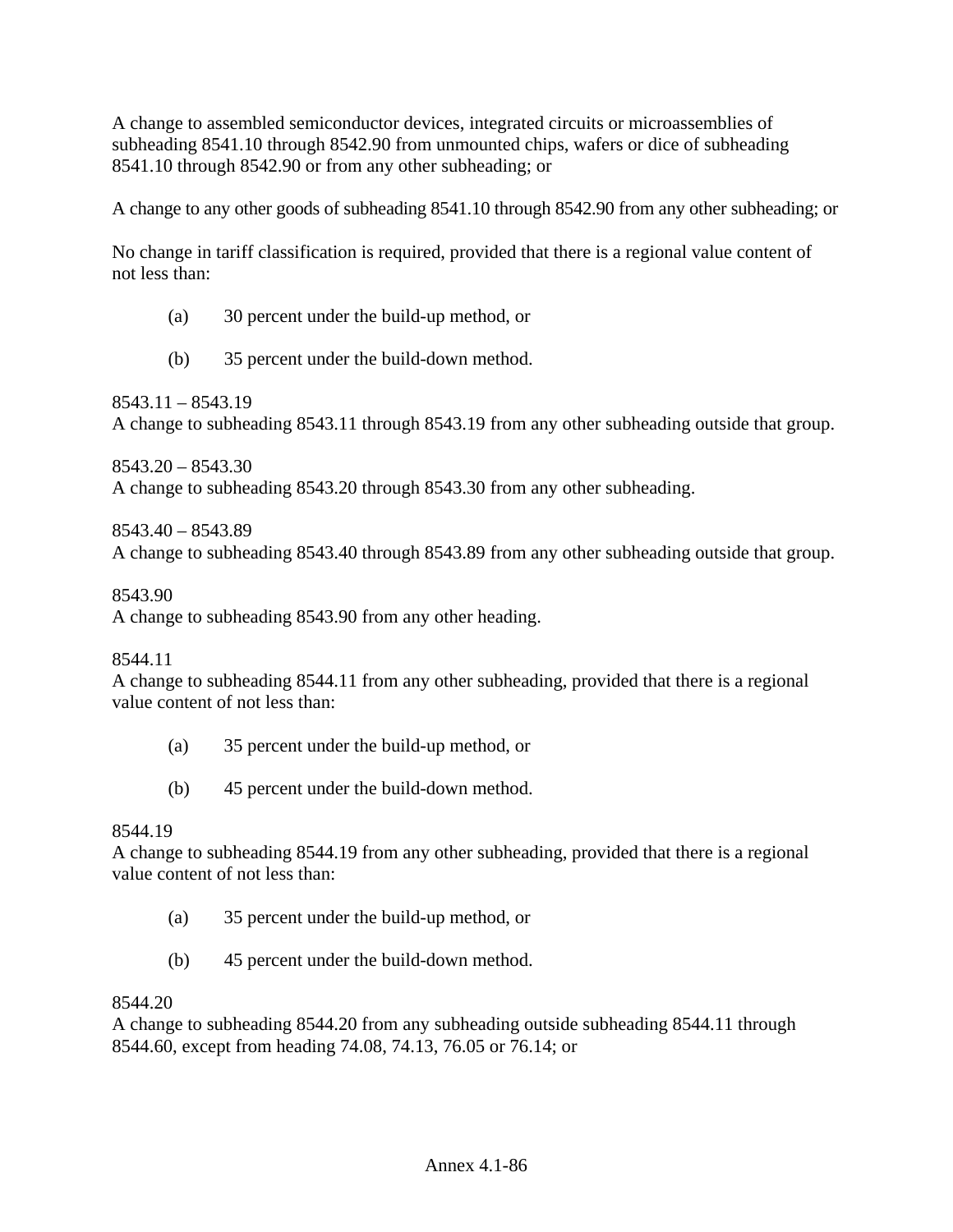A change to subheading 8544.20 from heading 74.08, 74.13, 76.05 or 76.14, whether or not there is also a change from any other subheading, provided that there is also a regional value content of not less than:

- (a) 35 percent under the build-up method, or
- (b) 45 percent under the build-down method.

### 8544.30

A change to subheading 8544.30 from any other subheading.

## 8544.41 – 8544.49

A change to subheading 8544.41 through 8544.49 from any other subheading, provided that there is also a regional value content of not less than:

- (a) 35 percent under the build-up method, or
- (b) 45 percent under the build-down method.

## 8544.51 – 8544.59

A change to subheading 8544.51 through 8544.59 from any heading.

 $8544.60 - 8544.70$ 

A change to subheading 8544.60 through 8544.70 from any other subheading, provided that there is also a regional value content of not less than:

- (a) 35 percent under the build-up method, or
- (b) 45 percent under the build-down method.

#### $8545.11 - 8545.90$

A change to subheading 8545.11 through 8545.90 from any other subheading.

85.46

A change to heading 85.46 from any other heading.

8547.10 – 8547.90

A change to subheading 8547.10 through 8547.90 from any other subheading.

85.48

A change to heading 85.48 from any other heading.

# **Section XVII**

**Vehicles, Aircraft, Vessels and Associated Transport Equipment (Chapter 86-89)**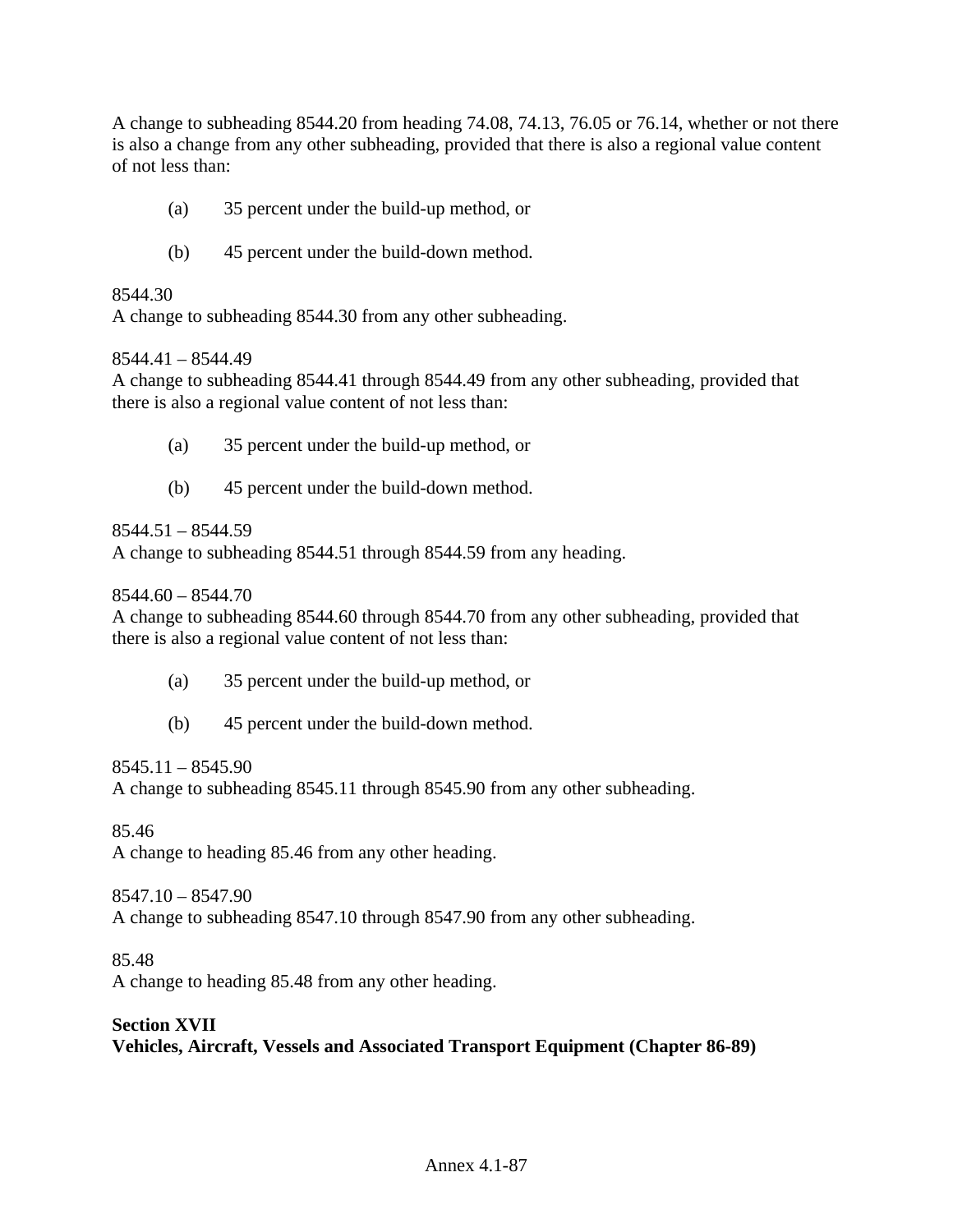**Chapter 86 Railway or Tramway Locomotives, Rolling-Stock and Parts Thereof; Railway or Tramway Track Fixtures and Fittings and Parts Thereof; Mechanical (Including Electro-Mechanical) Traffic Signaling Equipment of all Kinds**

 $86.01 - 86.02$ A change to heading 86.01 through 86.02 from any other heading.

86.03 – 86.06 A change to heading 86.03 through 86.06 from any other heading, except from heading 86.07; or

A change to heading 86.03 through 86.06 from heading 86.07, whether or not there is also a change from any other heading, provided that there is a regional value content of not less than:

- (a) 35 percent under the build-up method, or
- (b) 45 percent under the build-down method.

8607.11 – 8607.12 A change to subheading 8607.11 through 8607.12 from any subheading outside that group.

8607.19

A change to axles of subheading 8607.19 from parts of axles of subheading 8607.19; or

A change to wheels, whether or not fitted with axles, of subheading 8607.19 from parts of axles or parts of wheels of subheading 8607.19; or

A change to subheading 8607.19 from any other subheading; or

No change in tariff classification is required, provided that there is a regional value content of not less than:

- (a) 35 percent under the build-up method, or
- (b) 45 percent under the build-down method.

8607.21 – 8607.99 A change to subheading 8607.21 through 8607.99 from any other heading.

 $86.08 - 86.09$ 

A change to heading 86.08 through 86.09 from any other heading.

# **Chapter 87**

**Vehicles Other Than Railway or Tramway Rolling-Stock, and Parts and Accessories Thereof**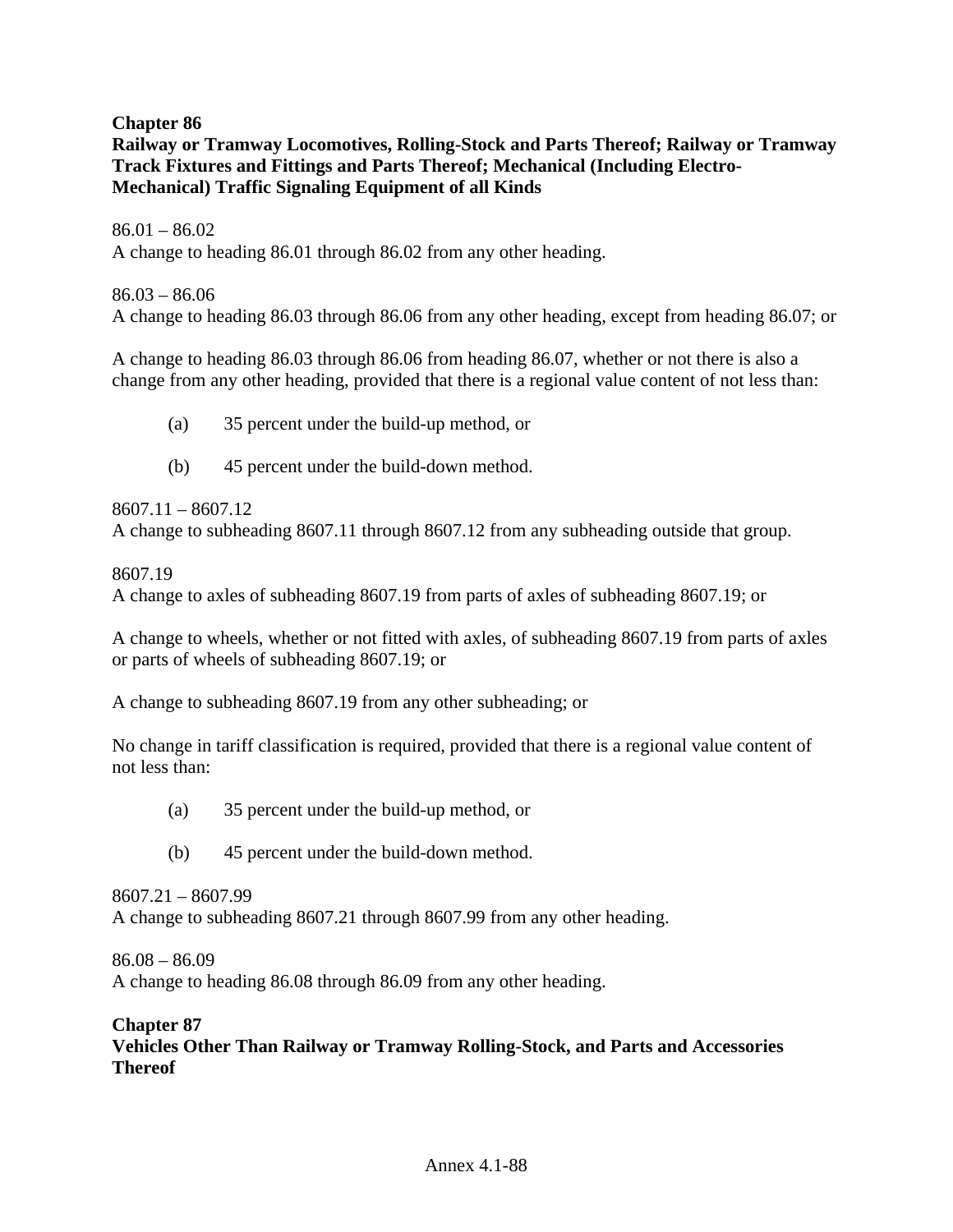$87.01 - 87.06$ 

No change in tariff classification is required, provided that there is a regional value content of not less than:

- (a) 35 percent under the build-up method,
- (b) 50 percent under the build-down method, or
- (c) 35 percent under the net cost method.

#### 87.07

A change to heading 87.07 from any other heading; or

No change in tariff classification is required, provided that there is a regional value content of not less than:

- (a) 35 percent under the build-up method,
- (b) 50 percent under the build-down method, or
- (c) 35 percent under the net cost method.

8708.10 – 8708.99

A change to subheading 8708.10 through 8708.99 from any other subheading; or

No change in tariff classification is required, provided that there is a regional value content of not less than:

- (a) 35 percent under the build-up method,
- (b) 50 percent under the build-down method, or
- (c) 35 percent under the net cost method.

8709.11 – 8709.19

A change to subheading 8709.11 through 8709.19 from any other heading; or

A change to subheading 8709.11 through 8709.19 from subheading 8709.90, whether or not there is also a change from any other heading, provided that there is a regional value content of not less than:

- (a) 35 percent under the build-up method, or
- (b) 45 percent under the build-down method.

8709.90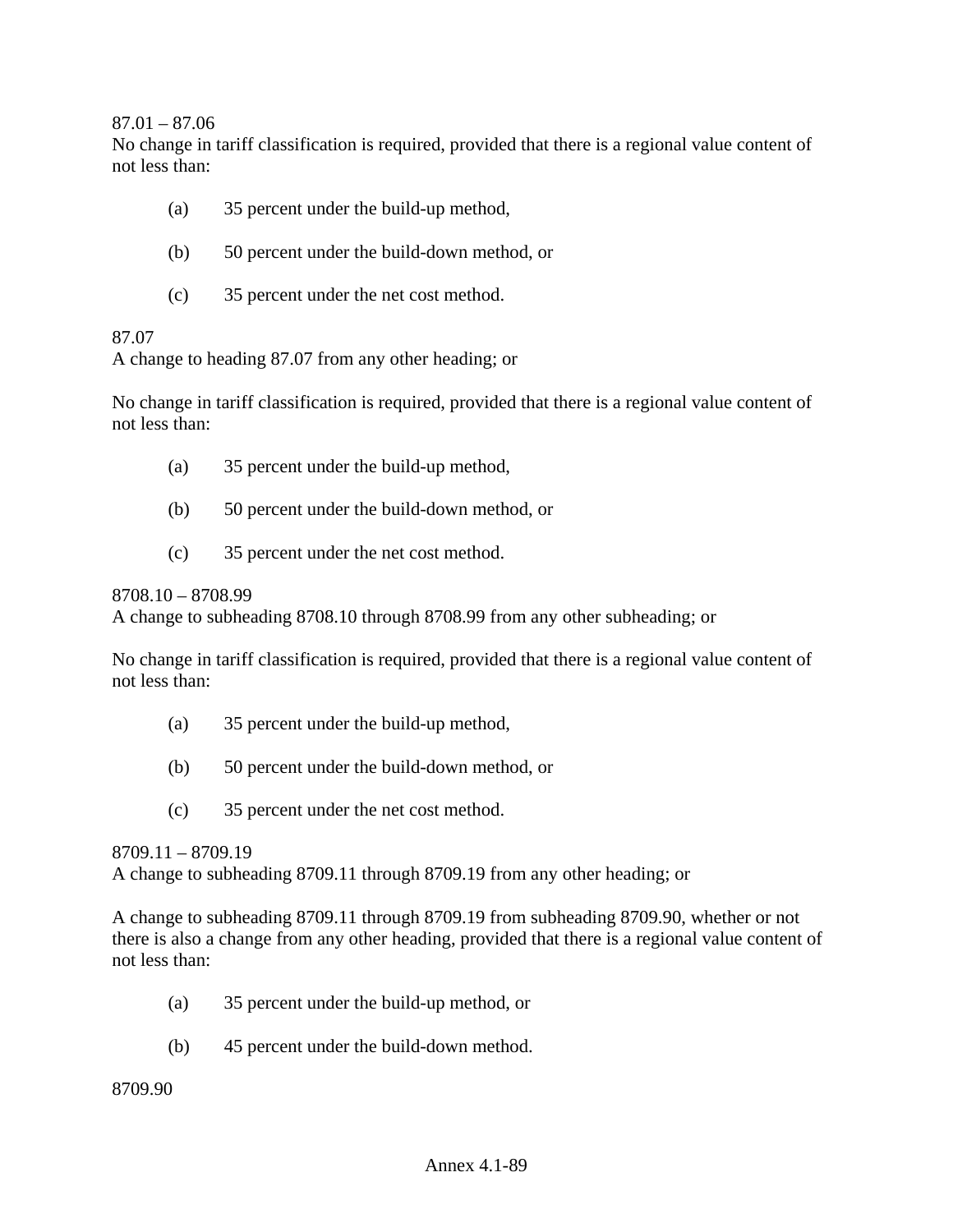A change to subheading 8709.90 from any other heading.

# 87.10

A change to heading 87.10 from any other heading.

# 87.11

A change to heading 87.11 from any other heading, except from heading 87.14; or

A change to heading 87.11 from heading 87.14, whether or not there is also a change from any other heading, provided that there is a regional value content of not less than:

- (a) 35 percent under the build-up method, or
- (b) 45 percent under the build-down method.

## 87.12

A change to heading 87.12 from any other heading, except from heading 87.14; or

A change to heading 87.12 from heading 87.14, whether or not there is also a change from any other heading, provided that there is a regional value content of not less than:

- (a) 35 percent under the build-up method, or
- (b) 45 percent under the build-down method.

#### 87.13

A change to heading 87.13 from heading 87.14, whether or not there is also a change from any other heading, provided that there is a regional value content of not less than:

- (a) 35 percent under the build-up method, or
- (b) 45 percent under the build-down method.

### $87.14 - 87.15$

A change to heading 87.14 through 87.15 from any other heading.

8716.10 – 8716.80

A change to subheading 8716.10 through 8716.80 from any other heading; or

A change to subheading 8716.10 through 8716.80 from subheading 8716.90, whether or not there is also a change from any other heading, provided that there is a regional value content of not less than:

- (a) 35 percent under the build-up method, or
- (b) 45 percent under the build-down method.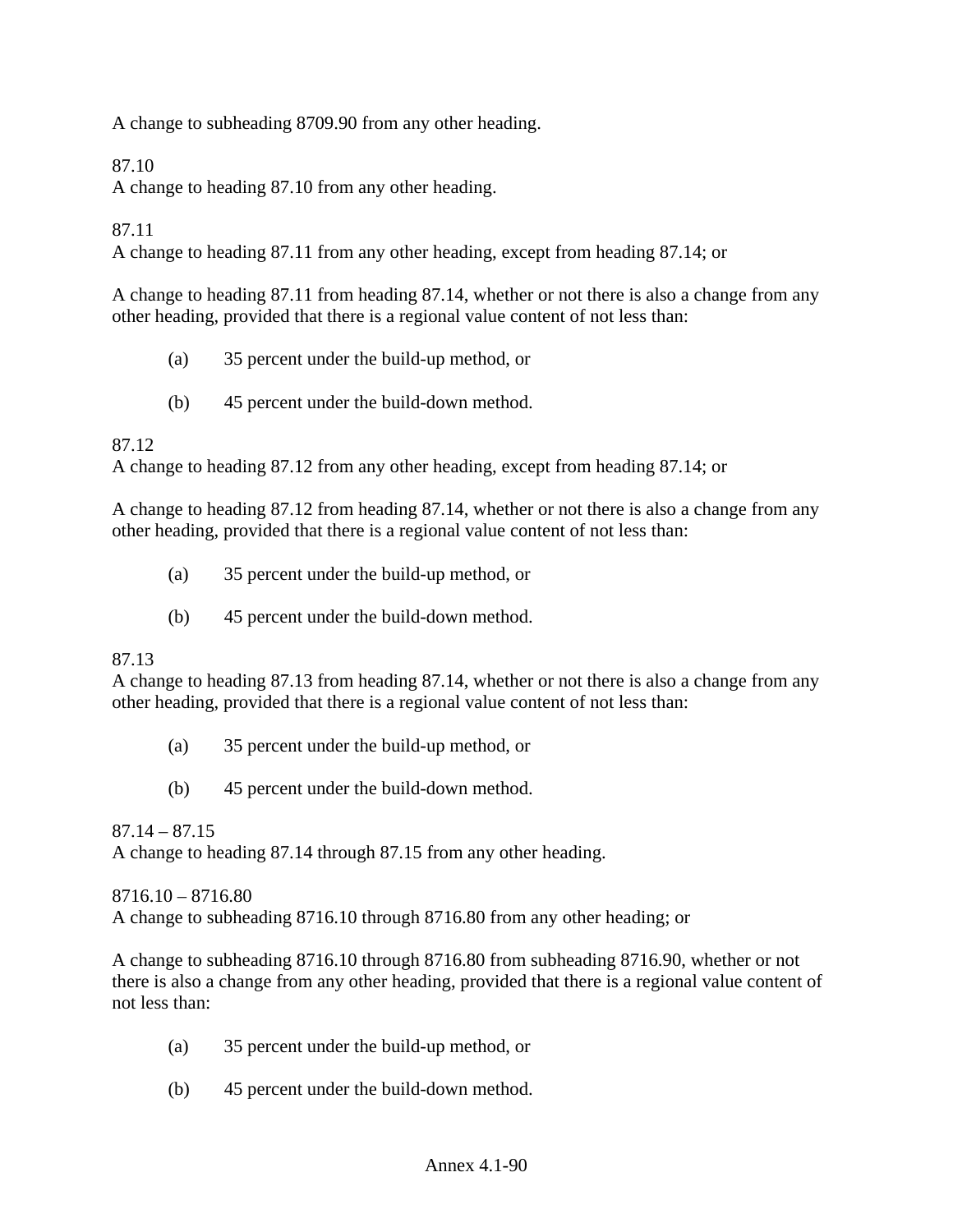8716.90 A change to subheading 8716.90 from any other heading.

# **Chapter 88 Aircraft, Spacecraft, and Parts Thereof**

8801.10 – 8803.90 A change to subheading 8801.10 through 8803.90 from any other subheading.

88.04 – 88.05 A change to heading 88.04 through 88.05 from any other heading.

# **Chapter 89 Ships, Boats and Floating Structures**

89.01 – 89.02

A change to heading 89.01 through 89.02 from any other chapter; or

A change to heading 89.01 through 89.02 from any other heading, provided that there is a regional value content of not less than:

- (a) 35 percent under the build-up method, or
- (b) 45 percent under the build-down method.

89.03

A change to heading 89.03 from any other heading.

89.04 – 89.05

A change to heading 89.04 through 89.05 from any other chapter; or

A change to heading 89.04 through 89.05 from any other heading, provided that there is a regional value content of not less than:

- (a) 35 percent under the build-up method, or
- (b) 45 percent under the build-down method.

# 89.06 – 89.08

A change to heading 89.06 through 89.08 from any other heading.

#### **Section XVIII**

**Optical, Photographic, Cinematographic, Measuring, Checking, Precision, Medical or Surgical Instruments and Apparatus; Clocks and Watches; Musical Instruments; Parts and Accessories Thereof (Chapter 90-92)**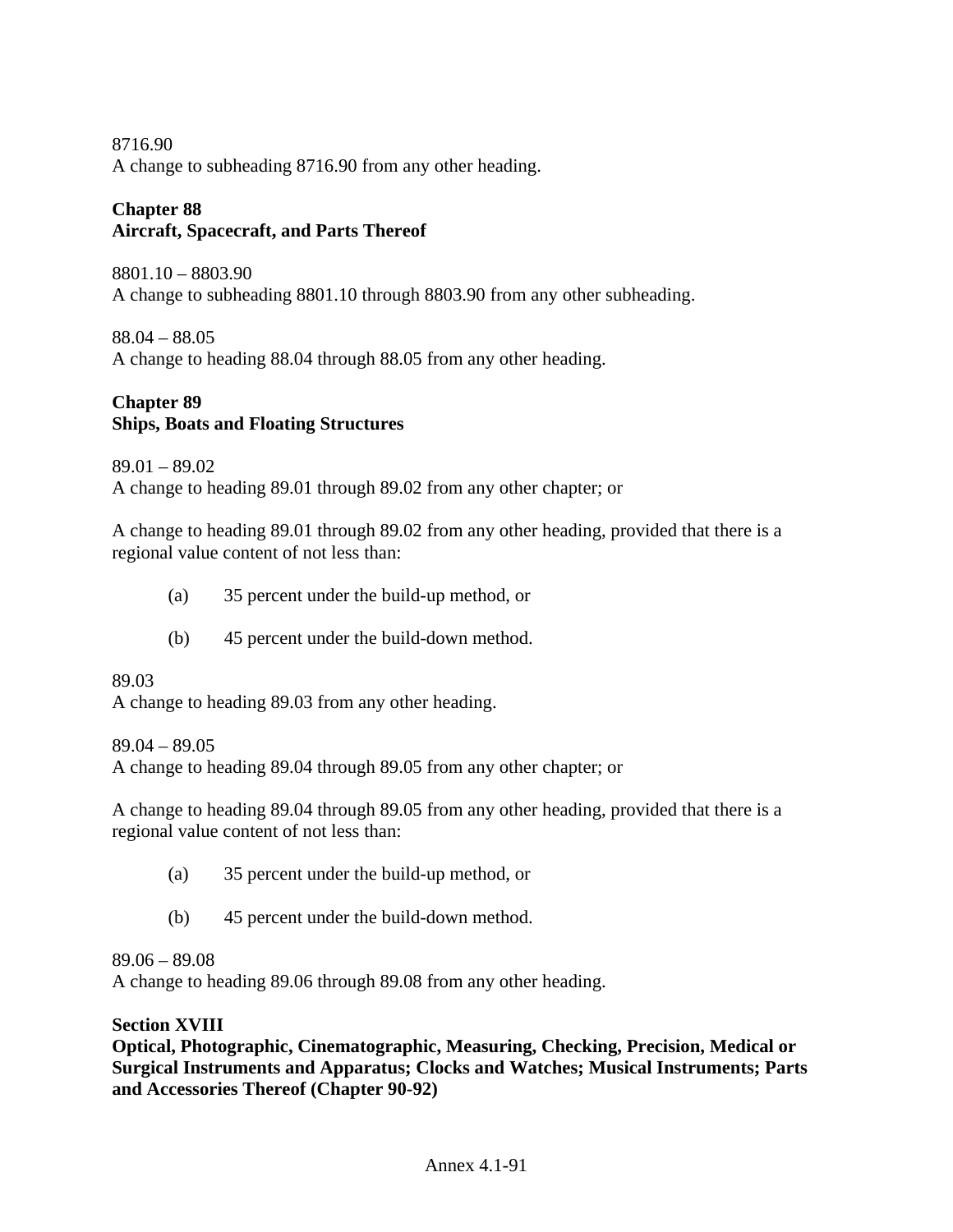# **Chapter 90**

# **Optical, Photographic, Cinematographic, Measuring, Checking, Precision, Medical or Surgical Instruments and Apparatus; Parts and Accessories Thereof**

#### 9001.10

A change to subheading 9001.10 from any other chapter, except from heading 70.02; or

A change to subheading 9001.10 from heading 70.02, whether or not there is also a change from any other chapter, provided that there is a regional value content of not less than:

- (a) 35 percent under the build-up method, or
- (b) 45 percent under the build-down method.

9001.20 – 9001.90 A change to subheading 9001.20 through 9001.90 from any other heading.

9002.11 – 9002.90

A change to subheading 9002.11 through 9002.90 from any other heading, except from heading 90.01.

9003.11 – 9003.19

A change to subheading 9003.11 through 9003.19 from any other subheading, except from subheading 9003.90; or

A change to subheading 9003.11 through 9003.19 from subheading 9003.90, whether or not there is also a change from any other heading, provided that there is a regional value content of not less than:

- (a) 35 percent under the build-up method, or
- (b) 45 percent under the build-down method.

#### 9003.90

A change to subheading 9003.90 from any other heading.

#### 9004.10

A change to subheading 9004.10 from any other chapter; or

A change to subheading 9004.10 from any other heading, provided that there is a regional value content of not less than:

- (a) 35 percent under the build-up method, or
- (b) 45 percent under the build-down method.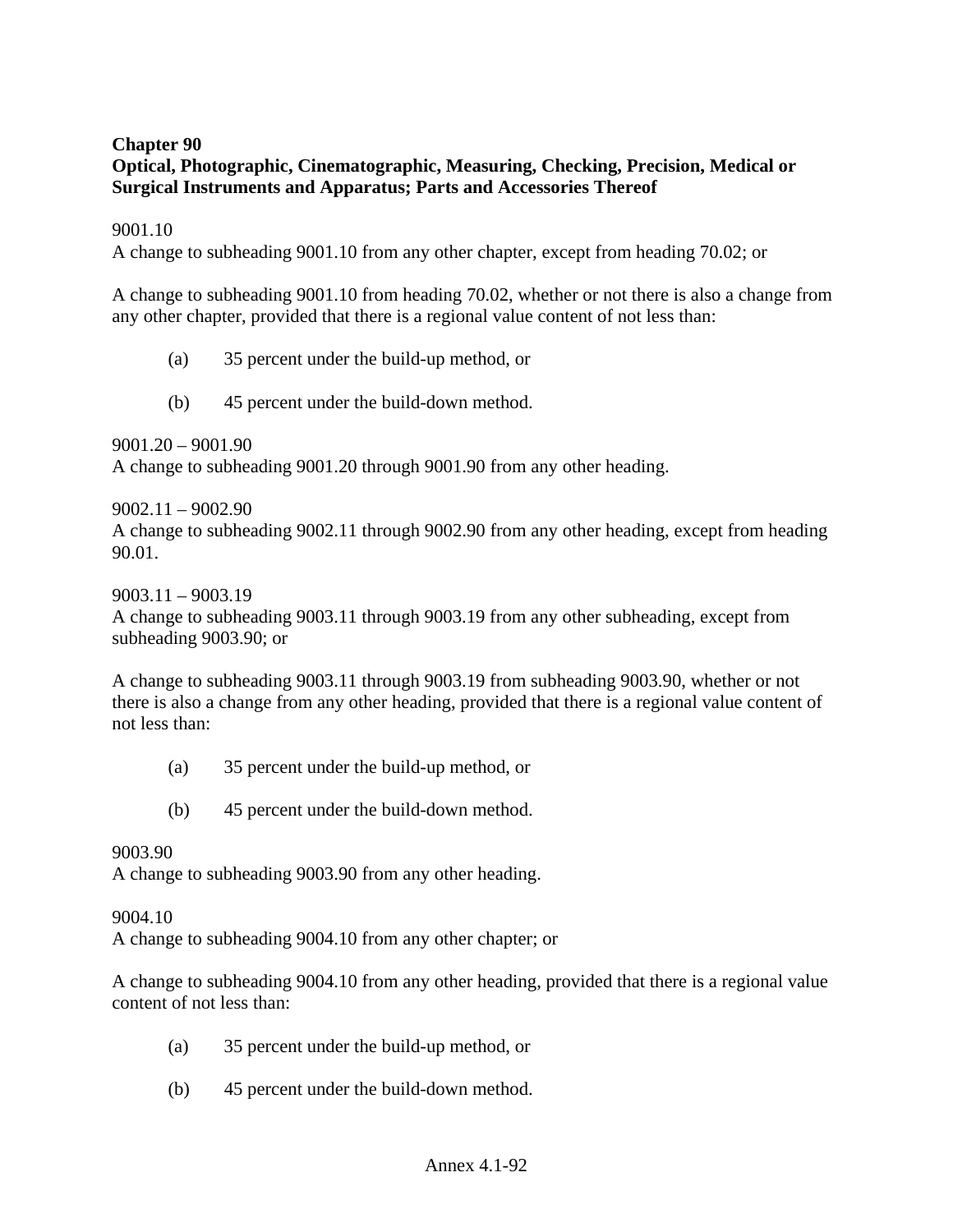### 9004.90

A change to subheading 9004.90 from any other heading, except from subheading 9001.40 or 9001.50.

9005.10

A change to subheading 9005.10 from any other subheading.

#### 9005.80

A change to subheading 9005.80 from any subheading, except from heading 90.01 through 90.02 or subheading 9005.90; or

A change to subheading 9005.80 from subheading 9005.90, provided there is a regional value content of not less than:

- (a) 35 percent under the build-up method, or
- (b) 45 percent under the build-down method.

#### 9005.90

A change to subheading 9005.90 from any other heading.

 $9006.10 - 9006.69$ 

A change to subheading 9006.10 through 9006.69 from any other heading; or

A change to subheading 9006.10 through 9006.69 from any other subheading, provided that there is a regional value content of not less than:

- (a) 30 percent under the build-up method, or
- (b) 40 percent under the build-down method.

9006.91 – 9006.99

A change to subheading 9006.91 through 9006.99 from any other heading**.** 

9007.11 – 9007.20

A change to subheading 9007.11 through 9007.20 from any other heading; or

A change to subheading 9007.11 through 9007.20 from any other subheading, provided that there is a regional value content of not less than:

- (a) 30 percent under the build-up method, or
- (b) 40 percent under the build-down method.

9007.91 – 9007.92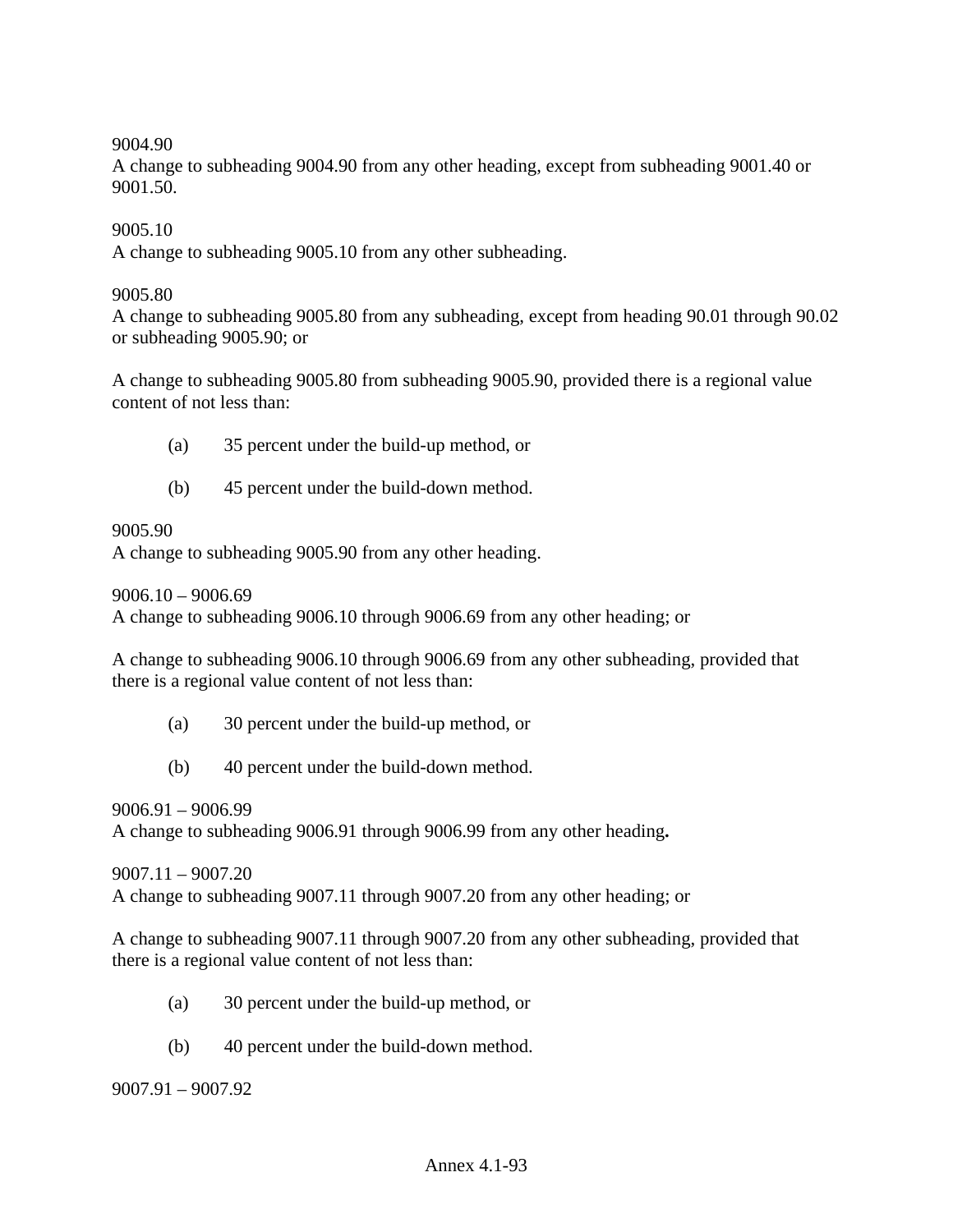A change to subheading 9007.91 through 9007.92 from any other heading; or

No change in tariff classification is required for subheading 9007.92, provided that there is a regional value content of not less than:

- (a) 30 percent under the build-up method, or
- (b) 40 percent under the build-down method.

### 9008.10 – 9008.40

A change to subheading 9008.10 through 9008.40 from any other heading; or

A change to subheading 9008.10 through 9008.40 from any other subheading, provided that there is a regional value content of not less than:

- (a) 35 percent under the build-up method, or
- (b) 45 percent under the build-down method.

## 9008.90

A change to subheading 9008.90 from any other heading.

9009.11

A change to subheading 9009.11 from any other subheading.

# 9009.12

A change to subheading 9009.12 from any other subheading, except from subheading 9009.91; or

A change to subheading 9009.12 from subheading 9009.91, whether or not there is also a change from any other subheading, provided that there is a regional value content of not less than:

- (a) 35 percent under the build-up method, or
- (b) 45 percent under the build-down method.

# 9009.21 – 9009.30

A change to subheading 9009.21 through 9009.30 from any other subheading.

# 9009.91 – 9009.93

A change to subheading 9009.91 through 9009.93 from any other subheading outside that group.

9009.99

A change to subheading 9009.99 from any other subheading; or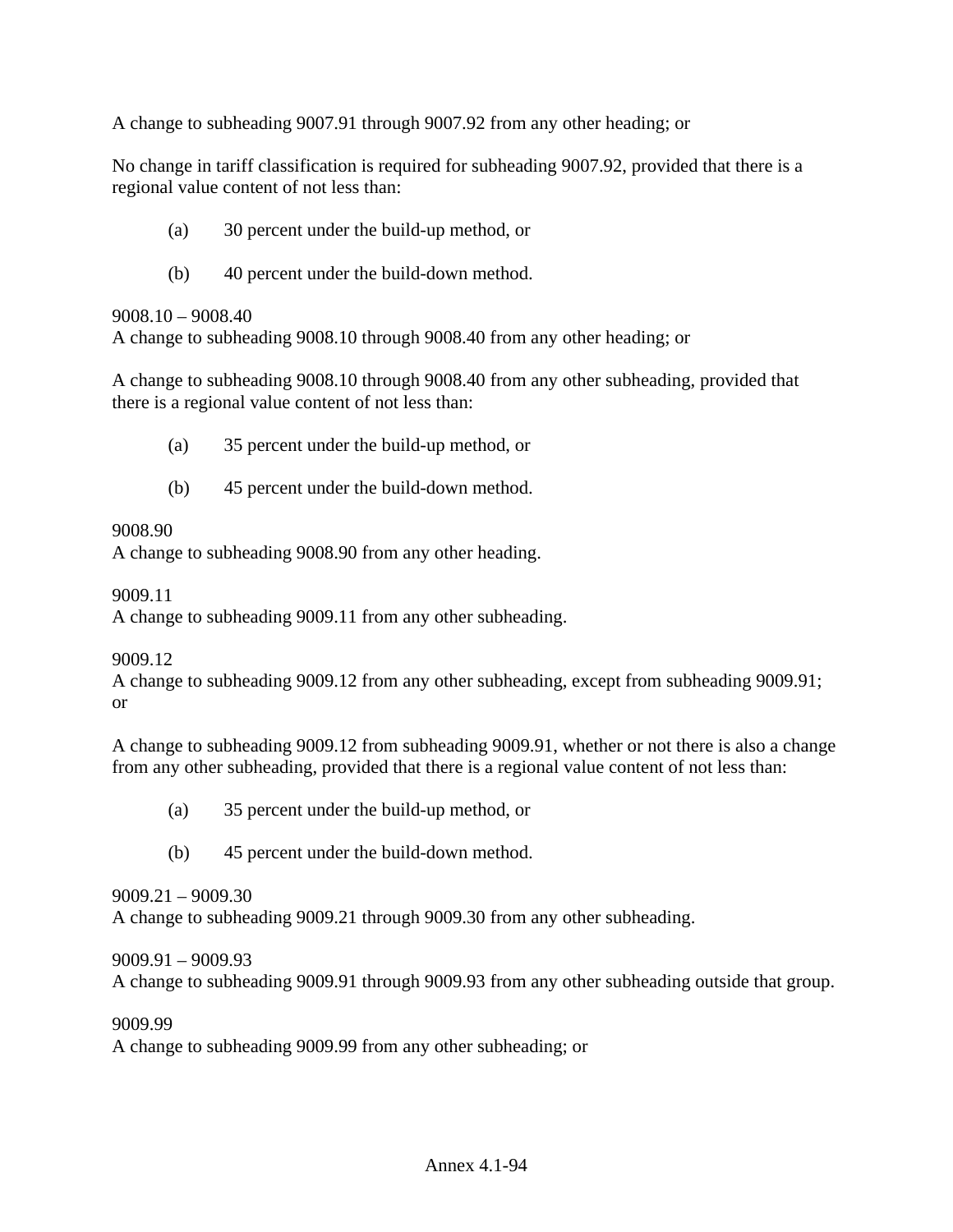No change in tariff classification is required, provided that there is a regional value content of not less than:

- (a) 35 percent under the build-up method, or
- (b) 45 percent under the build-down method.

#### 9010.10 – 9010.60

A change to subheading 9010.10 through 9010.60 from any other heading; or

A change to subheading 9010.10 through 9010.60 from any other subheading, provided that there is a regional value content of not less than:

- (a) 35 percent under the build-up method, or
- (b) 45 percent under the build-down method.

#### 9010.90

A change to subheading 9010.90 from any other heading.

9011.10 – 9011.80

A change to subheading 9011.10 through 9011.80 from any other heading; or

A change to subheading 9011.10 through 9011.80 from any other subheading, provided that there is a regional value content of not less than:

- (a) 35 percent under the build-up method, or
- (b) 45 percent under the build-down method.

#### 9011.90

A change to subheading 9011.90 from any other heading.

#### 9012.10

A change to subheading 9012.10 from any other heading; or

A change to subheading 9012.10 from any other subheading, provided that there is a regional value content of not less than:

- (a) 35 percent under the build-up method, or
- (b) 45 percent under the build-down method.

#### 9012.90

A change to subheading 9012.90 from any other heading.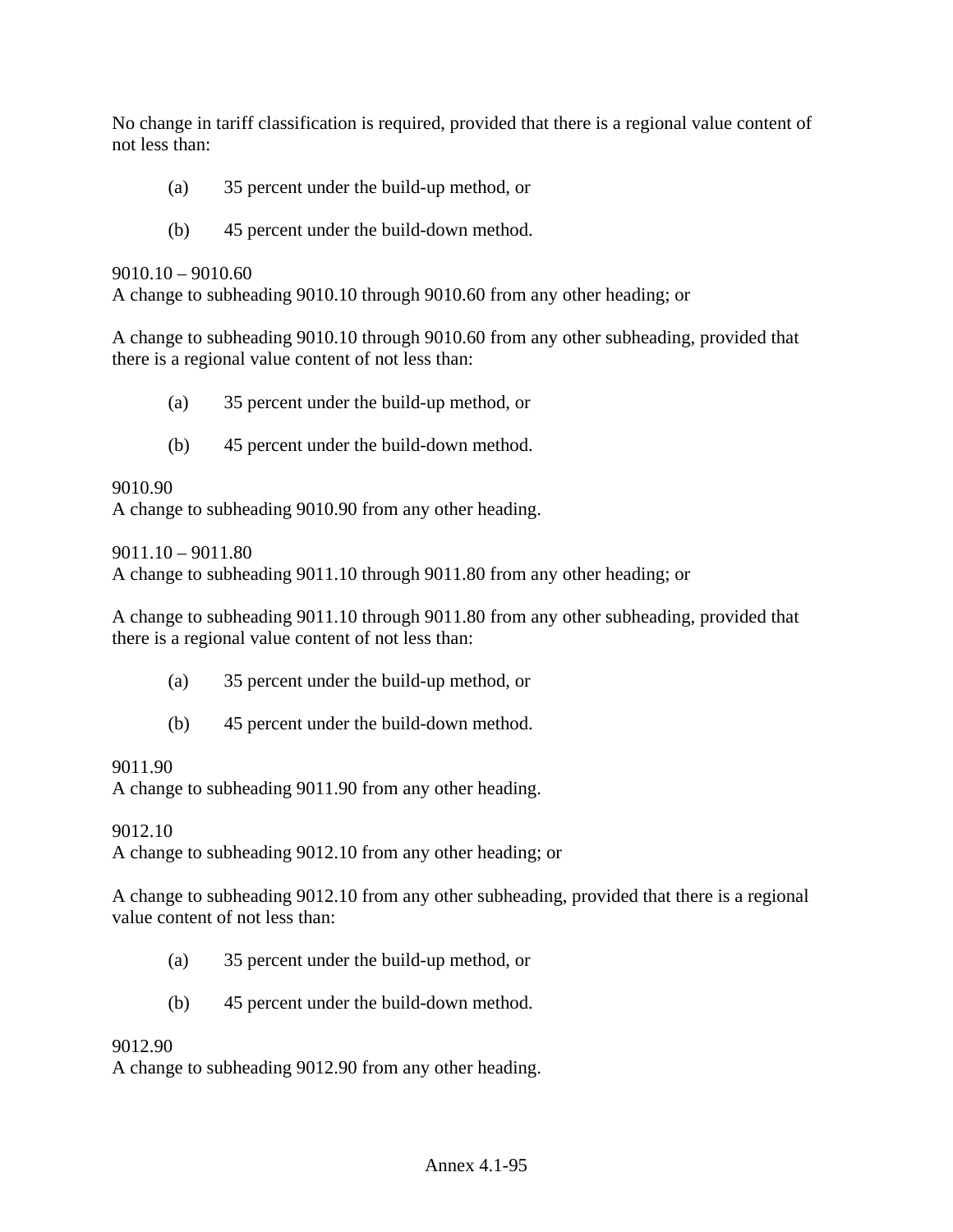9013.10 – 9013.80 A change to subheading 9013.10 through 9013.80 from any other heading; or

A change to subheading 9013.10 through 9013.80 from any other subheading, provided that there is a regional value content of not less than:

- (a) 35 percent under the build-up method, or
- (b) 45 percent under the build-down method.

#### 9013.90

A change to subheading 9013.90 from any other heading.

9014.10 – 9014.80

A change to subheading 9014.10 through 9014.80 from any other heading; or

A change to subheading 9014.10 through 9014.80 from any other subheading, provided that there is a regional value content of not less than:

- (a) 35 percent under the build-up method, or
- (b) 45 percent under the build-down method.

#### 9014.90

A change to subheading 9014.90 from any other heading.

9015.10 – 9015.80

A change to subheading 9015.10 through 9015.80 from any other heading; or

A change to subheading 9015.10 through 9015.80 from any other subheading, provided that there is a regional value content of not less than:

- (a) 35 percent under the build-up method, or
- (b) 45 percent under the build-down method.

9015.90

A change to subheading 9015.90 from any other heading; or

No change in tariff classification is required, provided that there is a regional value content of not less than:

- (a) 35 percent under the build-up method, or
- (b) 45 percent under the build-down method.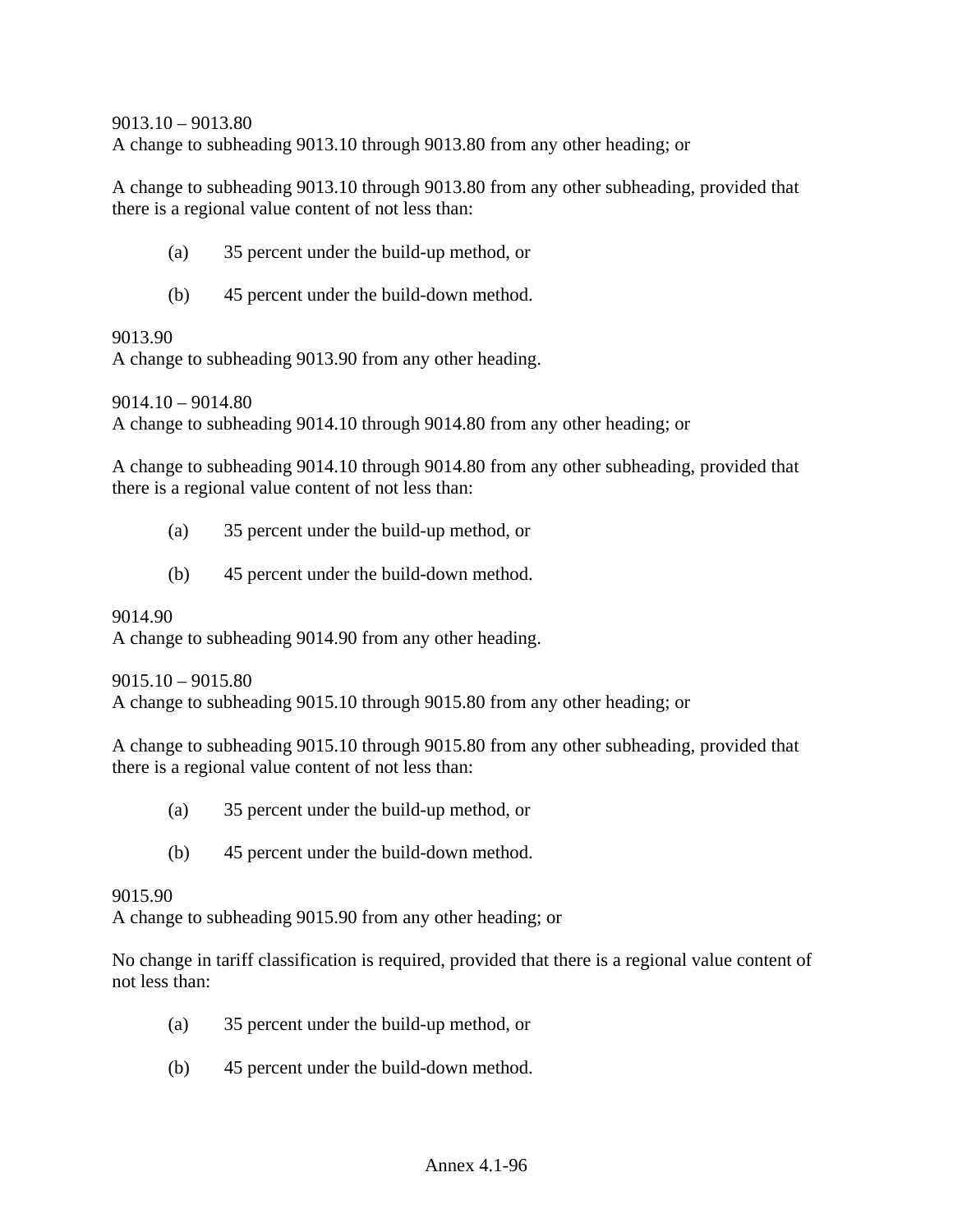### 90.16

A change to heading 90.16 from any other heading.

#### 9017.10 – 9022.90

A change to subheading 9017.10 through 9022.90 from any other subheading; or

No change in tariff classification is required, provided that there is a regional value content of not less than:

- (a) 30 percent under the build-up method, or
- (b) 35 percent under the build-down method.

90.23

A change to heading 90.23 from any other heading.

9024.10 – 9024.80

A change to subheading 9024.10 through 9024.80 from any other heading; or

A change to subheading 9024.10 through 9024.80 from any other subheading, provided that there is a regional value content of not less than:

- (a) 35 percent under the build-up method, or
- (b) 45 percent under the build-down method.

9024.90

A change to subheading 9024.90 from any other heading.

9025.11 – 9025.80

A change to subheading 9025.11 through 9025.80 from any other heading; or

A change to subheading 9025.11 through 9025.80 from any other subheading, provided that there is a regional value content of not less than:

- (a) 35 percent under the build-up method, or
- (b) 45 percent under the build-down method.

#### 9025.90

A change to subheading 9025.90 from any other heading.

 $9026.10 - 9026.80$ 

A change to subheading 9026.10 through 9026.80 from any other heading; or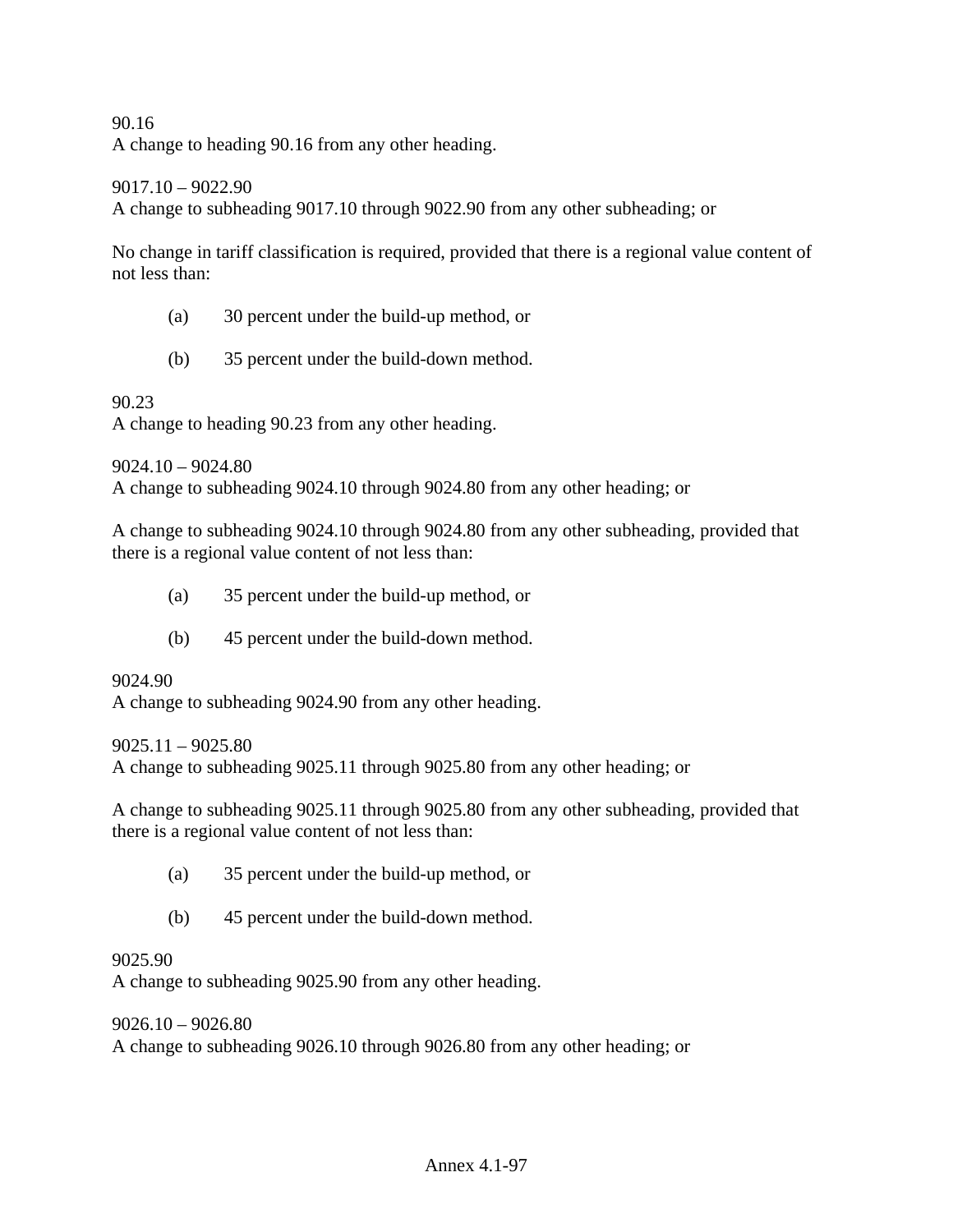A change to subheading 9026.10 through 9026.80 from any other subheading, provided that there is a regional value content of not less than:

- (a) 35 percent under the build-up method, or
- (b) 45 percent under the build-down method.

### 9026.90

A change to subheading 9026.90 from any other heading.

#### 9027.10 – 9027.80

A change to subheading 9027.10 through 9027.80 from any other heading; or

A change to subheading 9027.10 through 9027.80 from any other subheading, provided that there is a regional value content of not less than:

- (a) 35 percent under the build-up method, or
- (b) 45 percent under the build-down method.

#### 9027.90

A change to subheading 9027.90 from any other heading.

9028.10 – 9028.30

A change to subheading 9028.10 through 9028.30 from any other heading; or

A change to subheading 9028.10 through 9028.30 from any other subheading, provided that there is a regional value content of not less than:

- (a) 35 percent under the build-up method, or
- (b) 45 percent under the build-down method.

# 9028.90 A change to subheading 9028.90 from any other heading.

9029.10 – 9029.20 A change to subheading 9029.10 through 9029.20 from any other heading; or

A change to subheading 9029.10 through 9029.20 from any other subheading, provided that there is a regional value content of not less than:

- (a) 35 percent under the build-up method, or
- (b) 45 percent under the build-down method.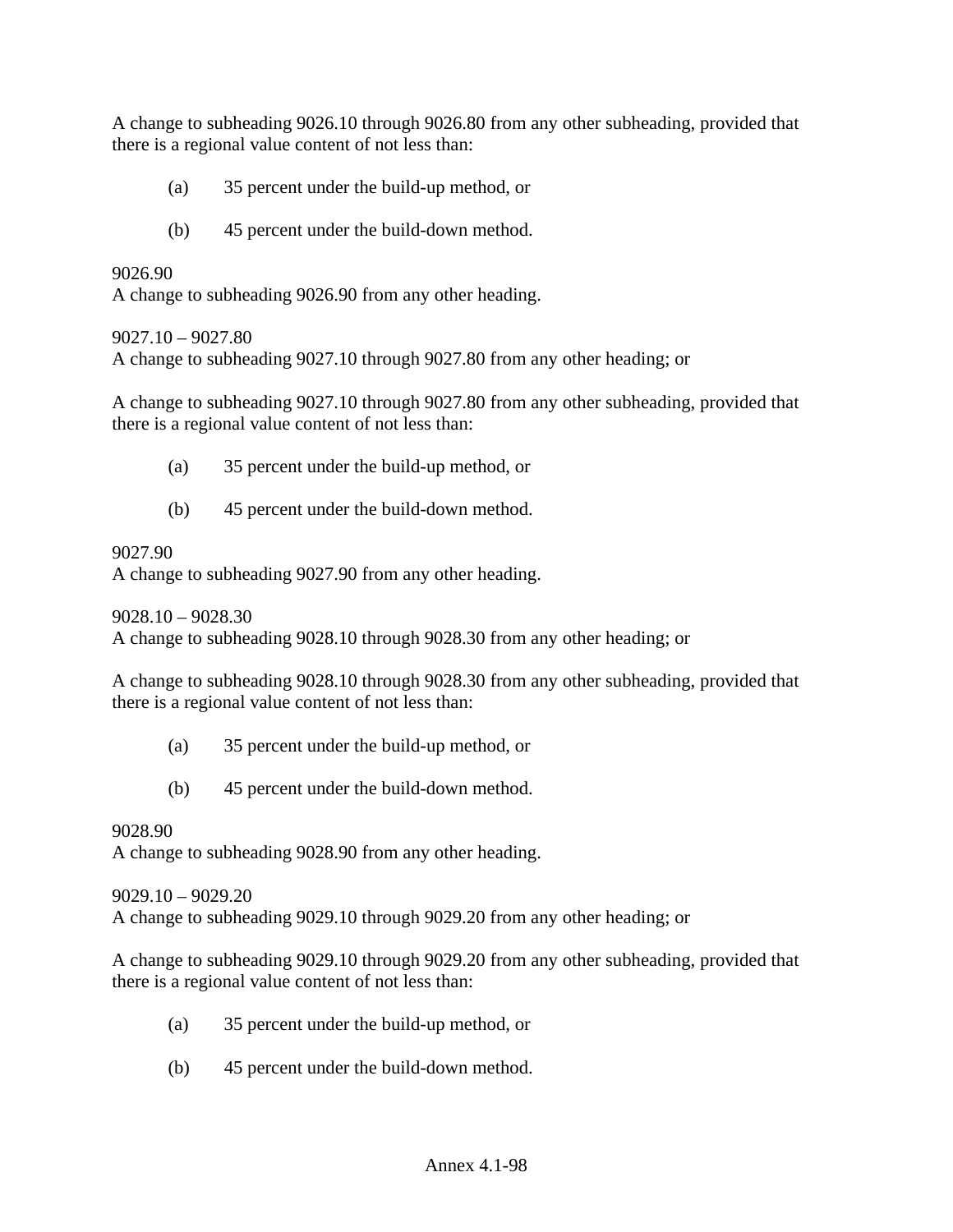9029.90 A change to subheading 9029.90 from any other heading.

9030.10 – 9030.89 A change to subheading 9030.10 through 9030.89 from any other subheading.

9030.90 A change to subheading 9030.90 from any other heading.

9031.10 – 9031.80 A change to subheading 9031.10 through 9031.80 from any other heading; or

A change to coordinate measuring machines of subheading 9031.49 from any other good except from bases and frames for the goods of the same subheading*;* or

A change to subheading 9031.10 through 9031.80 from any other subheading, provided that there is a regional value content of not less than:

- (a) 35 percent under the build-up method, or
- (b) 45 percent under the build-down method.

# 9031.90

A change to subheading 9031.90 from any other heading.

9032.10 – 9032.89

A change to subheading 9032.10 through 9032.89 from any other heading; or

A change to subheading 9032.10 through 9032.89 from any other subheading, provided that there is a regional value content of not less than:

- (a) 35 percent under the build-up method, or
- (b) 45 percent under the build-down method.

# 9032.90

A change to subheading 9032.90 from any other heading.

90.33

A change to heading 90.33 from any other heading.

#### **Chapter 91 Clocks and Watches and Parts Thereof**

# 9101.11

A change to subheading 9101.11 from any other chapter; or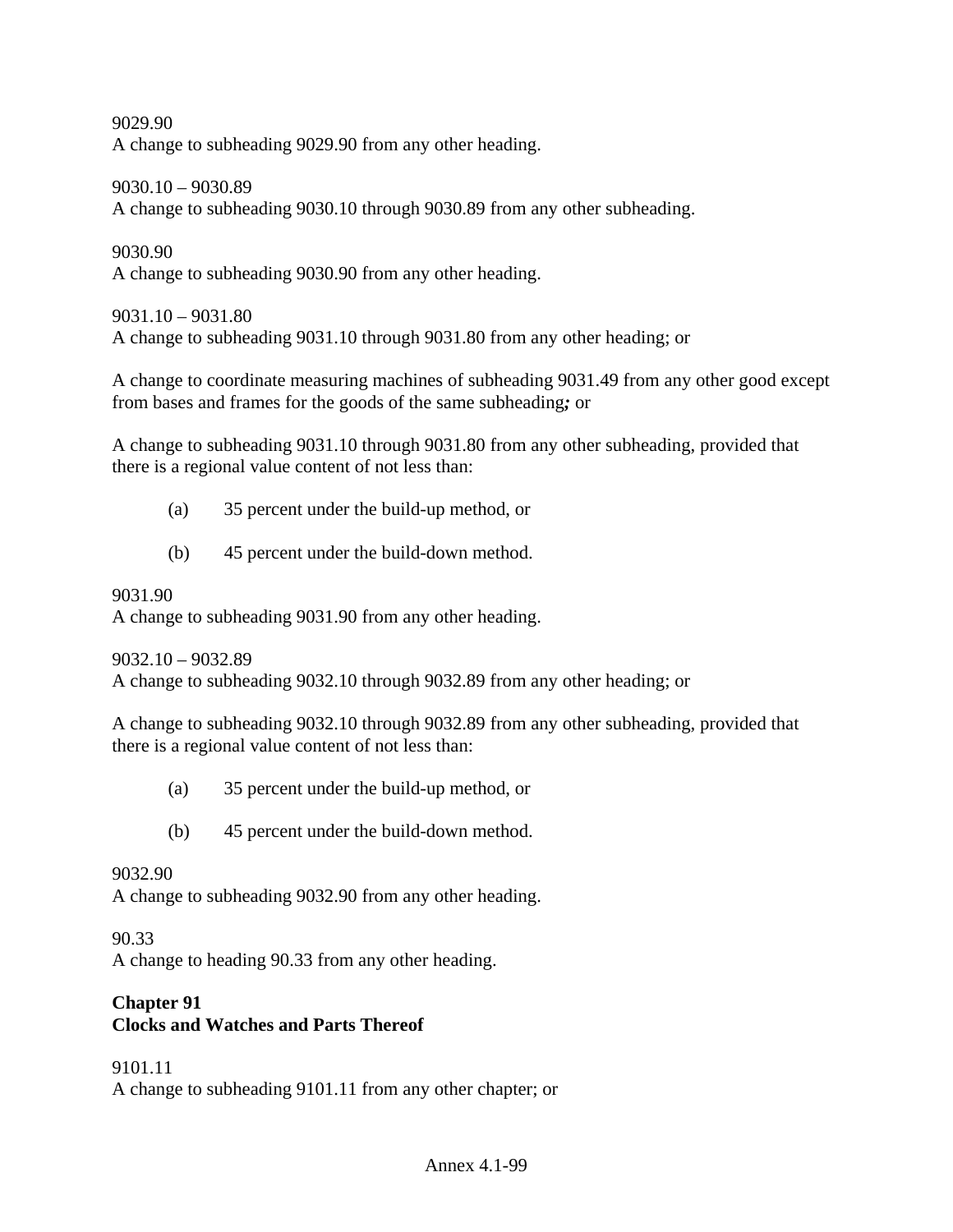A change to subheading 9101.11 from heading 91.14, whether or not there is also a change from any other chapter, provided that there is a regional value content of not less than:

- (a) 35 percent under the build-up method, or
- (b) 45 percent under the build-down method.

## 9101.12

A change to subheading 9101.12 from any other chapter; or

A change to subheading 9101.12 from any other heading, provided that there is a regional value content of not less than:

- (a) 35 percent under the build-up method, or
- (b) 45 percent under the build-down method.

## 9101.19

A change to subheading 9101.19 from any other chapter; or

A change to subheading 9101.19 from heading 91.14, whether or not there is also a change from any other chapter, provided that there is a regional value content of not less than:

- (a) 35 percent under the build-up method, or
- (b) 45 percent under the build-down method.

#### 9101.21

A change to subheading 9101.21 from any other chapter; or

A change to subheading 9101.21 from any other heading, provided that there is a regional value content of not less than:

- (a) 35 percent under the build-up method, or
- (b) 45 percent under the build-down method.

#### 9101.29

A change to subheading 9101.29 from any other chapter; or

A change to subheading 9101.29 from heading 91.14, whether or not there is also a change from any other chapter, provided that there is a regional value content of not less than:

(a) 35 percent under the build-up method, or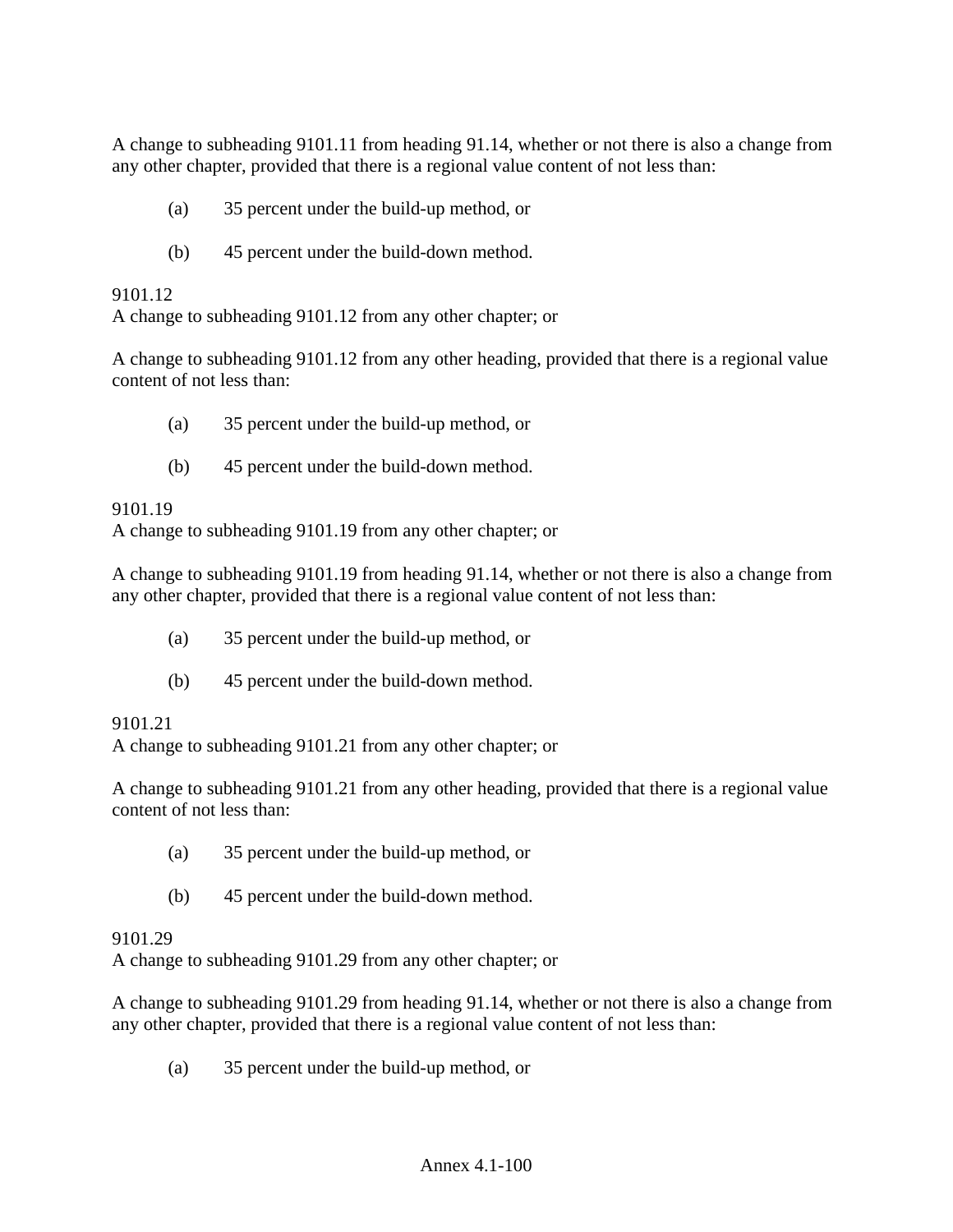(b) 45 percent under the build-down method.

### 9101.91

A change to subheading 9101.91 from any other chapter; or

A change to subheading 9101.91 from any other heading, provided that there is a regional value content of not less than:

- (a) 35 percent under the build-up method, or
- (b) 45 percent under the build-down method.

#### 9101.99

A change to subheading 9101.99 from any other chapter; or

A change to subheading 9101.99 from heading 91.14, whether or not there is also a change from any other chapter, provided that there is a regional value content of not less than:

- (a) 35 percent under the build-up method, or
- (b) 45 percent under the build-down method.

91.02 – 91.07

A change to heading 91.02 through 91.07 from any other chapter; or

A change to heading 91.02 through 91.07 from heading 91.14, whether or not there is also a change from any other chapter, provided that there is a regional value content of not less than:

- (a) 35 percent under the build-up method, or
- (b) 45 percent under the build-down method.

 $91.08 - 91.10$ 

A change to heading 91.08 through 91.10 from any other chapter; or

A change to heading 91.08 through 91.10 from any other heading, provided that there is a regional value content of not less than:

- (a) 35 percent under the build-up method, or
- (b) 45 percent under the build-down method.

 $9111.10 - 9111.80$ 

A change to subheading 9111.10 through 9111.80 from any other chapter; or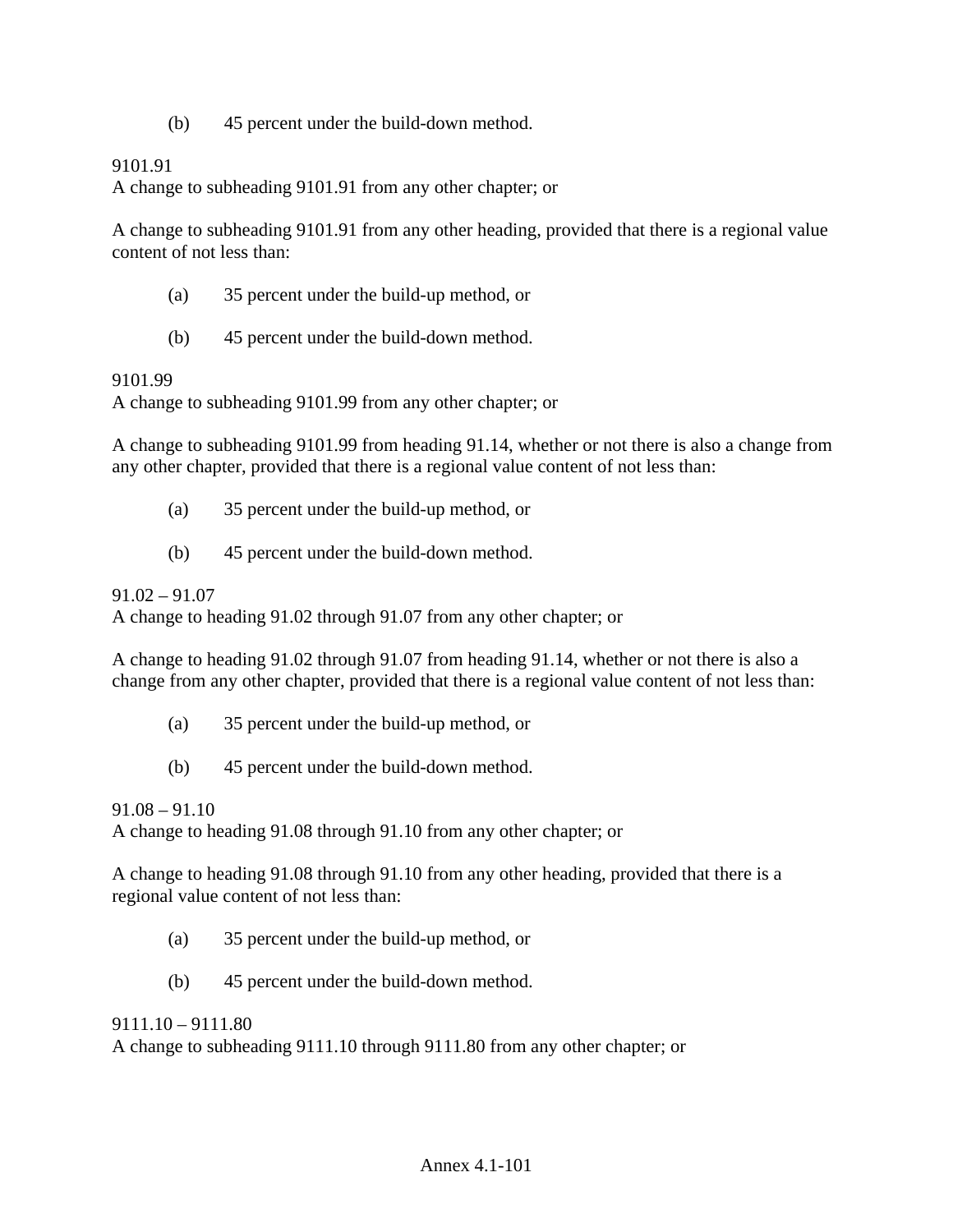A change to subheading 9111.10 through 9111.80 from subheading 9111.90, whether or not there is also a change from any other chapter, provided that there is a regional value content of not less than:

- (a) 35 percent under the build-up method, or
- (b) 45 percent under the build-down method.

### 9111.90

A change to subheading 9111.90 from any other chapter; or

A change to subheading 9111.90 from any other heading, provided that there is a regional value content of not less than:

- (a) 35 percent under the build-up method, or
- (b) 45 percent under the build-down method.

## 9112.20

A change to subheading 9112.20 from subheading 9112.90, whether or not there is also a change from any other heading, provided that there is regional value content of not less than:

- (a) 35 percent under the build-up method, or
- (b) 45 percent under the build-down method.

#### 9112.90

A change to subheading 9112.90 from any other chapter; or

A change to subheading 9112.90 from any other heading, provided that there is a regional value content of not less than:

- (a) 35 percent under the build-up method, or
- (b) 45 percent under the build-down method.

#### 91.13

A change to heading 91.13 from any other chapter; or

A change to heading 91.13 from any other heading, provided that there is a regional value content of not less than:

- (a) 35 percent under the build-up method, or
- (b) 45 percent under the build-down method.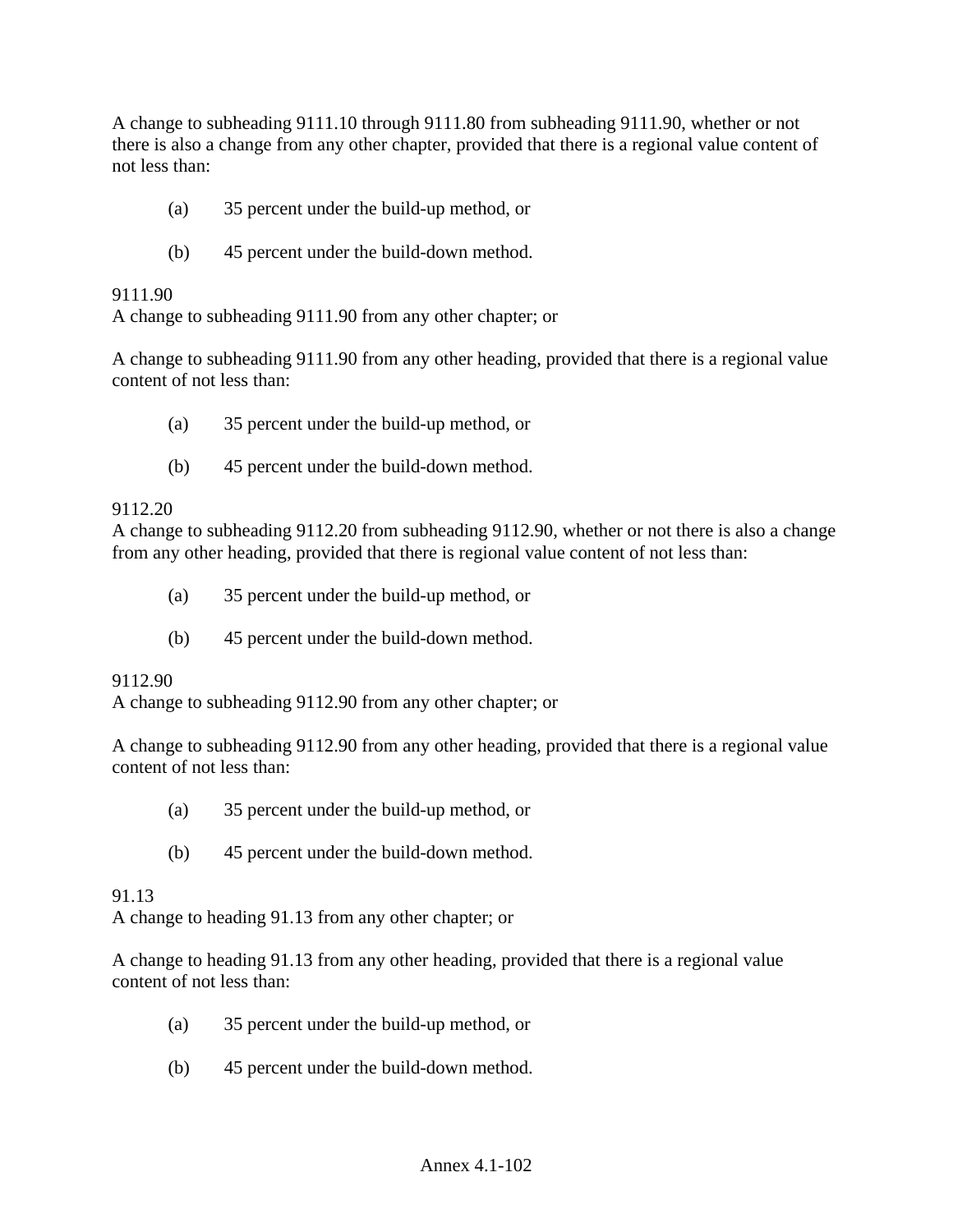91.14 A change to heading 91.14 from any other heading.

#### **Chapter 92 Musical Instruments; Parts and Accessories of Such Articles**

## 92.01 – 92.08

A change to heading 92.01 through 92.08 from any other chapter; or

A change to heading 92.01 through 92.08 from any other heading, provided that there is a regional value content of not less than:

- (a) 35 percent under the build-up method, or
- (b) 45 percent under the build-down method.

## 92.09

A change to heading 92.09 from any other heading.

# **Section XIX Arms and Ammunition; Parts and Accessories Thereof (Chapter 93)**

## **Chapter 93 Arms and Ammunition; Parts and Accessories Thereof**

93.01 – 93.04 A change to heading 93.01 through 93.04 from any other chapter; or

A change to heading 93.01 through 93.04 from any other heading, provided that there is a regional value content of not less than:

- (a) 35 percent under the build-up method, or
- (b) 45 percent under the build-down method.

#### 93.05

A change to heading 93.05 from any other heading.

#### 93.06 – 93.07

A change to heading 93.06 through 93.07 from any other chapter.

# **Section XX Miscellaneous Manufactured Articles (Chapter 94-96)**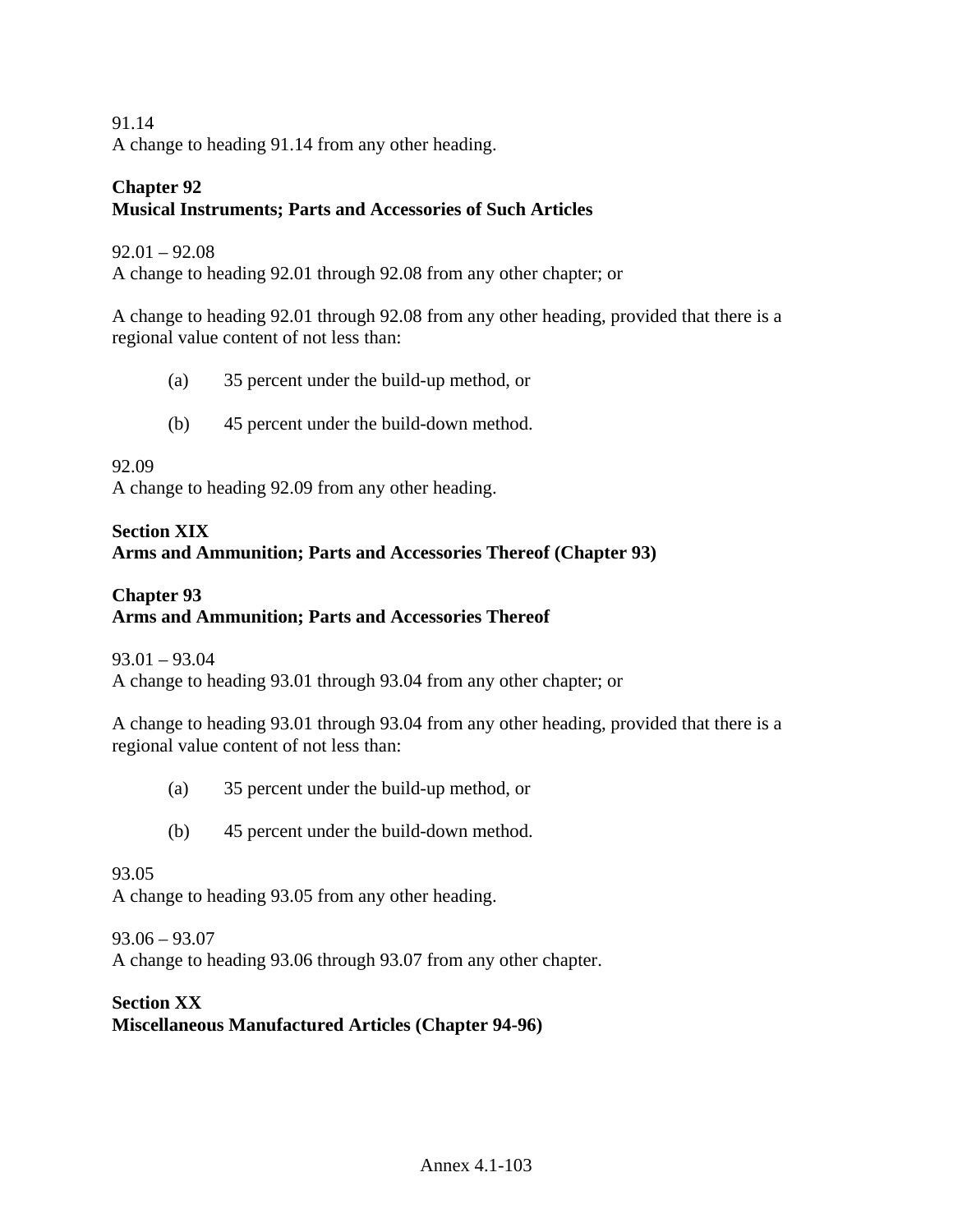# **Chapter 94**

**Furniture; Bedding, Mattresses, Mattress Supports, Cushions and Similar Stuffed Furnishings; Lamps and Lighting Fittings, Not Elsewhere Specified or Included; Illuminated Signs, Illuminated Name-Plates and the Like; Prefabricated Buildings** 

## 94.01

A change to heading 94.01 from any other heading**.** 

#### 9402.10 – 9402.90

A change to subheading 9402.10 through 9402.90 from any other subheading, provided that there is a regional value content of not less than:

- (a) 35 percent under the build-up method, or
- (b) 45 percent under the build-down method.

#### 94.03

A change to heading 94.03 from any other heading.

 $9404.10 - 9404.30$ 

A change to subheading 9404.10 through 9404.30 from any other chapter.

#### 9404.90

#### **Note to subheading 9404.90:**

A textile good of subheading 9404.90 shall be considered originating if it is cut or knit to shape, or both, and sewn or otherwise assembled in the territory of one or both of the Parties, and if the component that determines the tariff classification of the good is wholly of:

- (a) one or more fabrics listed in Annex 3.25 (List of Fabrics, Yarns, and Fibers Not Available in Commercial Quantities);
- (b) one or more fabrics or knit to shape components formed in the territory of one or both of the Parties from one or more of the yarns listed in Annex 3.25 (List of Fabrics, Yarns, and Fibers Not Available in Commercial Quantities); or
- (c) any combination of the fabrics referred to in subparagraph (a), the fabrics or knit to shape components referred to in subparagraph (b), or one or more fabrics or knit to shape components originating under this Annex.

The originating fabrics or knit to shape components referred to in subparagraph (c) may contain up to ten percent by weight of fibers or yarns that do not undergo an applicable change in tariff classification set out in this Annex. Any elastomeric yarn contained in an originating fabric or knit to shape component referred to in subparagraph (c) must be wholly formed and finished in the territory of one or both of the Parties.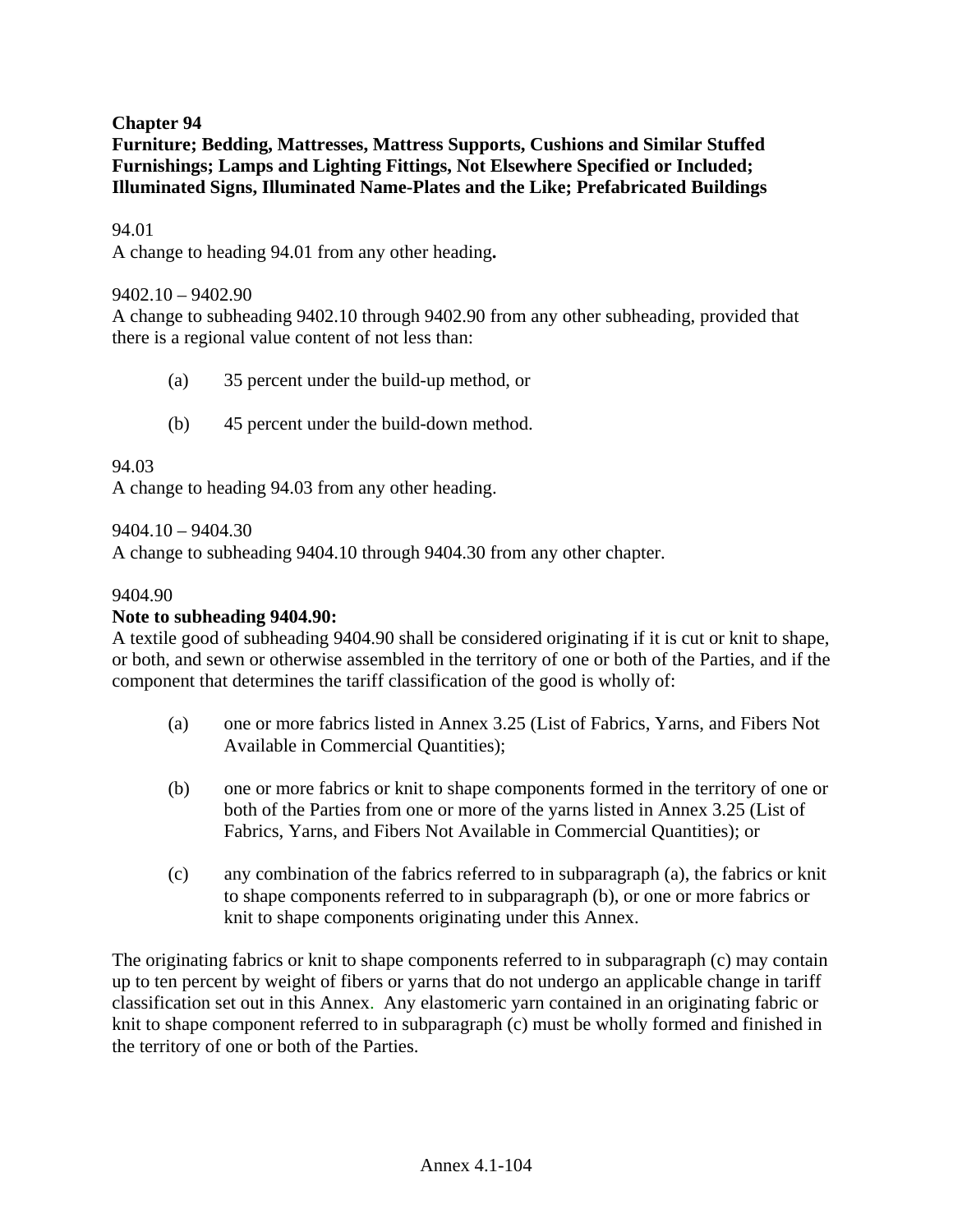A change to subheading 9404.90 from any other chapter, except from heading 50.07, 51.11 through 51.13, 52.08 through 52.12, 53.09 through 53.11, 54.07 through 54.08, 55.12 through 55.16, or subheading 6307.90.

 $9405.10 - 9405.60$ A change to subheading 9405.10 through 9405.60 from any other chapter; or

A change to subheading 9405.10 through 9405.60 from subheading 9405.91 through 9405.99, whether or not there is also a change from any other chapter, provided that there is a regional value content of not less than:

- (a) 35 percent under the build-up method, or
- (b) 45 percent under the build-down method.

9405.91 – 9405.99

A change to subheading 9405.91 through 9405.99 from any other heading.

94.06

A change to heading 94.06 from any other chapter.

# **Chapter 95**

# **Toys, Games and Sport Requisites; Parts and Accessories Thereof**

95.01

A change to heading 95.01 from any other chapter.

95.02

A change to heading 95.02 from any other heading.

95.03 – 95.08

A change to heading 95.03 through 95.08 from any other chapter; or

A change to subheading 9506.31 from subheading 9506.39, whether or not there is also a change from any other chapter, provided that there is a regional value content of not less than:

- (a) 35 percent under the build-up method, or
- (b) 45 percent under the build-down method.

#### **Chapter 96 Miscellaneous Manufactured Articles**

# $96.01 - 96.05$ A change to heading 96.01 through 96.05 from any other chapter.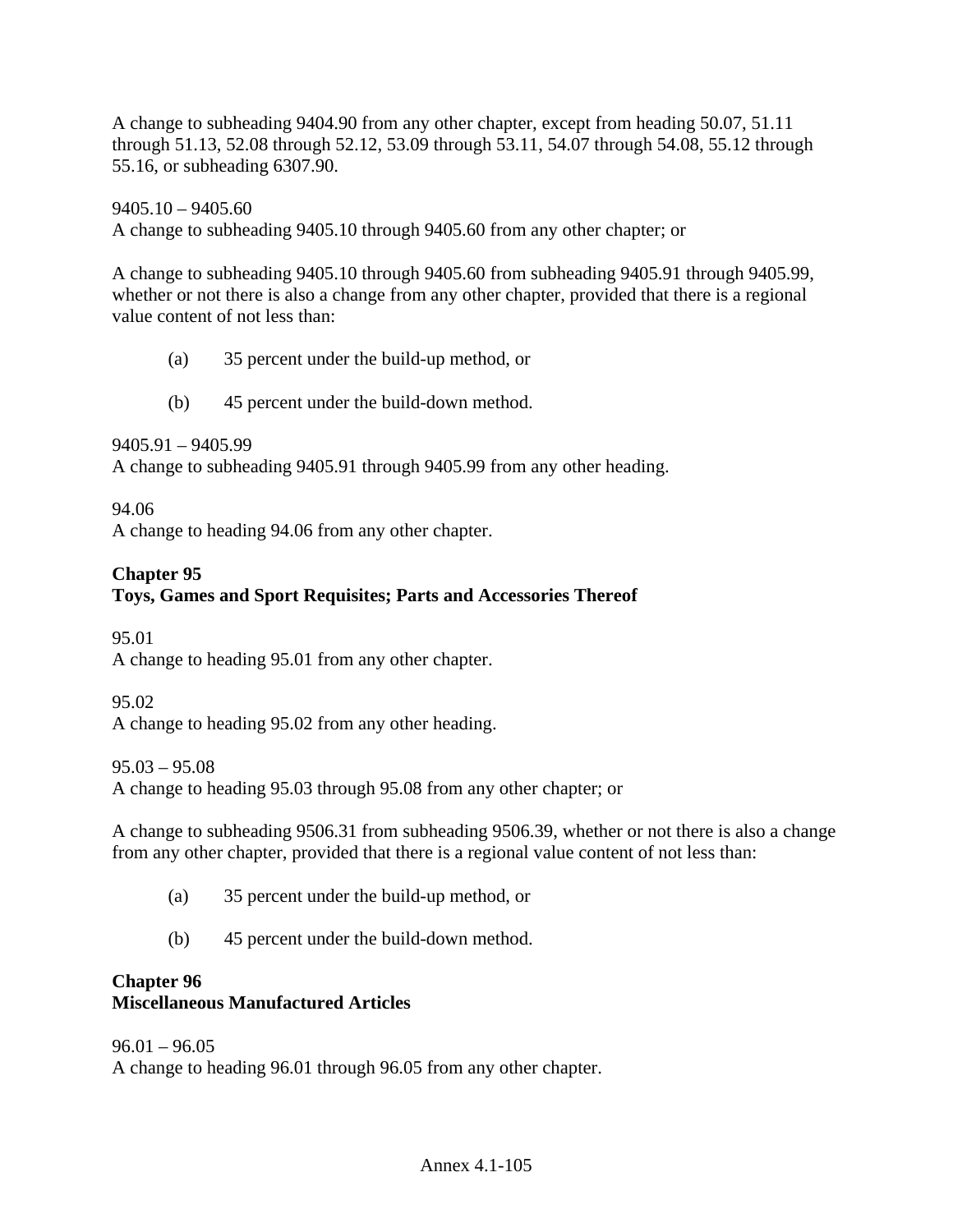9606.10 A change to subheading 9606.10 from any other heading; or

No change in tariff classification is required, provided that there is a regional value content of not less than:

- (a) 35 percent under the build-up method, or
- (b) 45 percent under the build-down method.

9606.21 – 9606.29

A change to subheading 9606.21 through 9606.29 from any other chapter; or

A change to subheading 9606.21 through 9606.29 from subheading 9606.30, whether or not there is also a change from any other chapter, provided that there is a regional value content of not less than:

- (a) 35 percent under the build-up method, or
- (b) 45 percent under the build-down method.

9606.30

A change to subheading 9606.30 from any other heading*.* 

9607.11 – 9607.19 A change to subheading 9607.11 through 9607.19 from any other chapter; or

A change to subheading 9607.11 through 9607.19 from subheading 9607.20, whether or not there is also a change from any other chapter, provided that there is a regional value content of not less than:

- (a) 35 percent under the build-up method, or
- (b) 45 percent under the build-down method.

9607.20

A change to subheading 9607.20 from any other heading.

9608.10 – 9608.20 A change to subheading 9608.10 through 9608.20 from any other chapter; or

A change to subheading 9608.10 through 9608.20 from subheading 9608.60 through 9608.99, whether or not there is also a change from any other chapter, provided that there is a regional value content of not less than 30 percent under the build-down method.

9608.31 – 9608.50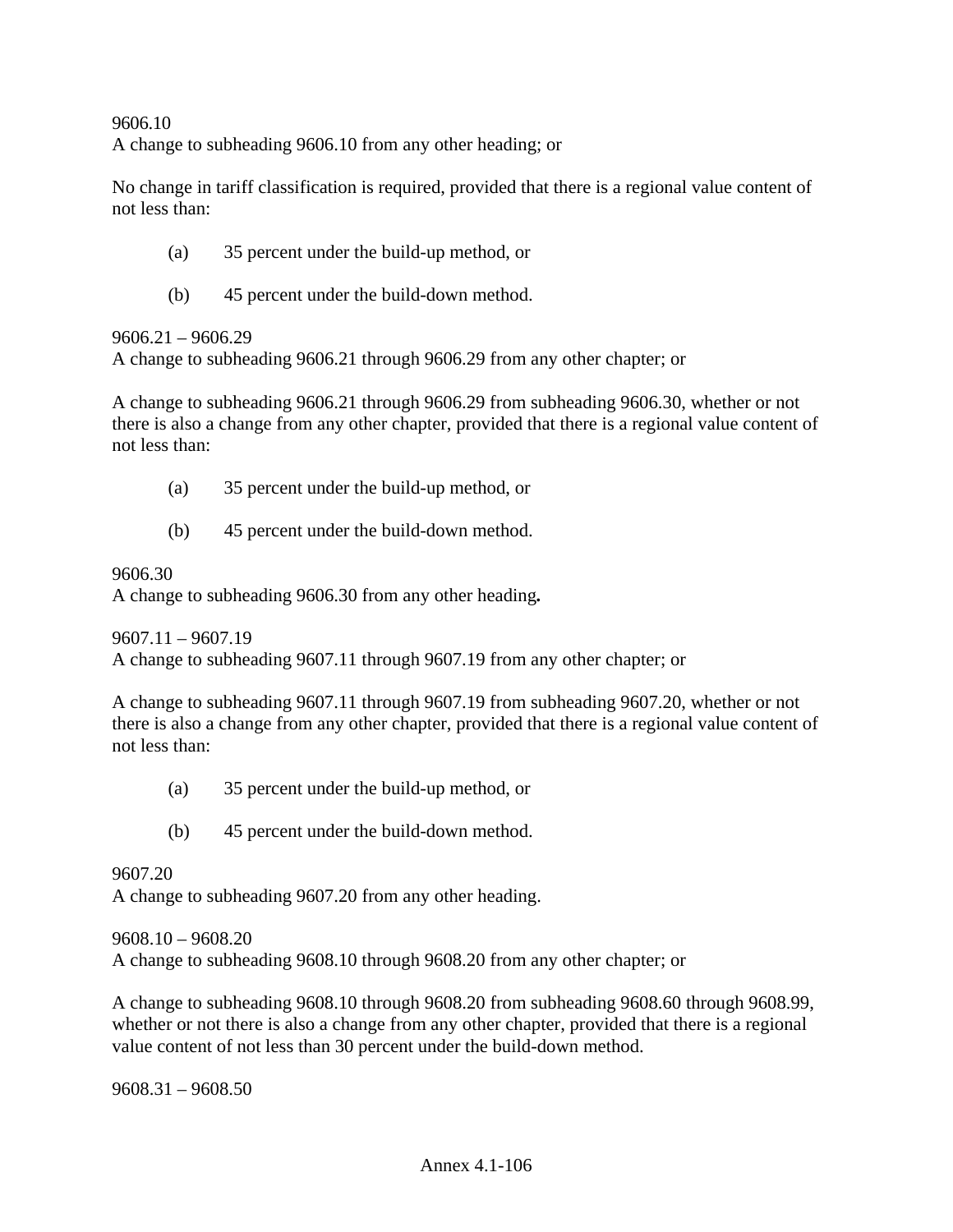A change to subheading 9608.31 through 9608.50 from any other chapter; or

A change to subheading 9608.31 through 9608.50 from subheading 9608.60 through 9608.99, whether or not there is also a change from any other chapter, provided that there is a regional value content of not less than:

- (a) 35 percent under the build-up method, or
- (b) 45 percent under the build-down method.

9608.60

A change to subheading 9608.60 from any other heading.

9608.91

A change to subheading 9608.91 from any other subheading.

9608.99 A change to subheading 9608.99 from any other heading.

9609.10 – 9609.90

A change to subheading 9609.10 through 9609.90 from any other heading; or

A change to subheading 9609.10 through 9609.90 from subheading 9609.20, whether or not there is also a change from any other heading, provided that there is a regional value content of not less than:

- (a) 35 percent under the build-up method, or
- (b) 45 percent under the build-down method.

 $96.10 - 96.11$ 

A change to heading 96.10 through 96.11 from any other heading.

9612.10 A change to subheading 9612.10 from any other chapter.

9612.20 A change to subheading 9612.20 from any other heading.

9613.10 – 9613.80

A change to subheading 9613.10 through 9613.80 from any other chapter; or

A change to subheading 9613.10 through 9613.80 from subheading 9613.90, whether or not there is also a change from any other chapter, provided that there is a regional value content of not less than: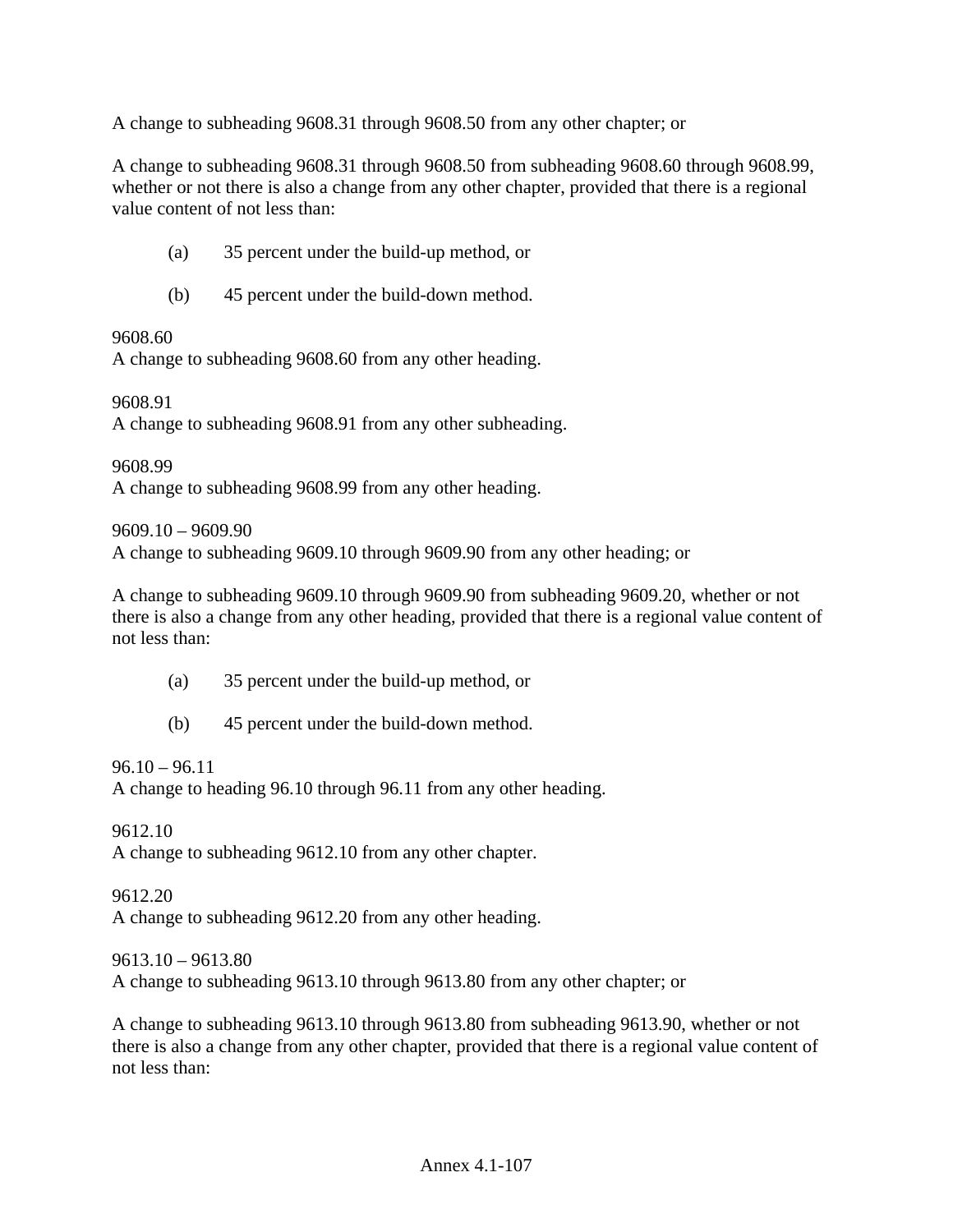- (a) 35 percent under the build-up method, or
- (b) 45 percent under the build-down method.

# 9613.90

A change to subheading 9613.90 from any other heading.

## 9614.20

A change to subheading 9614.20 from any other subheading, except from subheading 9614.90.

# 9614.90

A change to subheading 9614.90 from any other heading.

9615.11 – 9615.19

A change to subheading 9615.11 through 9615.19 from any other chapter; or

A change to subheading 9615.11 through 9615.19 from subheading 9615.90, whether or not there is also a change from any other chapter, provided that there is a regional value content of not less than:

- (a) 35 percent under the build-up method, or
- (b) 45 percent under the build-down method.

# 9615.90

A change to subheading 9615.90 from any other heading.

# 96.16

A change to heading 96.16 from any other heading.

96.17

A change to heading 96.17 from any other chapter.

96.18 A change in heading 96.18 from any other heading.

## **Section XXI Works of Art, Collectors Pieces and Antiques (Chapter 97)**

# **Chapter 97 Works of Art, Collectors Pieces and Antiques**

9701.10 – 9701.90 A change to subheading 9701.10 through 9701.90 from any other subheading.

97.02 – 97.06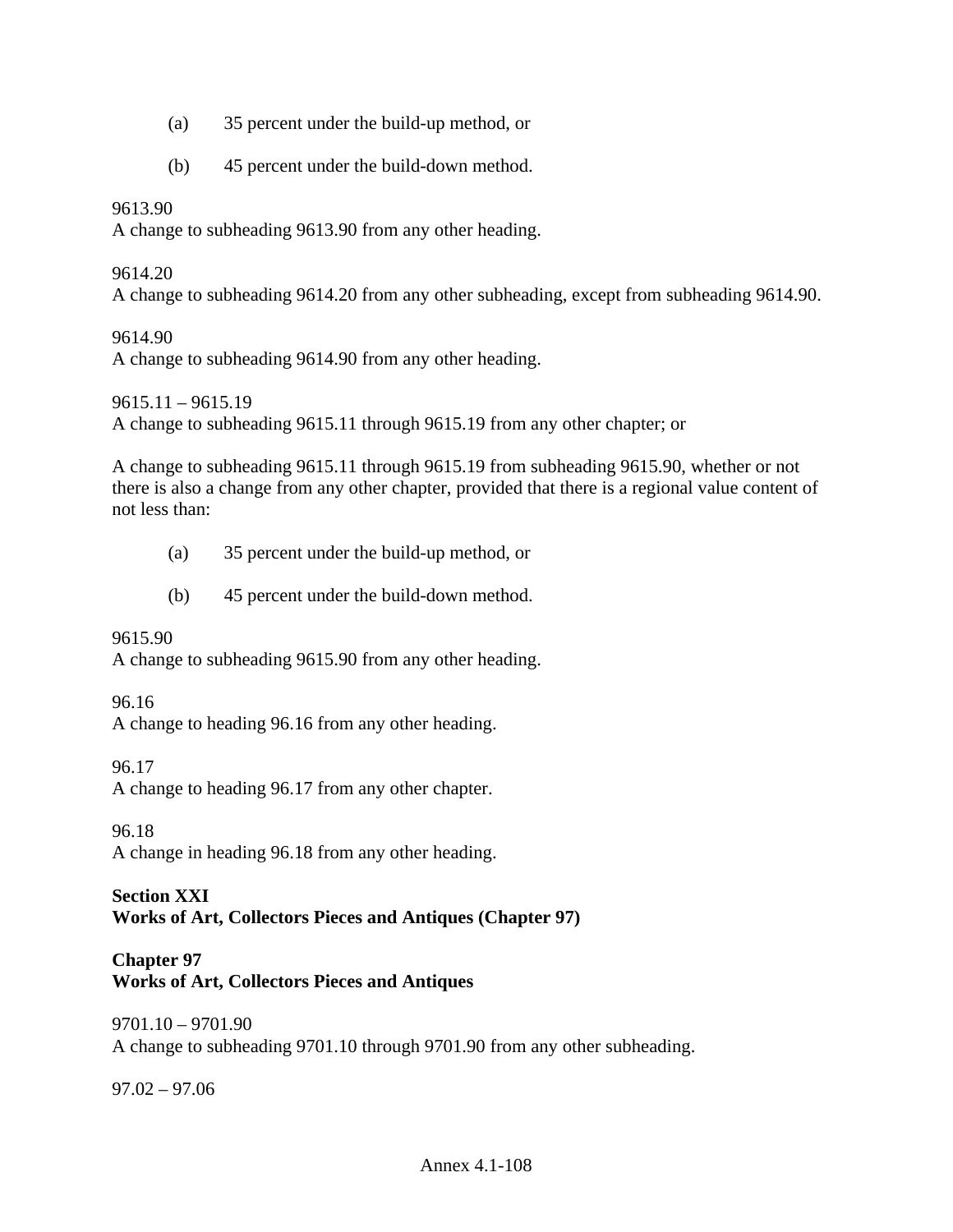A change to heading 97.02 through 97.06 from any other heading.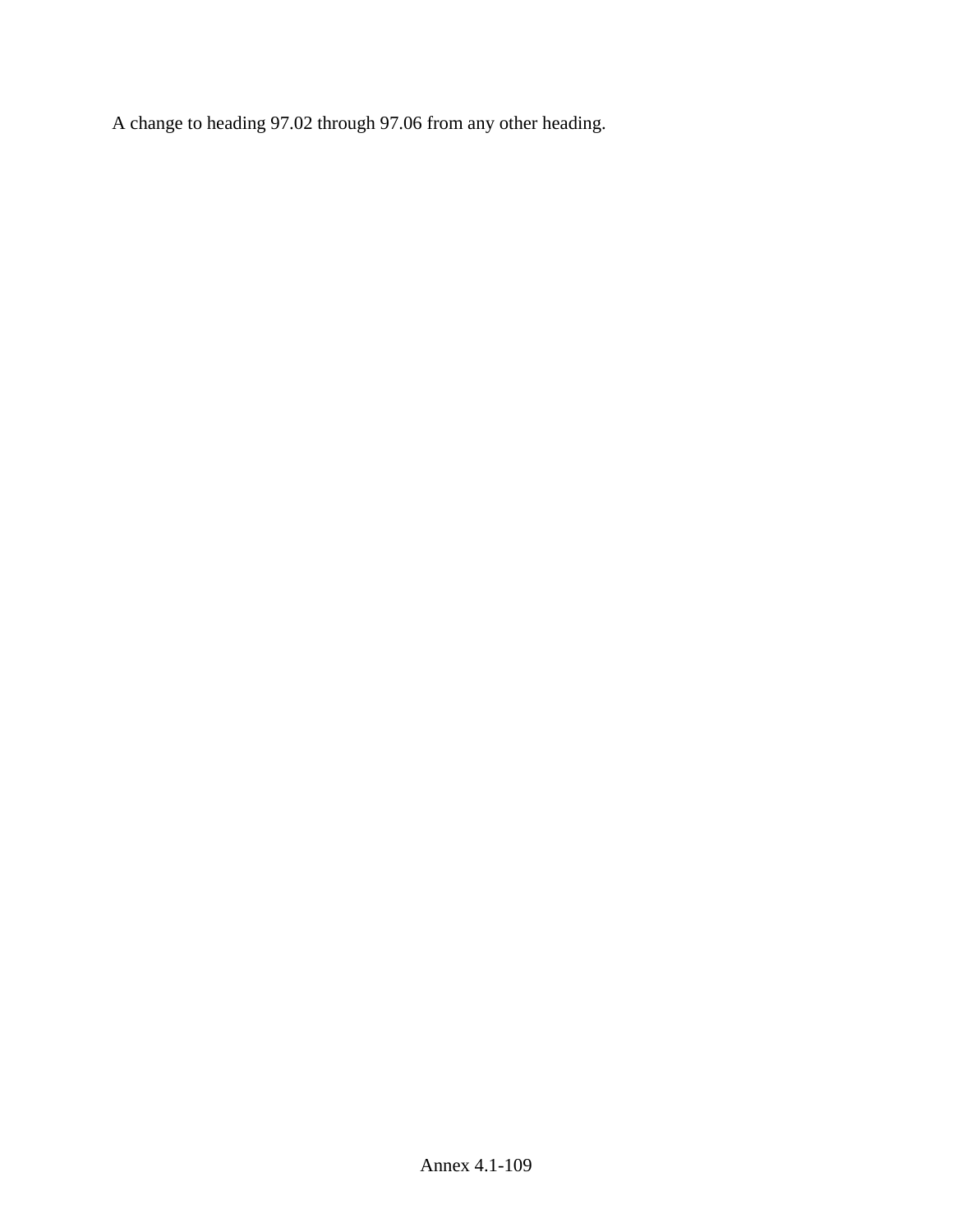## **Appendix 4.1-A**

## **Correlation Table for Textile or Apparel Goods**

| <b>TARIFF</b> | <b>UNITED</b> | <b>PANAMA</b> | <b>DESCRIPTION</b>                          |
|---------------|---------------|---------------|---------------------------------------------|
| <b>ITEM</b>   | <b>STATES</b> |               |                                             |
| 5108.10.aa    | 5108.10.60    | 5108.10.00    | Other than of Angora rabbit hair.           |
| 5108.20.aa    | 5108.20.60    | 5108.20.00    | Other than of Angora rabbit hair.           |
| 5208.21.aa    | 5208.21.60    | 5208.21.00    | Of number 69 or higher number.              |
| 5208.22.aa    | 5208.22.80    | 5208.22.00    | Of number 69 or higher number.              |
| 5208.29.aa    | 5208.29.80    | 5208.29.00    | Of number 69 or higher number.              |
| 5208.31.aa    | 5208.31.80    | 5208.31.00    | Of number 69 or higher number.              |
| 5208.32.aa    | 5208.32.50    | 5208.32.00    | Of number 69 or higher number.              |
| 5208.32.bb    | 5208.32.3020  | 5208.32.00    | Of number 42 or lower number of poplin      |
|               |               |               | or broadcloth.                              |
| 5208.39.aa    | 5208.39.80    | 5208.39.00    | Of number 69 or higher.                     |
|               |               |               |                                             |
| 5208.41.aa    | 5208.41.80    | 5208.41.00    | Of number 69 or higher number.              |
| 5208.42.aa    | 5208.42.50    | 5208.42.00    | Of number 69 or higher number.              |
| 5208.43.aa    | 5208.43.00    | 5208.43.00    | 3-thread or 4-thread twill, including cross |
|               |               |               | twill.                                      |
| 5208.49.aa    | 5208.49.80    | 5208.49.00    | Of number 69 or higher number.              |
| 5208.51.aa    | 5208.51.80    | 5208.51.00    | Of number 69 or higher number.              |
| 5208.52.aa    | 5208.52.50    | 5208.52.00    | Of number 69 or higher number.              |
| 5208.59.aa    | 5208.59.80    | 5208.59.00    | Of number 69 or higher number.              |
| 5210.21.aa    | 5210.21.80    | 5210.21.00    | Of number 69 or higher number.              |
| 5210.29.aa    | 5210.29.80    | 5210.29.00    | Of number 69 or higher number.              |
| 5210.31.aa    | 5210.31.80    | 5210.31.00    | Of number 69 or higher number.              |
| 5210.39.aa    | 5210.39.80    | 5210.39.00    | Of number 69 or higher number.              |
| 5210.41.aa    | 5210.41.80    | 5210.41.00    | Of number 69 or higher number.              |
| 5210.49.aa    | 5210.49.80    | 5210.49.00    | Of number 69 or higher number.              |
| 5210.51.aa    | 5210.51.80    | 5210.51.00    | Of number 69 or higher number.              |
| 5210.59.aa    | 5210.59.80    | 5210.59.00    | Of number 69 or higher number.              |
| 5402.41.aa    | 5402.41.90    | 5402.41.00    | Of nylon or other polyamides other than     |
|               |               |               | colored multifilament, untwisted or with    |
|               |               |               | a twist of less than 5 turns per meter,     |
|               |               |               | measuring not less than 22 decitex per      |
|               |               |               | filament, certified by the importer to be   |
|               |               |               | used in the manufacture of wigs for dolls.  |
| 5402.43.aa    | 5402.43.10    | 5402.43.00    | Wholly of polyester, measuring not less     |
|               |               |               | than 75 decitex but not more than 80        |
|               |               |               | decitex, and having 24 filaments per        |
|               |               |               | yarn.                                       |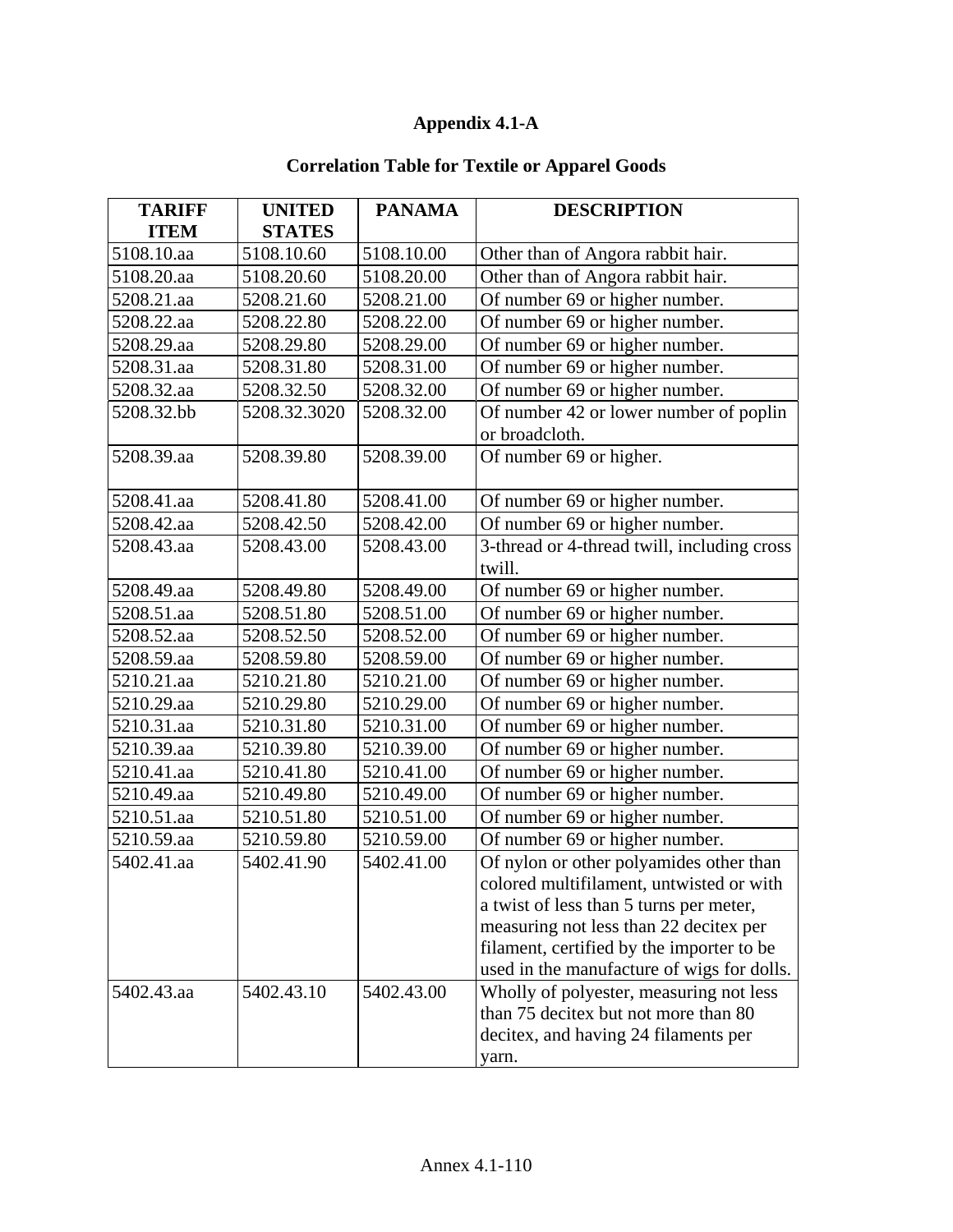| <b>TARIFF</b> | <b>UNITED</b> | <b>PANAMA</b> | <b>DESCRIPTION</b>                                                             |
|---------------|---------------|---------------|--------------------------------------------------------------------------------|
| <b>ITEM</b>   | <b>STATES</b> |               |                                                                                |
| 5402.52.aa    | 5402.52.10    | 5402.52.00    | Wholly of polyester, measuring not less                                        |
|               |               |               | than 75 decitex but not more than 80                                           |
|               |               |               | decitex, and having 24 filaments per                                           |
|               |               |               | yarn.                                                                          |
| 5407.61.aa    | 5407.61.11    | 5407.61.00    | Wholly of polyester, of single yarns                                           |
|               |               |               | measuring not less than 75 decitex but                                         |
|               |               |               | not more than 80 decitex, and having 24                                        |
|               |               |               | filaments per yarn and with a twist of 900                                     |
|               |               |               | or more turns per meter.                                                       |
| 5407.61.bb    | 5407.61.21    | 5407.61.00    | Wholly of polyester, of single yarns                                           |
|               |               |               | measuring not less than 75 decitex but                                         |
|               |               |               | not more than 80 decitex, and having 24                                        |
|               |               |               | filaments per yarn and with a twist of 900                                     |
| 5407.61.cc    | 5407.61.91    | 5407.61.00    | or more turns per meter.                                                       |
|               |               |               | Wholly of polyester, of single yarns<br>measuring not less than 75 decitex but |
|               |               |               | not more than 80 decitex, and having 24                                        |
|               |               |               | filaments per yarn and with a twist of 900                                     |
|               |               |               | or more turns per meter.                                                       |
| 5408.22.aa    | 5408.22.10    | 5408.22.00    | Of cuprammonium rayon.                                                         |
| 5408.23.aa    | 5408.23.11    | 5408.23.00    | Of cuprammonium rayon.                                                         |
| 5408.23.bb    | 5408.23.21    | 5408.23.00    | Of cuprammonium rayon.                                                         |
| 5408.24.aa    | 5408.24.10    | 5408.24.00    | Of cuprammonium rayon.                                                         |
| 5512.99.aa    | 5512.99.0005  | 5512.99.00    | Of yarns of different colors, except blue                                      |
|               |               |               | denim or jacquard weave.                                                       |
| 5515.13.aa    | 5515.13.10    | 5515.13.00    | Other than containing 36 percent or more                                       |
|               |               |               | by weight of wool or fine animal hair.                                         |
| 5515.19.aa    | 5515.19.0090  | 5515.19.00    | Other than of yarns of different                                               |
|               |               |               | colors, except blue denim or                                                   |
|               |               |               | jacquard weave, poplin or                                                      |
|               |               |               | broadcloth, sheeting, printcloth,                                              |
|               |               |               | cheesecloth; lawns, voiles or                                                  |
|               |               |               | batistes, duck, satin weave or twill                                           |
|               |               |               | weave, Oxford cloth.                                                           |
| 5903.90.aa    | 5903.90.15    | 5903.90.90    | Of man-made fibers, fabrics                                                    |
|               |               |               | specified in note 9 to section XI,                                             |
|               |               |               | over 60 percent by weight of                                                   |
| 5903.90.bb    | 5903.90.25    | 5903.90.90    | plastics.                                                                      |
|               |               |               | Of man-made fibers, fabrics<br>specified in note 9 to section XI, 70           |
|               |               |               | percent by weight of rubber or                                                 |
|               |               |               | plastics.                                                                      |
| 6001.92.aa    | 6001.92.0030  | 6001.92.10,   | Velour, not over 271 grams per                                                 |
|               |               | 6001.92.90    | square meter.                                                                  |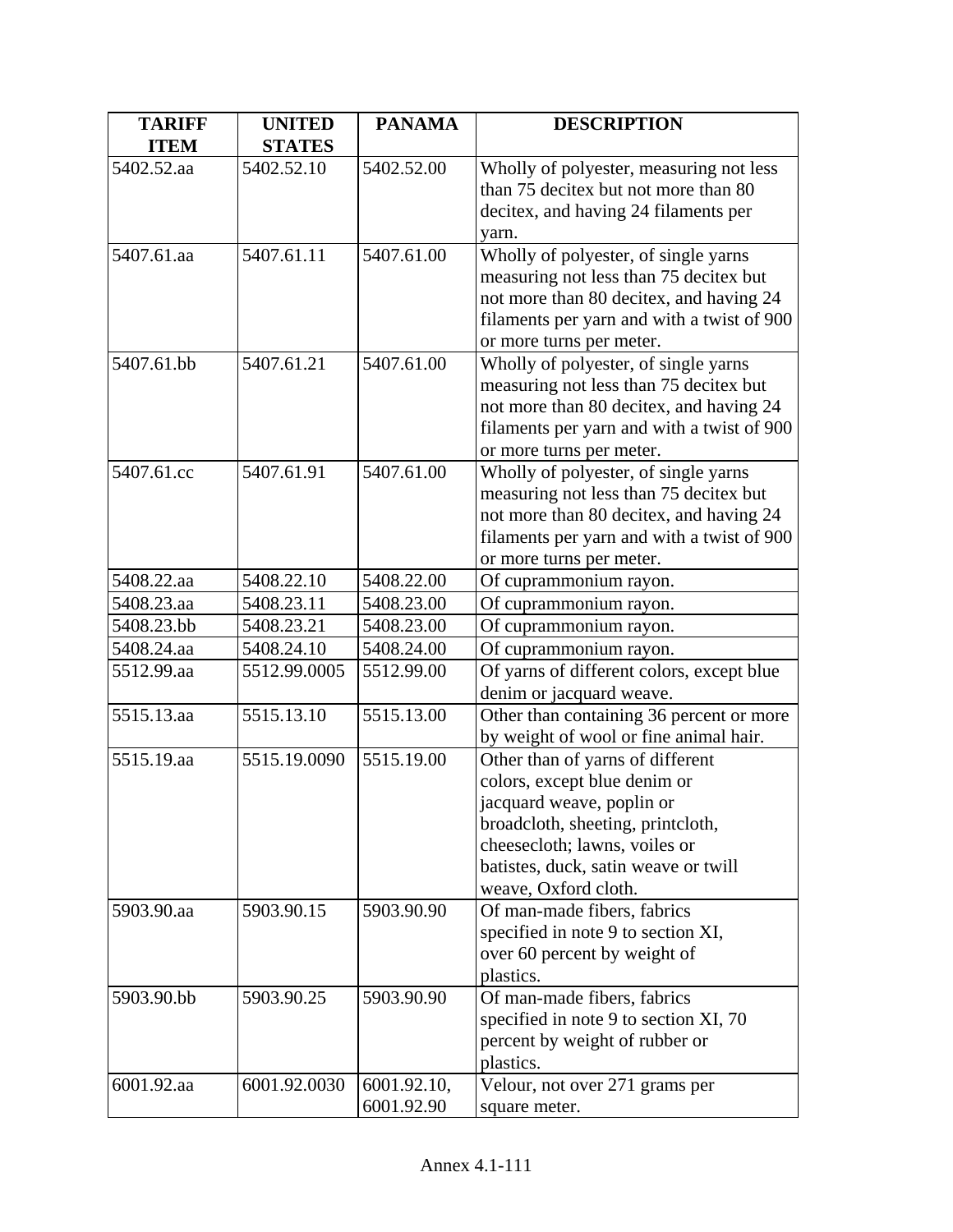| Circular knit, wholly of cotton yarns<br>exceeding 100 metric number per |
|--------------------------------------------------------------------------|
|                                                                          |
|                                                                          |
|                                                                          |
| Circular knit, wholly of cotton yarns                                    |
| exceeding 100 metric number per                                          |
|                                                                          |
| Circular knit, wholly of cotton yarns                                    |
| exceeding 100 metric number per                                          |
|                                                                          |
| Circular knit, wholly of cotton yarns                                    |
| exceeding 100 metric number per                                          |
|                                                                          |
| Other than of synthetic or artificial                                    |
| fibers; containing 85 percent or                                         |
| more by weight of silk or silk waste.                                    |
| Containing 70 percent or more by                                         |
| weight of silk or silk waste.                                            |
| Other (not of wool or fine animal                                        |
| hair, cotton, or man-made fiber; not                                     |
| containing 70 percent or more by                                         |
| weight of silk or silk waste).                                           |
| Containing 70 percent or more by                                         |
| weight of silk or silk waste.                                            |
| Other (not of wool or fine animal                                        |
| hair, cotton, or man-made fiber; not                                     |
| containing 70 percent or more by                                         |
| weight of silk or silk waste).                                           |
| Containing 70 percent or more by                                         |
| weight of silk or silk waste.                                            |
| Other (not of wool or fine animal                                        |
| hair, cotton, or man-made fiber; not                                     |
| containing 70 percent or more by                                         |
| weight of silk or silk waste).                                           |
| Other than wool or fine animal hair,                                     |
| cotton or man-made fibers.                                               |
| Containing 70 percent or more by                                         |
| weight of silk or silk waste.                                            |
| Other (not of wool or fine animal                                        |
| hair, cotton, or man-made fiber; not<br>containing 70 percent or more by |
| weight of silk or silk waste).                                           |
| Containing 70 percent or more by                                         |
| weight of silk or silk waste.                                            |
|                                                                          |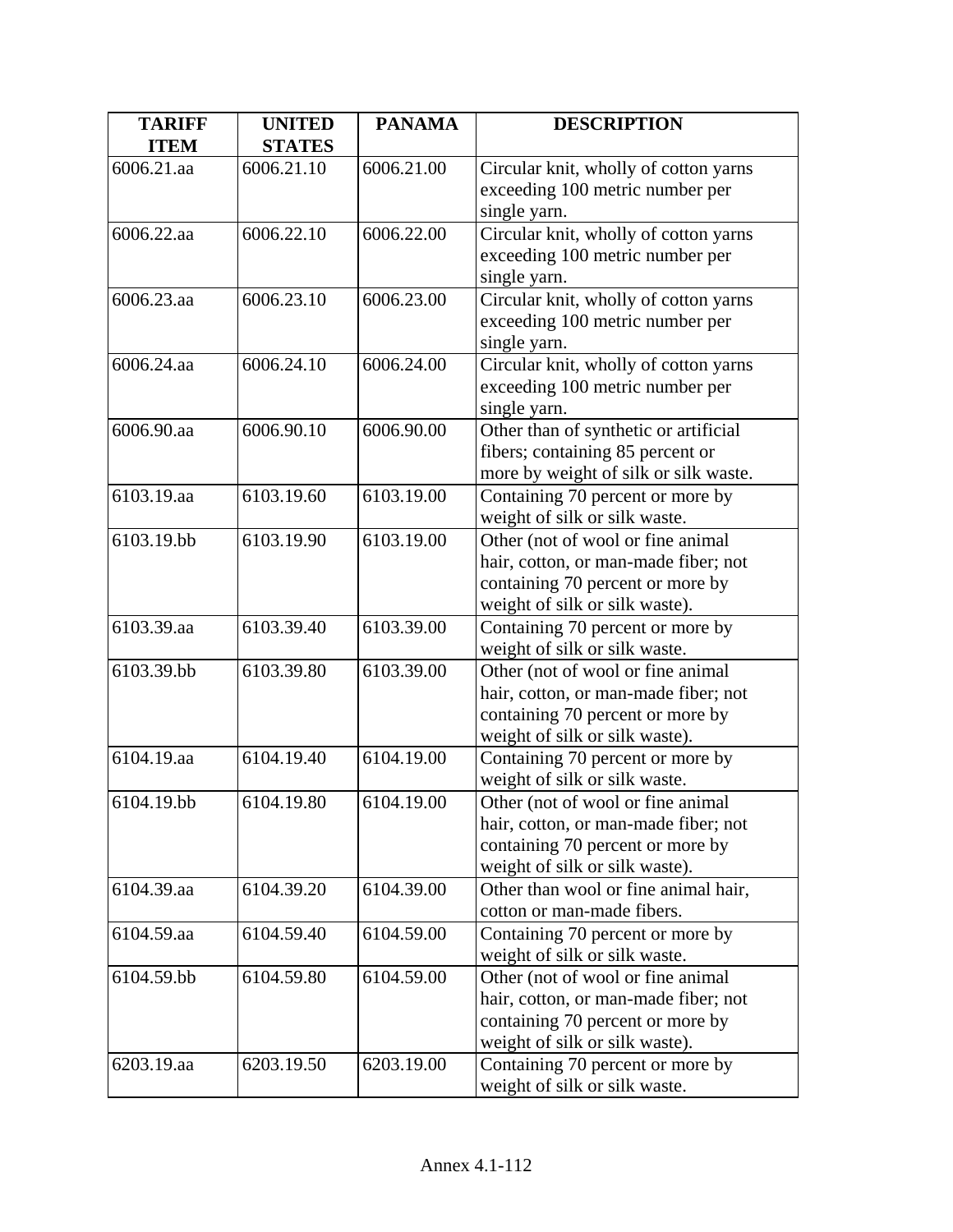| <b>TARIFF</b> | <b>UNITED</b> | <b>PANAMA</b> | <b>DESCRIPTION</b>                     |
|---------------|---------------|---------------|----------------------------------------|
| <b>ITEM</b>   | <b>STATES</b> |               |                                        |
| 6203.19.bb    | 6203.19.90    | 6203.19.00    | Other (not of wool or fine animal      |
|               |               |               | hair, cotton, or man-made fiber; not   |
|               |               |               | containing 70 percent or more by       |
|               |               |               | weight of silk or silk waste).         |
| 6203.39.aa    | 6203.39.50    | 6203.39.00    | Containing 70 percent or more by       |
|               |               |               | weight of silk or silk waste.          |
| 6203.39.bb    | 6203.39.90    | 6203.39.00    | Other (not of wool or fine animal      |
|               |               |               | hair, cotton, or man-made fiber; not   |
|               |               |               | containing 70 percent or more by       |
|               |               |               | weight of silk or silk waste).         |
| 6203.42.aa    | 6203.42.40    | 6203.42.00    | Bib and brace overalls of cotton.      |
| 6204.19.aa    | 6204.19.40    | 6204.19.00    | Containing 70 percent or more by       |
|               |               |               | weight of silk or silk waste.          |
| 6204.19.bb    | 6204.19.80    | 6204.19.00    | Other (not of wool or fine animal      |
|               |               |               | hair, cotton, or man-made fiber; not   |
|               |               |               | containing 70 percent or more by       |
|               |               |               | weight of silk or silk waste).         |
| 6204.33.aa    | 6204.33.40    | 6204.33.00    | Containing 36 percent or more by       |
|               |               |               | weight of wool or fine animal hair.    |
| 6204.39.aa    | 6204.39.20    | 6204.39.00    | Containing 36 percent or more by       |
|               |               |               | weight of wool or fine animal hair.    |
| 6204.39.bb    | 6204.39.60    | 6204.39.00    | Containing 70 percent or more by       |
|               |               |               | weight of silk or silk waste.          |
| 6204.39.cc    | 6204.39.80    | 6204.39.00    | Other (not of wool or fine animal      |
|               |               |               | hair, cotton, or man-made fiber; not   |
|               |               |               | containing 70 percent or more by       |
|               |               |               | weight of silk or silk waste).         |
| 6204.39.dd    | 6204.39.8020  | 6204.39.00    | Other than of artificial fibers; other |
|               |               |               | than 36 percent or more by weight      |
|               |               |               | of wool or fine animal hair; other     |
|               |               |               | than containing 70 percent or more     |
|               |               |               | by weight of silk or silk waste;       |
|               |               |               | subject to wool restraints.            |
| 6204.42.aa    | 6204.42.3040  | 6204.42.00    | Girls'; of cotton; other than          |
|               |               |               | containing 36 percent or more by       |
|               |               |               | weight of flax fibers; other than      |
|               |               |               | corduroy; with two or more colors in   |
|               |               |               | the warp and/or the filling.           |
| 6204.42.bb    | 6204.42.3060  | 6204.42.00    | Girls'; of cotton; other than          |
|               |               |               | containing 36 percent or more by       |
|               |               |               | weight of flax fibers; other than      |
|               |               |               | corduroy; other than with two or       |
|               |               |               | more colors in the warp and/or the     |
|               |               |               | filling.                               |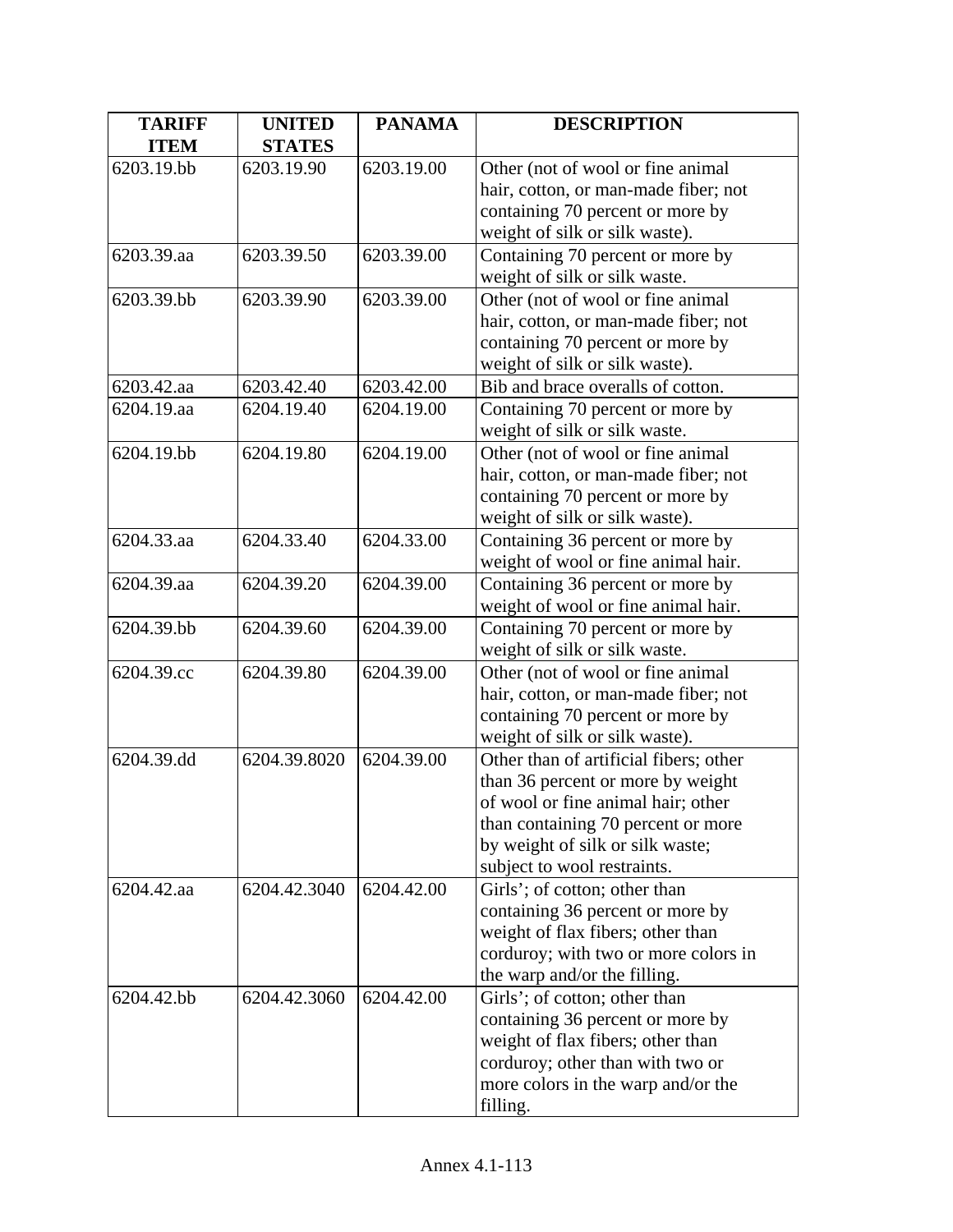| <b>TARIFF</b><br><b>ITEM</b> | <b>UNITED</b><br><b>STATES</b> | <b>PANAMA</b> | <b>DESCRIPTION</b>                    |
|------------------------------|--------------------------------|---------------|---------------------------------------|
| 6204.43.aa                   | 6204.43.4020                   | 6204.43.00    | Girls'; other than of 30 percent or   |
|                              |                                |               | more by weight silk or silk waste;    |
|                              |                                |               | other than 36 percent or more by      |
|                              |                                |               | weight of wool or fine animal hair,   |
|                              |                                |               | with two or more colors in the warp   |
|                              |                                |               | and/or filling.                       |
| 6204.43.bb                   | 6204.43.4040                   | 6204.43.00    | Girls'; other than of 30 percent or   |
|                              |                                |               | more by weight silk or silk waste;    |
|                              |                                |               | other than 36 percent or more by      |
|                              |                                |               | weight of wool or fine animal hair;   |
|                              |                                |               | other than with two or more colors    |
|                              |                                |               | in the warp and/or filling.           |
| 6204.44.aa                   | 6204.44.4020                   | 6204.44.00    | Girls'; other than 36 percent or more |
|                              |                                |               | by weight of wool or fine animal      |
|                              |                                |               | hair.                                 |
| 6204.52.aa                   | 6204.52.20                     | 6204.52.00    | Other than certified hand-loomed      |
|                              |                                |               | and folklore products                 |
| 6204.59.aa                   | 6204.59.40                     | 6204.59.00    | Other than wool or fine animal hair,  |
|                              |                                |               | cotton or man-made fibers.            |
| 6204.62.aa                   | 6204.62.40                     | 6204.62.00    | Other than containing 15 percent or   |
|                              |                                |               | more by weight of down; other than    |
|                              |                                |               | bib and brace overalls; other than    |
|                              |                                |               | certified hand-loomed and folklore    |
|                              |                                |               | products.                             |
| 6207.19.aa                   | 6207.19.9010                   | 6207.19.00    | Other than containing 70 percent or   |
|                              |                                |               | more by weight of silk, of man-       |
|                              |                                |               | made fibers.                          |
| 6208.91.aa                   | 6208.91.30                     | 6208.91.00    | Other than bathrobes, dressing        |
|                              |                                |               | gowns and similar articles.           |
| 6208.92.aa                   | 6208.92.0030                   | 6208.92.00    | Other than bathrobes, dressing        |
|                              |                                |               | gowns and similar articles.           |
| 6208.92.bb                   | 6208.92.0040                   | 6208.92.00    | Girls' boxer shorts.                  |
| 6303.92.aa                   | 6303.92.10                     | 6303.92.00    | Made up from fabrics described in     |
|                              |                                |               | tariff item 5407.61.aa, 5407.61.bb,   |
|                              |                                |               | or 5407.61.cc.                        |

**Note:** The descriptions in this table are in summary form and are for reference purposes only. In case of any inconsistency between this Appendix and Annex 3.25 (List of Fabrics, Yarns, and Fibers Not Available in Commercial Quantities), the descriptions in Annex 3.25 (List of Fabrics, Yarns, and Fibers Not Available in Commercial Quantities) shall prevail.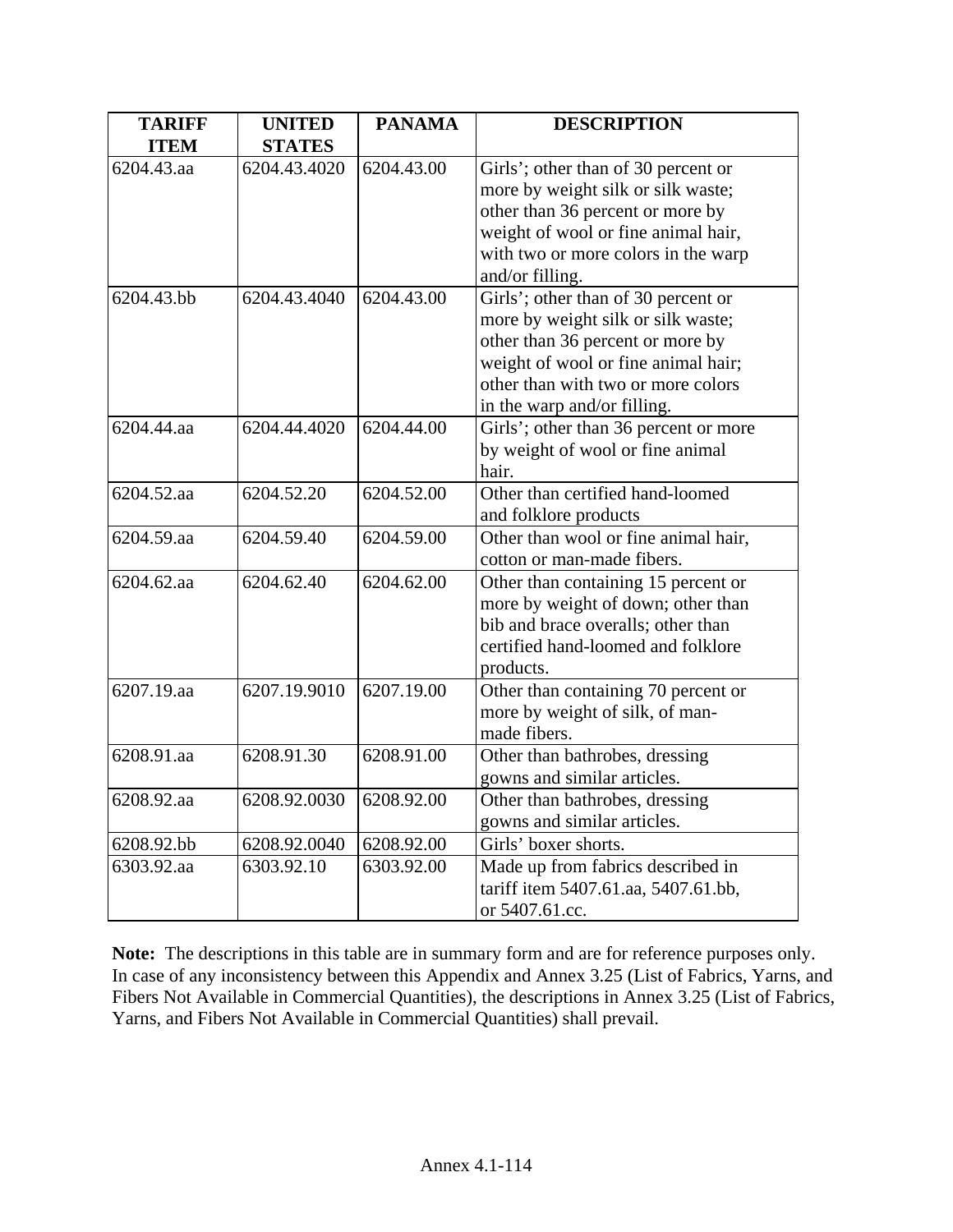## **Appendix 4.1-B**

## **Correlation Table for Footwear**

| <b>TARIFF</b> | <b>UNITED</b> | <b>PANAMA</b> | <b>DESCRIPTION</b>                                   |
|---------------|---------------|---------------|------------------------------------------------------|
| <b>ITEM</b>   | <b>STATES</b> |               |                                                      |
| 6401.92.aa    | 6401.92.90    | 6401.92.00    | Waterproof footwear, not mechanically                |
|               |               |               | assembled, with outer soles and uppers of rubber     |
|               |               |               | or plastics, nesoi, covering ankle but not knee.     |
| 6401.99.aa    | 6401.99.30    | 6401.99.10    | Waterproof protective footwear, not                  |
|               |               |               | mechanically assembled with outer soles and          |
|               |               |               | uppers of rubber or plastics, not covering ankle,    |
|               |               |               | without closures.                                    |
| 6401.99.bb    | 6401.99.60    | 6401.99.10    | Waterproof protective footwear, not                  |
|               |               |               | mechanically assembled with outer soles and          |
|               |               |               | uppers of rubber or plastics, not covering ankle,    |
|               |               |               | with closures.                                       |
| 6401.99.cc    | 6401.99.90    | 6401.99.90    | Waterproof footwear, not mechanically                |
|               |               |               | assembled, with outer soles and uppers of rubber     |
|               |               |               | or plastics, nesoi, not covering ankle.              |
| 6402.30.aa    | 6402.30.50    | 6402.30.10    | Footwear with outer soles & uppers of rubber or      |
|               |               | 6402.30.20    | plastics, nesoi, with metal toe-cap, designed as a   |
|               |               |               | protection against liquids, chemicals, and           |
|               |               |               | weather.                                             |
| 6402.30.bb    | 6402.30.70    | 6402.30.10    | Footwear with outer soles $&$ uppers of rubber or    |
|               |               |               | plastics, nesoi, with metal toe-cap, not protective, |
|               |               |               | valued over US\$3 but not over US\$6.50/pair.        |
| 6402.30.cc    | 6402.30.80    | 6402.30.10    | Footwear with outer soles & uppers of rubber or      |
|               |               |               | plastics, nesoi, with metal toe-cap, not protective, |
|               |               |               | valued over US\$6.50 but not over US\$12/pair.       |
| 6402.91.aa    | 6402.91.50    | 6402.91.92    | Footwear with outer soles & uppers of rubber or      |
|               |               | 6402.91.93    | plastics, nesoi, covering ankle, designed as         |
|               |               | 6402.91.94    | protection against liquids, chemicals, and           |
|               |               | 6402.91.95    | weather.                                             |
|               |               | 6402.91.96    |                                                      |
|               |               | 6402.91.97    |                                                      |
| 6402.91.bb    | 6402.91.80    | 6402.91.10    | Footwear with outer soles & uppers of rubber or      |
|               |               | 6402.91.92    | plastics, nesoi, covering ankle, nesoi, valued over  |
|               |               | 6402.91.94    | US\$6.50 but not over US\$12/pair.                   |
|               |               | 6402.91.96    |                                                      |
| 6402.91.cc    | 6402.91.90    | 6402.91.10    | Footwear with outer soles & uppers of rubber or      |
|               |               | 6402.91.92    | plastics, nesoi, covering ankle, nesoi, valued over  |
|               |               | 6402.91.93    | US\$12/pair.                                         |
|               |               | 6402.91.94    |                                                      |
|               |               | 6402.91.95    |                                                      |
|               |               | 6402.91.96    |                                                      |